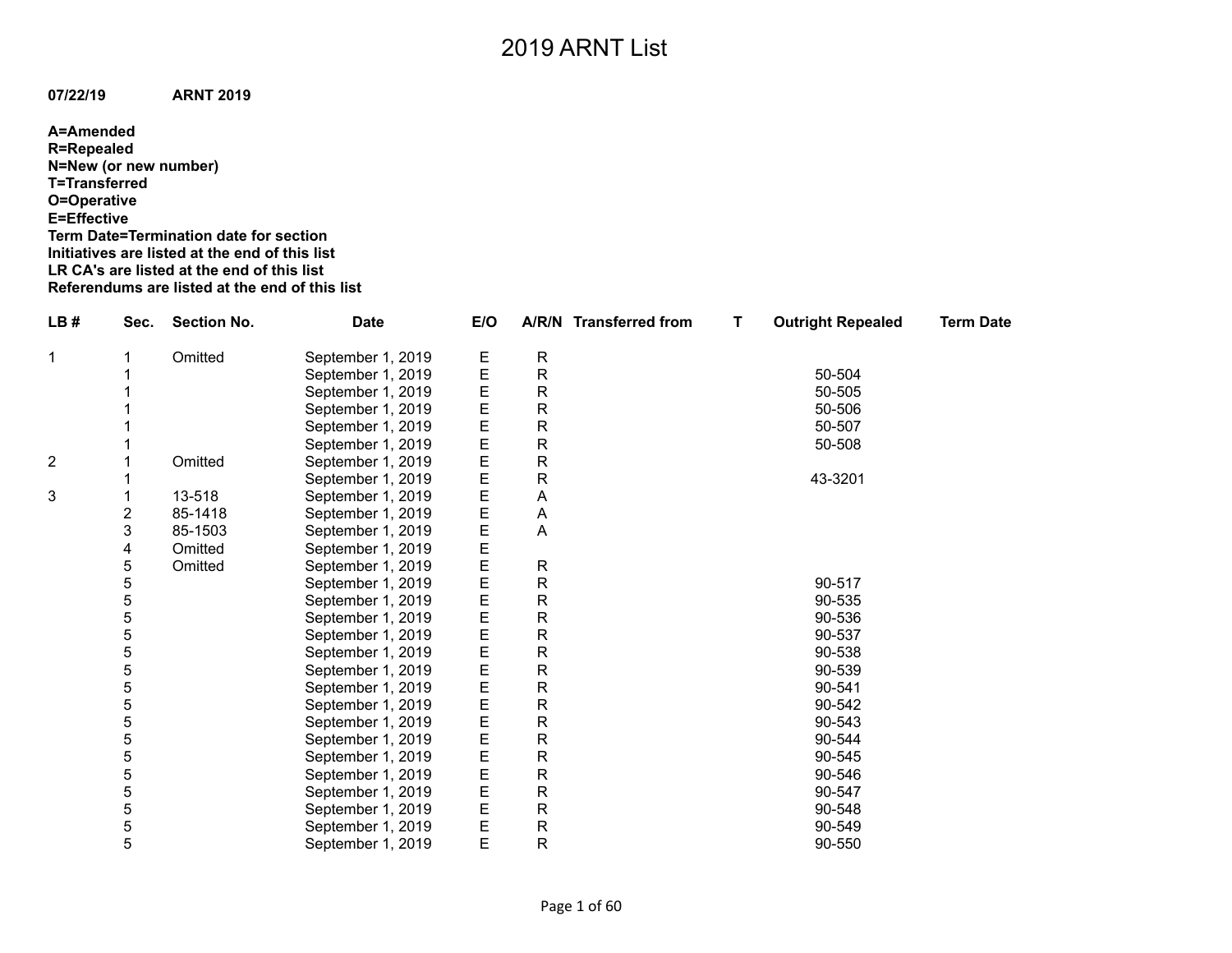| LB# | Sec.                    | <b>Section No.</b> | <b>Date</b>       | E/O    |                | A/R/N Transferred from | T. | <b>Outright Repealed</b> | <b>Term Date</b> |
|-----|-------------------------|--------------------|-------------------|--------|----------------|------------------------|----|--------------------------|------------------|
|     | 5                       |                    | September 1, 2019 | Ε      | R              |                        |    | 90-551                   |                  |
|     | 5                       |                    | September 1, 2019 | Ε      | R              |                        |    | 90-552                   |                  |
|     | 5                       |                    | September 1, 2019 | Ε      | R              |                        |    | 90-553                   |                  |
|     | 5                       |                    | September 1, 2019 | Ε      | R              |                        |    | 90-554                   |                  |
|     | 5                       |                    | September 1, 2019 | E      | R              |                        |    | 90-555                   |                  |
|     | 5                       |                    | September 1, 2019 | E      | R              |                        |    | 90-556                   |                  |
|     | 5                       |                    | September 1, 2019 | E      | R              |                        |    | 90-557                   |                  |
|     | 5                       |                    | September 1, 2019 | E      | R              |                        |    | 90-559                   |                  |
|     | 5                       |                    | September 1, 2019 | E      | R              |                        |    | 90-560                   |                  |
| 6   | $\mathbf{1}$            | 85-502             | September 1, 2019 | E      | A              |                        |    |                          |                  |
|     | 2                       | Omitted            | September 1, 2019 | E      |                |                        |    |                          |                  |
| 7   | $\mathbf{1}$            | 28-101             | September 1, 2019 | E      | A              |                        |    |                          |                  |
|     | $\overline{\mathbf{c}}$ | 28-641             | September 1, 2019 | E      | N              |                        |    |                          |                  |
|     | 3                       | 28-642             | September 1, 2019 | E      | N              |                        |    |                          |                  |
|     | 4                       | 28-643             | September 1, 2019 | E      | N              |                        |    |                          |                  |
|     | 5                       | 28-644             | September 1, 2019 | E      | N              |                        |    |                          |                  |
|     | 6                       | Omitted            | September 1, 2019 | E      |                |                        |    |                          |                  |
|     | 7                       | Omitted            | September 1, 2019 | E      | $\mathsf R$    |                        |    |                          |                  |
|     | 7                       |                    | September 1, 2019 | E      | $\mathsf R$    |                        |    | 28-635                   |                  |
| 8   | 1                       | 60-6,233           | September 1, 2019 | E      | A              |                        |    |                          |                  |
|     | 2                       | Omitted            | September 1, 2019 | E      |                |                        |    |                          |                  |
| 11  | 1                       | 18-1720            | September 1, 2019 | E      | A              |                        |    |                          |                  |
|     | 2                       | Omitted            | September 1, 2019 | E      |                |                        |    |                          |                  |
| 12  | $\mathbf 1$             | 81-885.14          | March 7, 2019     | E      | A              |                        |    |                          |                  |
|     | $\overline{c}$          | 81-885.17          | March 7, 2019     | E      | $\overline{A}$ |                        |    |                          |                  |
|     | 3                       | Omitted            | March 7, 2019     | E      |                |                        |    |                          |                  |
|     | 4                       | Omitted            | March 7, 2019     | E      |                |                        |    |                          |                  |
| 15  | 1                       | 44-5001            | September 1, 2019 | E      | N              |                        |    |                          |                  |
|     | $\overline{\mathbf{c}}$ | 44-5002            | September 1, 2019 | E      | N              |                        |    |                          |                  |
|     | 3                       | 44-5003            | September 1, 2019 | E      | N              |                        |    |                          |                  |
|     | 4                       | 44-5004            | September 1, 2019 | E      | N              |                        |    |                          |                  |
|     | 5                       | 44-5005            | September 1, 2019 | E      | N              |                        |    |                          |                  |
| 16  | $\mathbf 1$             | 84-712.05          | September 1, 2019 | E      | Α              |                        |    |                          |                  |
|     | $\overline{c}$          | Omitted            | September 1, 2019 | E      |                |                        |    |                          |                  |
| 22  | $\mathbf{1}$            | 71-2097            | September 1, 2019 | E      | A              |                        |    |                          |                  |
|     | $\overline{\mathbf{c}}$ | 71-2098            | September 1, 2019 | E      | A              |                        |    |                          |                  |
|     | 3                       | 71-20,100          | September 1, 2019 | E      | $\overline{A}$ |                        |    |                          |                  |
|     | 4                       | Omitted            | September 1, 2019 | E      |                |                        |    |                          |                  |
| 23  | $\mathbf 1$             | 13-3202            | May 2, 2019       | E      | A              |                        |    |                          |                  |
|     | $\overline{\mathbf{c}}$ | 13-3203            | May 2, 2019       | E      | $\mathsf{A}$   |                        |    |                          |                  |
|     | 3                       | 13-3204            | May 2, 2019       | E      | Α              |                        |    |                          |                  |
|     | 4                       | 13-3205            | May 2, 2019       | E<br>E | Α              |                        |    |                          |                  |
|     | 5                       | Omitted            | May 2, 2019       |        |                |                        |    |                          |                  |
|     | 6                       | Omitted            | May 2, 2019       | E      |                |                        |    |                          |                  |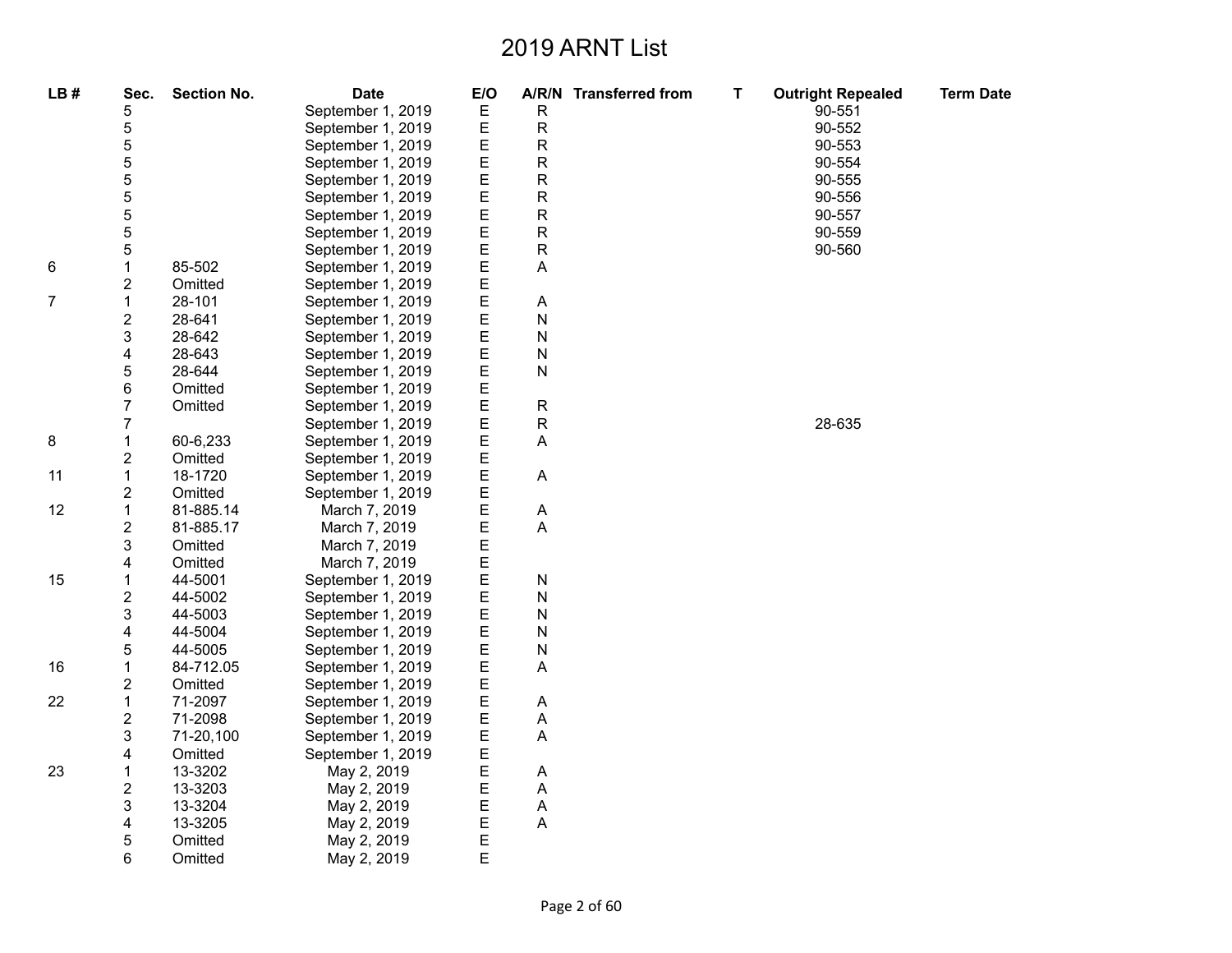| LB# | Sec.                    | <b>Section No.</b> | <b>Date</b>       | E/O         |             | A/R/N Transferred from | T | <b>Outright Repealed</b> | <b>Term Date</b> |
|-----|-------------------------|--------------------|-------------------|-------------|-------------|------------------------|---|--------------------------|------------------|
| 25  | 1                       | 38-151             | January 1, 2020   | $\mathsf O$ | Α           |                        |   |                          |                  |
|     | 2                       | 71-8701            | January 1, 2020   | $\mathsf O$ | Α           |                        |   |                          |                  |
|     | 3                       | 71-8722            | January 1, 2020   | O           | N           |                        |   |                          |                  |
|     | 4                       | Omitted            | January 1, 2020   | O           |             |                        |   |                          |                  |
|     | 5                       | Omitted            | January 1, 2020   | O           |             |                        |   |                          |                  |
| 25A |                         | Omitted            | September 1, 2019 | E           |             |                        |   |                          |                  |
| 26  | 1                       | 44-3302            | September 1, 2019 | E           | A           |                        |   |                          |                  |
|     | 2                       | 44-3303            | September 1, 2019 | E           | A           |                        |   |                          |                  |
|     | 3                       | Omitted            | September 1, 2019 | E           |             |                        |   |                          |                  |
| 29  | $\mathbf{1}$            | 38-101             | September 1, 2019 | E           | Α           |                        |   |                          |                  |
|     | 2                       | 38-1,143           | September 1, 2019 | E           | N           |                        |   |                          |                  |
|     | 3                       | 38-2001            | September 1, 2019 | E           | A           |                        |   |                          |                  |
|     | 4                       | Omitted            | September 1, 2019 | Ε           |             |                        |   |                          |                  |
|     | 5                       | Omitted            | September 1, 2019 | E           | $\mathsf R$ |                        |   |                          |                  |
|     | 5                       |                    | September 1, 2019 | E           | R           |                        |   | 38-2063                  |                  |
| 31  | $\mathbf{1}$            | 79-978.01          | May 2, 2019       | E           | А           |                        |   |                          |                  |
|     | 2                       | 79-9,120           | May 2, 2019       | Ε           | N           |                        |   |                          |                  |
|     | 3                       | 79-9,121           | May 2, 2019       | E           | N           |                        |   |                          |                  |
|     | 4                       | 79-9,122           | May 2, 2019       | E           | N           |                        |   |                          |                  |
|     | 5                       | 79-9,123           | May 2, 2019       | E           | N           |                        |   |                          |                  |
|     | 6                       | 84-1503            | May 2, 2019       | E           | A           |                        |   |                          |                  |
|     | $\overline{7}$          | Omitted            | May 2, 2019       | E           |             |                        |   |                          |                  |
|     | 8                       | Omitted            | May 2, 2019       | E           |             |                        |   |                          |                  |
|     | 9                       | Omitted            | May 2, 2019       | E           |             |                        |   |                          |                  |
| 31A |                         | Omitted            | May 2, 2019       | E           |             |                        |   |                          |                  |
| 32  | 1                       | 23-2309.01         | September 1, 2019 | E           | Α           |                        |   |                          |                  |
|     | 2                       | 23-2310.05         | September 1, 2019 | E           | Α           |                        |   |                          |                  |
|     | 3                       | 84-1310.01         | September 1, 2019 | E           | A           |                        |   |                          |                  |
|     | 4                       | 84-1311.03         | September 1, 2019 | E           | A           |                        |   |                          |                  |
|     | 5                       | Omitted            | September 1, 2019 | E           |             |                        |   |                          |                  |
| 33  | 1                       | 72-1243            | March 7, 2019     | Ε           | Α           |                        |   |                          |                  |
|     | $\overline{\mathbf{c}}$ | 72-1277            | March 7, 2019     | E           | A           |                        |   |                          |                  |
|     | 3                       | 72-1278            | March 7, 2019     | E           | Α           |                        |   |                          |                  |
|     | 4                       | 79-934             | March 7, 2019     | E           | A           |                        |   |                          |                  |
|     | 5                       | 79-989             | March 7, 2019     | E           | A           |                        |   |                          |                  |
|     | 6                       | 84-712.05          | March 7, 2019     | E           | А           |                        |   |                          |                  |
|     | 7                       | 84-1502            | March 7, 2019     | Ε           | А           |                        |   |                          |                  |
|     | 8                       | 84-1503            | March 7, 2019     | E           | A           |                        |   |                          |                  |
|     | 9                       | Omitted            | March 7, 2019     | E           |             |                        |   |                          |                  |
|     | 10                      | Omitted            | March 7, 2019     | E           |             |                        |   |                          |                  |
| 33A |                         | Omitted            | March 7, 2019     | E           |             |                        |   |                          |                  |
| 34  | $\mathbf{1}$            | 23-2306            | April 18, 2019    | Ε           | A           |                        |   |                          |                  |
|     | $\overline{c}$          | 23-2308.01         | April 18, 2019    | E           | A           |                        |   |                          |                  |
|     | 3                       | 23-2317            | April 18, 2019    | E           | Α           |                        |   |                          |                  |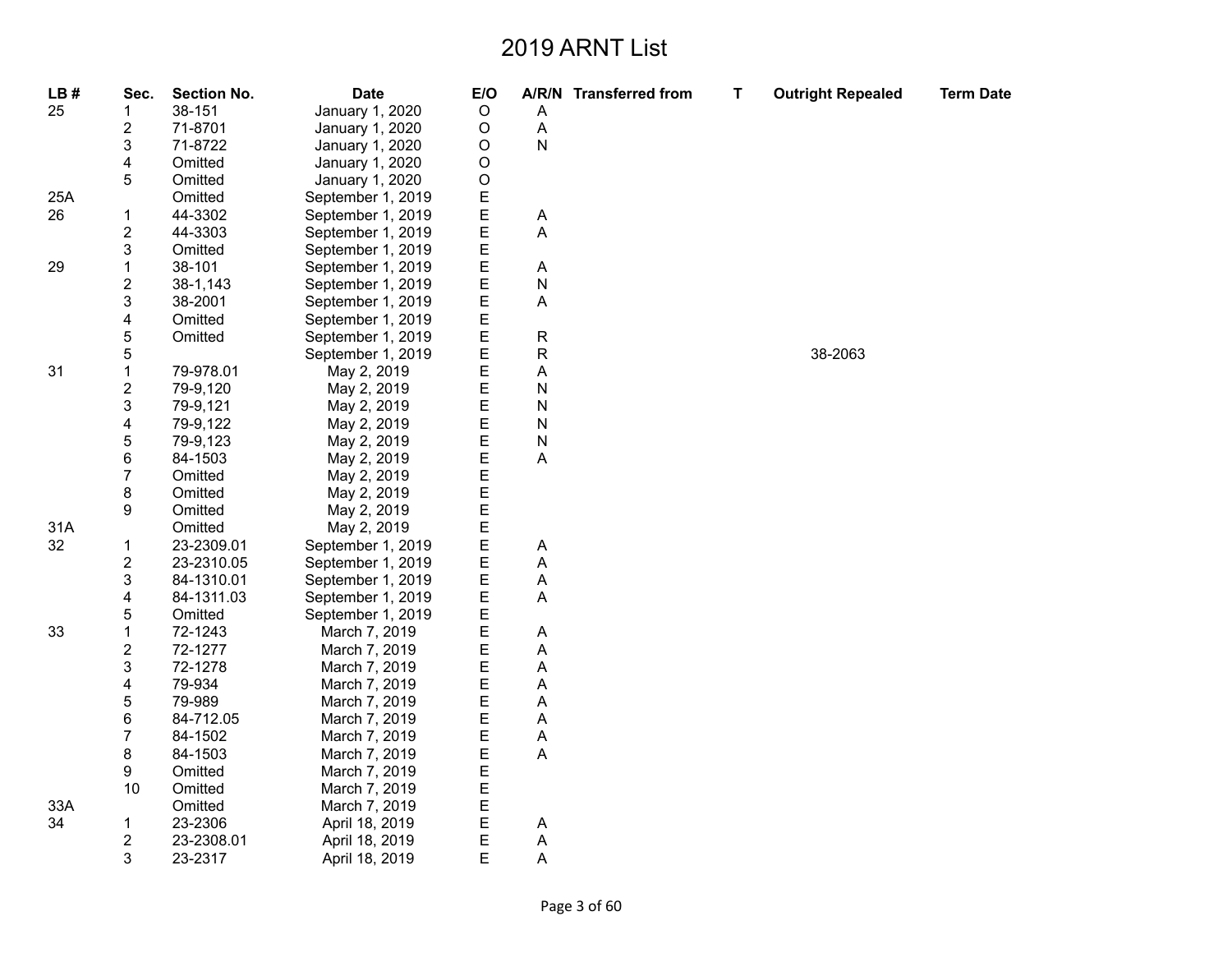| LB# | Sec.                    | <b>Section No.</b> | <b>Date</b>       | E/O |   | A/R/N Transferred from | T | <b>Outright Repealed</b> | <b>Term Date</b> |
|-----|-------------------------|--------------------|-------------------|-----|---|------------------------|---|--------------------------|------------------|
|     | 4                       | 23-2319.01         | April 18, 2019    | Ε   | Α |                        |   |                          |                  |
|     | 5                       | 23-2320            | April 18, 2019    | Ε   | Α |                        |   |                          |                  |
|     | 6                       | 23-2321            | April 18, 2019    | E   | Α |                        |   |                          |                  |
|     | $\overline{7}$          | 23-2331            | April 18, 2019    | Ε   | Α |                        |   |                          |                  |
|     | 8                       | 23-2327            | April 18, 2019    | E   | Ν |                        |   |                          |                  |
|     | 9                       | 79-901             | April 18, 2019    | E   | A |                        |   |                          |                  |
|     | 10                      | 79-902             | April 18, 2019    | E   | Α |                        |   |                          |                  |
|     | 11                      | 79-969             | April 18, 2019    | E   | Ν |                        |   |                          |                  |
|     | 12                      | 79-921             | April 18, 2019    | E   | A |                        |   |                          |                  |
|     | 13                      | 79-927             | April 18, 2019    | E   | Α |                        |   |                          |                  |
|     | 14                      | 79-934             | April 18, 2019    | E   | Α |                        |   |                          |                  |
|     | 15                      | 79-956             | April 18, 2019    | E   | Α |                        |   |                          |                  |
|     | 16                      | 79-971             | April 18, 2019    | E   | Α |                        |   |                          |                  |
|     | 17                      | 79-978.01          | April 18, 2019    | E   | Α |                        |   |                          |                  |
|     | 18                      | 79-9,119           | April 18, 2019    | E   | N |                        |   |                          |                  |
|     | 19                      | 79-9.100           | April 18, 2019    | E   | Α |                        |   |                          |                  |
|     | 20                      | 79-9,106           | April 18, 2019    | E   | A |                        |   |                          |                  |
|     | 21                      | 84-1307            | April 18, 2019    | E   | Α |                        |   |                          |                  |
|     | 22                      | 84-1309.02         | April 18, 2019    | E   | Α |                        |   |                          |                  |
|     | 23                      | 84-1319            | April 18, 2019    | E   | A |                        |   |                          |                  |
|     | 24                      | 84-1321.01         | April 18, 2019    | E   | Α |                        |   |                          |                  |
|     | 25                      | 84-1322            | April 18, 2019    | Ε   | Α |                        |   |                          |                  |
|     | 26                      | 84-1323            | April 18, 2019    | E   | Α |                        |   |                          |                  |
|     | 27                      | 84-1331            | April 18, 2019    | E   | Α |                        |   |                          |                  |
|     | 28                      | 84-1323.02         | April 18, 2019    | E   | N |                        |   |                          |                  |
|     | 29                      | 84-1503            | April 18, 2019    | E   | A |                        |   |                          |                  |
|     | 30                      | Omitted            | April 18, 2019    | E   |   |                        |   |                          |                  |
|     | 31                      | Omitted            | April 18, 2019    | E   |   |                        |   |                          |                  |
|     | 32                      | Omitted            | April 18, 2019    | E   |   |                        |   |                          |                  |
| 42  | $\mathbf{1}$            | 76-808             | September 1, 2019 | E   | Α |                        |   |                          |                  |
|     | $\overline{c}$          | 76-816             | September 1, 2019 | E   | Α |                        |   |                          |                  |
|     | 3                       | 76-861             | September 1, 2019 | E   | A |                        |   |                          |                  |
|     | 4                       | Omitted            | September 1, 2019 | Ε   |   |                        |   |                          |                  |
| 48  | $\mathbf{1}$            | 46-229.04          | September 1, 2019 | E   | A |                        |   |                          |                  |
|     | 2                       | Omitted            | September 1, 2019 | E   |   |                        |   |                          |                  |
| 49  | $\mathbf{1}$            | 1-162.01           | September 1, 2019 | E   | A |                        |   |                          |                  |
|     | $\overline{\mathbf{c}}$ | Omitted            | September 1, 2019 | E   |   |                        |   |                          |                  |
| 52  | $\mathbf 1$             | 81-11,106          | September 1, 2019 | E   | N |                        |   |                          |                  |
|     | $\overline{\mathbf{c}}$ | 85-1807            | September 1, 2019 | Ε   | Α |                        |   |                          |                  |
|     | 3                       | 85-1813            | September 1, 2019 | E   | Α |                        |   |                          |                  |
|     | 4                       | Omitted            | September 1, 2019 | E   |   |                        |   |                          |                  |
| 55  | 1                       | 30-2478            | September 1, 2019 | Ε   | Α |                        |   |                          |                  |
|     | 2                       | 30-901             | September 1, 2019 | Ε   | N |                        |   |                          |                  |
|     | 3                       | 30-2723            | September 1, 2019 | E   | A |                        |   |                          |                  |

Page 4 of 60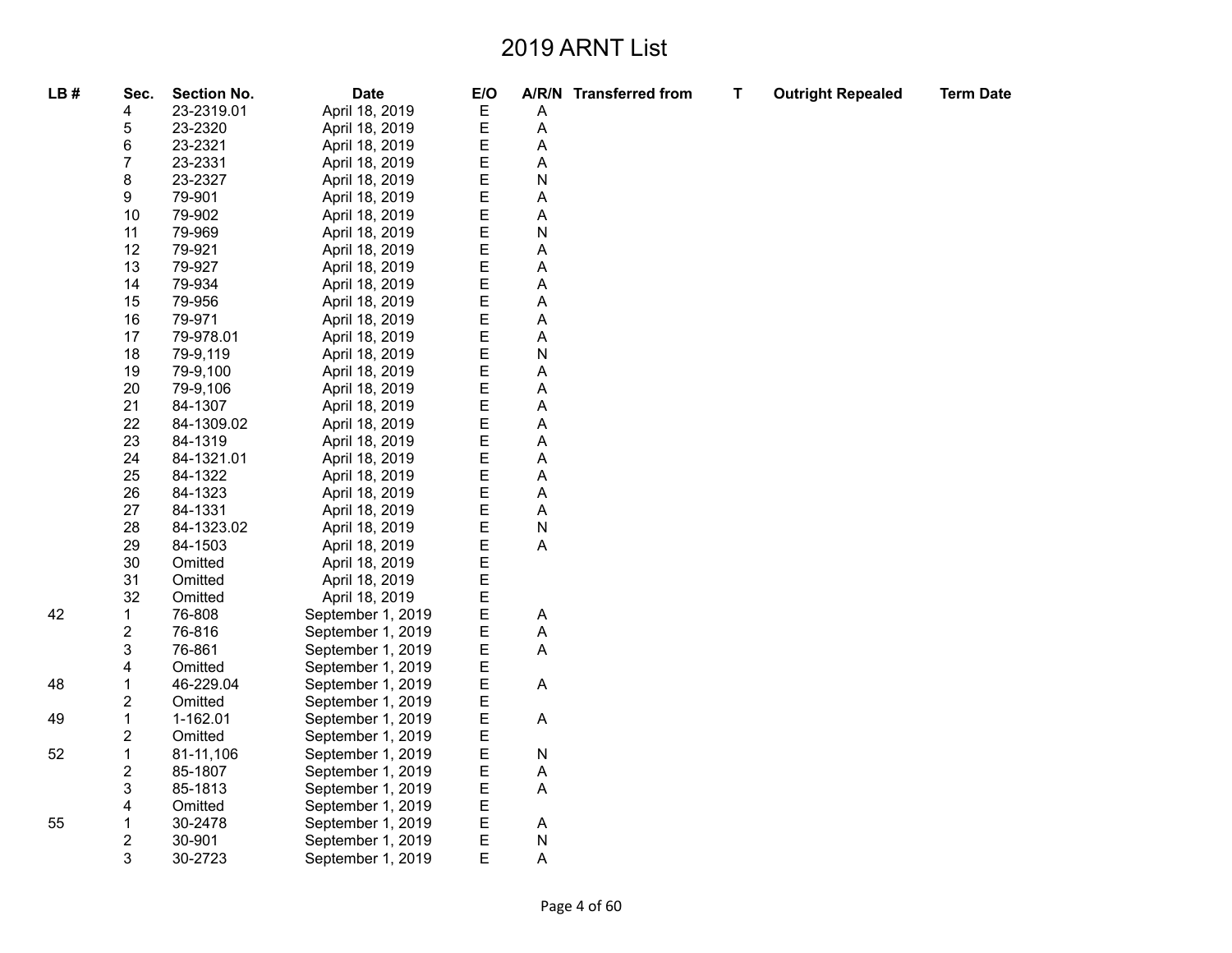| LB# | Sec.                    | <b>Section No.</b> | <b>Date</b>       | E/O |   | A/R/N Transferred from | T | <b>Outright Repealed</b> | <b>Term Date</b> |
|-----|-------------------------|--------------------|-------------------|-----|---|------------------------|---|--------------------------|------------------|
|     | 4                       | 30-3859            | September 1, 2019 | Ε   | Α |                        |   |                          |                  |
|     | 5                       | 43-2101            | September 1, 2019 | E   | A |                        |   |                          |                  |
|     | 6                       | Omitted            | September 1, 2019 | E   |   |                        |   |                          |                  |
| 56  | 1                       | 53-124.11          | September 1, 2019 | E   | Α |                        |   |                          |                  |
|     | $\overline{\mathbf{c}}$ | 53-124.13          | September 1, 2019 | E   | A |                        |   |                          |                  |
|     | 3                       | Omitted            | September 1, 2019 | E   |   |                        |   |                          |                  |
| 57  | $\mathbf 1$             | 18-1758            | September 1, 2019 | E   | N |                        |   |                          |                  |
|     | $\overline{c}$          | 77-2701            | September 1, 2019 | E   | Α |                        |   |                          |                  |
|     | 3                       | 77-2701.04         | September 1, 2019 | E   | А |                        |   |                          |                  |
|     | 4                       | 77-27,239          | September 1, 2019 | E   | N |                        |   |                          |                  |
|     | 5                       | Omitted            | September 1, 2019 | E   |   |                        |   |                          |                  |
|     | 6                       | Omitted            | September 1, 2019 | E   |   |                        |   |                          |                  |
| 59  | $\mathbf{1}$            | 71-1936            | September 1, 2019 | E   | Α |                        |   |                          |                  |
|     | $\overline{\mathbf{c}}$ | Omitted            | September 1, 2019 | E   |   |                        |   |                          |                  |
| 60  | $\mathbf{1}$            | 43-2606            | September 1, 2019 | E   | А |                        |   |                          |                  |
|     | $\overline{\mathbf{c}}$ | 71-2102            | September 1, 2019 | E   | А |                        |   |                          |                  |
|     | 3                       | 71-2103            | September 1, 2019 | E   | А |                        |   |                          |                  |
|     | 4                       | 71-2104            | September 1, 2019 | E   | А |                        |   |                          |                  |
|     | 5                       | 79-1902            | September 1, 2019 | E   | Α |                        |   |                          |                  |
|     | 6                       | Omitted            | September 1, 2019 | E   |   |                        |   |                          |                  |
| 61  | 1                       | 71-4401            | September 1, 2019 | E   | А |                        |   |                          |                  |
|     | $\overline{\mathbf{c}}$ | 71-4402.03         | September 1, 2019 | E   | Α |                        |   |                          |                  |
|     | 3                       | 71-4403            | September 1, 2019 | E   | А |                        |   |                          |                  |
|     | 4                       | 71-4406            | September 1, 2019 | E   | А |                        |   |                          |                  |
|     | 5                       | 71-4407            | September 1, 2019 | E   | Α |                        |   |                          |                  |
|     | 6                       | Omitted            | September 1, 2019 | E   |   |                        |   |                          |                  |
|     | $\overline{7}$          | Omitted            | September 1, 2019 | E   | R |                        |   |                          |                  |
|     | 7                       |                    | September 1, 2019 | E   | R |                        |   | 71-4402.01               |                  |
| 62  | 1                       | 71-503.02          | September 1, 2019 | E   | A |                        |   |                          |                  |
|     | $\overline{\mathbf{c}}$ | Omitted            | September 1, 2019 | E   |   |                        |   |                          |                  |
| 63  | 1                       | 35-506             | March 8, 2019     | E   | Α |                        |   |                          |                  |
|     | $\overline{\mathbf{c}}$ | 35-509             | March 8, 2019     | E   | А |                        |   |                          |                  |
|     | 3                       | 35-1204            | March 8, 2019     | E   | А |                        |   |                          |                  |
|     | 4                       | 35-1206            | March 8, 2019     | E   | Α |                        |   |                          |                  |
|     | 5                       | 35-1207            | March 8, 2019     | E   | А |                        |   |                          |                  |
|     | 6                       | 77-3442            | March 8, 2019     | E   | А |                        |   |                          |                  |
|     | 7                       | Omitted            | March 8, 2019     | E   |   |                        |   |                          |                  |
|     | 8                       | Omitted            | March 8, 2019     | E   |   |                        |   |                          |                  |
| 65  | 1                       | 81-2101            | September 1, 2019 | E   | А |                        |   |                          |                  |
|     | $\overline{\mathbf{c}}$ | 81-2106            | September 1, 2019 | E   | Α |                        |   |                          |                  |
|     | 3                       | 81-2108            | September 1, 2019 | E   | A |                        |   |                          |                  |
|     | 4                       | 81-2144            | September 1, 2019 | E   | Ν |                        |   |                          |                  |
|     | 5                       | Omitted            | September 1, 2019 | Ε   |   |                        |   |                          |                  |
| 67  | 1                       | $8 - 205$          | September 1, 2019 | E   | Α |                        |   |                          |                  |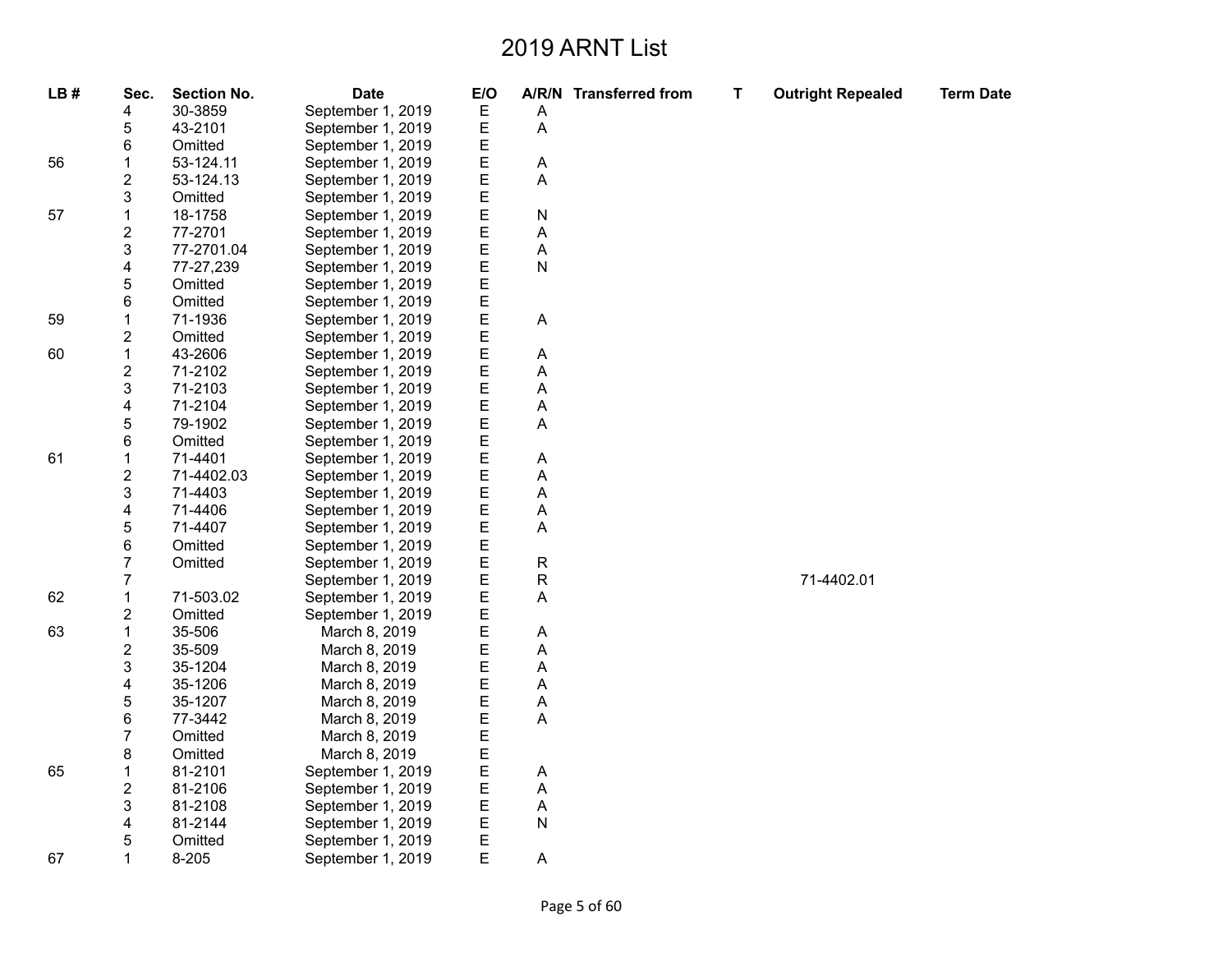| LB# | Sec.                    | <b>Section No.</b> | <b>Date</b>       | E/O |             | A/R/N Transferred from | T. | <b>Outright Repealed</b> | <b>Term Date</b> |
|-----|-------------------------|--------------------|-------------------|-----|-------------|------------------------|----|--------------------------|------------------|
|     | $\overline{\mathbf{c}}$ | 13-1302            | September 1, 2019 | Е   | Α           |                        |    |                          |                  |
|     | 3                       | 13-2705            | September 1, 2019 | E   | Α           |                        |    |                          |                  |
|     | 4                       | 19-3052            | September 1, 2019 | E   | Α           |                        |    |                          |                  |
|     | 5                       | 23-206             | September 1, 2019 | E   | A           |                        |    |                          |                  |
|     | 6                       | 23-339             | September 1, 2019 | E   | A           |                        |    |                          |                  |
|     | $\overline{7}$          | 31-505             | September 1, 2019 | E   | A           |                        |    |                          |                  |
|     | 8                       | Omitted            | September 1, 2019 | E   |             |                        |    |                          |                  |
| 70  | 1                       | 36-801             | September 1, 2019 | E   | N           |                        |    |                          |                  |
|     | $\overline{\mathbf{c}}$ | 36-802             | September 1, 2019 | Ε   | N           |                        |    |                          |                  |
|     | 3                       | 36-803             | September 1, 2019 | E   | N           |                        |    |                          |                  |
|     | 4                       | 36-804             | September 1, 2019 | E   | N           |                        |    |                          |                  |
|     | 5                       | 36-805             | September 1, 2019 | E   | N           |                        |    |                          |                  |
|     | 6                       | 36-806             | September 1, 2019 | E   | N           |                        |    |                          |                  |
|     | $\overline{7}$          | 36-807             | September 1, 2019 | E   | N           |                        |    |                          |                  |
|     | 8                       | 36-808             | September 1, 2019 | E   | N           |                        |    |                          |                  |
|     | 9                       | 36-809             | September 1, 2019 | E   | N           |                        |    |                          |                  |
|     | 10                      | 36-810             | September 1, 2019 | E   | N           |                        |    |                          |                  |
|     | 11                      | 36-811             | September 1, 2019 | E   | N           |                        |    |                          |                  |
|     | 12                      | 36-812             | September 1, 2019 | Е   | N           |                        |    |                          |                  |
|     | 13                      | 36-813             | September 1, 2019 | E   | N           |                        |    |                          |                  |
|     | 14                      | 36-814             | September 1, 2019 | E   | N           |                        |    |                          |                  |
|     | 15                      | 36-815             | September 1, 2019 | E   | N           |                        |    |                          |                  |
|     | 16                      | 66-1509            | September 1, 2019 | E   | A           |                        |    |                          |                  |
|     | 17                      | 77-5211            | September 1, 2019 | E   | Α           |                        |    |                          |                  |
|     | 18                      | 81-15,119          | September 1, 2019 | E   | Α           |                        |    |                          |                  |
|     | 19                      | Omitted            | September 1, 2019 | E   |             |                        |    |                          |                  |
|     | 20                      | Omitted            | September 1, 2019 | E   | $\mathsf R$ |                        |    |                          |                  |
|     | 20                      |                    | September 1, 2019 | E   | $\mathsf R$ |                        |    | 36-701                   |                  |
|     | 20                      |                    | September 1, 2019 | E   | R           |                        |    | 36-702                   |                  |
|     | 20                      |                    | September 1, 2019 | E   | R           |                        |    | 36-703                   |                  |
|     | 20                      |                    | September 1, 2019 | E   | R           |                        |    | 36-704                   |                  |
|     | 20                      |                    | September 1, 2019 | E   | R           |                        |    | 36-705                   |                  |
|     | 20                      |                    | September 1, 2019 | E   | R           |                        |    | 36-706                   |                  |
|     | 20                      |                    | September 1, 2019 | E   | $\mathsf R$ |                        |    | 36-707                   |                  |
|     | 20                      |                    | September 1, 2019 | E   | R           |                        |    | 36-708                   |                  |
|     | 20                      |                    | September 1, 2019 | E   | R           |                        |    | 36-709                   |                  |
|     | 20                      |                    | September 1, 2019 | E   | ${\sf R}$   |                        |    | 36-710                   |                  |
|     | 20                      |                    | September 1, 2019 | E   | $\mathsf R$ |                        |    | 36-711                   |                  |
|     | 20                      |                    | September 1, 2019 | E   | $\mathsf R$ |                        |    | 36-712                   |                  |
| 71  | $\mathbf{1}$            | 25-2803            | September 1, 2019 | E   | A           |                        |    |                          |                  |
|     | $\overline{c}$          | Omitted            | September 1, 2019 | E   |             |                        |    |                          |                  |
|     | 3                       | Omitted            | September 1, 2019 | E   | R           |                        |    |                          |                  |
|     | 3                       |                    | September 1, 2019 | E   | R           |                        |    | 25-21,194                |                  |
| 74  | 1                       | 38-2801            | September 1, 2019 | E   | A           |                        |    |                          |                  |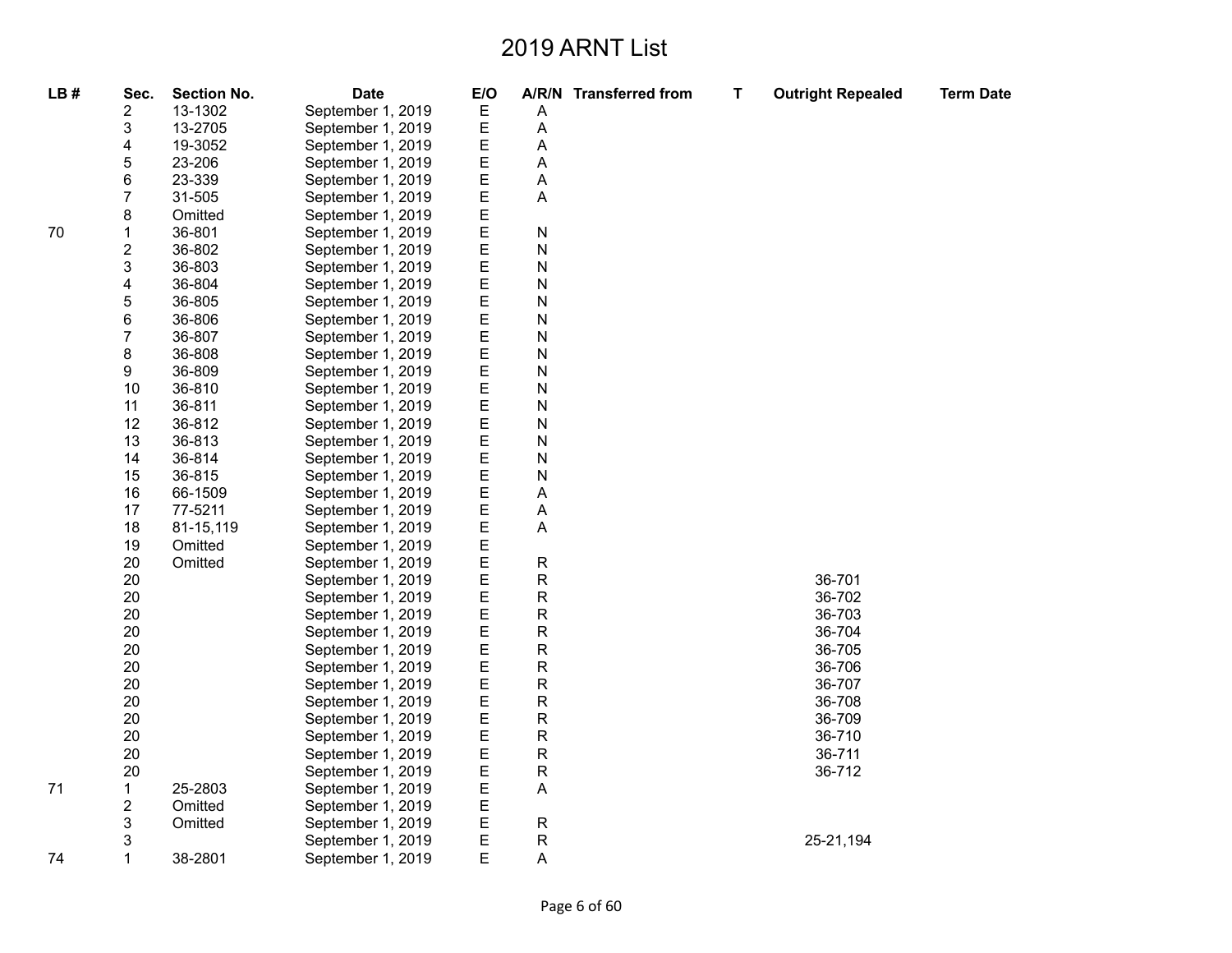**T Outright Repealed Term Date**

# 75

| LB# | Sec.                    | <b>Section No.</b> | <b>Date</b>       | E/O |   | A/R/N Transferred from |
|-----|-------------------------|--------------------|-------------------|-----|---|------------------------|
|     | 2                       | 38-2802            | September 1, 2019 | Е   | A |                        |
|     | 3                       | 38-2845            | September 1, 2019 | E   | A |                        |
|     | 4                       | 38-2846.01         | September 1, 2019 | Е   | N |                        |
|     | 5                       | 38-2891.01         | September 1, 2019 | E   | N |                        |
|     | 6                       | Omitted            | September 1, 2019 | E   |   |                        |
| 75  | 1                       | 53-302             | September 1, 2019 | E   | Α |                        |
|     | $\overline{\mathbf{c}}$ | Omitted            | September 1, 2019 | E   |   |                        |
| 77  | 1                       | 76-2207.27         | September 1, 2019 | E   | A |                        |
|     | $\overline{\mathbf{c}}$ | 76-2207.30         | September 1, 2019 | E   | A |                        |
|     | 3                       | 76-2222            | September 1, 2019 | E   | A |                        |
|     | 4                       | 76-2228.01         | September 1, 2019 | E   | A |                        |
|     | 5                       | 76-2228.02         | September 1, 2019 | E   | A |                        |
|     | 6                       | 76-2230            | September 1, 2019 | E   | A |                        |
|     | $\overline{7}$          | 76-2231.01         | September 1, 2019 | E   | A |                        |
|     | 8                       | 76-2232            | September 1, 2019 | E   | A |                        |
|     | 9                       | 76-2236            | September 1, 2019 | E   | A |                        |
|     | 10                      | 76-2238            | September 1, 2019 | E   | A |                        |
|     | 11                      | 76-3202            | September 1, 2019 | E   | A |                        |
|     | 12                      | 76-3203            | September 1, 2019 | E   | A |                        |
|     | 13                      | 76-3203.01         | September 1, 2019 | E   | A |                        |
|     | 14                      | 76-3204            | September 1, 2019 | E   | A |                        |
|     | 15                      | 76-3216            | September 1, 2019 | E   | A |                        |
|     | 16                      | Omitted            | September 1, 2019 | E   |   |                        |
| 78  | 1                       | 21-147             | September 1, 2019 | O   | Α |                        |
|     | $\overline{\mathbf{c}}$ | 21-192             | January 1, 2021   | O   | A |                        |
|     | 3                       | 21-507             | January 1, 2021   | O   | A |                        |
|     | 4                       | 21-509             | January 1, 2021   | O   | A |                        |
|     | 5                       | 21-510             | January 1, 2021   | O   | A |                        |
|     | 6                       | 21-513             | January 1, 2021   | O   | A |                        |
|     | $\overline{7}$          | 21-514             | January 1, 2021   | O   | A |                        |
|     | 8                       | 21-517             | January 1, 2021   | O   | A |                        |
|     | 9                       | 21-520             | January 1, 2021   | O   | A |                        |
|     | 10                      | 21-521             | January 1, 2021   | O   | A |                        |
|     | 11                      | 21-522             | January 1, 2021   | O   | A |                        |
|     | 12                      | 21-523             | January 1, 2021   | O   | A |                        |
|     | 13                      | 21-525             | January 1, 2021   | O   | A |                        |
|     | 14                      | 21-526             | January 1, 2021   | O   | A |                        |
|     | 15                      | 21-528             | January 1, 2021   | O   | A |                        |
|     | 16                      | 21-529             | January 1, 2021   | O   | A |                        |
|     | 17                      |                    |                   |     | A |                        |
|     | 18                      | 21-532<br>21-534   | January 1, 2021   | O   | A |                        |
|     |                         |                    | January 1, 2021   | O   |   |                        |
|     | 19                      | 21-537             | January 1, 2021   | O   | A |                        |
|     | 20                      | 21-539             | January 1, 2021   | O   | A |                        |
|     | 21                      | Omitted            | September 1, 2019 | O   |   |                        |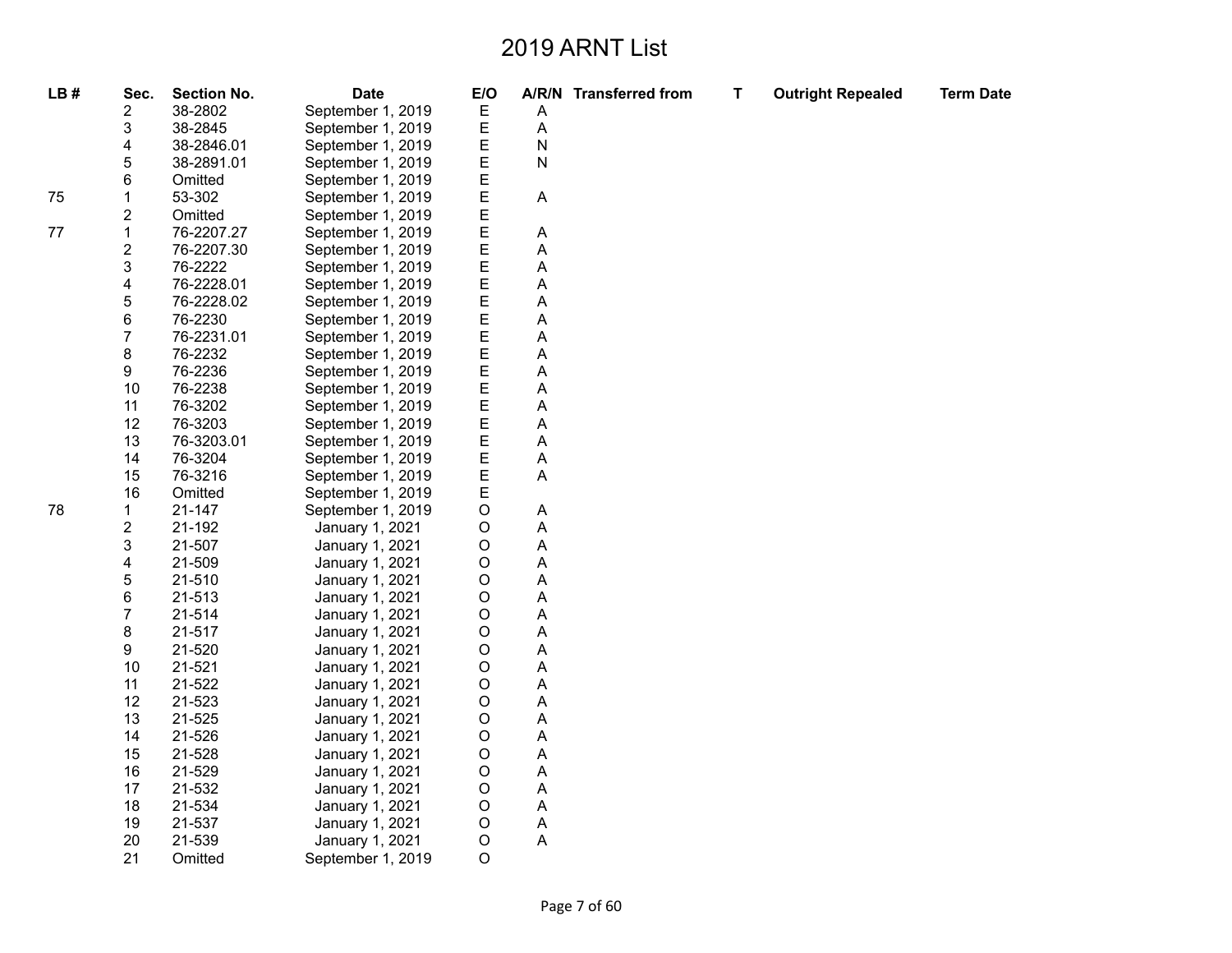| LB# | Sec.             | <b>Section No.</b> | <b>Date</b>       | E/O     |                           | A/R/N Transferred from | $\mathbf T$ | <b>Outright Repealed</b> | <b>Term Date</b> |
|-----|------------------|--------------------|-------------------|---------|---------------------------|------------------------|-------------|--------------------------|------------------|
|     | 22               | Omitted            | September 1, 2019 | $\circ$ |                           |                        |             |                          |                  |
|     | 23               | Omitted            | January 1, 2021   | $\circ$ |                           |                        |             |                          |                  |
|     | 24               | Omitted            | January 1, 2021   | $\circ$ | ${\sf R}$                 |                        |             |                          |                  |
|     | 24               |                    | January 1, 2021   | $\circ$ | ${\sf R}$                 |                        |             | 21-541                   |                  |
| 79  | $\mathbf{1}$     | 60-107             | March 7, 2019     | E       | A                         |                        |             |                          |                  |
|     | $\mathbf 2$      | 60-119.01          | March 7, 2019     | E       | A                         |                        |             |                          |                  |
|     | 3                | 60-302.01          | March 7, 2019     | E       | A                         |                        |             |                          |                  |
|     | 4                | 60-336.01          | March 7, 2019     | E       | A                         |                        |             |                          |                  |
|     | $\mathbf 5$      | 60-363             | March 7, 2019     | E       | A                         |                        |             |                          |                  |
|     | 6                | 60-386             | March 7, 2019     | E       | Α                         |                        |             |                          |                  |
|     | $\overline{7}$   | 60-3,113.04        | March 7, 2019     | E       | A                         |                        |             |                          |                  |
|     | 8                | 60-3,193.01        | March 7, 2019     | E       | A                         |                        |             |                          |                  |
|     | 9                | 60-3,198           | March 7, 2019     | E       | A                         |                        |             |                          |                  |
|     | 10               | 60-3,202           | March 7, 2019     | E       | Α                         |                        |             |                          |                  |
|     | 11               | 60-462.01          | March 7, 2019     | E       | A                         |                        |             |                          |                  |
|     | 12               | 60-479.01          | March 7, 2019     | E       | A                         |                        |             |                          |                  |
|     | 13               | 60-4,111.01        | March 7, 2019     | E       | A                         |                        |             |                          |                  |
|     | 14               | 60-4,132           | March 7, 2019     | E       | A                         |                        |             |                          |                  |
|     | 15               | 60-4,134           | March 7, 2019     | E       | A                         |                        |             |                          |                  |
|     | 16               | 60-4,147.02        | March 7, 2019     | E       | $\boldsymbol{\mathsf{A}}$ |                        |             |                          |                  |
|     | 17               | 60-501             | March 7, 2019     | E       | $\boldsymbol{\mathsf{A}}$ |                        |             |                          |                  |
|     | 18               | 60-628.01          | March 7, 2019     | E       | Α                         |                        |             |                          |                  |
|     | 19               | 60-6,265           | March 7, 2019     | E       | A                         |                        |             |                          |                  |
|     | 20               | 60-2705            | March 7, 2019     | E       | A                         |                        |             |                          |                  |
|     | 21               | 60-2909.01         | March 7, 2019     | E       | A                         |                        |             |                          |                  |
|     | 22               | 75-363             | March 7, 2019     | E       | Α                         |                        |             |                          |                  |
|     | 23               | 75-364             | March 7, 2019     | E       | A                         |                        |             |                          |                  |
|     | 24               | 75-366             | March 7, 2019     | E       | $\boldsymbol{\mathsf{A}}$ |                        |             |                          |                  |
|     | 25               | 75-392             | March 7, 2019     | E       | A                         |                        |             |                          |                  |
|     | 26               | 75-393             | March 7, 2019     | E       | A                         |                        |             |                          |                  |
|     | 27               | Omitted            | March 7, 2019     | E       |                           |                        |             |                          |                  |
|     | 28               | Omitted            | March 7, 2019     | E       |                           |                        |             |                          |                  |
| 80  | 1                | 60-146             | September 1, 2019 | E       | $\boldsymbol{\mathsf{A}}$ |                        |             |                          |                  |
|     | $\overline{c}$   | Omitted            | September 1, 2019 | E       |                           |                        |             |                          |                  |
| 81  | $\mathbf{1}$     | 60-601             | September 1, 2019 | E       | $\boldsymbol{\mathsf{A}}$ |                        |             |                          |                  |
|     | $\boldsymbol{2}$ | 60-605             | September 1, 2019 | E       | A                         |                        |             |                          |                  |
|     | 3                | 60-641.01          | September 1, 2019 | Ε       | N                         |                        |             |                          |                  |
|     | 4                | 60-6,170           | September 1, 2019 | E       | A                         |                        |             |                          |                  |
|     | $\mathbf 5$      | 60-6,172           | September 1, 2019 | E       | A                         |                        |             |                          |                  |
|     | 6                | 60-6,173           | September 1, 2019 | E       | A                         |                        |             |                          |                  |
|     | $\overline{7}$   | 60-6,174           | September 1, 2019 | E       | Α                         |                        |             |                          |                  |
|     | 8                | Omitted            | September 1, 2019 | E       |                           |                        |             |                          |                  |
| 82  | $\mathbf 1$      | 39-810             | March 8, 2019     | E       | $\boldsymbol{\mathsf{A}}$ |                        |             |                          |                  |
|     | $\overline{2}$   | 39-847             | March 8, 2019     | E       | A                         |                        |             |                          |                  |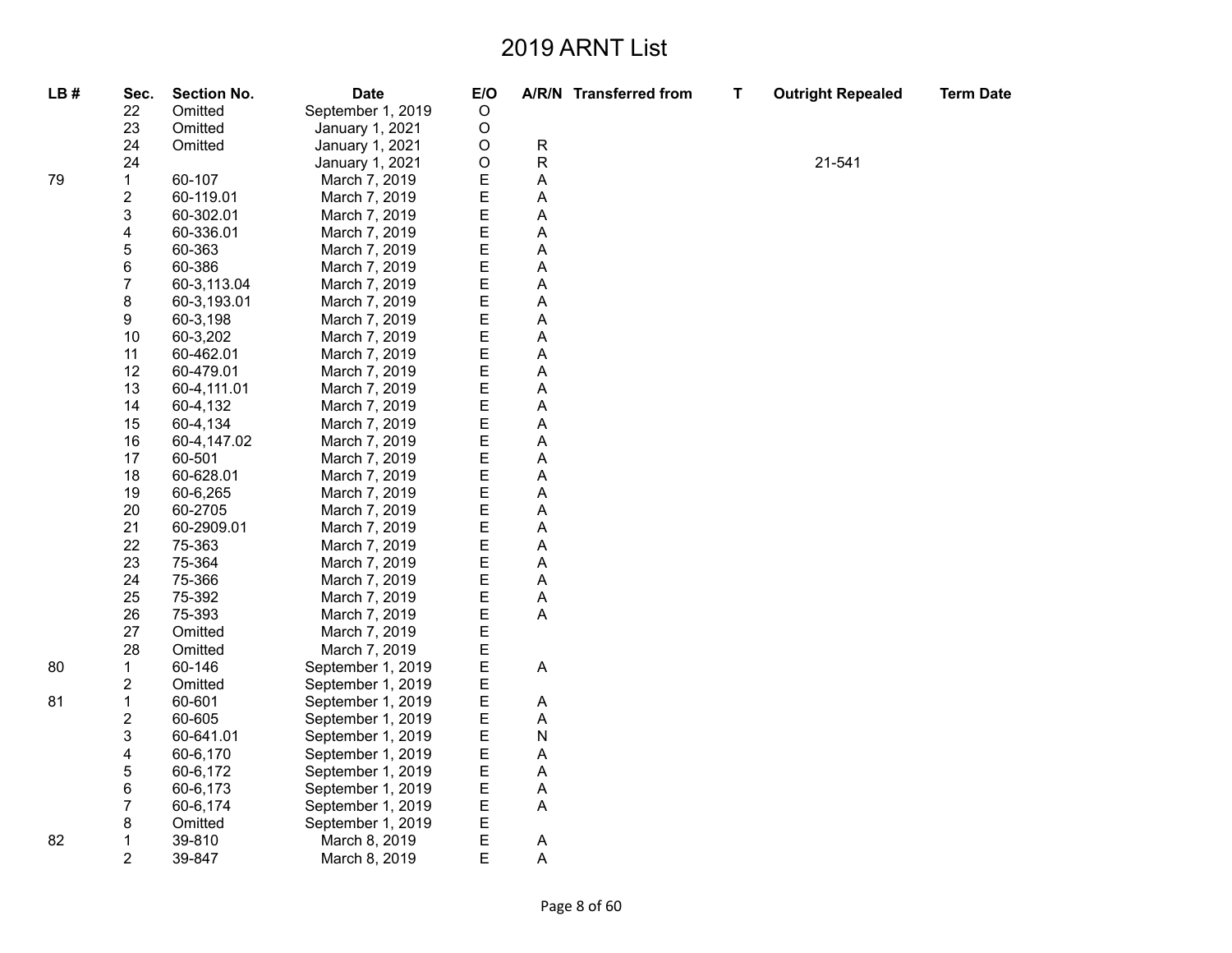| LB# | Sec.                      | <b>Section No.</b> | <b>Date</b>       | E/O |              | A/R/N Transferred from | Т | <b>Outright Repealed</b> | <b>Term Date</b> |
|-----|---------------------------|--------------------|-------------------|-----|--------------|------------------------|---|--------------------------|------------------|
|     | 3                         | 39-1320            | March 8, 2019     | Е   | А            |                        |   |                          |                  |
|     | 4                         | 39-2109            | March 8, 2019     | E   | А            |                        |   |                          |                  |
|     | 5                         | 39-2113            | March 8, 2019     | Е   | А            |                        |   |                          |                  |
|     | 6                         | 39-2114            | March 8, 2019     | E   | А            |                        |   |                          |                  |
|     | $\overline{7}$            | 39-2115            | March 8, 2019     | Е   | А            |                        |   |                          |                  |
|     | 8                         | 39-2118            | March 8, 2019     | Ε   | Α            |                        |   |                          |                  |
|     | 9                         | 39-2119            | March 8, 2019     | Ε   | А            |                        |   |                          |                  |
|     | 10                        | 39-2120            | March 8, 2019     | Е   | А            |                        |   |                          |                  |
|     | 11                        | 39-2121            | March 8, 2019     | Ε   | Α            |                        |   |                          |                  |
|     | 12                        | 39-2122            | March 8, 2019     | Ε   | А            |                        |   |                          |                  |
|     | 13                        | 39-2502            | March 8, 2019     | Е   | А            |                        |   |                          |                  |
|     | 14                        | 39-2510            | March 8, 2019     | Ε   | Α            |                        |   |                          |                  |
|     | 15                        | 39-2512            | March 8, 2019     | E   | А            |                        |   |                          |                  |
|     | 16                        | 39-2520            | March 8, 2019     | Е   | A            |                        |   |                          |                  |
|     | 17                        | Omitted            | March 8, 2019     | E   |              |                        |   |                          |                  |
|     | 18                        | Omitted            | March 8, 2019     | E   | ${\sf R}$    |                        |   |                          |                  |
|     | 18                        |                    | March 8, 2019     | Е   | $\mathsf R$  |                        |   | 39-2116                  |                  |
|     | 18                        |                    | March 8, 2019     | E   | ${\sf R}$    |                        |   | 39-2117                  |                  |
|     | 18                        |                    | March 8, 2019     | E   | $\mathsf{R}$ |                        |   | 39-2119.01               |                  |
|     | 19                        | Omitted            | March 8, 2019     | Е   |              |                        |   |                          |                  |
| 86  | $\mathbf{1}$              | 18-2101            | September 1, 2019 | E   | Α            |                        |   |                          |                  |
|     | $\overline{2}$            | 18-2101.02         | September 1, 2019 | Ε   | N            |                        |   |                          |                  |
|     | 3                         | 18-2103            | September 1, 2019 | Е   | А            |                        |   |                          |                  |
|     | 4                         | 18-2115.01         | September 1, 2019 | E   | А            |                        |   |                          |                  |
|     | $\mathbf 5$               | 18-2117.04         | September 1, 2019 | Е   | А            |                        |   |                          |                  |
|     | 6                         | 58-703             | September 1, 2019 | Ε   | Α            |                        |   |                          |                  |
|     | $\boldsymbol{7}$          | 58-707             | September 1, 2019 | E   | А            |                        |   |                          |                  |
|     | 8                         | 58-708             | September 1, 2019 | Е   | А            |                        |   |                          |                  |
|     | 9                         | 58-711             | September 1, 2019 | Ε   | Α            |                        |   |                          |                  |
|     | 10                        | 77-2715.07         | September 1, 2019 | E   | A            |                        |   |                          |                  |
|     | 11                        | Omitted            | September 1, 2019 | Е   |              |                        |   |                          |                  |
| 86A |                           | Omitted            | September 1, 2019 | E   |              |                        |   |                          |                  |
| 87  | $\mathbf 1$               | 58-708             | September 1, 2019 | Ε   | Α            |                        |   |                          |                  |
|     | $\overline{\mathbf{c}}$   | 81-1201.21         | September 1, 2019 | Е   | А            |                        |   |                          |                  |
|     | $\ensuremath{\mathsf{3}}$ | 81-12,149          | September 1, 2019 | E   | А            |                        |   |                          |                  |
|     | 4                         | 81-12,156          | September 1, 2019 | E   | Α            |                        |   |                          |                  |
|     | 5                         | Omitted            | September 1, 2019 | Е   |              |                        |   |                          |                  |
| 96  | $\mathbf{1}$              | 71-6404            | September 1, 2019 | E   | Α            |                        |   |                          |                  |
|     | $\boldsymbol{2}$          | 71-6406            | September 1, 2019 | Е   | Α            |                        |   |                          |                  |
|     | 3                         | Omitted            | September 1, 2019 | Е   |              |                        |   |                          |                  |
| 102 | $\mathbf 1$               | 85-1,134           | September 1, 2019 | Ε   | A            |                        |   |                          |                  |
|     | $\mathbf 2$               | 85-1,136           | September 1, 2019 | Е   | А            |                        |   |                          |                  |
|     | 3                         | Omitted            | September 1, 2019 |     |              |                        |   |                          |                  |
| 103 | 1                         | 77-1601.02         | March 13, 2019    | Е   | Α            |                        |   |                          |                  |

87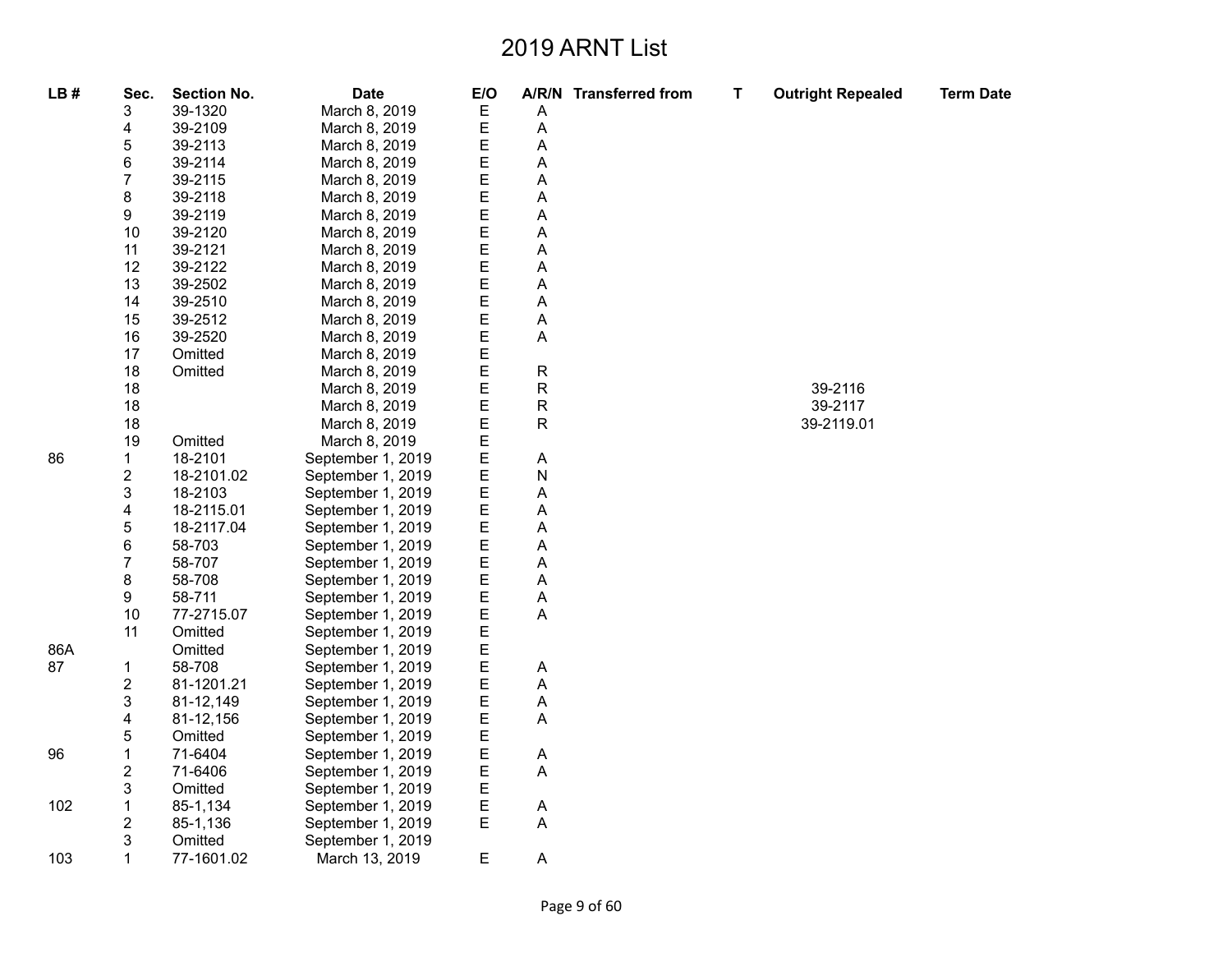| LB#  | Sec.                    | <b>Section No.</b> | <b>Date</b>       | E/O |           | A/R/N Transferred from |
|------|-------------------------|--------------------|-------------------|-----|-----------|------------------------|
|      | $\overline{\mathbf{c}}$ | Omitted            | March 13, 2019    | Е   |           |                        |
|      | 3                       | Omitted            | March 13, 2019    | E   |           |                        |
| 111  | $\mathbf 1$             | 37-1278            | September 1, 2019 | E   | Α         |                        |
|      | $\overline{c}$          | 60-151             | September 1, 2019 | E   | A         |                        |
|      | 3                       | Omitted            | September 1, 2019 | Ε   |           |                        |
| 112  | $\mathbf 1$             | 38-101             | January 1, 2020   | O   | A         |                        |
|      | $\overline{c}$          | 38-105             | January 1, 2020   | O   | A         |                        |
|      | 3                       | 38-117.01          | January 1, 2020   | O   | ${\sf N}$ |                        |
|      | 4                       | 38-117.02          | January 1, 2020   | O   | N         |                        |
|      | 5                       | 38-118.01          | January 1, 2020   | O   | A         |                        |
|      | 6                       | 38-120.03          | January 1, 2020   | O   | N         |                        |
|      | $\overline{7}$          | 38-129.01          | January 1, 2020   | O   | A         |                        |
|      | 8                       | 38-151             | January 1, 2020   | O   | A         |                        |
|      | 9                       | 38-154             | January 1, 2020   | O   | A         |                        |
|      | 10                      | 38-155             | January 1, 2020   | O   | A         |                        |
|      | 11                      | Omitted            | January 1, 2020   | O   |           |                        |
|      | 12                      | Omitted            | January 1, 2020   | O   |           |                        |
| 112A |                         | Omitted            | September 1, 2019 | E   |           |                        |
| 115  | $\mathbf{1}$            | 79-215             | September 1, 2019 | E   | Α         |                        |
|      | $\overline{\mathbf{c}}$ | 79-216             | September 1, 2019 | E   | A         |                        |
|      | 3                       | Omitted            | September 1, 2019 | E   |           |                        |
| 116  | $\mathbf 1$             | 44-315             | September 1, 2019 | E   | N         |                        |
|      | $\overline{2}$          | 44-316             | September 1, 2019 | E   | ${\sf N}$ |                        |
| 117  | $\mathbf 1$             | 39-1351            | September 1, 2019 | E   | A         |                        |
|      | $\overline{c}$          | 39-1352            | September 1, 2019 | E   | A         |                        |
|      | 3                       | 39-1353            | September 1, 2019 | E   | A         |                        |
|      | $\overline{\mathbf{4}}$ | 39-1354            | September 1, 2019 | E   | A         |                        |
|      | 5                       | Omitted            | September 1, 2019 | E   |           |                        |
| 119  | $\mathbf 1$             | 71-7904            | September 1, 2019 | E   | A         |                        |
|      | $\overline{c}$          | 71-7906            | September 1, 2019 | E   | A         |                        |
|      | 3                       | 71-7907            | September 1, 2019 | E   | A         |                        |
|      | 4                       | 71-7910.01         | September 1, 2019 | E   | N         |                        |
|      | 5                       | 71-7910            | September 1, 2019 | E   | A         |                        |
|      | 6                       | 71-7911            | September 1, 2019 | E   | A         |                        |
|      | 7                       | 71-7912            | September 1, 2019 | E   | A         |                        |
|      | 8                       | 71-7913            | September 1, 2019 | E   | A         |                        |
|      | 9                       | Omitted            | September 1, 2019 | Ε   |           |                        |
| 121  | $\mathbf 1$             | 18-201             | September 1, 2019 | E   | A         |                        |
|      | $\overline{c}$          | Omitted            | September 1, 2019 | E   |           |                        |
| 122  | $\mathbf 1$             | 85-502.01          | March 8, 2019     | Ε   | A         |                        |
|      | $\overline{2}$          | Omitted            | March 8, 2019     | E   |           |                        |
|      | 3                       | Omitted            | March 8, 2019     | E   |           |                        |
| 123  | $\mathbf 1$             | 84-602.04          | September 1, 2019 | E   | A         |                        |
|      | $\overline{2}$          | Omitted            | September 1, 2019 | E   |           |                        |

**T Outright Repealed Term Date**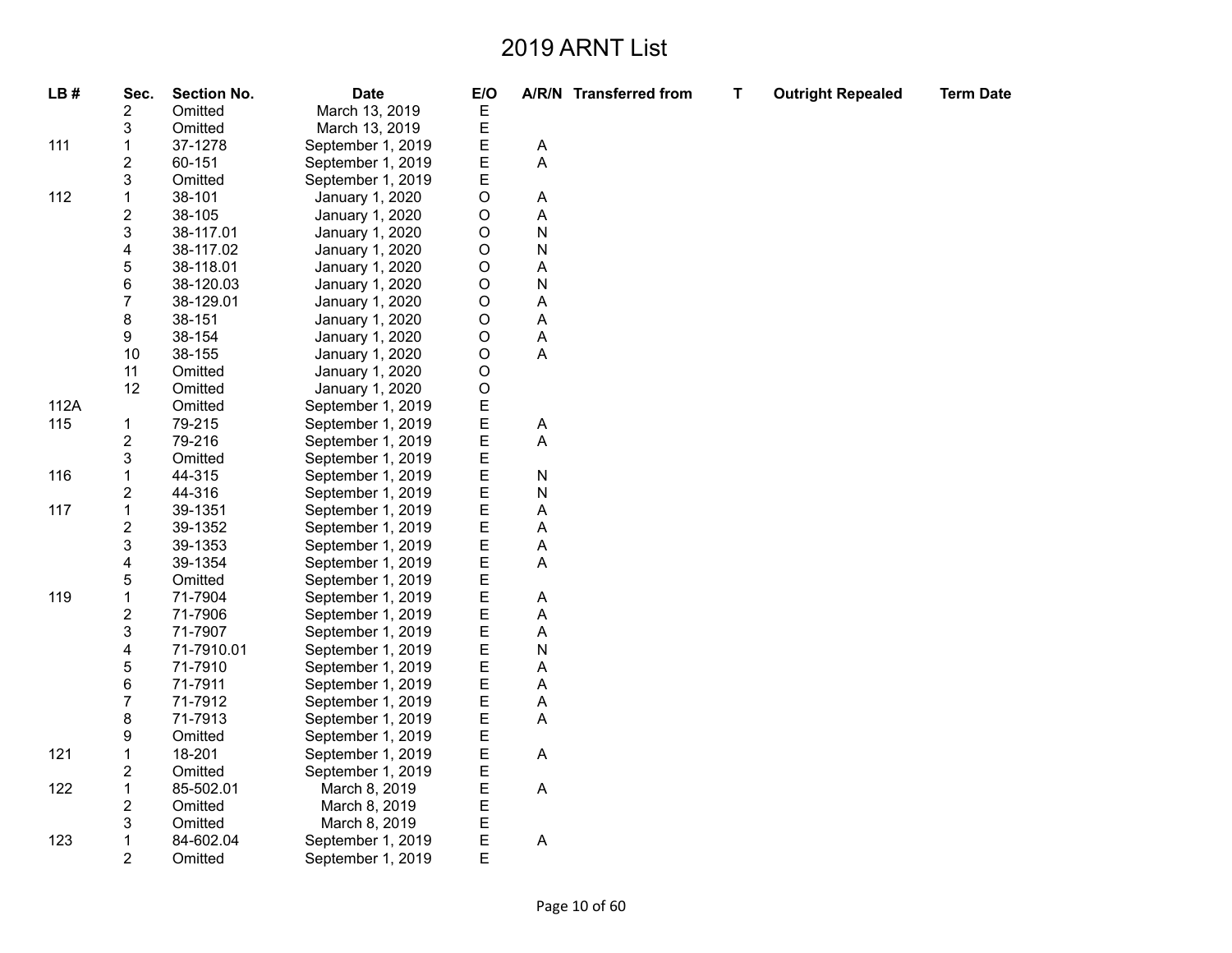| LB#  | Sec.                    | <b>Section No.</b> | <b>Date</b>       | E/O |                           | A/R/N Transferred from | T | <b>Outright Repealed</b> | <b>Term Date</b> |
|------|-------------------------|--------------------|-------------------|-----|---------------------------|------------------------|---|--------------------------|------------------|
| 124  | 1                       | 13-3210            | March 22, 2019    | Е   | A                         |                        |   |                          |                  |
|      | $\overline{\mathbf{c}}$ | Omitted            | March 22, 2019    | E   |                           |                        |   |                          |                  |
|      | 3                       | Omitted            | March 22, 2019    | E   |                           |                        |   |                          |                  |
| 125  | $\mathbf{1}$            | 29-119             | September 1, 2019 | E   | $\boldsymbol{\mathsf{A}}$ |                        |   |                          |                  |
|      | $\overline{2}$          | Omitted            | September 1, 2019 | E   |                           |                        |   |                          |                  |
| 127  | $\mathbf{1}$            | 37-455             | September 1, 2019 | E   | A                         |                        |   |                          |                  |
|      | $\overline{c}$          | Omitted            | September 1, 2019 | E   |                           |                        |   |                          |                  |
| 130  | $\mathbf{1}$            | 71-6403            | September 1, 2019 | E   | Α                         |                        |   |                          |                  |
|      | $\overline{\mathbf{c}}$ | 71-6404            | September 1, 2019 | E   | A                         |                        |   |                          |                  |
|      | $\mathsf 3$             | 71-6406            | September 1, 2019 | E   | A                         |                        |   |                          |                  |
|      | 4                       | 76-3501            | September 1, 2019 | E   | Α                         |                        |   |                          |                  |
|      | 5                       | 76-3502            | September 1, 2019 | E   | A                         |                        |   |                          |                  |
|      | 6                       | 76-3503            | September 1, 2019 | E   | Α                         |                        |   |                          |                  |
|      | $\overline{7}$          | 76-3504            | September 1, 2019 | E   | Α                         |                        |   |                          |                  |
|      | 8                       | 76-3505            | September 1, 2019 | E   | A                         |                        |   |                          |                  |
|      | 9                       | 76-3506            | September 1, 2019 | E   | ${\sf N}$                 |                        |   |                          |                  |
|      | 10                      | 76-3507            | September 1, 2019 | E   | ${\sf N}$                 |                        |   |                          |                  |
|      | 11                      | Omitted            | September 1, 2019 | E   |                           |                        |   |                          |                  |
| 130A |                         | Omitted            | September 1, 2019 | E   |                           |                        |   |                          |                  |
| 135  | 1                       | 38-1220            | September 1, 2019 | E   | A                         |                        |   |                          |                  |
|      | $\overline{\mathbf{c}}$ | Omitted            | September 1, 2019 | E   |                           |                        |   |                          |                  |
| 138  | $\mathbf{1}$            | 48-203             | September 1, 2019 | E   | ${\sf N}$                 |                        |   |                          |                  |
|      | $\overline{\mathbf{c}}$ | 55-601             | September 1, 2019 | E   | Α                         |                        |   |                          |                  |
|      | 3                       | 60-301             | September 1, 2019 | E   | A                         |                        |   |                          |                  |
|      | 4                       | 60-393             | September 1, 2019 | E   | Α                         |                        |   |                          |                  |
|      | 5                       | 60-395             | September 1, 2019 | E   | A                         |                        |   |                          |                  |
|      | 6                       | 60-396             | September 1, 2019 | E   | A                         |                        |   |                          |                  |
|      | $\overline{7}$          | 60-3,102           |                   | E   |                           |                        |   |                          |                  |
|      | 8                       | 60-3,104           | September 1, 2019 | E   | Α                         |                        |   |                          |                  |
|      | 9                       |                    | September 1, 2019 | E   | A<br>$\mathsf A$          |                        |   |                          |                  |
|      | 10                      | 60-3,122           | September 1, 2019 | E   |                           |                        |   |                          |                  |
|      | 11                      | 60-3,122.02        | September 1, 2019 | E   | Α<br>A                    |                        |   |                          |                  |
|      |                         | 60-3,122.03        | September 1, 2019 |     |                           |                        |   |                          |                  |
|      | 12                      | 60-3,122.04        | September 1, 2019 | E   | A                         |                        |   |                          |                  |
|      | 13                      | 60-3,123           | September 1, 2019 | E   | A                         |                        |   |                          |                  |
|      | 14                      | 60-3,124           | September 1, 2019 | E   | A                         |                        |   |                          |                  |
|      | 15                      | 60-3,125           | September 1, 2019 | E   | A                         |                        |   |                          |                  |
|      | 16                      | 60-3,130.04        | September 1, 2019 | E   | A                         |                        |   |                          |                  |
|      | 17                      | 60-3,243           | September 1, 2019 | E   | N                         |                        |   |                          |                  |
|      | 18                      | 60-3,244           | September 1, 2019 | E   | ${\sf N}$                 |                        |   |                          |                  |
|      | 19                      | 80-415             | September 1, 2019 | E   | ${\sf N}$                 |                        |   |                          |                  |
|      | 20                      | Omitted            | September 1, 2019 | E   |                           |                        |   |                          |                  |
| 139  | 1                       | 48-2117            | September 1, 2019 | E   | A                         |                        |   |                          |                  |
|      | $\overline{\mathbf{c}}$ | Omitted            | September 1, 2019 | E   |                           |                        |   |                          |                  |
| 141  | 1                       | 28-115             | September 1, 2019 | E   | A                         |                        |   |                          |                  |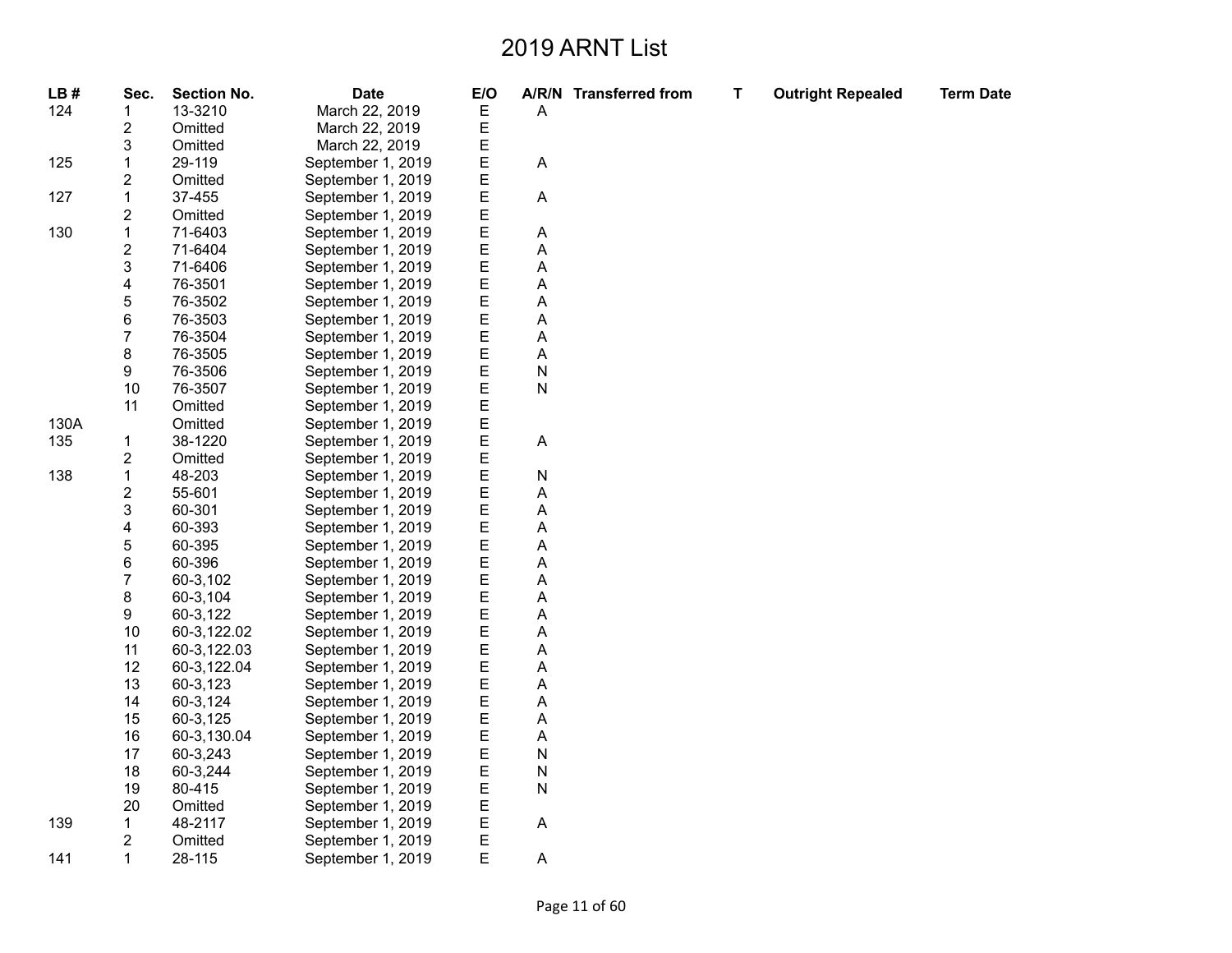| LB# | Sec.                    | <b>Section No.</b> | <b>Date</b>       | E/O         |           | A/R/N Transferred from | T | <b>Outright Repealed</b> | <b>Term Date</b> |
|-----|-------------------------|--------------------|-------------------|-------------|-----------|------------------------|---|--------------------------|------------------|
|     | 2                       | 28-310.01          | September 1, 2019 | E           | Α         |                        |   |                          |                  |
|     | 3                       | Omitted            | September 1, 2019 | E           |           |                        |   |                          |                  |
| 145 | 1                       | 30-4020            | September 1, 2019 | Ε           | Α         |                        |   |                          |                  |
|     | 2                       | 30-4031            | September 1, 2019 | E           | A         |                        |   |                          |                  |
|     | 3                       | Omitted            | September 1, 2019 | Ε           |           |                        |   |                          |                  |
| 146 | 1                       | 30-4020            | September 1, 2019 | E           | Α         |                        |   |                          |                  |
|     | $\overline{\mathbf{c}}$ | Omitted            | September 1, 2019 | E           |           |                        |   |                          |                  |
| 149 | 1                       | 28-1418            | January 1, 2020   | O           | Α         |                        |   |                          |                  |
|     | $\overline{c}$          | 28-1418.01         | January 1, 2020   | O           | Α         |                        |   |                          |                  |
|     | 3                       | 28-1419            | January 1, 2020   | O           | A         |                        |   |                          |                  |
|     | 4                       | 28-1420            | January 1, 2020   | $\mathsf O$ | A         |                        |   |                          |                  |
|     | 5                       | 28-1421            | January 1, 2020   | $\mathsf O$ | Α         |                        |   |                          |                  |
|     | 6                       | 28-1423            | January 1, 2020   | O           | A         |                        |   |                          |                  |
|     | 7                       | 28-1424            | January 1, 2020   | O           | A         |                        |   |                          |                  |
|     | 8                       | 28-1425            | January 1, 2020   | $\mathsf O$ | A         |                        |   |                          |                  |
|     | 9                       | 28-1427            | January 1, 2020   | O           | A         |                        |   |                          |                  |
|     | 10                      | 28-1429.01         | January 1, 2020   | O           | A         |                        |   |                          |                  |
|     | 11                      | 28-1429.02         | January 1, 2020   | $\mathsf O$ | A         |                        |   |                          |                  |
|     | 12                      | 28-1429.03         | January 1, 2020   | O           | Α         |                        |   |                          |                  |
|     | 13                      | Omitted            | January 1, 2020   | O           |           |                        |   |                          |                  |
|     | 14                      | Omitted            | January 1, 2020   | O           |           |                        |   |                          |                  |
| 152 | $\mathbf{1}$            | 55-182             | September 1, 2019 | E           | ${\sf N}$ |                        |   |                          |                  |
|     | 2                       | 23-3211            | September 1, 2019 | E           | A         |                        |   |                          |                  |
|     | 3                       | Omitted            | September 1, 2019 | E           |           |                        |   |                          |                  |
| 154 | 1                       | 81-2013.01         | September 1, 2019 | E           | N         |                        |   |                          |                  |
| 155 | $\mathbf 1$             | 70-1014.02         | September 1, 2019 | E           | A         |                        |   |                          |                  |
|     | $\overline{\mathbf{c}}$ | 70-1015            | September 1, 2019 | E           | A         |                        |   |                          |                  |
|     | 3                       | Omitted            | September 1, 2019 | E           |           |                        |   |                          |                  |
| 156 | $\mathbf{1}$            | 60-101             | September 1, 2019 | E           | Α         |                        |   |                          |                  |
|     | $\overline{\mathbf{c}}$ | 60-102             | September 1, 2019 | E           | A         |                        |   |                          |                  |
|     | 3                       | 60-115.01          | September 1, 2019 | E           | N         |                        |   |                          |                  |
|     | 4                       | 60-142.12          | September 1, 2019 | E           | N         |                        |   |                          |                  |
|     | 5                       | 60-153             | September 1, 2019 | E           | A         |                        |   |                          |                  |
|     | 6                       | 60-301             | September 1, 2019 | E           | A         |                        |   |                          |                  |
|     | $\boldsymbol{7}$        | 60-302             | September 1, 2019 | E           | A         |                        |   |                          |                  |
|     | 8                       | 60-328.01          | September 1, 2019 | E           | N         |                        |   |                          |                  |
|     | 9                       | 60-3,104           | September 1, 2019 | E           | Α         |                        |   |                          |                  |
|     | 10                      | 60-3,236           | September 1, 2019 | E           | N         |                        |   |                          |                  |
|     | 11                      | 60-3,187           | September 1, 2019 | E           | A         |                        |   |                          |                  |
|     | 12                      | 60-3,190           | September 1, 2019 | Ε           | A         |                        |   |                          |                  |
|     | 13                      | 60-501             | September 1, 2019 | Ε           | A         |                        |   |                          |                  |
|     | 14                      | 60-520             | September 1, 2019 | E           | Α         |                        |   |                          |                  |
|     | 15                      | 60-547             | September 1, 2019 | E           | Α         |                        |   |                          |                  |
|     | 16                      | 60-601             | September 1, 2019 | E           | A         |                        |   |                          |                  |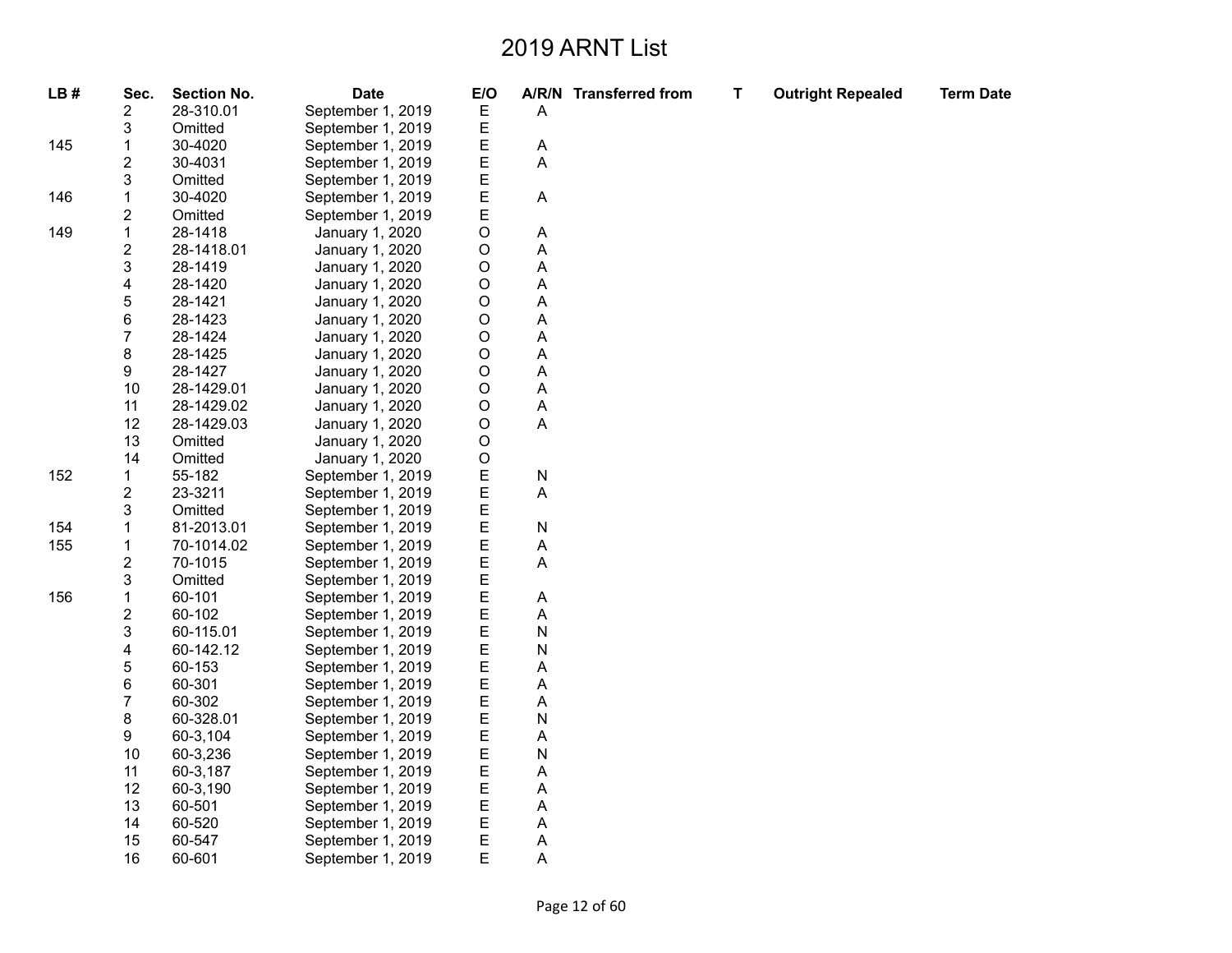| LB# | Sec.                    | <b>Section No.</b> | <b>Date</b>       | E/O |           | A/R/N Transferred from | T | <b>Outright Repealed</b> | <b>Term Date</b> |
|-----|-------------------------|--------------------|-------------------|-----|-----------|------------------------|---|--------------------------|------------------|
|     | 17                      | 60-605             | September 1, 2019 | Е   | Α         |                        |   |                          |                  |
|     | 18                      | 60-620.01          | September 1, 2019 | Е   | N         |                        |   |                          |                  |
|     | 19                      | 60-6,379           | September 1, 2019 | E   | A         |                        |   |                          |                  |
|     | 20                      | Omitted            | September 1, 2019 | Е   |           |                        |   |                          |                  |
| 159 | 1                       | 44-2702            | March 13, 2019    | E   | Α         |                        |   |                          |                  |
|     | 2                       | 44-2703            | March 13, 2019    | E   | А         |                        |   |                          |                  |
|     | 3                       | 44-2706            | March 13, 2019    | E   | Α         |                        |   |                          |                  |
|     | 4                       | 44-2707            | March 13, 2019    | Ε   | Α         |                        |   |                          |                  |
|     | 5                       | 44-2708            | March 13, 2019    | E   | А         |                        |   |                          |                  |
|     | 6                       | 44-2709            | March 13, 2019    | Ε   | Α         |                        |   |                          |                  |
|     | 7                       | 44-2713            | March 13, 2019    | E   | Α         |                        |   |                          |                  |
|     | 8                       | 44-2718            | March 13, 2019    | E   | А         |                        |   |                          |                  |
|     | 9                       | 44-2719.01         | March 13, 2019    | E   | Α         |                        |   |                          |                  |
|     | 10                      | 44-2719.02         | March 13, 2019    | E   | A         |                        |   |                          |                  |
|     | 11                      | Omitted            | March 13, 2019    | E   |           |                        |   |                          |                  |
|     | 12                      | Omitted            | March 13, 2019    | E   |           |                        |   |                          |                  |
| 160 | 1                       | 18-2705            | September 1, 2019 | E   | Α         |                        |   |                          |                  |
|     | $\overline{\mathbf{c}}$ | 18-2709            | September 1, 2019 | E   | Α         |                        |   |                          |                  |
|     | 3                       | Omitted            | September 1, 2019 | E   |           |                        |   |                          |                  |
| 177 | 1                       | 2-3226.14          | September 1, 2019 | E   | A         |                        |   |                          |                  |
|     | 2                       | Omitted            | September 1, 2019 | E   |           |                        |   |                          |                  |
| 179 | 1                       | 25-1902            | September 1, 2019 | E   | A         |                        |   |                          |                  |
|     | 2                       | Omitted            | September 1, 2019 | E   |           |                        |   |                          |                  |
|     | 3                       | Omitted            | September 1, 2019 | E   |           |                        |   |                          |                  |
| 180 | 1                       | 85-2002            | September 1, 2019 | E   | A         |                        |   |                          |                  |
|     | 2                       | Omitted            | September 1, 2019 | E   |           |                        |   |                          |                  |
| 184 | $\mathbf 1$             | 86-1201            | September 1, 2019 | E   | N         |                        |   |                          |                  |
|     | $\overline{\mathbf{c}}$ | 86-1202            | September 1, 2019 | E   | N         |                        |   |                          |                  |
|     | 3                       | 86-1203            | September 1, 2019 | E   | N         |                        |   |                          |                  |
|     | 4                       | 86-1204            | September 1, 2019 | E   | N         |                        |   |                          |                  |
|     | 5                       | 86-1205            | September 1, 2019 | E   | N         |                        |   |                          |                  |
|     | 6                       | 86-1206            | September 1, 2019 | E   | N         |                        |   |                          |                  |
|     | 7                       | 86-1207            | September 1, 2019 | E   | N         |                        |   |                          |                  |
|     | 8                       | 86-1208            | September 1, 2019 | E   | N         |                        |   |                          |                  |
|     | 9                       | 86-1209            | September 1, 2019 | E   | ${\sf N}$ |                        |   |                          |                  |
|     | 10                      | 86-1210            | September 1, 2019 | E   | N         |                        |   |                          |                  |
|     | 11                      | 86-1211            | September 1, 2019 | E   | N         |                        |   |                          |                  |
|     | 12                      | 86-1212            | September 1, 2019 | E   | N         |                        |   |                          |                  |
|     | 13                      | 86-1213            | September 1, 2019 | Е   | N         |                        |   |                          |                  |
|     | 14                      | 86-1214            | September 1, 2019 | E   | N         |                        |   |                          |                  |
|     | 15                      | 86-1215            | September 1, 2019 | E   | N         |                        |   |                          |                  |
|     | 16                      | 86-1216            | September 1, 2019 | Ε   | N         |                        |   |                          |                  |
|     | 17                      | 86-1217            | September 1, 2019 | Е   | N         |                        |   |                          |                  |
|     | 18                      | 86-1218            | September 1, 2019 | E   | Ν         |                        |   |                          |                  |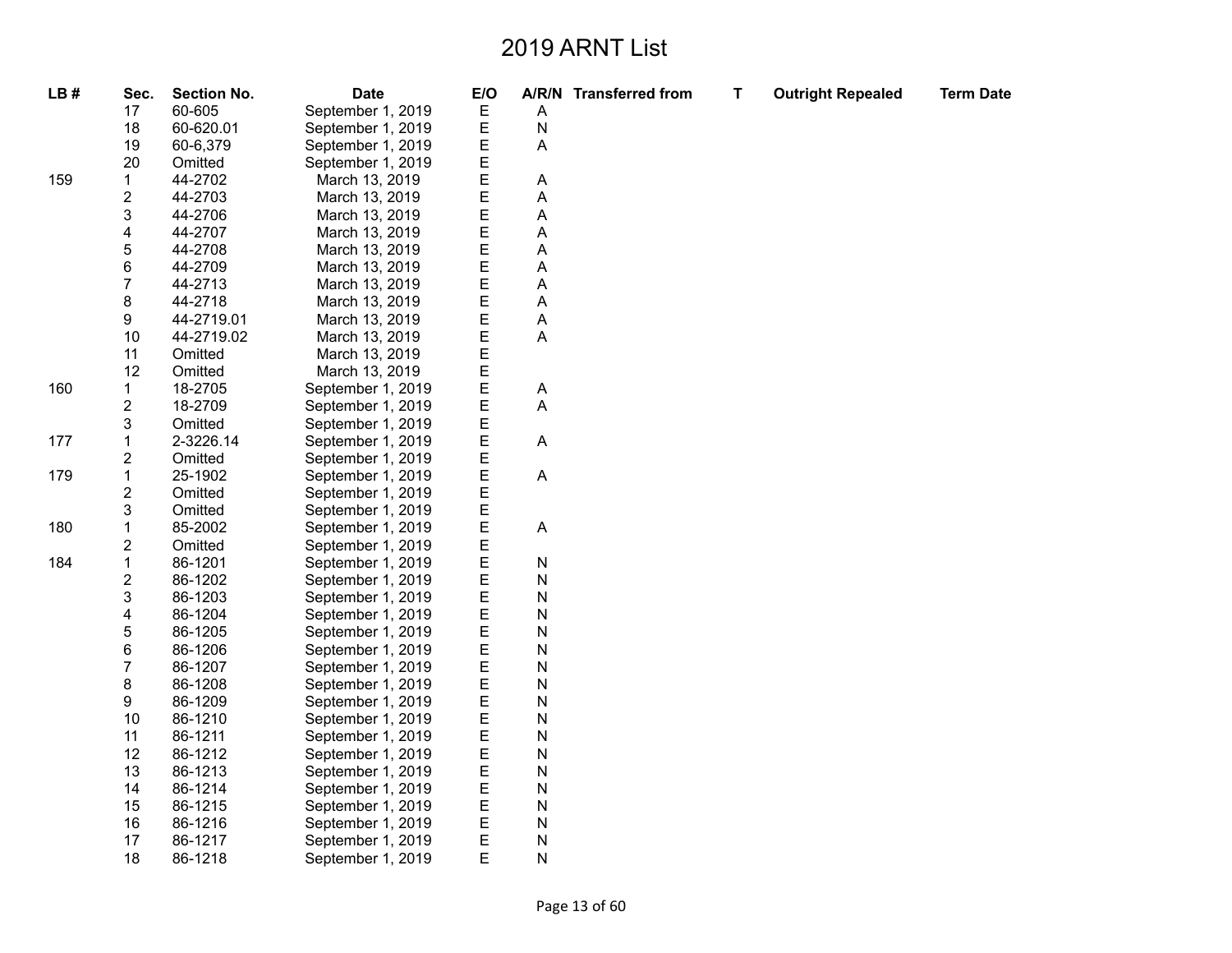Page 14 of 60

| LB# | Sec.           | <b>Section No.</b> | <b>Date</b>       | E/O         |              | A/R/N Transferred from | $\mathbf T$ | <b>Outright Repealed</b> | <b>Term Date</b> |
|-----|----------------|--------------------|-------------------|-------------|--------------|------------------------|-------------|--------------------------|------------------|
|     | 19             | 86-1219            | September 1, 2019 | Ε           | N            |                        |             |                          |                  |
|     | 20             | 86-1220            | September 1, 2019 | E           | $\mathsf{N}$ |                        |             |                          |                  |
|     | 21             | 86-1221            | September 1, 2019 | Ε           | $\mathsf{N}$ |                        |             |                          |                  |
|     | 22             | 86-1222            | September 1, 2019 | Е           | $\mathsf{N}$ |                        |             |                          |                  |
|     | 23             | 86-1223            | September 1, 2019 | Е           | $\mathsf{N}$ |                        |             |                          |                  |
|     | 24             | 86-1224            | September 1, 2019 | Ε           | $\mathsf{N}$ |                        |             |                          |                  |
|     | 25             | 86-1225            | September 1, 2019 | E           | $\mathsf{N}$ |                        |             |                          |                  |
|     | 26             | 86-1226            | September 1, 2019 | E           | $\mathsf{N}$ |                        |             |                          |                  |
|     | 27             | 86-1227            | September 1, 2019 | E           | $\mathsf{N}$ |                        |             |                          |                  |
|     | 28             | 86-1228            | September 1, 2019 | Е           | $\mathsf{N}$ |                        |             |                          |                  |
|     | 29             | 86-1229            | September 1, 2019 | E           | $\mathsf{N}$ |                        |             |                          |                  |
|     | 30             | 86-1230            | September 1, 2019 | E           | $\mathsf{N}$ |                        |             |                          |                  |
|     | 31             | 86-1231            | September 1, 2019 | Ε           | N            |                        |             |                          |                  |
|     | 32             | 86-1232            | September 1, 2019 | Е           | $\mathsf{N}$ |                        |             |                          |                  |
|     | 33             | 86-1233            | September 1, 2019 | E           | $\mathsf{N}$ |                        |             |                          |                  |
|     | 34             | 86-1234            | September 1, 2019 | Е           | $\mathsf{N}$ |                        |             |                          |                  |
|     | 35             | 86-1235            | September 1, 2019 | E           | $\mathsf{N}$ |                        |             |                          |                  |
|     | 36             | 86-1236            | September 1, 2019 | E           | N            |                        |             |                          |                  |
|     | 37             | 86-1237            | September 1, 2019 | Е           | N            |                        |             |                          |                  |
|     | 38             | 86-1238            | September 1, 2019 | Е           | $\mathsf{N}$ |                        |             |                          |                  |
|     | 39             | 86-1239            | September 1, 2019 | E           | $\mathsf{N}$ |                        |             |                          |                  |
|     | 40             | 86-1240            | September 1, 2019 | Е           | $\mathsf{N}$ |                        |             |                          |                  |
|     | 41             | 86-1241            | September 1, 2019 | E           | $\mathsf{N}$ |                        |             |                          |                  |
|     | 42             | 86-1242            | September 1, 2019 | E           | N            |                        |             |                          |                  |
|     | 43             | 86-1243            | September 1, 2019 | Ε           | $\mathsf{N}$ |                        |             |                          |                  |
|     | 44             | 86-1244            | September 1, 2019 | Е           | $\mathsf{N}$ |                        |             |                          |                  |
| 185 | 1              | 77-1344            | January 1, 2020   | O           | A            |                        |             |                          |                  |
|     | $\overline{c}$ | 77-1347            | January 1, 2020   | $\circ$     | A            |                        |             |                          |                  |
|     | 3              | Omitted            | January 1, 2020   | O           |              |                        |             |                          |                  |
|     | 4              | Omitted            | January 1, 2020   | O           |              |                        |             |                          |                  |
| 186 | $\mathbf 1$    | 64-401             | July 1, 2020      | $\circ$     | N            |                        |             |                          |                  |
|     | $\mathbf 2$    | 64-402             | July 1, 2020      | O           | $\mathsf{N}$ |                        |             |                          |                  |
|     | 3              | 64-403             | July 1, 2020      | O           | $\mathsf{N}$ |                        |             |                          |                  |
|     | 4              | 64-404             | July 1, 2020      | O           | $\mathsf{N}$ |                        |             |                          |                  |
|     | 5              | 64-405             | July 1, 2020      | $\mathsf O$ | $\mathsf{N}$ |                        |             |                          |                  |
|     | 6              | 64-406             | July 1, 2020      | O           | N            |                        |             |                          |                  |
|     | $\overline{7}$ | 64-407             | July 1, 2020      | О           | $\mathsf{N}$ |                        |             |                          |                  |
|     | 8              | 64-408             | July 1, 2020      | O           | $\mathsf{N}$ |                        |             |                          |                  |
|     | 9              | 64-409             | July 1, 2020      | O           | $\mathsf{N}$ |                        |             |                          |                  |
|     | 10             | 64-410             | July 1, 2020      | O           | $\mathsf{N}$ |                        |             |                          |                  |
|     | 11             | 64-411             | July 1, 2020      | $\mathsf O$ | $\mathsf{N}$ |                        |             |                          |                  |
|     | 12             | 64-412             | July 1, 2020      | O           | Ν            |                        |             |                          |                  |
|     | 13             | 64-413             | July 1, 2020      | O           | $\mathsf{N}$ |                        |             |                          |                  |
|     | 14             | 64-414             | July 1, 2020      | O           | N            |                        |             |                          |                  |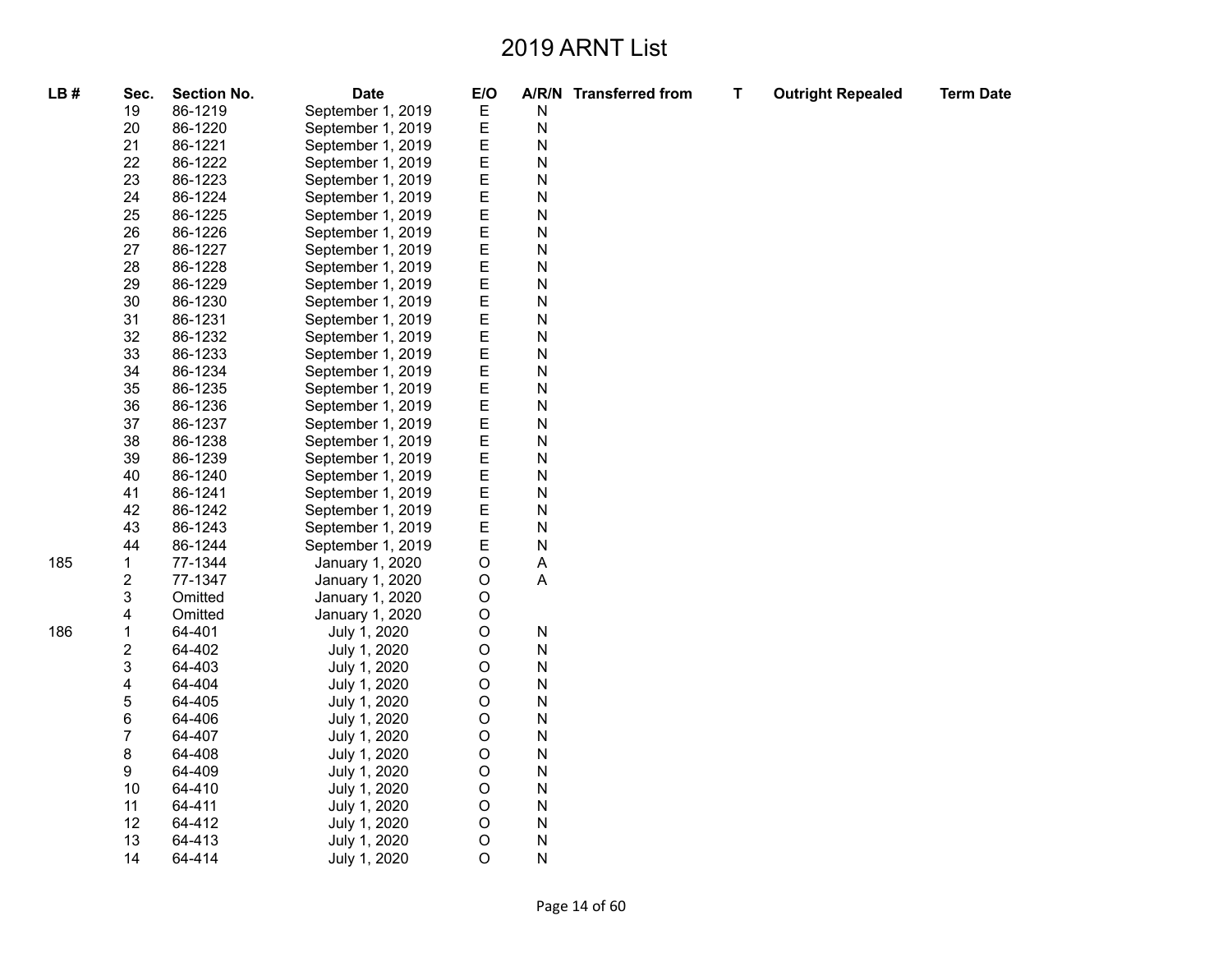| LB#  | Sec.                    | <b>Section No.</b> | <b>Date</b>       | E/O         |   | A/R/N Transferred from | T | <b>Outright Repealed</b> | <b>Term Date</b> |
|------|-------------------------|--------------------|-------------------|-------------|---|------------------------|---|--------------------------|------------------|
|      | 15                      | 64-415             | July 1, 2020      | $\circ$     | N |                        |   |                          |                  |
|      | 16                      | 64-416             | July 1, 2020      | $\circ$     | N |                        |   |                          |                  |
|      | 17                      | 64-417             | July 1, 2020      | $\mathsf O$ | N |                        |   |                          |                  |
|      | 18                      | 64-418             | July 1, 2020      | O           | N |                        |   |                          |                  |
|      | 19                      | 23-1503.01         | July 1, 2020      | O           | A |                        |   |                          |                  |
|      | 20                      | 64-105             | July 1, 2020      | $\mathsf O$ | A |                        |   |                          |                  |
|      | 21                      | 64-113             | July 1, 2020      | $\circ$     | A |                        |   |                          |                  |
|      | 22                      | 64-203             | July 1, 2020      | O           | А |                        |   |                          |                  |
|      | 23                      | 64-205             | July 1, 2020      | O           | А |                        |   |                          |                  |
|      | 24                      | 84-618             | May 31, 2019      | $\circ$     | A |                        |   |                          |                  |
|      | 25                      | 86-611             | July 1, 2020      | O           | Α |                        |   |                          |                  |
|      | 26                      | Omitted            | July 1, 2020      | $\mathsf O$ |   |                        |   |                          |                  |
|      | 27                      | Omitted            | May 31, 2019      | $\mathsf O$ |   |                        |   |                          |                  |
|      | 28                      | Omitted            | May 31, 2019      | $\circ$     |   |                        |   |                          |                  |
|      | 29                      | Omitted            | July 1, 2020      | O           |   |                        |   |                          |                  |
|      | 30                      | Omitted            | May 31, 2019      | O           |   |                        |   |                          |                  |
| 186A |                         | Omitted            | May 31, 2019      | E           |   |                        |   |                          |                  |
| 190  | $\mathbf{1}$            | $3 - 104$          | September 1, 2019 | E           | Α |                        |   |                          |                  |
|      | $\overline{\mathbf{c}}$ | $3 - 158$          | September 1, 2019 | E           | A |                        |   |                          |                  |
|      | 3                       | 60-6,102           | September 1, 2019 | E           | А |                        |   |                          |                  |
|      | 4                       | 60-6,103           | September 1, 2019 | E           | Α |                        |   |                          |                  |
|      | 5                       | 60-6,107           | September 1, 2019 | E           | А |                        |   |                          |                  |
|      | 6                       | 60-6,175           | September 1, 2019 | E           | Α |                        |   |                          |                  |
|      | $\overline{7}$          | Omitted            | September 1, 2019 | E           |   |                        |   |                          |                  |
|      | 8                       | Omitted            | September 1, 2019 | E           | R |                        |   |                          |                  |
|      | 8                       |                    | September 1, 2019 | E           | R |                        |   | 60-6,176                 |                  |
| 192  | $\mathbf{1}$            | 60-484             | January 1, 2021   | O           | А |                        |   |                          |                  |
|      | $\overline{\mathbf{c}}$ | 60-4,117           | January 1, 2021   | O           | Α |                        |   |                          |                  |
|      | 3                       | 60-4,144           | January 1, 2021   | O           | А |                        |   |                          |                  |
|      | $\overline{\mathbf{4}}$ | 60-4,189           | January 1, 2021   | $\circ$     | Α |                        |   |                          |                  |
|      | 5                       | 80-414             | January 1, 2021   | O           | А |                        |   |                          |                  |
|      | 6                       | Omitted            | January 1, 2021   | O           |   |                        |   |                          |                  |
|      | $\overline{7}$          | Omitted            | January 1, 2021   | O           |   |                        |   |                          |                  |
| 192A |                         | Omitted            | September 1, 2019 | E           |   |                        |   |                          |                  |
| 193  | $\mathbf{1}$            | 14-502             | September 1, 2019 | E           | Α |                        |   |                          |                  |
|      | $\overline{\mathbf{c}}$ | 16-238             | September 1, 2019 | E           | Α |                        |   |                          |                  |
|      | 3                       | 16-305             | September 1, 2019 | E           | Α |                        |   |                          |                  |
|      | 4                       | 16-308             | September 1, 2019 | E           | A |                        |   |                          |                  |
|      | 5                       | 16-404             | September 1, 2019 | E           | Α |                        |   |                          |                  |
|      | 6                       | 17-108.02          | September 1, 2019 | E           | А |                        |   |                          |                  |
|      | $\overline{7}$          | 17-121             | September 1, 2019 | E           | A |                        |   |                          |                  |
|      | 8                       | 18-2102.01         | September 1, 2019 | E           | Α |                        |   |                          |                  |
|      | 9                       | 18-2507            | September 1, 2019 | E           | А |                        |   |                          |                  |
|      | 10                      | 19-201             | September 1, 2019 | E           | Α |                        |   |                          |                  |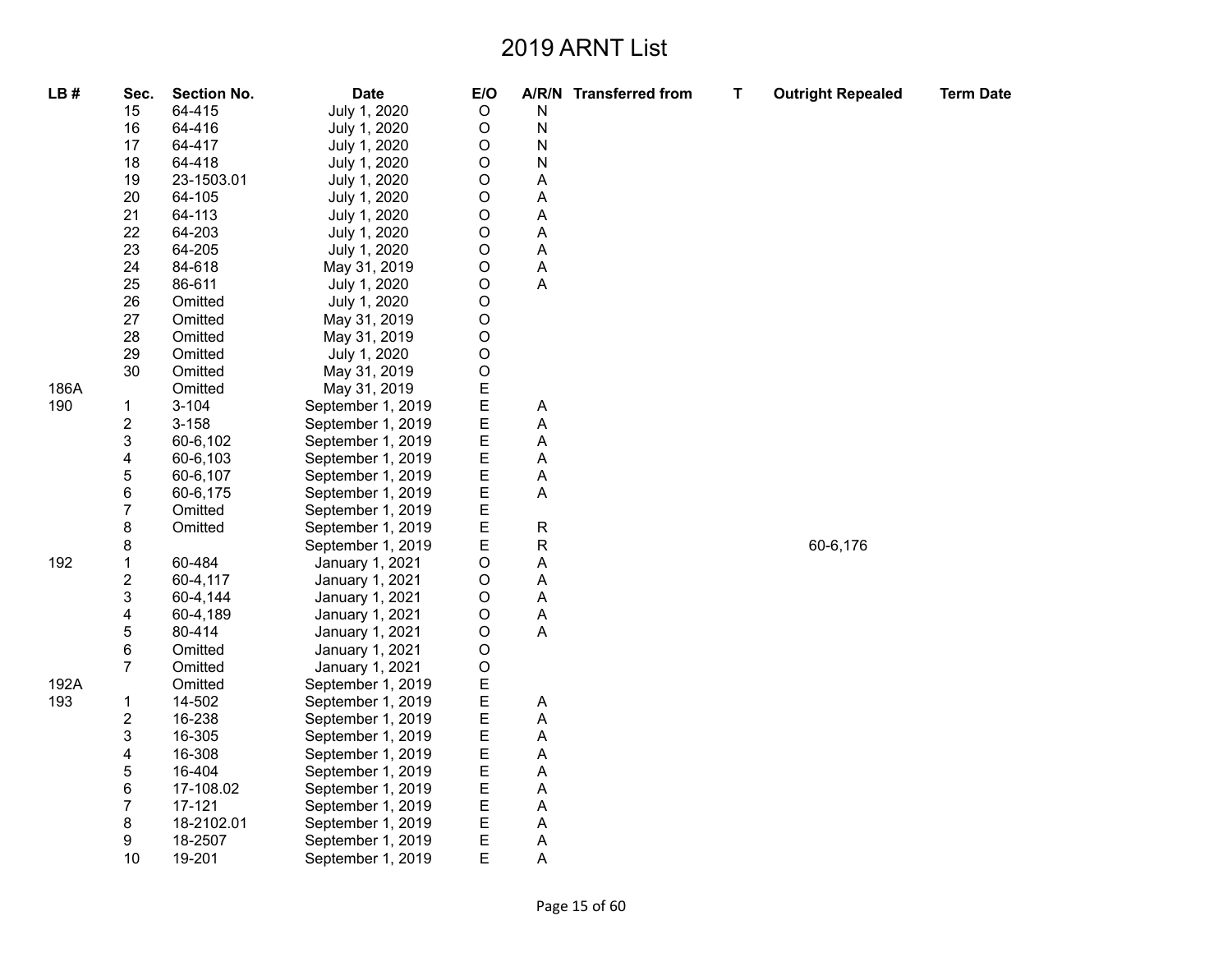| LB# | Sec. | <b>Section No.</b> | <b>Date</b>       | E/O |   | A/R/N Transferred from | T | <b>Outright Repealed</b> | <b>Term Date</b> |
|-----|------|--------------------|-------------------|-----|---|------------------------|---|--------------------------|------------------|
|     | 11   | 19-401             | September 1, 2019 | Ε   | Α |                        |   |                          |                  |
|     | 12   | 19-402             | September 1, 2019 | E   | A |                        |   |                          |                  |
|     | 13   | 19-403             | September 1, 2019 | E   | A |                        |   |                          |                  |
|     | 14   | 19-404             | September 1, 2019 | E   | A |                        |   |                          |                  |
|     | 15   | 19-405             | September 1, 2019 | E   | A |                        |   |                          |                  |
|     | 16   | 19-409             | September 1, 2019 | E   | A |                        |   |                          |                  |
|     | 17   | 19-411             | September 1, 2019 | E   | A |                        |   |                          |                  |
|     | 18   | 19-412             | September 1, 2019 | E   | Α |                        |   |                          |                  |
|     | 19   | 19-413             | September 1, 2019 | E   | Α |                        |   |                          |                  |
|     | 20   | 19-415             | September 1, 2019 | E   | A |                        |   |                          |                  |
|     | 21   | 19-416             | September 1, 2019 | E   | A |                        |   |                          |                  |
|     | 22   | 19-417             | September 1, 2019 | E   | A |                        |   |                          |                  |
|     | 23   | 19-418             | September 1, 2019 | E   | A |                        |   |                          |                  |
|     | 24   | 19-419             | September 1, 2019 | E   | A |                        |   |                          |                  |
|     | 25   | 19-421             | September 1, 2019 | E   | A |                        |   |                          |                  |
|     | 26   | 19-422             | September 1, 2019 | E   | A |                        |   |                          |                  |
|     | 27   | 19-423             | September 1, 2019 | E   | A |                        |   |                          |                  |
|     | 28   | 19-432             | September 1, 2019 | E   | A |                        |   |                          |                  |
|     | 29   | 19-433             | September 1, 2019 | E   | A |                        |   |                          |                  |
|     | 30   | 19-502             | September 1, 2019 | E   | A |                        |   |                          |                  |
|     | 31   | 19-503             | September 1, 2019 | E   | A |                        |   |                          |                  |
|     | 32   | 19-601             | September 1, 2019 | E   | Α |                        |   |                          |                  |
|     | 33   | 19-602             | September 1, 2019 | E   | A |                        |   |                          |                  |
|     | 34   | 19-603             | September 1, 2019 | E   | A |                        |   |                          |                  |
|     | 35   | 19-604             | September 1, 2019 | E   | Α |                        |   |                          |                  |
|     | 36   | 19-605             | September 1, 2019 | E   | A |                        |   |                          |                  |
|     | 37   | 19-606             | September 1, 2019 | E   | Α |                        |   |                          |                  |
|     | 38   | 19-607             | September 1, 2019 | E   | A |                        |   |                          |                  |
|     | 39   | 19-608             | September 1, 2019 | E   | A |                        |   |                          |                  |
|     | 40   | 19-609             | September 1, 2019 | E   | Α |                        |   |                          |                  |
|     | 41   | 19-610             | September 1, 2019 | E   | A |                        |   |                          |                  |
|     | 42   | 19-611             | September 1, 2019 | E   | A |                        |   |                          |                  |
|     | 43   | 19-612             | September 1, 2019 | E   | A |                        |   |                          |                  |
|     | 44   | 19-613             | September 1, 2019 | E   | A |                        |   |                          |                  |
|     | 45   | 19-613.01          | September 1, 2019 | E   | A |                        |   |                          |                  |
|     | 46   | 19-615             | September 1, 2019 | E   | A |                        |   |                          |                  |
|     | 47   | 19-616             | September 1, 2019 | E   | Α |                        |   |                          |                  |
|     | 48   | 19-617             | September 1, 2019 | E   | Α |                        |   |                          |                  |
|     | 49   | 19-618             | September 1, 2019 | E   | A |                        |   |                          |                  |
|     | 50   | 19-619             | September 1, 2019 | E   | A |                        |   |                          |                  |
|     | 51   | 19-620             | September 1, 2019 | E   | A |                        |   |                          |                  |
|     | 52   | 19-645             | September 1, 2019 | E   | A |                        |   |                          |                  |
|     | 53   | 19-646             | September 1, 2019 | E   | Α |                        |   |                          |                  |
|     | 54   | 19-647             | September 1, 2019 | E   | A |                        |   |                          |                  |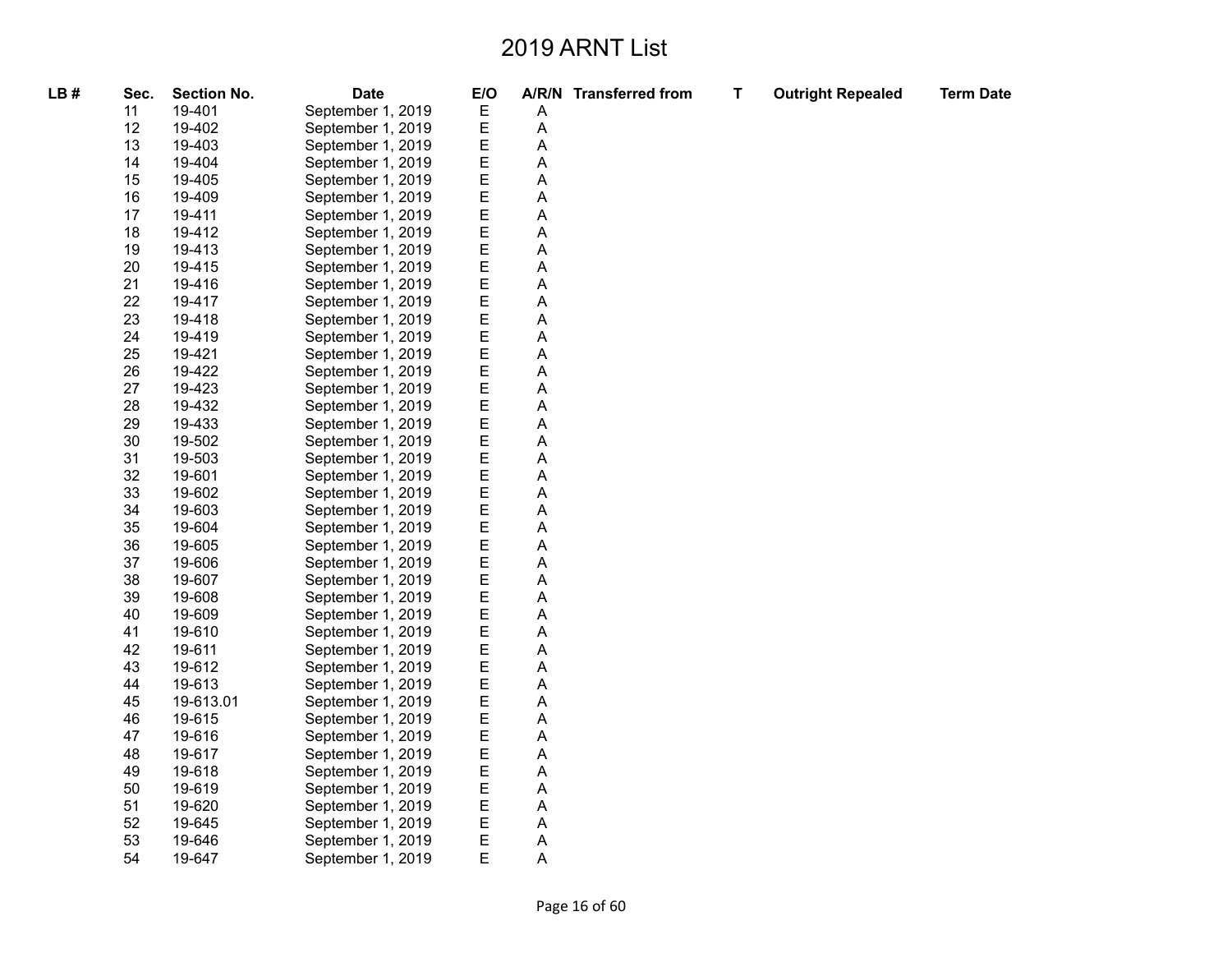| LB# | Sec. | <b>Section No.</b> | <b>Date</b>       | E/O |   | A/R/N Transferred from | $\mathbf T$ | <b>Outright Repealed</b> | <b>Term Date</b> |
|-----|------|--------------------|-------------------|-----|---|------------------------|-------------|--------------------------|------------------|
|     | 55   | 19-648             | September 1, 2019 | Ε   | Α |                        |             |                          |                  |
|     | 56   | 19-662             | September 1, 2019 | E   | A |                        |             |                          |                  |
|     | 57   | 19-701             | September 1, 2019 | E   | A |                        |             |                          |                  |
|     | 58   | 19-702             | September 1, 2019 | E   | A |                        |             |                          |                  |
|     | 59   | 19-703             | September 1, 2019 | E   | Α |                        |             |                          |                  |
|     | 60   | 19-704             | September 1, 2019 | E   | A |                        |             |                          |                  |
|     | 61   | 19-705             | September 1, 2019 | E   | A |                        |             |                          |                  |
|     | 62   | 19-706             | September 1, 2019 | E   | Α |                        |             |                          |                  |
|     | 63   | 19-707             | September 1, 2019 | E   | A |                        |             |                          |                  |
|     | 64   | 19-708             | September 1, 2019 | E   | A |                        |             |                          |                  |
|     | 65   | 19-709             | September 1, 2019 | E   | Α |                        |             |                          |                  |
|     | 66   | 19-710             | September 1, 2019 | E   | A |                        |             |                          |                  |
|     | 67   | 19-901             | September 1, 2019 | E   | A |                        |             |                          |                  |
|     | 68   | 19-902             | September 1, 2019 | E   | A |                        |             |                          |                  |
|     | 69   | 19-903             | September 1, 2019 | E   | A |                        |             |                          |                  |
|     | 70   | 19-904             | September 1, 2019 | E   | A |                        |             |                          |                  |
|     | 71   | 19-904.01          | September 1, 2019 | E   | A |                        |             |                          |                  |
|     | 72   | 19-905             | September 1, 2019 | E   | Α |                        |             |                          |                  |
|     | 73   | 19-907             | September 1, 2019 | E   | A |                        |             |                          |                  |
|     | 74   | 19-908             | September 1, 2019 | E   | A |                        |             |                          |                  |
|     | 75   | 19-909             | September 1, 2019 | E   | Α |                        |             |                          |                  |
|     | 76   | 19-910             | September 1, 2019 | E   | A |                        |             |                          |                  |
|     | 77   | 19-911             | September 1, 2019 | E   | A |                        |             |                          |                  |
|     | 78   | 19-912             | September 1, 2019 | E   | A |                        |             |                          |                  |
|     | 79   | 19-912.01          | September 1, 2019 | E   | A |                        |             |                          |                  |
|     | 80   | 19-913             | September 1, 2019 | E   | A |                        |             |                          |                  |
|     | 81   | 19-914             | September 1, 2019 | E   | Α |                        |             |                          |                  |
|     | 82   | 19-915             | September 1, 2019 | E   | Α |                        |             |                          |                  |
|     | 83   | 19-916             | September 1, 2019 | E   | A |                        |             |                          |                  |
|     | 84   | 19-917             | September 1, 2019 | E   | A |                        |             |                          |                  |
|     | 85   | 19-918             | September 1, 2019 | E   | Α |                        |             |                          |                  |
|     | 86   | 19-919             | September 1, 2019 | E   | A |                        |             |                          |                  |
|     | 87   | 19-920             | September 1, 2019 | E   | A |                        |             |                          |                  |
|     | 88   | 19-921             | September 1, 2019 | E   | Α |                        |             |                          |                  |
|     | 89   | 19-922             | September 1, 2019 | E   | A |                        |             |                          |                  |
|     | 90   | 19-923             | September 1, 2019 | E   | A |                        |             |                          |                  |
|     | 91   | 19-925             | September 1, 2019 | E   | Α |                        |             |                          |                  |
|     | 92   | 19-926             | September 1, 2019 | E   | A |                        |             |                          |                  |
|     | 93   | 19-927             | September 1, 2019 | E   | A |                        |             |                          |                  |
|     | 94   | 19-928             | September 1, 2019 | E   | Α |                        |             |                          |                  |
|     | 95   | 19-929             | September 1, 2019 | E   | A |                        |             |                          |                  |
|     | 96   | 19-930             | September 1, 2019 | E   | Α |                        |             |                          |                  |
|     | 97   | 19-931             | September 1, 2019 | E   | A |                        |             |                          |                  |
|     | 98   | 19-932             | September 1, 2019 | Е   | A |                        |             |                          |                  |
|     |      |                    |                   |     |   |                        |             |                          |                  |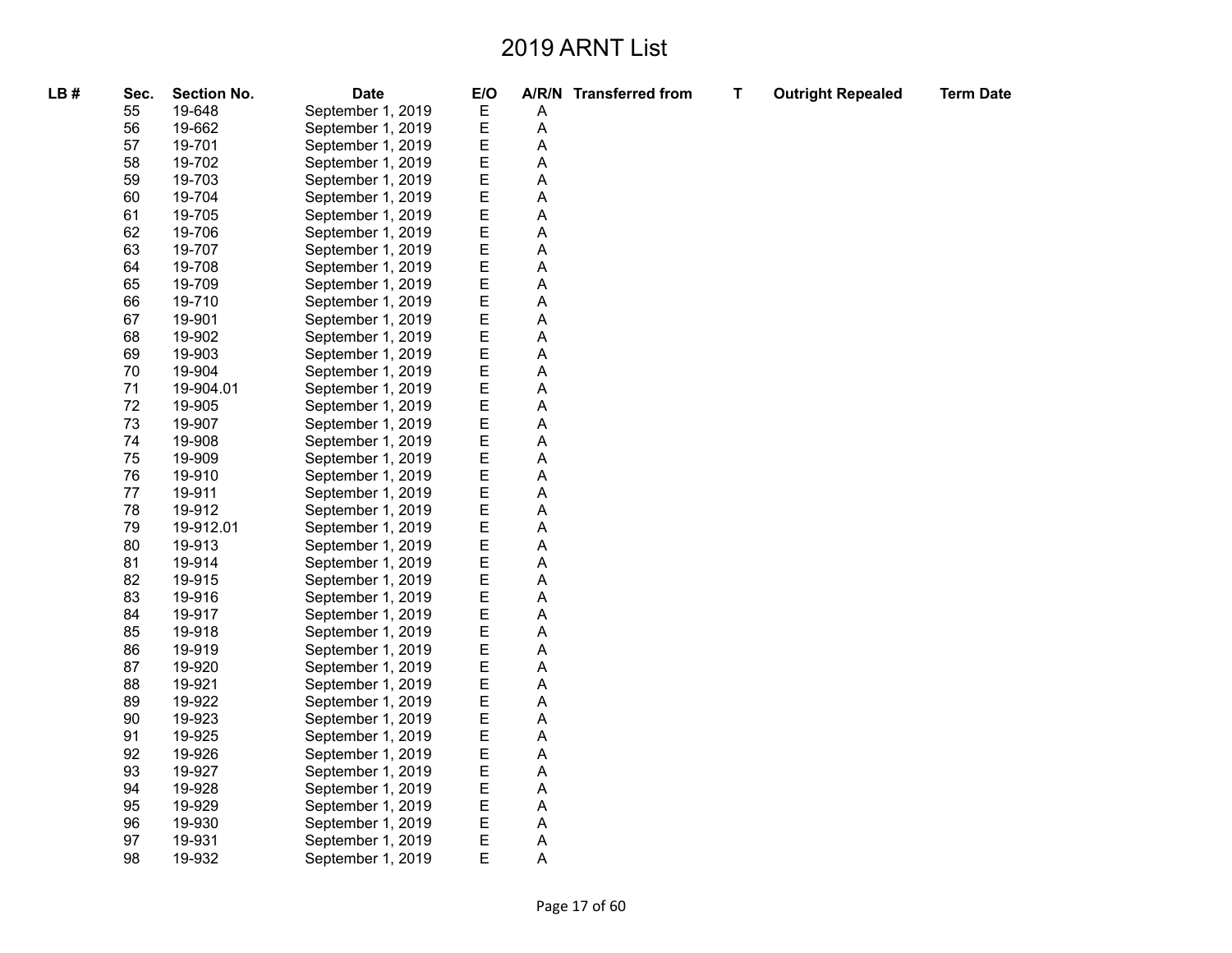| LB# | Sec. | <b>Section No.</b> | <b>Date</b>       | E/O |   | A/R/N Transferred from | T | <b>Outright Repealed</b> | <b>Term Date</b> |
|-----|------|--------------------|-------------------|-----|---|------------------------|---|--------------------------|------------------|
|     | 99   | 19-1101            | September 1, 2019 | Ε   | Α |                        |   |                          |                  |
|     | 100  | 19-1102            | September 1, 2019 | Ε   | Α |                        |   |                          |                  |
|     | 101  | 19-1103            | September 1, 2019 | Ε   | A |                        |   |                          |                  |
|     | 102  | 19-1104            | September 1, 2019 | Е   | Α |                        |   |                          |                  |
|     | 103  | 19-1301            | September 1, 2019 | Ε   | Α |                        |   |                          |                  |
|     | 104  | 19-1302            | September 1, 2019 | Ε   | А |                        |   |                          |                  |
|     | 105  | 19-1303            | September 1, 2019 | Е   | Α |                        |   |                          |                  |
|     | 106  | 19-1304            | September 1, 2019 | Е   | Α |                        |   |                          |                  |
|     | 107  | 19-1305            | September 1, 2019 | Ε   | А |                        |   |                          |                  |
|     | 108  | 19-1306            | September 1, 2019 | Е   | А |                        |   |                          |                  |
|     | 109  | 19-1307            | September 1, 2019 | Ε   | Α |                        |   |                          |                  |
|     | 110  | 19-1308            | September 1, 2019 | Ε   | А |                        |   |                          |                  |
|     | 111  | 19-1309            | September 1, 2019 | Е   | Α |                        |   |                          |                  |
|     | 112  | 19-1310            | September 1, 2019 | Е   | Α |                        |   |                          |                  |
|     | 113  | 19-1311            | September 1, 2019 | Ε   | А |                        |   |                          |                  |
|     | 114  | 19-1312            | September 1, 2019 | Е   | Α |                        |   |                          |                  |
|     | 115  | 19-1401            | September 1, 2019 | Е   | Α |                        |   |                          |                  |
|     | 116  | 19-1402            | September 1, 2019 | Ε   | Α |                        |   |                          |                  |
|     | 117  | 19-1403            | September 1, 2019 | Е   | А |                        |   |                          |                  |
|     | 118  | 19-1404            | September 1, 2019 | E   | A |                        |   |                          |                  |
|     | 119  | 19-1501            | September 1, 2019 | Е   | Α |                        |   |                          |                  |
|     | 120  | 19-1502            | September 1, 2019 | Ε   | Α |                        |   |                          |                  |
|     | 121  | 19-1826            | September 1, 2019 | Е   | A |                        |   |                          |                  |
|     | 122  | 19-1827            | September 1, 2019 | Ε   | Α |                        |   |                          |                  |
|     | 123  | 19-1829            | September 1, 2019 | Ε   | Α |                        |   |                          |                  |
|     | 124  | 19-1830            | September 1, 2019 | Е   | A |                        |   |                          |                  |
|     | 125  | 19-1833            | September 1, 2019 | Е   | Α |                        |   |                          |                  |
|     | 126  | 19-1834            | September 1, 2019 | Е   | Α |                        |   |                          |                  |
|     | 127  | 19-1836            | September 1, 2019 | E   | A |                        |   |                          |                  |
|     | 128  | 19-1839            | September 1, 2019 | Ε   | Α |                        |   |                          |                  |
|     | 129  | 19-1846            | September 1, 2019 | Е   | Α |                        |   |                          |                  |
|     | 130  | 19-2101            | September 1, 2019 | Е   | Α |                        |   |                          |                  |
|     | 131  | 19-2102            | September 1, 2019 | Ε   | А |                        |   |                          |                  |
|     | 132  | 19-2103            | September 1, 2019 | E   | Α |                        |   |                          |                  |
|     | 133  | 19-2104            | September 1, 2019 | Ε   | Α |                        |   |                          |                  |
|     | 134  | 19-2105            | September 1, 2019 | Е   | А |                        |   |                          |                  |
|     | 135  | 19-2106            | September 1, 2019 | Е   | Α |                        |   |                          |                  |
|     | 136  | 19-2201            | September 1, 2019 | Е   | Α |                        |   |                          |                  |
|     | 137  | 19-2202            | September 1, 2019 | Е   | Α |                        |   |                          |                  |
|     | 138  | 19-2203            | September 1, 2019 | E   | Α |                        |   |                          |                  |
|     | 139  | 19-2302            | September 1, 2019 | Е   | Α |                        |   |                          |                  |
|     | 140  | 19-2303            | September 1, 2019 | Ε   | А |                        |   |                          |                  |
|     | 141  | 19-2304            | September 1, 2019 | Е   | А |                        |   |                          |                  |
|     | 142  | 19-2401            | September 1, 2019 | E   | Α |                        |   |                          |                  |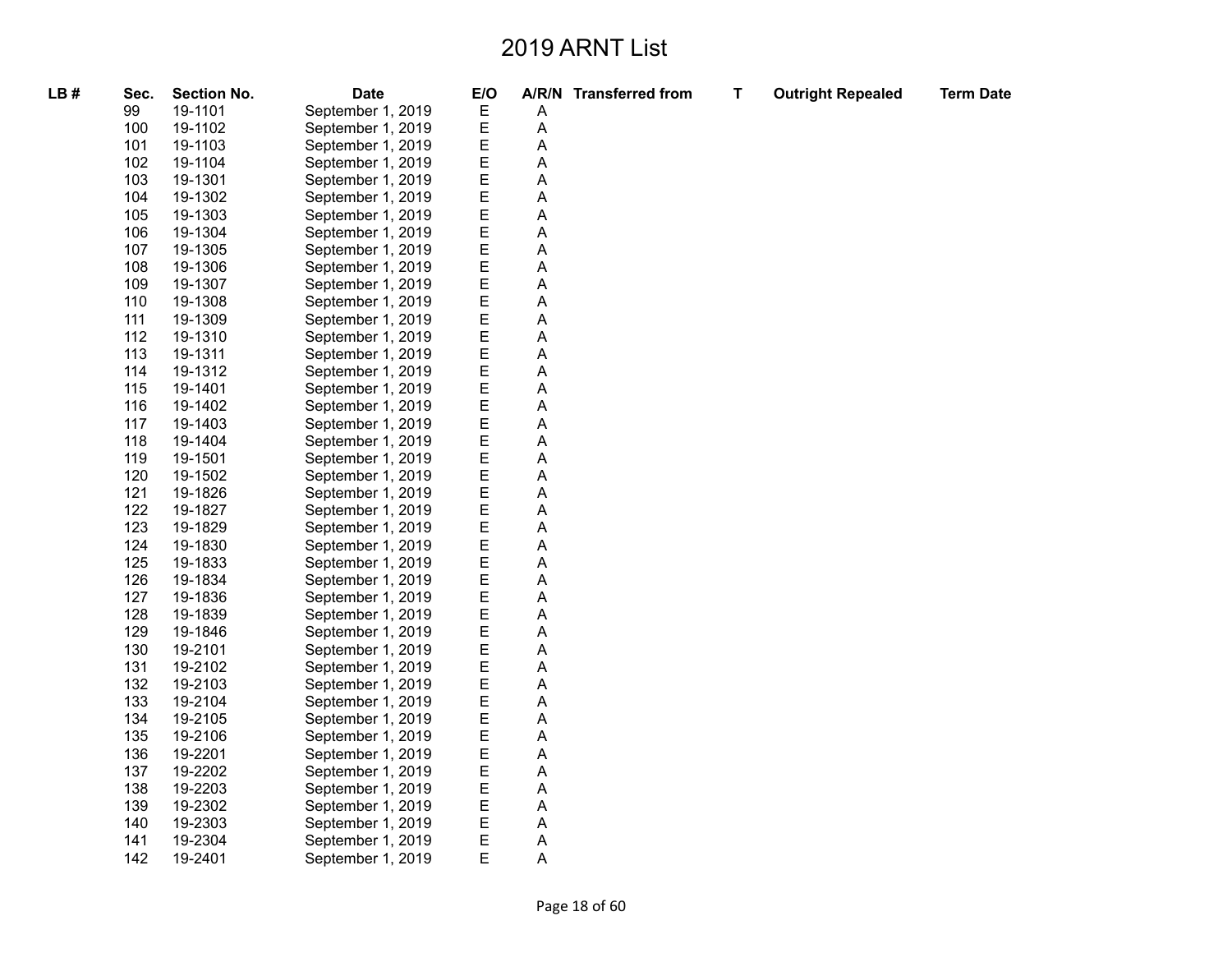| LB# | Sec. | <b>Section No.</b> | <b>Date</b>       | E/O |   | A/R/N Transferred from | T | <b>Outright Repealed</b> | <b>Term Date</b> |
|-----|------|--------------------|-------------------|-----|---|------------------------|---|--------------------------|------------------|
|     | 143  | 19-2402            | September 1, 2019 | Ε   | Α |                        |   |                          |                  |
|     | 144  | 19-2403            | September 1, 2019 | Ε   | Α |                        |   |                          |                  |
|     | 145  | 19-2404            | September 1, 2019 | Ε   | А |                        |   |                          |                  |
|     | 146  | 19-2405            | September 1, 2019 | Ε   | Α |                        |   |                          |                  |
|     | 147  | 19-2406            | September 1, 2019 | Ε   | Α |                        |   |                          |                  |
|     | 148  | 19-2407            | September 1, 2019 | Ε   | А |                        |   |                          |                  |
|     | 149  | 19-2410            | September 1, 2019 | Ε   | Α |                        |   |                          |                  |
|     | 150  | 19-2411            | September 1, 2019 | Ε   | А |                        |   |                          |                  |
|     | 151  | 19-2412            | September 1, 2019 | E   | А |                        |   |                          |                  |
|     | 152  | 19-2413            | September 1, 2019 | E   | А |                        |   |                          |                  |
|     | 153  | 19-2414            | September 1, 2019 | Ε   | Α |                        |   |                          |                  |
|     | 154  | 19-2416            | September 1, 2019 | Ε   | А |                        |   |                          |                  |
|     | 155  | 19-2417            | September 1, 2019 | Е   | А |                        |   |                          |                  |
|     | 156  | 19-2418            | September 1, 2019 | E   | А |                        |   |                          |                  |
|     | 157  | 19-2419            | September 1, 2019 | Ε   | А |                        |   |                          |                  |
|     | 158  | 19-2420            | September 1, 2019 | Ε   | А |                        |   |                          |                  |
|     | 159  | 19-2421            | September 1, 2019 | Ε   | А |                        |   |                          |                  |
|     | 160  | 19-2422            | September 1, 2019 | Ε   | А |                        |   |                          |                  |
|     | 161  | 19-2423            | September 1, 2019 | E   | А |                        |   |                          |                  |
|     | 162  | 19-2424            | September 1, 2019 | E   | А |                        |   |                          |                  |
|     | 163  | 19-2425            | September 1, 2019 | Ε   | А |                        |   |                          |                  |
|     | 164  | 19-2426            | September 1, 2019 | Ε   | Α |                        |   |                          |                  |
|     | 165  | 19-2427            | September 1, 2019 | Е   | А |                        |   |                          |                  |
|     | 166  | 19-2428            | September 1, 2019 | Ε   | Α |                        |   |                          |                  |
|     | 167  | 19-2429            | September 1, 2019 | E   | Α |                        |   |                          |                  |
|     | 168  | 19-2430            | September 1, 2019 | E   | А |                        |   |                          |                  |
|     | 169  | 19-2432            | September 1, 2019 | Ε   | А |                        |   |                          |                  |
|     | 170  | 19-2701            | September 1, 2019 | Ε   | А |                        |   |                          |                  |
|     | 171  | 19-2901            | September 1, 2019 | Е   | Α |                        |   |                          |                  |
|     | 172  | 19-2902            | September 1, 2019 | Ε   | А |                        |   |                          |                  |
|     | 173  | 19-2904            | September 1, 2019 | E   | А |                        |   |                          |                  |
|     | 174  | 19-2905            | September 1, 2019 | Ε   | Α |                        |   |                          |                  |
|     | 175  | 19-2907            | September 1, 2019 | Ε   | Α |                        |   |                          |                  |
|     | 176  | 19-2908            | September 1, 2019 | E   | А |                        |   |                          |                  |
|     | 177  | 19-2909            | September 1, 2019 | Ε   | А |                        |   |                          |                  |
|     | 178  | 19-3052            | September 1, 2019 | Ε   | Α |                        |   |                          |                  |
|     | 179  | 19-3101            | September 1, 2019 | E   | Α |                        |   |                          |                  |
|     | 180  | 19-3302            | September 1, 2019 | Ε   | Α |                        |   |                          |                  |
|     | 181  | 19-3303            | September 1, 2019 | Ε   | Α |                        |   |                          |                  |
|     | 182  | 19-3304            | September 1, 2019 | E   | А |                        |   |                          |                  |
|     | 183  | 19-3305            | September 1, 2019 | Ε   | А |                        |   |                          |                  |
|     | 184  | 19-3306            | September 1, 2019 | Ε   | Α |                        |   |                          |                  |
|     | 185  | 19-3307            | September 1, 2019 | Ε   | Α |                        |   |                          |                  |
|     | 186  | 19-3308            | September 1, 2019 | E   | А |                        |   |                          |                  |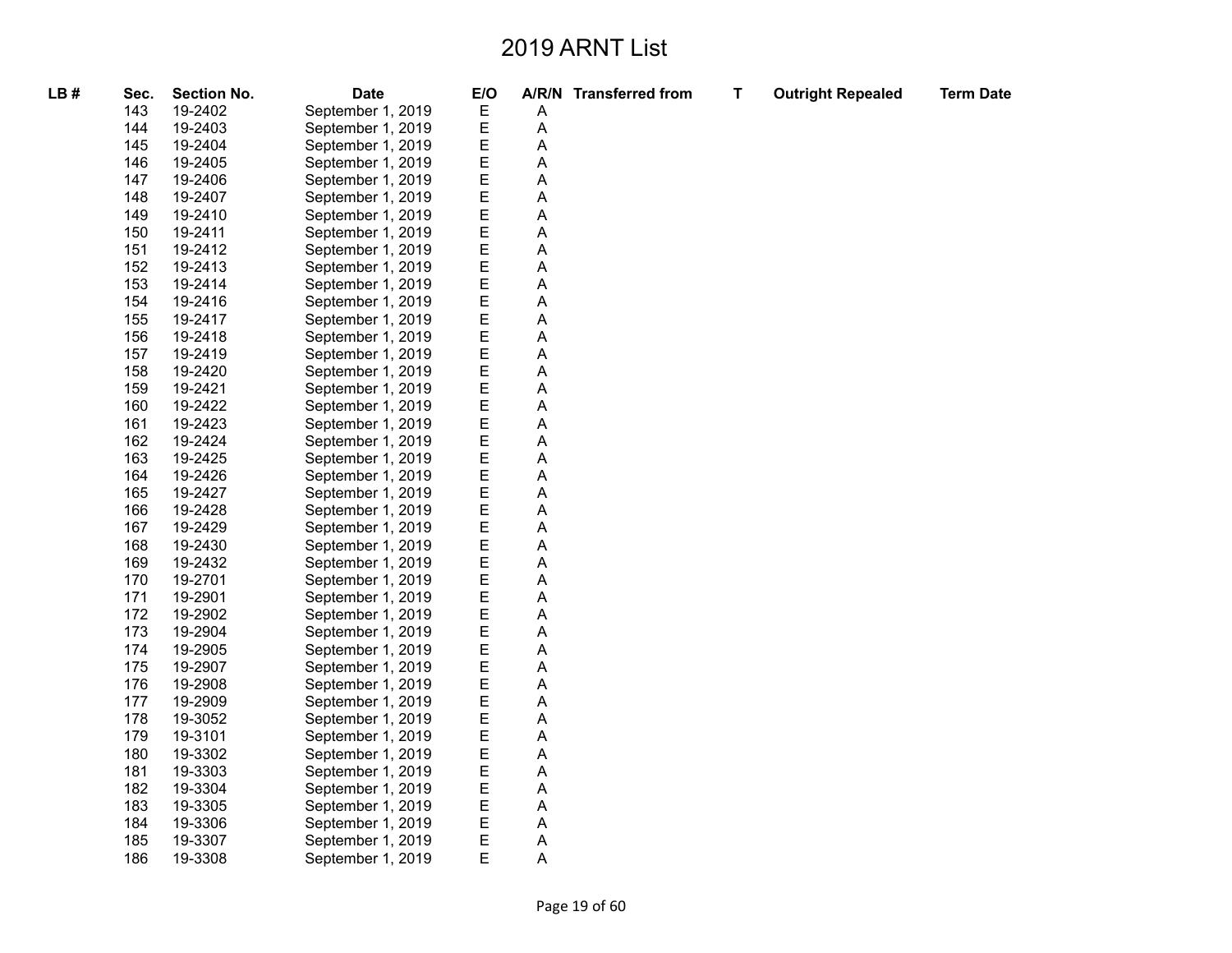**Term Date** 

| LB# | Sec. | <b>Section No.</b> | <b>Date</b>       | E/O |                           | A/R/N Transferred from | T | <b>Outright Repealed</b> |
|-----|------|--------------------|-------------------|-----|---------------------------|------------------------|---|--------------------------|
|     | 187  | 19-3309            | September 1, 2019 | Ε   | A                         |                        |   |                          |
|     | 188  | 19-3310            | September 1, 2019 | E   | A                         |                        |   |                          |
|     | 189  | 19-3311            | September 1, 2019 | E   | A                         |                        |   |                          |
|     | 190  | 19-3312            | September 1, 2019 | E   | A                         |                        |   |                          |
|     | 191  | 19-3313            | September 1, 2019 | E   | $\mathsf A$               |                        |   |                          |
|     | 192  | 19-3314            | September 1, 2019 | E   | A                         |                        |   |                          |
|     | 193  | 19-3315            | September 1, 2019 | E   | A                         |                        |   |                          |
|     | 194  | 19-3315.01         | September 1, 2019 | E   | $\mathsf A$               |                        |   |                          |
|     | 195  | 19-3316            | September 1, 2019 | E   | A                         |                        |   |                          |
|     | 196  | 19-3317            | September 1, 2019 | E   | A                         |                        |   |                          |
|     | 197  | 19-3318            | September 1, 2019 | E   | $\mathsf A$               |                        |   |                          |
|     | 198  | 19-3319            | September 1, 2019 | E   | $\mathsf A$               |                        |   |                          |
|     | 199  | 19-3320            | September 1, 2019 | E   | A                         |                        |   |                          |
|     | 200  | 19-3321            | September 1, 2019 | E   | $\mathsf A$               |                        |   |                          |
|     | 201  | 19-3322            | September 1, 2019 | E   | $\mathsf A$               |                        |   |                          |
|     | 202  | 19-3323            | September 1, 2019 | E   | A                         |                        |   |                          |
|     | 203  | 19-3324            | September 1, 2019 | E   | A                         |                        |   |                          |
|     | 204  | 19-3325            | September 1, 2019 | E   | $\mathsf A$               |                        |   |                          |
|     | 205  | 19-3326            | September 1, 2019 | E   | A                         |                        |   |                          |
|     | 206  | 19-3327            | September 1, 2019 | E   | A                         |                        |   |                          |
|     | 207  | 19-3501            | September 1, 2019 | E   | $\mathsf A$               |                        |   |                          |
|     | 208  | 19-3701            | September 1, 2019 | E   | $\mathsf A$               |                        |   |                          |
|     | 209  | 19-3801            | September 1, 2019 | E   | A                         |                        |   |                          |
|     | 210  | 19-4017            | September 1, 2019 | E   | $\mathsf A$               |                        |   |                          |
|     | 211  | 19-4017.01         | September 1, 2019 | E   | $\mathsf A$               |                        |   |                          |
|     | 212  | 19-4018            | September 1, 2019 | E   | $\mathsf A$               |                        |   |                          |
|     | 213  | 19-4019            | September 1, 2019 | E   | $\boldsymbol{\mathsf{A}}$ |                        |   |                          |
|     | 214  | 19-4021            | September 1, 2019 | E   | $\mathsf A$               |                        |   |                          |
|     | 215  | 19-4022            | September 1, 2019 | E   | A                         |                        |   |                          |
|     | 216  | 19-4026            | September 1, 2019 | E   | $\boldsymbol{\mathsf{A}}$ |                        |   |                          |
|     | 217  | 19-4027            | September 1, 2019 | E   | $\mathsf A$               |                        |   |                          |
|     | 218  | 19-4028            | September 1, 2019 | E   | $\mathsf A$               |                        |   |                          |
|     | 219  | 19-4029            | September 1, 2019 | E   | A                         |                        |   |                          |
|     | 220  | 19-4029.01         | September 1, 2019 | E   | $\mathsf A$               |                        |   |                          |
|     | 221  | 19-4029.04         | September 1, 2019 | E   | A                         |                        |   |                          |
|     | 222  | 19-4029.05         | September 1, 2019 | E   | A                         |                        |   |                          |
|     | 223  | 19-4030            | September 1, 2019 | E   | $\mathsf A$               |                        |   |                          |
|     | 224  | 19-4031            | September 1, 2019 | E   | $\mathsf A$               |                        |   |                          |
|     | 225  | 19-4032            | September 1, 2019 | E   | $\boldsymbol{\mathsf{A}}$ |                        |   |                          |
|     | 226  | 19-4033            | September 1, 2019 | E   | $\mathsf A$               |                        |   |                          |
|     | 227  | 19-4034            | September 1, 2019 | E   | A                         |                        |   |                          |
|     | 228  | 19-4035            | September 1, 2019 | Ε   | A                         |                        |   |                          |
|     | 229  | 19-4036            | September 1, 2019 | E   | $\mathsf A$               |                        |   |                          |
|     | 230  | 19-4037            | September 1, 2019 | E   | A                         |                        |   |                          |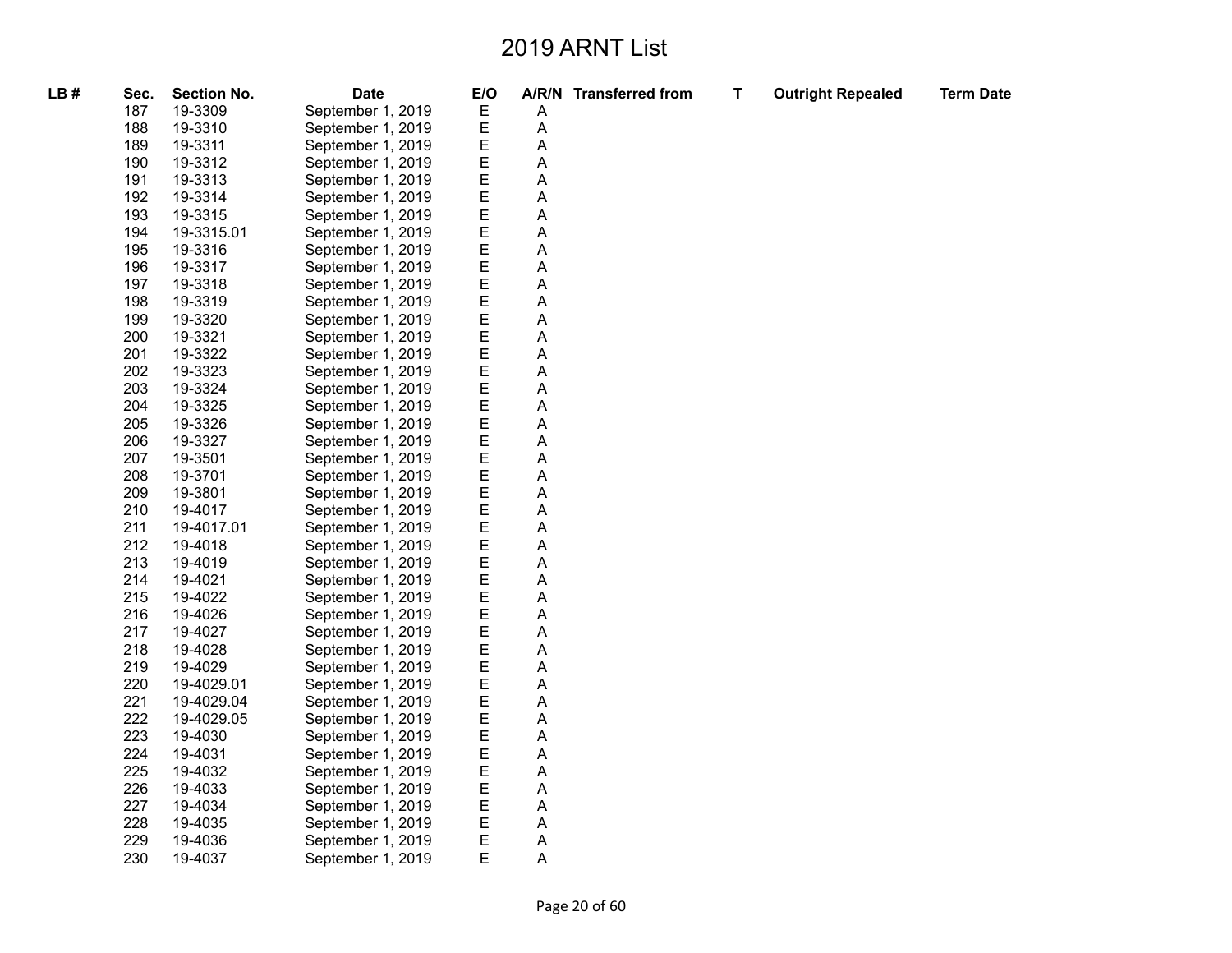| LB# | Sec.           | <b>Section No.</b> | <b>Date</b>       | E/O |              | A/R/N Transferred from | т | <b>Outright Repealed</b> | <b>Term Date</b> |
|-----|----------------|--------------------|-------------------|-----|--------------|------------------------|---|--------------------------|------------------|
|     | 231            | 19-4629            | September 1, 2019 | Е   | Α            |                        |   |                          |                  |
|     | 232            | 19-4630            | September 1, 2019 | Ε   | Α            |                        |   |                          |                  |
|     | 233            | 19-4632            | September 1, 2019 | Е   | А            |                        |   |                          |                  |
|     | 234            | 19-4633            | September 1, 2019 | Е   | А            |                        |   |                          |                  |
|     | 235            | 19-4634            | September 1, 2019 | Ε   | Α            |                        |   |                          |                  |
|     | 236            | 19-4636            | September 1, 2019 | E   | А            |                        |   |                          |                  |
|     | 237            | 19-4638            | September 1, 2019 | Ε   | А            |                        |   |                          |                  |
|     | 238            | 19-4701            | September 1, 2019 | Е   | А            |                        |   |                          |                  |
|     | 239            | 19-5001            | September 1, 2019 | Ε   | А            |                        |   |                          |                  |
|     | 240            | 32-538             | September 1, 2019 | Ε   | Α            |                        |   |                          |                  |
|     | 241            | 32-539             | September 1, 2019 | Е   | Α            |                        |   |                          |                  |
|     | 242            | 77-2602            | September 1, 2019 | Ε   | Α            |                        |   |                          |                  |
|     | 243            | Omitted            | September 1, 2019 | Ε   |              |                        |   |                          |                  |
|     | 244            | Omitted            | September 1, 2019 | Е   | $\mathsf{R}$ |                        |   |                          |                  |
|     | 244            |                    | September 1, 2019 | Е   | R            |                        |   | 19-101                   |                  |
|     | 244            |                    | September 1, 2019 | Ε   | R            |                        |   | 19-102                   |                  |
|     | 244            |                    | September 1, 2019 | Ε   | ${\sf R}$    |                        |   | 19-103                   |                  |
|     | 244            |                    | September 1, 2019 | Ε   | R            |                        |   | 19-104                   |                  |
|     | 244            |                    | September 1, 2019 | Е   | R            |                        |   | 19-407                   |                  |
|     | 244            |                    | September 1, 2019 | Ε   | R            |                        |   | 19-924                   |                  |
| 194 | $\mathbf{1}$   | 16-115             | September 1, 2019 | Ε   | А            |                        |   |                          |                  |
|     | $\overline{c}$ | 16-118             | September 1, 2019 | Ε   | А            |                        |   |                          |                  |
|     | 3              | 16-119             | September 1, 2019 | Е   | Α            |                        |   |                          |                  |
|     | 4              | 16-304             | September 1, 2019 | Ε   | Α            |                        |   |                          |                  |
|     | 5              | 16-305             | September 1, 2019 | E   | А            |                        |   |                          |                  |
|     | $\,6$          | 16-309             | September 1, 2019 | Ε   | А            |                        |   |                          |                  |
|     | $\overline{7}$ | 16-312             | September 1, 2019 | Ε   | Α            |                        |   |                          |                  |
|     | 8              | 16-313             | September 1, 2019 | E   | Α            |                        |   |                          |                  |
|     | 9              | 16-314             | September 1, 2019 | Ε   | А            |                        |   |                          |                  |
|     | 10             | 16-316             | September 1, 2019 | E   | А            |                        |   |                          |                  |
|     | 11             | 16-317             | September 1, 2019 | Ε   | Α            |                        |   |                          |                  |
|     | 12             | 16-318             | September 1, 2019 | Ε   | А            |                        |   |                          |                  |
|     | 13             | 16-319             | September 1, 2019 | Ε   | А            |                        |   |                          |                  |
|     | 14             | 16-320             | September 1, 2019 | Е   | Α            |                        |   |                          |                  |
|     | 15             | 16-321             | September 1, 2019 | Ε   | Α            |                        |   |                          |                  |
|     | 16             | 16-321.01          | September 1, 2019 | E   | А            |                        |   |                          |                  |
|     | 17             | 16-322             | September 1, 2019 | Ε   | А            |                        |   |                          |                  |
|     | 18             | 16-323             | September 1, 2019 | Ε   | А            |                        |   |                          |                  |
|     | 19             | 16-324             | September 1, 2019 | Ε   | А            |                        |   |                          |                  |
|     | 20             | 16-326             | September 1, 2019 | Е   | А            |                        |   |                          |                  |
|     | 21             | 16-327             | September 1, 2019 | Е   | А            |                        |   |                          |                  |
|     | 22             | 16-401             | September 1, 2019 | Ε   | Α            |                        |   |                          |                  |
|     | 23             | 16-402             | September 1, 2019 | Ε   | Α            |                        |   |                          |                  |
|     | 24             | 16-403             | September 1, 2019 | E   | Α            |                        |   |                          |                  |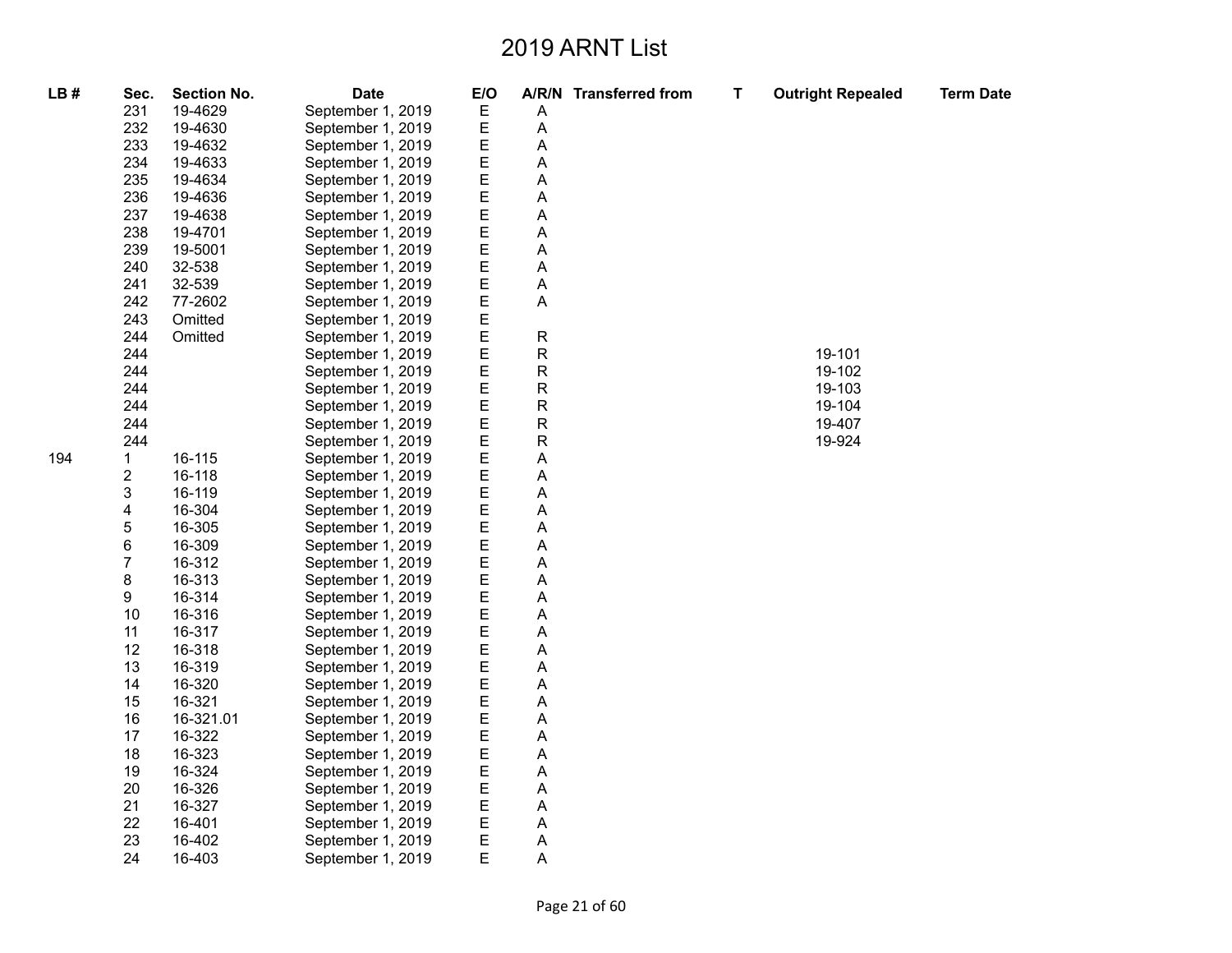| LB# | Sec. | <b>Section No.</b> | <b>Date</b>       | E/O         |   | A/R/N Transferred from | T. | <b>Outright Repealed</b> | <b>Term Date</b> |
|-----|------|--------------------|-------------------|-------------|---|------------------------|----|--------------------------|------------------|
|     | 25   | 16-404             | September 1, 2019 | Ε           | A |                        |    |                          |                  |
|     | 26   | 16-405             | September 1, 2019 | E           | A |                        |    |                          |                  |
|     | 27   | 16-406             | September 1, 2019 | E           | Α |                        |    |                          |                  |
|     | 28   | 16-501             | September 1, 2019 | E           | Α |                        |    |                          |                  |
|     | 29   | 16-502             | September 1, 2019 | E           | А |                        |    |                          |                  |
|     | 30   | 16-503             | September 1, 2019 | E           | А |                        |    |                          |                  |
|     | 31   | 16-606             | September 1, 2019 | E           | А |                        |    |                          |                  |
|     | 32   | 16-609             | September 1, 2019 | E           | А |                        |    |                          |                  |
|     | 33   | 16-610             | September 1, 2019 | E           | A |                        |    |                          |                  |
|     | 34   | 16-611             | September 1, 2019 | E           | Α |                        |    |                          |                  |
|     | 35   | 16-614             | September 1, 2019 | E           | А |                        |    |                          |                  |
|     | 36   | 16-615             | September 1, 2019 | E           | Α |                        |    |                          |                  |
|     | 37   | 16-618             | September 1, 2019 | E           | Α |                        |    |                          |                  |
|     | 38   | 16-621             | September 1, 2019 | E           | А |                        |    |                          |                  |
|     | 39   | 16-624             | September 1, 2019 | E           | Α |                        |    |                          |                  |
|     | 40   | 16-626             | September 1, 2019 | E           | Α |                        |    |                          |                  |
|     | 41   | 16-627             | September 1, 2019 | E           | А |                        |    |                          |                  |
|     | 42   | 16-629             | September 1, 2019 | E           | Α |                        |    |                          |                  |
|     | 43   | 16-630             | September 1, 2019 | E           | А |                        |    |                          |                  |
|     | 44   | 16-631             | September 1, 2019 | E           | А |                        |    |                          |                  |
|     | 45   | 16-632             | September 1, 2019 | E           | Α |                        |    |                          |                  |
|     | 46   | 16-637             | September 1, 2019 | E           | А |                        |    |                          |                  |
|     | 47   | 16-645             | September 1, 2019 | $\mathsf E$ | А |                        |    |                          |                  |
|     | 48   | 16-646             | September 1, 2019 | E           | Α |                        |    |                          |                  |
|     | 49   | 16-647             | September 1, 2019 | E           | А |                        |    |                          |                  |
|     | 50   | 16-648             | September 1, 2019 | E           | А |                        |    |                          |                  |
|     | 51   | 16-649             | September 1, 2019 | E           | А |                        |    |                          |                  |
|     | 52   | 16-650             | September 1, 2019 | E           | А |                        |    |                          |                  |
|     | 53   | 16-651             | September 1, 2019 | E           | А |                        |    |                          |                  |
|     | 54   | 16-652             | September 1, 2019 | E           | Α |                        |    |                          |                  |
|     | 55   | 16-653             | September 1, 2019 | E           | А |                        |    |                          |                  |
|     | 56   | 16-654             | September 1, 2019 | E           | А |                        |    |                          |                  |
|     | 57   | 16-661             | September 1, 2019 | E           | А |                        |    |                          |                  |
|     | 58   | 16-662             | September 1, 2019 | E           | Α |                        |    |                          |                  |
|     | 59   | 16-663             | September 1, 2019 | E           | А |                        |    |                          |                  |
|     | 60   | 16-664             | September 1, 2019 | E           | Α |                        |    |                          |                  |
|     | 61   | 16-665             | September 1, 2019 | E           | Α |                        |    |                          |                  |
|     | 62   | 16-671.01          | September 1, 2019 | E           | А |                        |    |                          |                  |
|     | 63   | 16-672             | September 1, 2019 | E           | Α |                        |    |                          |                  |
|     | 64   | 16-672.07          | September 1, 2019 | E           | А |                        |    |                          |                  |
|     | 65   | 16-674             | September 1, 2019 | E           | А |                        |    |                          |                  |
|     | 66   | 16-675             | September 1, 2019 | E           | А |                        |    |                          |                  |
|     | 67   | 16-679             | September 1, 2019 | E           | Α |                        |    |                          |                  |
|     | 68   | 16-680             | September 1, 2019 | E           | А |                        |    |                          |                  |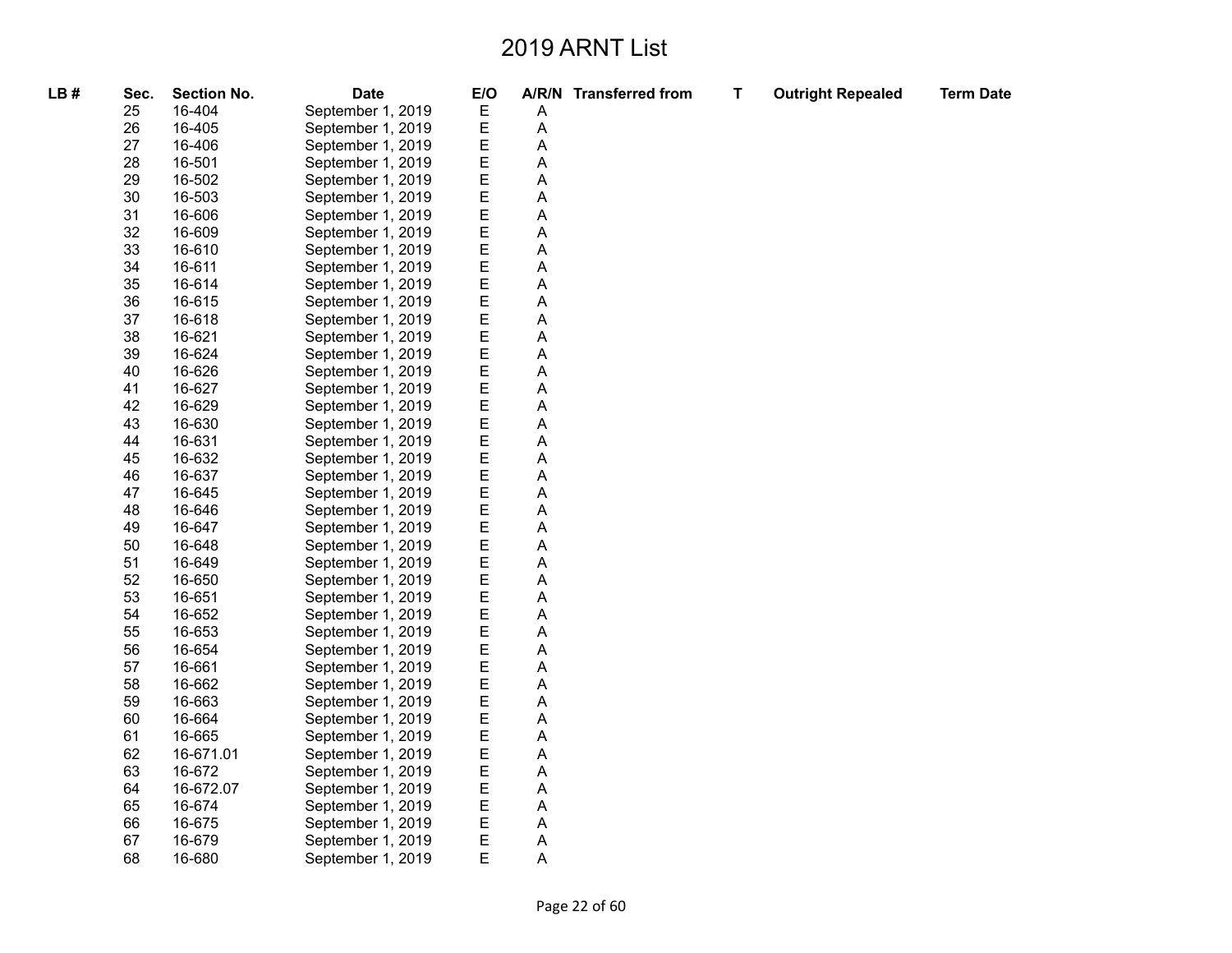| LB# | Sec.                    | <b>Section No.</b> | <b>Date</b>       | E/O         |   | A/R/N Transferred from | $\mathsf T$ | <b>Outright Repealed</b> | <b>Term Date</b> |
|-----|-------------------------|--------------------|-------------------|-------------|---|------------------------|-------------|--------------------------|------------------|
|     | 69                      | 16-691             | September 1, 2019 | E           | Α |                        |             |                          |                  |
|     | 70                      | 16-691.01          | September 1, 2019 | E           | A |                        |             |                          |                  |
|     | 71                      | 16-692             | September 1, 2019 | E           | А |                        |             |                          |                  |
|     | 72                      | 16-693             | September 1, 2019 | E           | А |                        |             |                          |                  |
|     | 73                      | 16-697             | September 1, 2019 | E           | А |                        |             |                          |                  |
|     | 74                      | 16-699             | September 1, 2019 | E           | A |                        |             |                          |                  |
|     | 75                      | 16-6,100           | September 1, 2019 |             | А |                        |             |                          |                  |
|     | 76                      | 16-702             | September 1, 2019 | E<br>E      | Α |                        |             |                          |                  |
|     | $77 \,$                 | 16-706             | September 1, 2019 | E           | А |                        |             |                          |                  |
|     | 78                      | 16-707             | September 1, 2019 | E           | Α |                        |             |                          |                  |
|     | 79                      | 16-712             | September 1, 2019 | E           | Α |                        |             |                          |                  |
|     | 80                      | 16-713             | September 1, 2019 | E           | А |                        |             |                          |                  |
|     | 81                      | 16-714             | September 1, 2019 | E           | А |                        |             |                          |                  |
|     | 82                      | 16-716             | September 1, 2019 | E           | А |                        |             |                          |                  |
|     | 83                      | 16-717             | September 1, 2019 | E           | A |                        |             |                          |                  |
|     | 84                      | 16-718             | September 1, 2019 | E           | А |                        |             |                          |                  |
|     | 85                      | 16-719             | September 1, 2019 | E           | А |                        |             |                          |                  |
|     | 86                      | 16-720             | September 1, 2019 | E           | А |                        |             |                          |                  |
|     | 87                      | 16-722             | September 1, 2019 | E           | А |                        |             |                          |                  |
|     | 88                      | 16-723             | September 1, 2019 | E           | А |                        |             |                          |                  |
|     | 89                      | 16-727             | September 1, 2019 | E           | А |                        |             |                          |                  |
|     | 90                      | 16-728             | September 1, 2019 | E           | Α |                        |             |                          |                  |
|     | 91                      | 16-808             | September 1, 2019 | E           | Α |                        |             |                          |                  |
|     | 92                      | Omitted            | September 1, 2019 | $\mathsf E$ |   |                        |             |                          |                  |
| 195 | 1                       | 71-5907            | September 1, 2019 | E           | Α |                        |             |                          |                  |
|     | 2                       | 81-502.04          | September 1, 2019 | E           | А |                        |             |                          |                  |
|     | 3                       | 81-505.01          | September 1, 2019 | E           | A |                        |             |                          |                  |
|     | 4                       | Omitted            | September 1, 2019 | E           |   |                        |             |                          |                  |
| 196 | 1                       | 14-407             | September 1, 2019 | E           | Α |                        |             |                          |                  |
|     | $\overline{\mathbf{c}}$ | 14-420             | September 1, 2019 | E           | A |                        |             |                          |                  |
|     | 3                       | 19-4029.01         | September 1, 2019 | E           | Α |                        |             |                          |                  |
|     | 4                       | Omitted            | September 1, 2019 | E           |   |                        |             |                          |                  |
| 200 | $\mathbf 1$             | 53-1,121           | September 1, 2019 | E           | A |                        |             |                          |                  |
|     | $\overline{\mathbf{c}}$ | Omitted            | September 1, 2019 | E           |   |                        |             |                          |                  |
| 203 | 1                       | 59-1402            | September 1, 2019 | E           | Α |                        |             |                          |                  |
|     | 2                       | Omitted            | September 1, 2019 | E           |   |                        |             |                          |                  |
| 209 | $\mathbf 1$             | 28-327             | September 1, 2019 | E           | Α |                        |             |                          |                  |
|     | $\overline{\mathbf{c}}$ | 28-327.01          | September 1, 2019 | E           | А |                        |             |                          |                  |
|     | 3                       | 28-345             | September 1, 2019 | E           | A |                        |             |                          |                  |
|     | 4                       | 28-806             | September 1, 2019 | E           | А |                        |             |                          |                  |
|     | 5                       | Omitted            | September 1, 2019 | E           |   |                        |             |                          |                  |
| 212 | $\mathbf 1$             | 13-519             | September 1, 2019 | E           | Α |                        |             |                          |                  |
|     | $\overline{c}$          | 13-520             | September 1, 2019 | E           | Α |                        |             |                          |                  |
|     | 3                       | 23-906             | September 1, 2019 | E           | A |                        |             |                          |                  |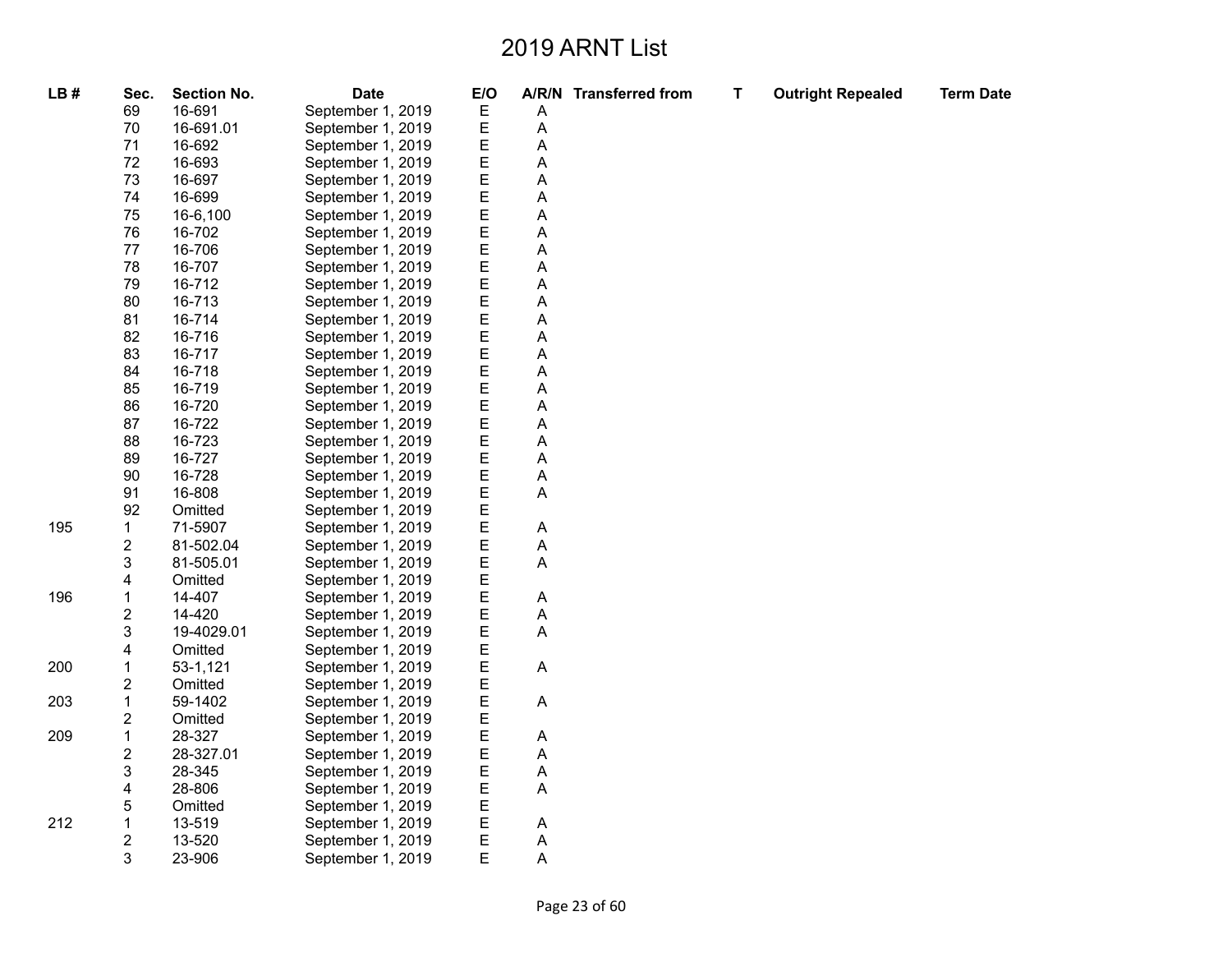| LB# | Sec.                    | <b>Section No.</b> | <b>Date</b>       | E/O     |   | A/R/N Transferred from | T | <b>Outright Repealed</b> | <b>Term Date</b> |
|-----|-------------------------|--------------------|-------------------|---------|---|------------------------|---|--------------------------|------------------|
|     | 4                       | 77-1601.02         | September 1, 2019 | E       | A |                        |   |                          |                  |
|     | 5                       | 84-1411            | September 1, 2019 | E       | Α |                        |   |                          |                  |
|     | 6                       | Omitted            | September 1, 2019 | Ε       |   |                        |   |                          |                  |
| 214 | $\mathbf 1$             | 90-204             | September 1, 2019 | E       | N |                        |   |                          |                  |
| 217 | 1                       | 48-1114            | September 1, 2019 | E       | А |                        |   |                          |                  |
|     | 2                       | Omitted            | September 1, 2019 | E       |   |                        |   |                          |                  |
| 218 | $\mathbf{1}$            | 77-103             | July 1, 2019      | O       | Α |                        |   |                          |                  |
|     | 2                       | 77-117             | July 1, 2019      | O       | Α |                        |   |                          |                  |
|     | 3                       | 77-2701.16         | July 1, 2019      | $\circ$ | A |                        |   |                          |                  |
|     | 4                       | Omitted            | July 1, 2019      | O       |   |                        |   |                          |                  |
|     | 5                       | Omitted            | July 1, 2019      | $\circ$ |   |                        |   |                          |                  |
|     | 6                       | Omitted            | July 1, 2019      | $\circ$ |   |                        |   |                          |                  |
| 220 | $\mathbf 1$             | 71-8607            | September 1, 2019 | E       | A |                        |   |                          |                  |
|     | $\overline{c}$          | 71-8611            | September 1, 2019 | E       | А |                        |   |                          |                  |
|     | 3                       | Omitted            | September 1, 2019 | E       |   |                        |   |                          |                  |
| 221 | $\mathbf 1$             | 44-1984            | September 1, 2019 | E       | A |                        |   |                          |                  |
|     | 2                       | Omitted            | September 1, 2019 | E       |   |                        |   |                          |                  |
| 222 | $\mathbf 1$             | 77-3104            | January 1, 2020   | O       | A |                        |   |                          |                  |
|     | $\overline{\mathbf{c}}$ | 77-3105            | January 1, 2020   | O       | А |                        |   |                          |                  |
|     | 3                       | Omitted            | January 1, 2020   | O       |   |                        |   |                          |                  |
|     | 4                       | Omitted            | January 1, 2020   | O       |   |                        |   |                          |                  |
| 223 | 1                       | 55-183             | September 1, 2019 | E       | N |                        |   |                          |                  |
| 224 | 1                       | 58-801             | September 1, 2019 | E       | А |                        |   |                          |                  |
|     | $\boldsymbol{2}$        | 58-802             | September 1, 2019 | E       | А |                        |   |                          |                  |
|     | 3                       | 58-803             | September 1, 2019 | E       | Α |                        |   |                          |                  |
|     | 4                       | 58-804             | September 1, 2019 | E       | Α |                        |   |                          |                  |
|     | 5                       | 58-805             | September 1, 2019 | E       | А |                        |   |                          |                  |
|     | 6                       | 58-806             | September 1, 2019 | E       | Α |                        |   |                          |                  |
|     | 7                       | 58-807             | September 1, 2019 | E       | А |                        |   |                          |                  |
|     | 8                       | 58-807.01          | September 1, 2019 | E       | N |                        |   |                          |                  |
|     | 9                       | 58-811             | September 1, 2019 | E       | Α |                        |   |                          |                  |
|     | 10                      | 58-813             | September 1, 2019 | E       | A |                        |   |                          |                  |
|     | 11                      | 58-817             | September 1, 2019 | E       | А |                        |   |                          |                  |
|     | 12                      | 58-818             | September 1, 2019 | E       | Α |                        |   |                          |                  |
|     | 13                      | 58-820             | September 1, 2019 | E       | A |                        |   |                          |                  |
|     | 14                      | 58-826             | September 1, 2019 | E       | A |                        |   |                          |                  |
|     | 15                      | 58-827             | September 1, 2019 | E       | Α |                        |   |                          |                  |
|     | 16                      | 58-832             | September 1, 2019 | E       | A |                        |   |                          |                  |
|     | 17                      | 58-834             | September 1, 2019 | Ε       | А |                        |   |                          |                  |
|     | 18                      | 58-835             | September 1, 2019 | E       | Α |                        |   |                          |                  |
|     | 19                      | 58-836             | September 1, 2019 | E       | А |                        |   |                          |                  |
|     | 20                      | 58-837             | September 1, 2019 | Ε       | А |                        |   |                          |                  |
|     | 21                      | 58-838             | September 1, 2019 | Е       | Α |                        |   |                          |                  |
|     | 22                      | 58-841             | September 1, 2019 | E       | A |                        |   |                          |                  |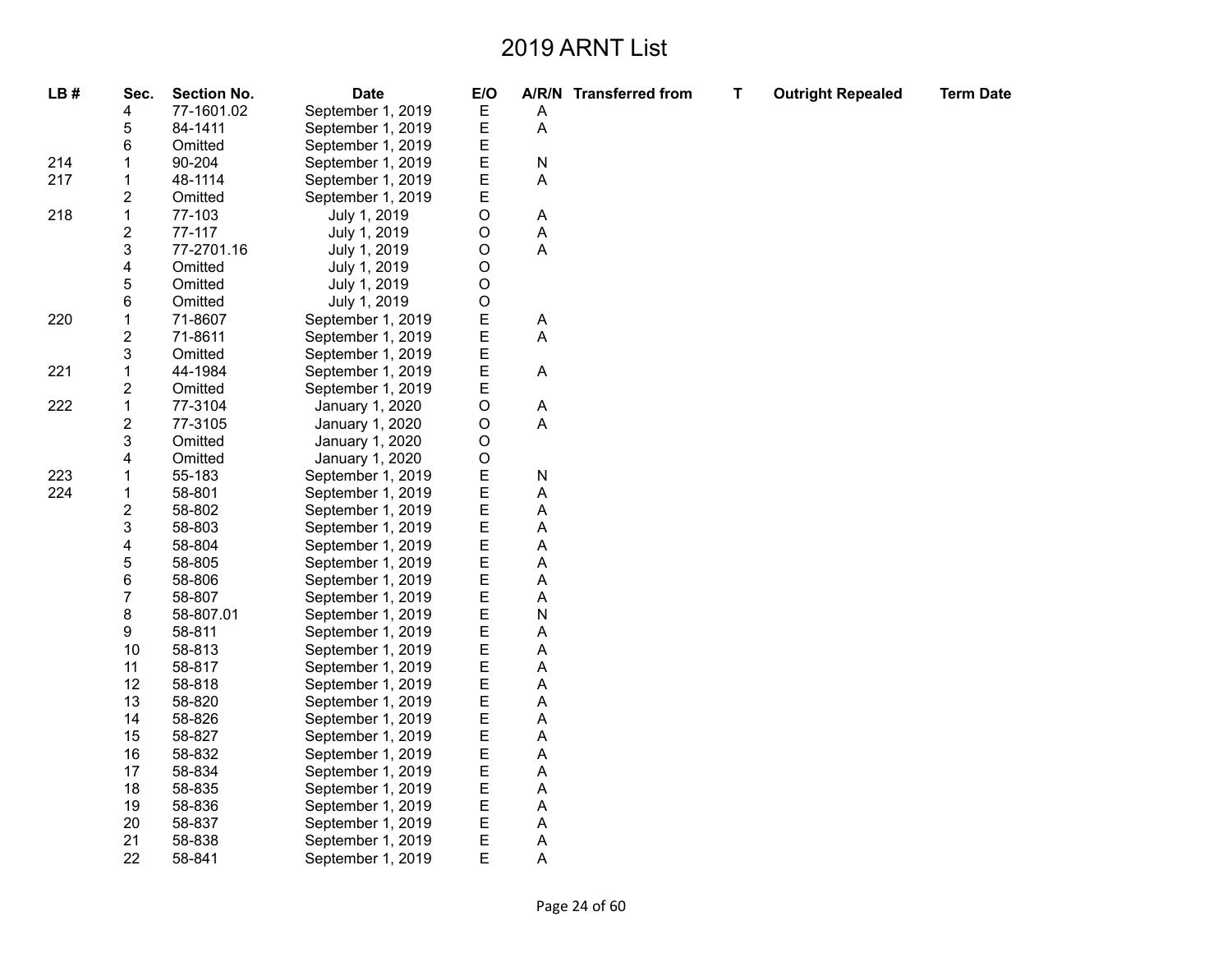| LB#  | Sec.                    | <b>Section No.</b> | <b>Date</b>       | E/O         |              | A/R/N Transferred from | $\mathbf T$ | <b>Outright Repealed</b> | <b>Term Date</b> |
|------|-------------------------|--------------------|-------------------|-------------|--------------|------------------------|-------------|--------------------------|------------------|
|      | 23                      | 58-843             | September 1, 2019 | Ε           | Α            |                        |             |                          |                  |
|      | 24                      | 58-844             | September 1, 2019 | Ε           | A            |                        |             |                          |                  |
|      | 25                      | 58-845             | September 1, 2019 | Ε           | A            |                        |             |                          |                  |
|      | 26                      | 58-846             | September 1, 2019 | E           | A            |                        |             |                          |                  |
|      | 27                      | 58-847             | September 1, 2019 | E           | А            |                        |             |                          |                  |
|      | 28                      | 58-849             | September 1, 2019 | E           | А            |                        |             |                          |                  |
|      | 29                      | 58-850             | September 1, 2019 | E           | А            |                        |             |                          |                  |
|      | 30                      | 58-851             | September 1, 2019 | E           | A            |                        |             |                          |                  |
|      | 31                      | 58-853             | September 1, 2019 | E           | A            |                        |             |                          |                  |
|      | 32                      | 58-854             | September 1, 2019 | E           | А            |                        |             |                          |                  |
|      | 33                      | 58-855             | September 1, 2019 | E           | А            |                        |             |                          |                  |
|      | 34                      | 58-856             | September 1, 2019 | E           | А            |                        |             |                          |                  |
|      | 35                      | 58-857             | September 1, 2019 | E           | Α            |                        |             |                          |                  |
|      | 36                      | 58-862             | September 1, 2019 | E           | А            |                        |             |                          |                  |
|      | 37                      | 58-863             | September 1, 2019 | E           | А            |                        |             |                          |                  |
|      | 38                      | 58-866             | September 1, 2019 | E           | A            |                        |             |                          |                  |
|      | 39                      | Omitted            | September 1, 2019 | E           |              |                        |             |                          |                  |
| 227  | 1                       | 2-4403             | September 1, 2019 | E           | Α            |                        |             |                          |                  |
|      | 2                       | 2-4404             | September 1, 2019 | E           | A            |                        |             |                          |                  |
|      | 3                       | Omitted            | September 1, 2019 | E           |              |                        |             |                          |                  |
| 235  | 1                       | 53-168.06          | September 1, 2019 | E           | A            |                        |             |                          |                  |
|      | $\overline{\mathbf{c}}$ | Omitted            | September 1, 2019 | E           |              |                        |             |                          |                  |
| 237  | $\mathbf 1$             | 77-2703            | January 1, 2020   | $\mathsf O$ | A            |                        |             |                          |                  |
|      | 2                       | 77-5601            | January 1, 2020   | $\mathsf O$ | A            |                        |             |                          |                  |
|      | 3                       | Omitted            | January 1, 2020   | $\mathsf O$ |              |                        |             |                          |                  |
|      | 4                       | Omitted            | January 1, 2020   | $\mathsf O$ |              |                        |             |                          |                  |
| 237A |                         | Omitted            | September 1, 2019 | Ε           |              |                        |             |                          |                  |
| 243  | 1                       | $2 - 401$          | April 18, 2019    | E           | $\mathsf{N}$ |                        |             |                          |                  |
|      | 2                       | 2-402              | April 18, 2019    | E           | N            |                        |             |                          |                  |
|      | 3                       | $2 - 403$          | April 18, 2019    | E           | N            |                        |             |                          |                  |
|      | 4                       | $2 - 404$          | April 18, 2019    | E           | $\mathsf{N}$ |                        |             |                          |                  |
|      | 5                       | 81-2,162.27        | April 18, 2019    | E           | A            |                        |             |                          |                  |
|      | 6                       | Omitted            | April 18, 2019    | E           |              |                        |             |                          |                  |
|      | 7                       | Omitted            | April 18, 2019    | E           |              |                        |             |                          |                  |
| 244  | 1                       | 38-1701            | May 30, 2019      | E           | Α            |                        |             |                          |                  |
|      | 2                       | 38-1702            | May 30, 2019      | E           | Α            |                        |             |                          |                  |
|      | 3                       | 38-1707            | May 30, 2019      | E           | Α            |                        |             |                          |                  |
|      | 4                       | 38-1707.01         | May 30, 2019      | E           | N            |                        |             |                          |                  |
|      | 5                       | 38-1716            | May 30, 2019      | E           | N            |                        |             |                          |                  |
|      | 6                       | 38-1717            | May 30, 2019      | E           | $\mathsf{N}$ |                        |             |                          |                  |
|      | 7                       | 38-1718            | May 30, 2019      | Ε           | N            |                        |             |                          |                  |
|      | 8                       | 38-1719            | May 30, 2019      | Ε           | $\mathsf{N}$ |                        |             |                          |                  |
|      | 9                       | 38-1720            | May 30, 2019      | E           | $\mathsf{N}$ |                        |             |                          |                  |
|      | 10                      | 38-1721            | May 30, 2019      | Ε           | N            |                        |             |                          |                  |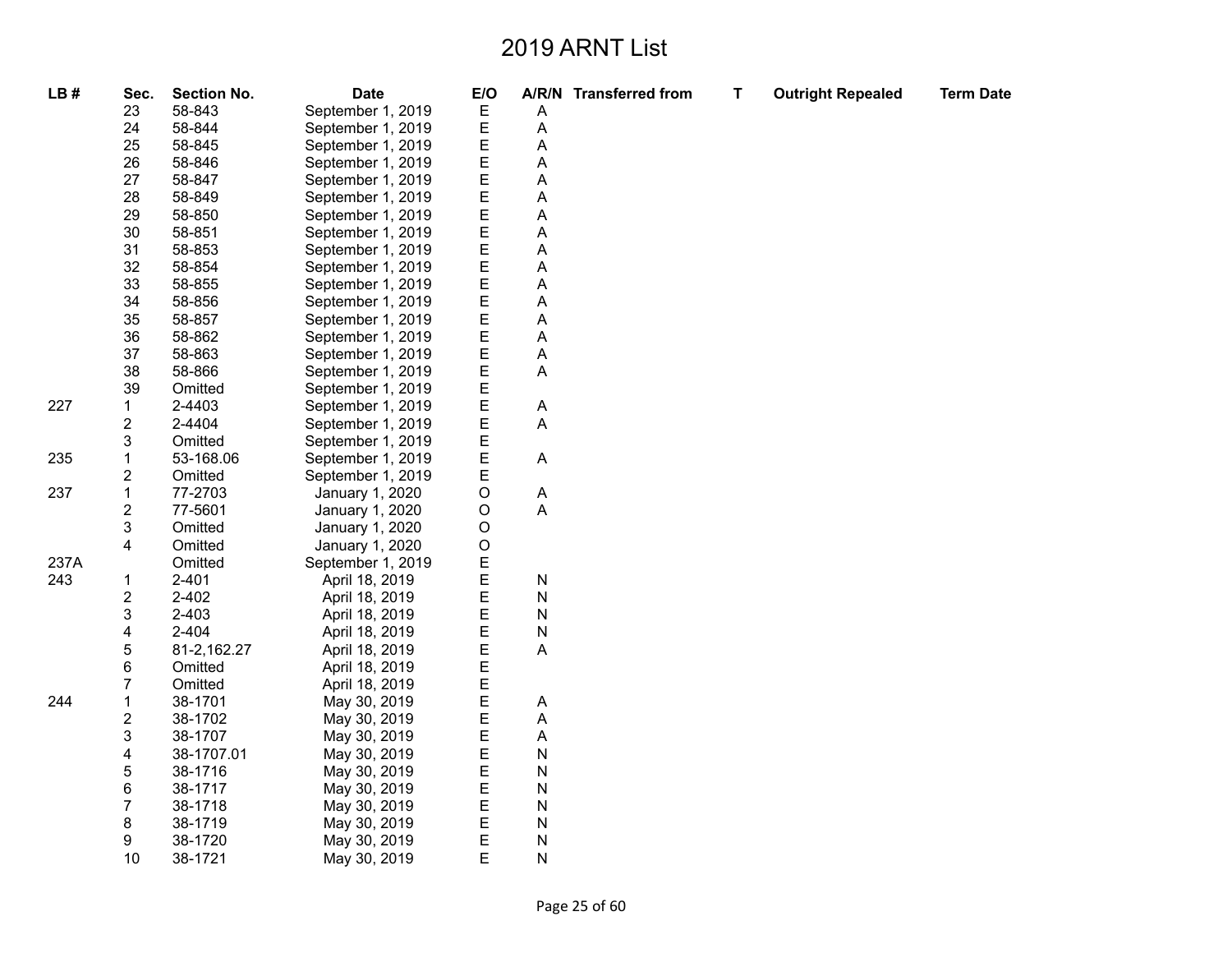| LB# | Sec.                    | <b>Section No.</b> | <b>Date</b>       | E/O |   | A/R/N Transferred from | T       | <b>Outright Repealed</b> | <b>Term Date</b> |
|-----|-------------------------|--------------------|-------------------|-----|---|------------------------|---------|--------------------------|------------------|
|     | 11                      | 38-1722            | May 30, 2019      | Е   | N |                        |         |                          |                  |
|     | 12                      | 38-1723            | May 30, 2019      | Ε   | N |                        |         |                          |                  |
|     | 13                      | 38-1724            | May 30, 2019      | Ε   | N |                        |         |                          |                  |
|     | 14                      | 38-1725            | May 30, 2019      | E   | N | 38-1715                | $\sf T$ |                          |                  |
|     | 15                      | Omitted            | May 30, 2019      | E   |   |                        |         |                          |                  |
|     | 16                      | Omitted            | May 30, 2019      | E   |   |                        |         |                          |                  |
| 248 | 1                       | 20-126             | September 1, 2019 | E   | Α |                        |         |                          |                  |
|     | 2                       | 20-128             | September 1, 2019 | E   | А |                        |         |                          |                  |
|     | 3                       | 20-131.01          | September 1, 2019 | E   | Α |                        |         |                          |                  |
|     | 4                       | 20-131.04          | September 1, 2019 | E   | Α |                        |         |                          |                  |
|     | 5                       | 28-1009.01         | September 1, 2019 | E   | А |                        |         |                          |                  |
|     | 6                       | 71-4720            | September 1, 2019 | E   | Α |                        |         |                          |                  |
|     | $\overline{7}$          | 83-101.14          | September 1, 2019 | E   | A |                        |         |                          |                  |
|     | 8                       | Omitted            | September 1, 2019 | E   |   |                        |         |                          |                  |
| 252 | 1                       | 9-823              | September 1, 2019 | E   | A |                        |         |                          |                  |
|     | 2                       | Omitted            | September 1, 2019 | Ε   |   |                        |         |                          |                  |
| 256 | 1                       | 85-1509            | March 13, 2019    | E   | Α |                        |         |                          |                  |
|     | $\overline{\mathbf{c}}$ | Omitted            | March 13, 2019    | E   |   |                        |         |                          |                  |
|     | 3                       | Omitted            | March 13, 2019    | E   |   |                        |         |                          |                  |
| 258 | 1                       | 8-135              | March 8, 2019     | E   | А |                        |         |                          |                  |
|     | 2                       | 8-143.01           | March 8, 2019     | E   | А |                        |         |                          |                  |
|     | 3                       | 8-157.01           | March 8, 2019     | E   | А |                        |         |                          |                  |
|     | 4                       | 8-167.01           | March 8, 2019     | E   | А |                        |         |                          |                  |
|     | 5                       | 8-183.04           | March 8, 2019     | E   | Α |                        |         |                          |                  |
|     | 6                       | $8 - 1,140$        | March 8, 2019     | E   | А |                        |         |                          |                  |
|     | $\boldsymbol{7}$        | 8-209              | March 8, 2019     | E   | A |                        |         |                          |                  |
|     | 8                       | $8 - 218$          | March 8, 2019     | Е   | А |                        |         |                          |                  |
|     | 9                       | 8-318              | March 8, 2019     | E   | А |                        |         |                          |                  |
|     | 10                      | 8-346              | March 8, 2019     | E   | A |                        |         |                          |                  |
|     | 11                      | 8-355              | March 8, 2019     | E   | А |                        |         |                          |                  |
|     | 12                      | 8-602              | March 8, 2019     | E   | Α |                        |         |                          |                  |
|     | 13                      | 21-17,115          | March 8, 2019     | E   | A |                        |         |                          |                  |
|     | 14                      | 44-915             | March 8, 2019     | E   | А |                        |         |                          |                  |
|     | 15                      | 45-702             | March 8, 2019     | E   | А |                        |         |                          |                  |
|     | 16                      | 76-2,121           | March 8, 2019     | E   | A |                        |         |                          |                  |
|     | 17                      | 81-885.01          | March 8, 2019     | E   | Α |                        |         |                          |                  |
|     | 18                      | 4A-108 UCC         | March 8, 2019     | E   | A |                        |         |                          |                  |
|     | 19                      | Omitted            | March 8, 2019     | E   |   |                        |         |                          |                  |
|     | 20                      | Omitted            | March 8, 2019     | E   |   |                        |         |                          |                  |
| 259 | 1                       | 8-1101             | March 8, 2019     | E   | Α |                        |         |                          |                  |
|     | 2                       | 8-1101.01          | March 8, 2019     | E   | Α |                        |         |                          |                  |
|     | 3                       | 8-1103             | March 8, 2019     | Ε   | Α |                        |         |                          |                  |
|     | 4                       | 8-1108.02          | March 8, 2019     | Е   | Α |                        |         |                          |                  |
|     | 5                       | 8-1111             | March 8, 2019     | E   | A |                        |         |                          |                  |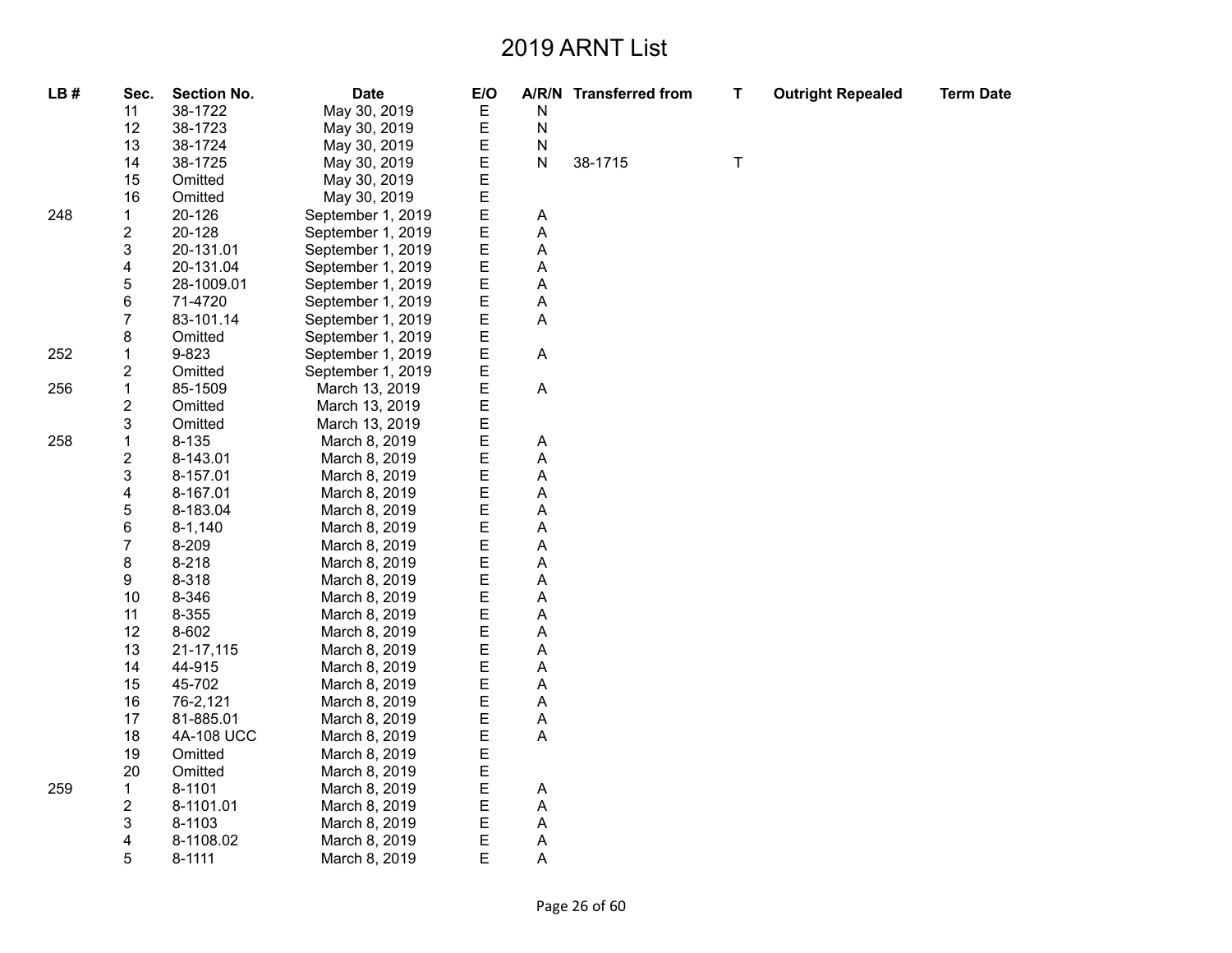| LB# | Sec.                    | <b>Section No.</b> | <b>Date</b>       | E/O |   | A/R/N Transferred from | T | <b>Outright Repealed</b> | <b>Term Date</b> |
|-----|-------------------------|--------------------|-------------------|-----|---|------------------------|---|--------------------------|------------------|
|     | 6                       | 8-1704             | March 8, 2019     | E   | Α |                        |   |                          |                  |
|     | 7                       | 8-1707             | March 8, 2019     | E   | Α |                        |   |                          |                  |
|     | 8                       | 8-1726             | March 8, 2019     | E   | Α |                        |   |                          |                  |
|     | 9                       | 69-2103            | March 8, 2019     | E   | А |                        |   |                          |                  |
|     | 10                      | 69-2104            | March 8, 2019     | E   | Α |                        |   |                          |                  |
|     | 11                      | 69-2112            | March 8, 2019     | E   | А |                        |   |                          |                  |
|     | 12                      | 69-2117            | March 8, 2019     | E   | А |                        |   |                          |                  |
|     | 13                      | Omitted            | March 8, 2019     | E   |   |                        |   |                          |                  |
|     | 14                      | Omitted            | March 8, 2019     | E   |   |                        |   |                          |                  |
| 260 | $\mathbf{1}$            | 68-974             | September 1, 2019 | E   | A |                        |   |                          |                  |
|     | 2                       | Omitted            | September 1, 2019 | E   |   |                        |   |                          |                  |
| 264 | $\mathbf{1}$            | 69-2302            | September 1, 2019 | E   | Α |                        |   |                          |                  |
|     | $\overline{c}$          | Omitted            | September 1, 2019 | E   |   |                        |   |                          |                  |
| 268 | $\mathbf 1$             | 86-136             | September 1, 2019 | E   | А |                        |   |                          |                  |
|     | $\overline{\mathbf{c}}$ | Omitted            | September 1, 2019 | E   |   |                        |   |                          |                  |
| 269 | $\mathbf 1$             | 43-287             | September 1, 2019 | E   | A |                        |   |                          |                  |
|     | $\overline{c}$          | 60-498.01          | September 1, 2019 | E   | А |                        |   |                          |                  |
|     | 3                       | 60-4,118.06        | September 1, 2019 | E   | А |                        |   |                          |                  |
|     | 4                       | 60-4,120.02        | September 1, 2019 | Е   | Α |                        |   |                          |                  |
|     | 5                       | 60-4,124           | September 1, 2019 | E   | Α |                        |   |                          |                  |
|     | 6                       | 60-4,125           | September 1, 2019 | E   | А |                        |   |                          |                  |
|     | 7                       | 60-4,126           | September 1, 2019 | E   | А |                        |   |                          |                  |
|     | 8                       | Omitted            | September 1, 2019 | E   |   |                        |   |                          |                  |
| 270 | $\mathbf{1}$            | 37-1214            | September 1, 2019 | E   | Α |                        |   |                          |                  |
|     | $\overline{\mathbf{c}}$ | 37-1278            | September 1, 2019 | E   | А |                        |   |                          |                  |
|     | 3                       | 37-1280            | September 1, 2019 | E   | Α |                        |   |                          |                  |
|     | 4                       | 37-1292            | September 1, 2019 | E   | А |                        |   |                          |                  |
|     | 5                       | 37-1293            | September 1, 2019 | E   | Α |                        |   |                          |                  |
|     | 6                       | 60-119.01          | September 1, 2019 | E   | A |                        |   |                          |                  |
|     | $\overline{7}$          | 60-144             | September 1, 2019 | E   | А |                        |   |                          |                  |
|     | 8                       | 60-149             | September 1, 2019 | E   | Α |                        |   |                          |                  |
|     | 9                       | 60-151             | September 1, 2019 | E   | А |                        |   |                          |                  |
|     | 10                      | 60-171             | September 1, 2019 | Е   | Α |                        |   |                          |                  |
|     | 11                      | 60-173             | September 1, 2019 | E   | Α |                        |   |                          |                  |
|     | 12                      | 60-174             | September 1, 2019 | E   | А |                        |   |                          |                  |
|     | 13                      | 60-336.01          | September 1, 2019 | Ε   | A |                        |   |                          |                  |
|     | 14                      | 60-386             | September 1, 2019 | E   | А |                        |   |                          |                  |
|     | 15                      | 60-3,104.01        | September 1, 2019 | E   | А |                        |   |                          |                  |
|     | 16                      | 60-3,122           | September 1, 2019 | E   | Α |                        |   |                          |                  |
|     | 17                      | 60-3,122.02        | September 1, 2019 | E   | A |                        |   |                          |                  |
|     | 18                      | 60-3,122.04        | September 1, 2019 | E   | А |                        |   |                          |                  |
|     | 19                      | 60-3,123           | September 1, 2019 | Е   | Α |                        |   |                          |                  |
|     | 20                      | 60-3,124           | September 1, 2019 | E   | Α |                        |   |                          |                  |
|     | 21                      | 60-3,125           | September 1, 2019 | E   | А |                        |   |                          |                  |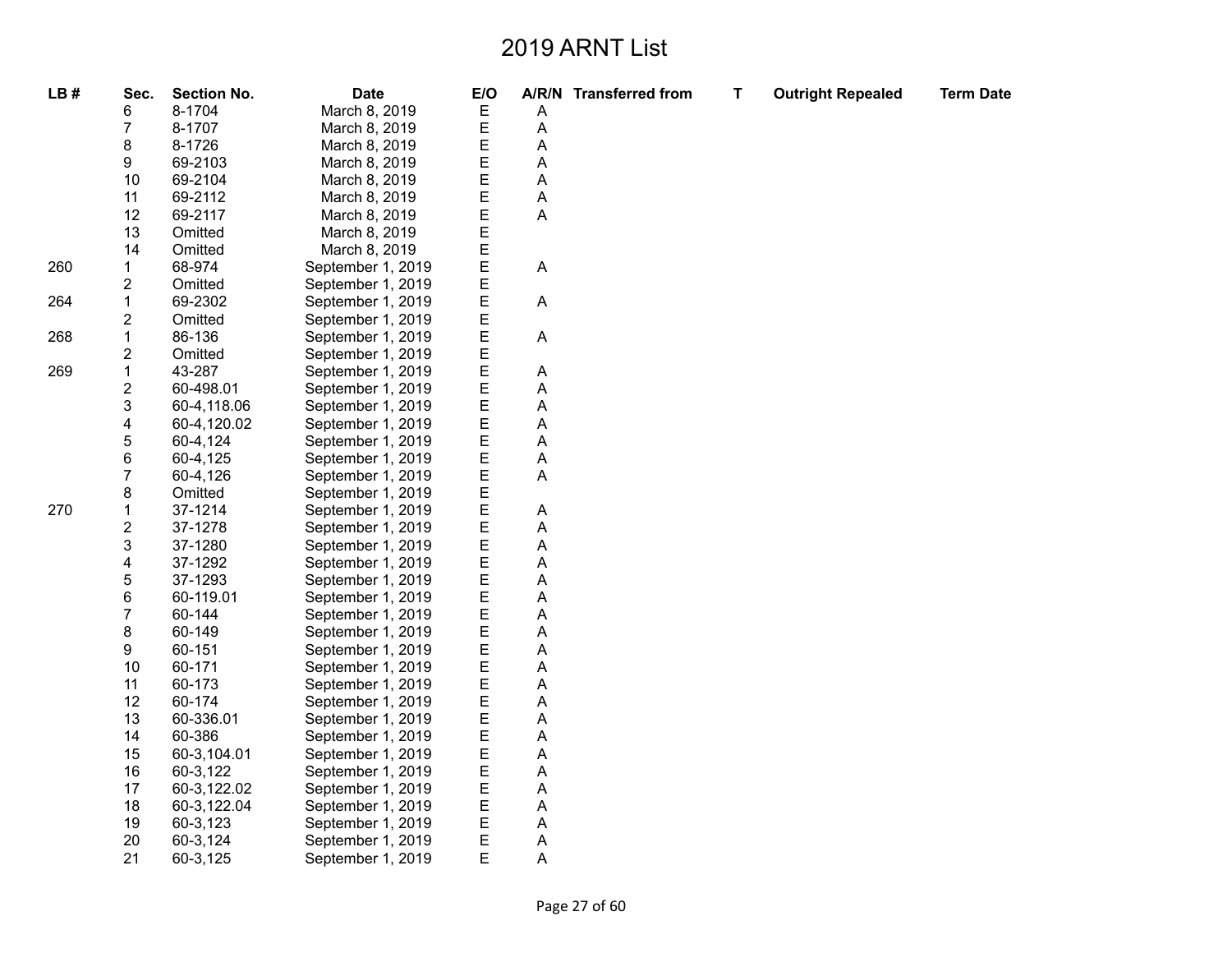| LB# | Sec.                    | <b>Section No.</b> | <b>Date</b>       | E/O     |   | A/R/N Transferred from | Т | <b>Outright Repealed</b> | <b>Term Date</b> |
|-----|-------------------------|--------------------|-------------------|---------|---|------------------------|---|--------------------------|------------------|
|     | 22                      | 60-3,126           | September 1, 2019 | Е       | Α |                        |   |                          |                  |
|     | 23                      | 60-3,128           | September 1, 2019 | Е       | Α |                        |   |                          |                  |
|     | 24                      | 60-3,162           | September 1, 2019 | Ε       | Α |                        |   |                          |                  |
|     | 25                      | 60-3,187           | September 1, 2019 | Е       | Α |                        |   |                          |                  |
|     | 26                      | 60-3,221           | September 1, 2019 | Е       | Α |                        |   |                          |                  |
|     | 27                      | 60-3,224           | September 1, 2019 | Е       | Α |                        |   |                          |                  |
|     | 28                      | 60-3,227           | September 1, 2019 | Е       | Α |                        |   |                          |                  |
|     | 29                      | 60-3,231           | September 1, 2019 | Ε       | А |                        |   |                          |                  |
|     | 30                      | 60-3,233           | September 1, 2019 | E       | А |                        |   |                          |                  |
|     | 31                      | 60-3,235           | September 1, 2019 | E       | Α |                        |   |                          |                  |
|     | 32                      | 60-482             | September 1, 2019 | Е       | Α |                        |   |                          |                  |
|     | 33                      | 60-495             | September 1, 2019 | E       | A |                        |   |                          |                  |
|     | 34                      | 60-4,118           | September 1, 2019 | Ε       | Α |                        |   |                          |                  |
|     | 35                      | 60-4,122           | September 1, 2019 | Ε       | Α |                        |   |                          |                  |
|     | 36                      | 60-4,146.01        | September 1, 2019 | Е       | A |                        |   |                          |                  |
|     | 37                      | 60-4,155           | September 1, 2019 | Е       | Α |                        |   |                          |                  |
|     | 38                      | 60-4,182           | September 1, 2019 | Е       | Α |                        |   |                          |                  |
|     | 39                      | 60-501             | September 1, 2019 | Е       | А |                        |   |                          |                  |
|     | 40                      | 60-628.01          | September 1, 2019 | Ε       | Α |                        |   |                          |                  |
|     | 41                      | 60-6,209           | September 1, 2019 | Е       | Α |                        |   |                          |                  |
|     | 42                      | Omitted            | September 1, 2019 | E       |   |                        |   |                          |                  |
| 281 | 1                       | 79-2,157           | September 1, 2019 | Ε       | N |                        |   |                          |                  |
| 284 | $\mathbf 1$             | 77-2701.13         | April 1, 2019     | $\circ$ | А |                        |   |                          |                  |
|     | $\overline{\mathbf{c}}$ | 77-2701.16         | April 1, 2019     | $\circ$ | Α |                        |   |                          |                  |
|     | 3                       | 77-2701.32         | April 1, 2019     | $\circ$ | А |                        |   |                          |                  |
|     | 4                       | 77-2705            | April 1, 2019     | $\circ$ | Α |                        |   |                          |                  |
|     | 5                       | 77-2708            | April 1, 2019     | O       | Α |                        |   |                          |                  |
|     | 6                       | Omitted            | April 1, 2019     | $\circ$ |   |                        |   |                          |                  |
|     | 7                       | Omitted            | April 1, 2019     | $\circ$ |   |                        |   |                          |                  |
|     | 8                       | Omitted            | April 1, 2019     | O       |   |                        |   |                          |                  |
|     | 9                       | Omitted            | April 1, 2019     | O       |   |                        |   |                          |                  |
| 293 | $\mathbf{1}$            | Omitted            | May 28, 2019      | E       |   |                        |   |                          |                  |
|     | $\overline{\mathbf{c}}$ | Omitted            | May 28, 2019      | E       |   |                        |   |                          |                  |
|     | 3                       | Omitted            | May 28, 2019      | E       |   |                        |   |                          |                  |
|     | 4                       | Omitted            | May 28, 2019      | E       |   |                        |   |                          |                  |
|     | 5                       | Omitted            | May 28, 2019      | E       |   |                        |   |                          |                  |
|     | 6                       | Omitted            | May 28, 2019      | E       |   |                        |   |                          |                  |
|     | 7                       | Omitted            | May 28, 2019      | E       |   |                        |   |                          |                  |
|     | 8                       | Omitted            | May 28, 2019      | E       |   |                        |   |                          |                  |
|     | 9                       | Omitted            | May 28, 2019      | Ε       |   |                        |   |                          |                  |
|     | 10                      | Omitted            | May 28, 2019      | E       |   |                        |   |                          |                  |
|     | 11                      | Omitted            | May 28, 2019      | E       |   |                        |   |                          |                  |
|     | 12                      | Omitted            | May 28, 2019      | E       |   |                        |   |                          |                  |
|     | 13                      | Omitted            | May 28, 2019      | E       |   |                        |   |                          |                  |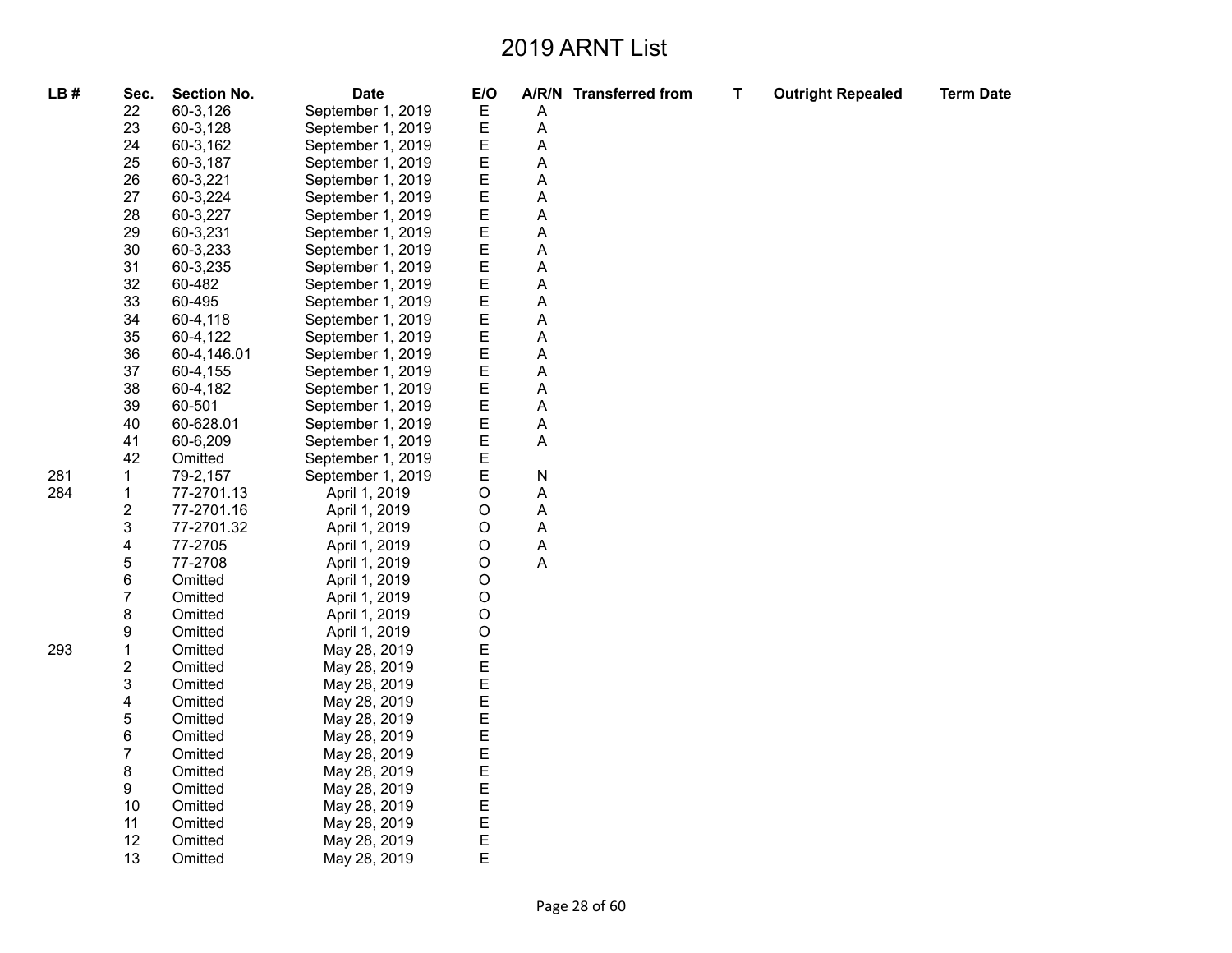| LB# | Sec.   | <b>Section No.</b> | <b>Date</b>  | E/O         |                           | A/R/N Transferred from | T | <b>Outright Repealed</b> | <b>Term Date</b> |
|-----|--------|--------------------|--------------|-------------|---------------------------|------------------------|---|--------------------------|------------------|
|     | 14     | Omitted            | May 28, 2019 | E           |                           |                        |   |                          |                  |
|     | 15     | Omitted            | May 28, 2019 |             |                           |                        |   |                          |                  |
|     | 16     | Omitted            | May 28, 2019 | E<br>E      |                           |                        |   |                          |                  |
|     | 17     | Omitted            | May 28, 2019 |             |                           |                        |   |                          |                  |
|     | 18     | Omitted            | May 28, 2019 | E<br>E      |                           |                        |   |                          |                  |
|     | 19     | Omitted            | May 28, 2019 | E           |                           |                        |   |                          |                  |
|     | 20     | Laws 2018,         | May 28, 2019 | E           | A                         |                        |   |                          |                  |
|     |        | LB944, s. 27       |              |             |                           |                        |   |                          |                  |
|     | 21     | Laws 2018,         | May 28, 2019 | E           | A                         |                        |   |                          |                  |
|     |        | LB944, s. 43       |              |             |                           |                        |   |                          |                  |
|     | 22     | Laws 2018,         | May 28, 2019 | Е           | A                         |                        |   |                          |                  |
|     |        | LB944, s. 53       |              |             |                           |                        |   |                          |                  |
|     | 23     | Laws 2018,         | May 28, 2019 | Е           | Α                         |                        |   |                          |                  |
|     |        | LB944, s. 66       |              |             |                           |                        |   |                          |                  |
|     | 24     | Laws 2018,         | May 28, 2019 | Ε           | $\mathsf A$               |                        |   |                          |                  |
|     |        | LB944, s. 67       |              |             |                           |                        |   |                          |                  |
|     | 25     | Laws 2018,         | May 28, 2019 | Ε           | A                         |                        |   |                          |                  |
|     |        | LB944, s. 68       |              |             |                           |                        |   |                          |                  |
|     | 26     | Laws 2018,         | May 28, 2019 | Ε           | A                         |                        |   |                          |                  |
|     |        | LB944, s. 69       |              |             |                           |                        |   |                          |                  |
|     | 27     | Laws 2018,         | May 28, 2019 | E           | A                         |                        |   |                          |                  |
|     |        | LB944, s. 70       |              |             |                           |                        |   |                          |                  |
|     | 28     | Laws 2018,         | May 28, 2019 | E           | A                         |                        |   |                          |                  |
|     |        | LB944, s. 94       |              |             |                           |                        |   |                          |                  |
|     | 29     | Laws 2018,         | May 28, 2019 | Ε           | $\boldsymbol{\mathsf{A}}$ |                        |   |                          |                  |
|     |        | LB944, s. 109      |              |             |                           |                        |   |                          |                  |
|     | $30\,$ | 48-1,116           | May 28, 2019 | E<br>E      | $\boldsymbol{\mathsf{A}}$ |                        |   |                          |                  |
|     | 31     | Omitted            | May 28, 2019 |             |                           |                        |   |                          |                  |
|     | 32     | Omitted            | May 28, 2019 | E           |                           |                        |   |                          |                  |
|     | 33     | Omitted            | May 28, 2019 | E           |                           |                        |   |                          |                  |
| 294 |        | Omitted            | July 1, 2019 | $\circ$     |                           |                        |   |                          |                  |
| 295 |        | Omitted            | July 1, 2019 | $\mathsf O$ |                           |                        |   |                          |                  |
| 296 |        | Omitted            | July 1, 2019 | $\mathsf O$ |                           |                        |   |                          |                  |
| 297 |        | Omitted            | July 1, 2019 | $\circ$     |                           |                        |   |                          |                  |
| 298 | 1      | Omitted            | May 28, 2019 |             |                           |                        |   |                          |                  |
|     | 2      | Omitted            | May 28, 2019 | E<br>E<br>E |                           |                        |   |                          |                  |
|     | 3      | Omitted            | May 28, 2019 |             |                           |                        |   |                          |                  |
|     | 4      | Omitted            | May 28, 2019 |             |                           |                        |   |                          |                  |
|     | 5      | Omitted            | May 28, 2019 | E<br>E      |                           |                        |   |                          |                  |
|     | 6      | Omitted            | May 28, 2019 | E<br>E      |                           |                        |   |                          |                  |
|     | 7      | Omitted            | May 28, 2019 |             |                           |                        |   |                          |                  |
|     | 8      | Omitted            | May 28, 2019 | E           |                           |                        |   |                          |                  |
|     | 9      | Omitted            | May 28, 2019 | E           |                           |                        |   |                          |                  |
|     | 10     | Omitted            | May 28, 2019 | Е           |                           |                        |   |                          |                  |
|     |        |                    |              |             |                           |                        |   |                          |                  |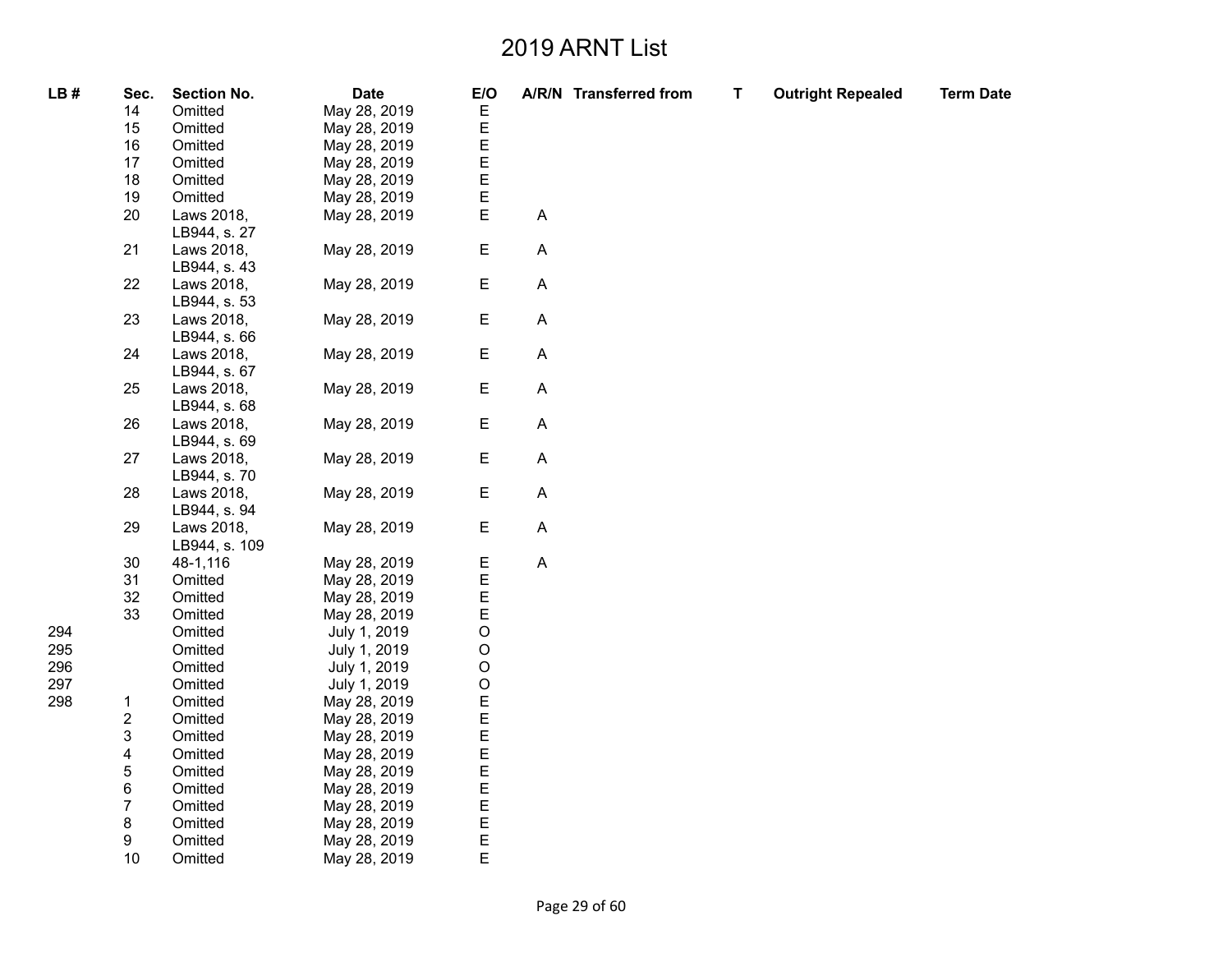| LB#  | Sec.         | <b>Section No.</b> | <b>Date</b>  | E/O         |                | A/R/N Transferred from | T       | <b>Outright Repealed</b> | <b>Term Date</b> |
|------|--------------|--------------------|--------------|-------------|----------------|------------------------|---------|--------------------------|------------------|
|      | 11           | Omitted            | May 28, 2019 | Ε           |                |                        |         |                          |                  |
|      | 12           | 2-4018             | May 28, 2019 | Е           | A              |                        |         |                          |                  |
|      | 13           | $9 - 1,101$        | May 28, 2019 | E           | $\overline{A}$ |                        |         |                          |                  |
|      | 14           | 45-621             | May 28, 2019 | E           | A              |                        |         |                          |                  |
|      | 15           | 61-218             | May 28, 2019 | E           | A              |                        |         |                          |                  |
|      | 16           | 66-1334            | May 28, 2019 | E           | A              |                        |         |                          |                  |
|      | 17           | 71-7611            | May 28, 2019 | E           | А              |                        |         |                          |                  |
|      | 18           | 81-1426.01         | May 28, 2019 | E           | Α              |                        |         |                          |                  |
|      | 19           | 81-15,175          | May 28, 2019 | E           | A              |                        |         |                          |                  |
|      | 20           | 84-1227            | May 28, 2019 | E           | A              |                        |         |                          |                  |
|      | 21           | 86-563             | May 28, 2019 | E           | Α              |                        |         |                          |                  |
|      | 22           | 81-15,260          | May 28, 2019 | E           | $\mathsf{N}$   |                        |         |                          |                  |
|      | 23           | 2-4021             | May 28, 2019 | E           | N              |                        |         |                          |                  |
|      | 24           | Omitted            | May 28, 2019 | E           |                |                        |         |                          |                  |
|      | 25           | Omitted            | May 28, 2019 | E           | ${\sf R}$      |                        |         |                          |                  |
|      | 25           |                    | May 28, 2019 | E           | R              |                        |         | 81-1327                  |                  |
|      | 25           |                    | May 28, 2019 | E           | ${\sf R}$      |                        |         | 86-566                   |                  |
|      | 26           | Omitted            | May 28, 2019 | E           |                |                        |         |                          |                  |
| 299  | $\mathbf{1}$ | 84-612             | May 28, 2019 | E           | $\mathsf{A}$   |                        |         |                          |                  |
|      | 2            | Omitted            | May 28, 2019 | E           |                |                        |         |                          |                  |
|      | 3            | Omitted            | May 28, 2019 | E           |                |                        |         |                          |                  |
| 300  | 1            | 24-201.01          | July 1, 2019 | O           | A              |                        |         |                          |                  |
|      | 2            | Omitted            | July 1, 2019 | $\mathsf O$ |                |                        |         |                          |                  |
|      | 3            | Omitted            | July 1, 2019 | O           |                |                        |         |                          |                  |
|      | 4            | Omitted            | July 1, 2019 | O           |                |                        |         |                          |                  |
| 300A |              | Omitted            | July 1, 2019 | $\mathsf O$ |                |                        |         |                          |                  |
| 301  | 1            | 81-5,165           | July 1, 2019 | $\circ$     | N              | 48-719                 | T       |                          |                  |
|      | 2            | 81-5,166           | July 1, 2019 | $\mathsf O$ | N              | 48-720                 | T       |                          |                  |
|      | 3            | 81-5,167           | July 1, 2019 | $\mathsf O$ | N              | 48-721                 | T       |                          |                  |
|      | 4            | 81-5,168           | July 1, 2019 | $\mathsf O$ | N              | 48-722                 | T       |                          |                  |
|      | 5            | 81-5,169           | July 1, 2019 | O           | N              | 48-723                 | T       |                          |                  |
|      | 6            | 81-5,170           | July 1, 2019 | O           | N              | 48-724                 | T       |                          |                  |
|      | 7            | 81-5,171           | July 1, 2019 | $\circ$     | N              | 48-725                 | T       |                          |                  |
|      | 8            | 81-5,172           | July 1, 2019 | $\mathsf O$ | N              | 48-726                 | T       |                          |                  |
|      | 9            | 81-5,173           | July 1, 2019 | O           | N              | 48-727                 | T       |                          |                  |
|      | 10           | 81-5,174           | July 1, 2019 | $\mathsf O$ | N              | 48-728                 | T       |                          |                  |
|      | 11           | 81-5,175           | July 1, 2019 | $\mathsf O$ | N              | 48-729                 | T       |                          |                  |
|      | 12           | 81-5,176           | July 1, 2019 | O           | N              | 48-730                 | T       |                          |                  |
|      | 13           | 81-5,177           | July 1, 2019 | $\circ$     | N              | 48-731                 | T       |                          |                  |
|      | 14           | 81-5,178           | July 1, 2019 | $\circ$     | N              | 48-732                 | T       |                          |                  |
|      | 15           | 81-5,179           | July 1, 2019 | $\mathsf O$ | N              | 48-733                 | T       |                          |                  |
|      | 16           | 81-5,180           | July 1, 2019 | O           | N              | 48-735.01              | T       |                          |                  |
|      | 17           | 81-5,181           | July 1, 2019 | $\mathsf O$ | $\mathsf{N}$   | 48-736                 | $\sf T$ |                          |                  |
|      | 18           | 81-5,182           | July 1, 2019 | $\circ$     | N              | 48-737                 | T       |                          |                  |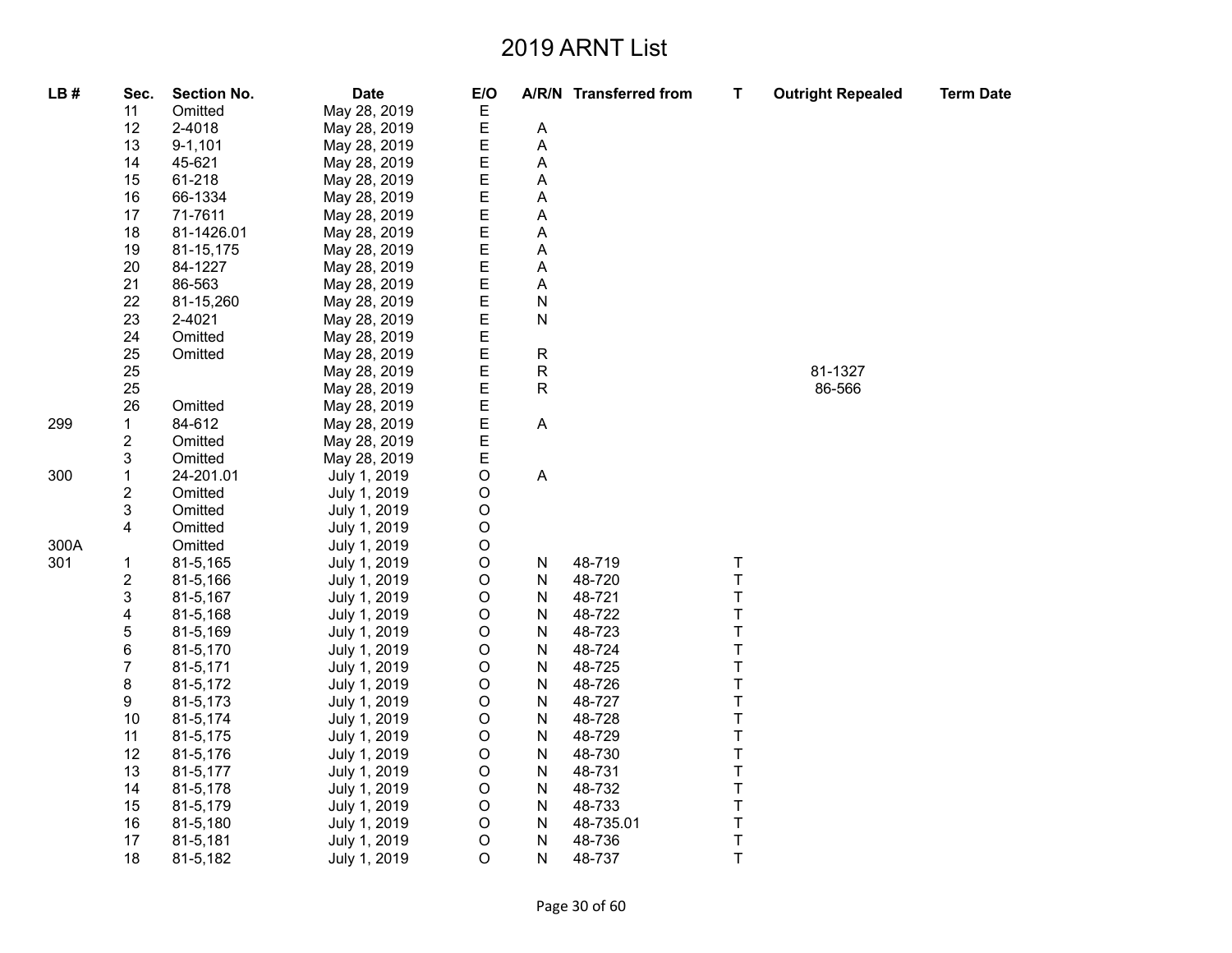| LB# | Sec. | <b>Section No.</b> | <b>Date</b>  | $E/O$       | A/R/N     | <b>Transferred from</b> | Τ | <b>Outright Repealed</b> | <b>Term Date</b> |
|-----|------|--------------------|--------------|-------------|-----------|-------------------------|---|--------------------------|------------------|
|     | 19   | 81-5,183           | July 1, 2019 | $\mathsf O$ | ${\sf N}$ | 48-738                  | T |                          |                  |
|     | 20   | 81-5,184           | July 1, 2019 | $\mathsf O$ | Ν         | 48-739                  | T |                          |                  |
|     | 21   | 81-5,185           | July 1, 2019 | $\mathsf O$ | N         | 48-740                  | T |                          |                  |
|     | 22   | 81-5,186           | July 1, 2019 | $\mathsf O$ | N         | 48-741                  | T |                          |                  |
|     | 23   | 81-5,187           | July 1, 2019 | $\mathsf O$ | N         | 48-742                  | T |                          |                  |
|     | 24   | 81-5,188           | July 1, 2019 | $\mathsf O$ | N         | 48-743                  | T |                          |                  |
|     | 25   | 81-5,189           | July 1, 2019 | $\mathsf O$ | ${\sf N}$ |                         |   |                          |                  |
|     | 26   | 81-5,190           | July 1, 2019 | $\mathsf O$ | ${\sf N}$ | 48-1801                 | T |                          |                  |
|     | 27   | 81-5,191           | July 1, 2019 | $\mathsf O$ | N         | 48-1802                 | T |                          |                  |
|     | 28   | 81-5,192           | July 1, 2019 | $\mathsf O$ | N         | 48-1803                 | T |                          |                  |
|     | 29   | 81-5,193           | July 1, 2019 | $\mathsf O$ | N         | 48-1804                 | T |                          |                  |
|     | 30   | 81-5,194           | July 1, 2019 | $\mathsf O$ | N         | 48-1804.01              | T |                          |                  |
|     | 31   | 81-5,195           | July 1, 2019 | $\mathsf O$ | ${\sf N}$ | 48-1805                 | T |                          |                  |
|     | 32   | 81-5,196           | July 1, 2019 | $\mathsf O$ | N         | 48-1806                 | T |                          |                  |
|     | 33   | 81-5,197           | July 1, 2019 | $\mathsf O$ | N         | 48-1807                 | T |                          |                  |
|     | 34   | 81-5,198           | July 1, 2019 | $\mathsf O$ | N         | 48-1808                 | T |                          |                  |
|     | 35   | 81-5,199           | July 1, 2019 | $\mathsf O$ | N         | 48-1809                 | T |                          |                  |
|     | 36   | 81-5,200           | July 1, 2019 | $\mathsf O$ | N         | 48-1811                 | T |                          |                  |
|     | 37   | 81-5,201           | July 1, 2019 | $\mathsf O$ | ${\sf N}$ | 48-1812                 | T |                          |                  |
|     | 38   | 81-5,202           | July 1, 2019 | $\mathsf O$ | N         | 48-1813                 | T |                          |                  |
|     | 39   | 81-5,203           | July 1, 2019 | $\mathsf O$ | N         | 48-1814                 | T |                          |                  |
|     | 40   | 81-5,204           | July 1, 2019 | $\mathsf O$ | N         | 48-1815                 | T |                          |                  |
|     | 41   | 81-5,205           | July 1, 2019 | $\mathsf O$ | ${\sf N}$ | 48-1816                 | T |                          |                  |
|     | 42   | 81-5,206           | July 1, 2019 | $\mathsf O$ | N         | 48-1817                 | T |                          |                  |
|     | 43   | 81-5,207           | July 1, 2019 | $\mathsf O$ | N         | 48-1818                 | T |                          |                  |
|     | 44   | 81-5,208           | July 1, 2019 | $\mathsf O$ | N         | 48-1819                 | T |                          |                  |
|     | 45   | 81-5,209           | July 1, 2019 | $\mathsf O$ | ${\sf N}$ |                         |   |                          |                  |
|     | 46   | 81-5,210           | July 1, 2019 | $\mathsf O$ | ${\sf N}$ | 48-2501                 | T |                          |                  |
|     | 47   | 81-5,211           | July 1, 2019 | $\mathsf O$ | ${\sf N}$ | 48-2502                 | T |                          |                  |
|     | 48   | 81-5,212           | July 1, 2019 | $\mathsf O$ | N         | 48-2503                 | T |                          |                  |
|     | 49   | 81-5,213           | July 1, 2019 | $\mathsf O$ | ${\sf N}$ | 48-2504                 | T |                          |                  |
|     | 50   | 81-5,214           | July 1, 2019 | $\mathsf O$ | N         | 48-2506                 | T |                          |                  |
|     | 51   | 81-5,215           | July 1, 2019 | $\mathsf O$ | N         | 48-2507                 | T |                          |                  |
|     | 52   | 81-5,216           | July 1, 2019 | $\mathsf O$ | N         | 48-2508                 | T |                          |                  |
|     | 53   | 81-5,217           | July 1, 2019 | $\mathsf O$ | ${\sf N}$ | 48-2509                 | T |                          |                  |
|     | 54   | 81-5,218           | July 1, 2019 | $\mathsf O$ | N         | 48-2510                 | T |                          |                  |
|     | 55   | 81-5,219           | July 1, 2019 | $\mathsf O$ | N         | 48-2511                 | T |                          |                  |
|     | 56   | 81-5,220           | July 1, 2019 | $\mathsf O$ | N         | 48-2512                 | T |                          |                  |
|     | 57   | 81-5,221           | July 1, 2019 | $\mathsf O$ | ${\sf N}$ | 48-2512.01              | T |                          |                  |
|     | 58   | 81-5,222           | July 1, 2019 | $\mathsf O$ | N         | 48-2513                 | T |                          |                  |
|     | 59   | 81-5,223           | July 1, 2019 | $\mathsf O$ | N         | 48-2514                 | T |                          |                  |
|     | 60   | 81-5,224           | July 1, 2019 | $\mathsf O$ | N         | 48-2515                 | T |                          |                  |
|     | 61   | 81-5,225           | July 1, 2019 | $\mathsf O$ | N         | 48-2516                 | T |                          |                  |
|     | 62   | 81-5,226           | July 1, 2019 | $\circ$     | N         | 48-2517                 | T |                          |                  |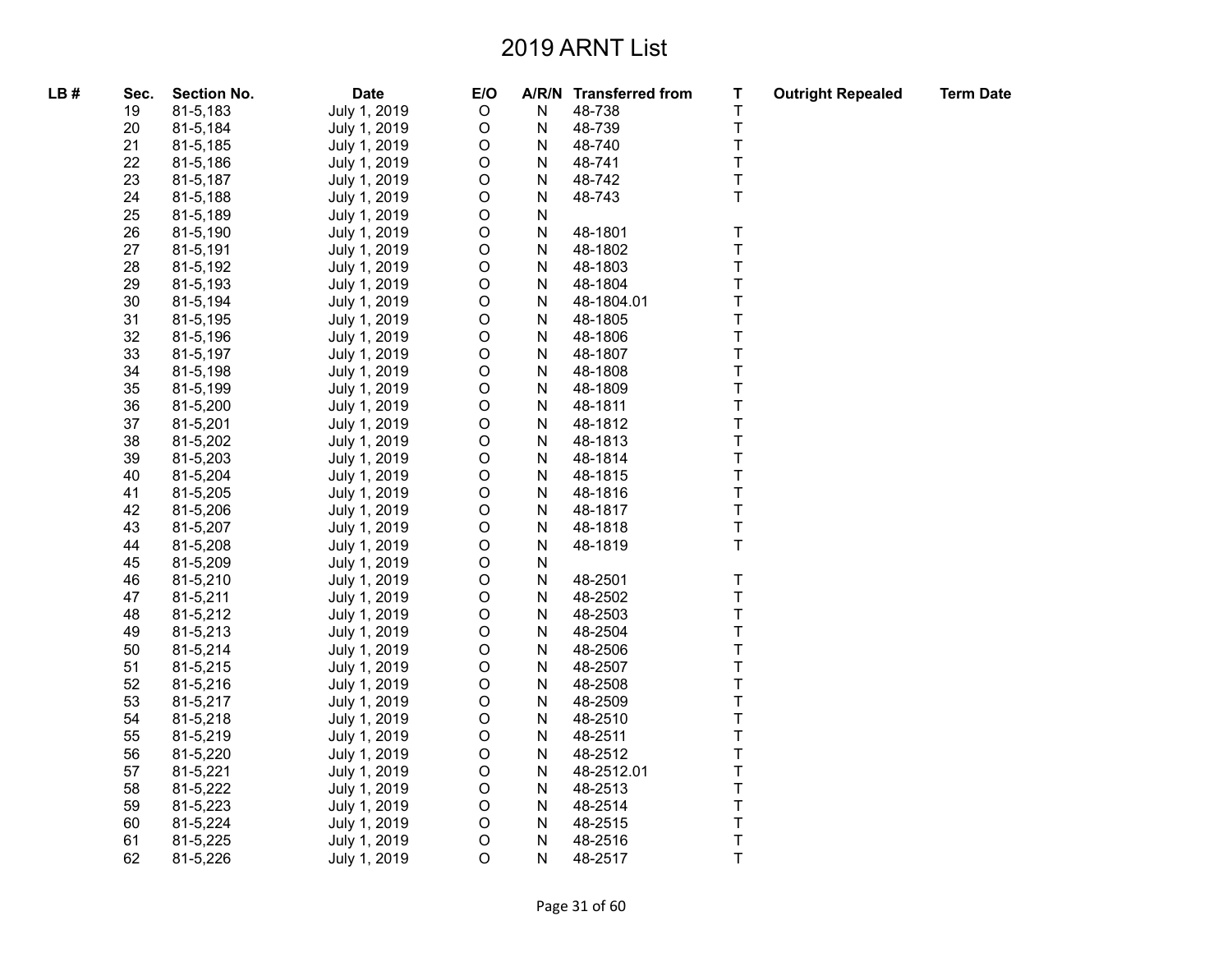| LB# | Sec.           | <b>Section No.</b> | <b>Date</b>  | E/O         |                           | A/R/N Transferred from | Τ           | <b>Outright Repealed</b> | <b>Term Date</b> |
|-----|----------------|--------------------|--------------|-------------|---------------------------|------------------------|-------------|--------------------------|------------------|
|     | 63             | 81-5,227           | July 1, 2019 | $\circ$     | N                         | 48-2518                | T           |                          |                  |
|     | 64             | 81-5,228           | July 1, 2019 | $\circ$     | ${\sf N}$                 | 48-2519                | $\top$      |                          |                  |
|     | 65             | 81-5,229           | July 1, 2019 | $\circ$     | N                         | 48-2520                | $\sf T$     |                          |                  |
|     | 66             | 81-5,230           | July 1, 2019 | $\mathsf O$ | N                         | 48-2521                | $\mathsf T$ |                          |                  |
|     | 67             | 81-5,231           | July 1, 2019 | $\mathsf O$ | ${\sf N}$                 | 48-2522                | $\mathsf T$ |                          |                  |
|     | 68             | 81-5,232           | July 1, 2019 | $\mathsf O$ | N                         | 48-2523                | $\mathsf T$ |                          |                  |
|     | 69             | 81-5,233           | July 1, 2019 | $\circ$     | N                         | 48-2524                | T           |                          |                  |
|     | 70             | 81-5,234           | July 1, 2019 | $\mathsf O$ | N                         | 48-2525                | $\top$      |                          |                  |
|     | 71             | 81-5,235           | July 1, 2019 | $\mathsf O$ | N                         | 48-2526                | $\top$      |                          |                  |
|     | 72             | 81-5,236           | July 1, 2019 | $\circ$     | N                         | 48-2527                | $\top$      |                          |                  |
|     | 73             | 81-5,237           | July 1, 2019 | $\circ$     | ${\sf N}$                 | 48-2528                | $\top$      |                          |                  |
|     | 74             | 81-5,238           | July 1, 2019 | $\circ$     | N                         | 48-2529                | $\top$      |                          |                  |
|     | 75             | 81-5,239           | July 1, 2019 | $\mathsf O$ | N                         | 48-2530                | $\mathsf T$ |                          |                  |
|     | 76             | 81-5,240           | July 1, 2019 | $\mathsf O$ | ${\sf N}$                 | 48-2531                | $\mathsf T$ |                          |                  |
|     | 77             | 81-5,241           | July 1, 2019 | $\mathsf O$ | N                         | 48-2532                | $\mathsf T$ |                          |                  |
|     | 78             | 81-5,242           | July 1, 2019 | $\circ$     | N                         | 48-2533                | T           |                          |                  |
|     | 79             | 81-5,243           | July 1, 2019 | $\mathsf O$ | ${\sf N}$                 |                        |             |                          |                  |
|     | 80             | 81-5,244           | July 1, 2019 | $\circ$     | ${\sf N}$                 |                        |             |                          |                  |
|     | 81             | 81-530             | July 1, 2019 | $\circ$     | ${\sf N}$                 | 81-405                 | $\top$      |                          |                  |
|     | 82             | 11-201             | July 1, 2019 | $\circ$     | A                         |                        |             |                          |                  |
|     | 83             | 81-401             | July 1, 2019 | $\mathsf O$ | $\boldsymbol{\mathsf{A}}$ |                        |             |                          |                  |
|     | 84             | Omitted            | July 1, 2019 | $\mathsf O$ |                           |                        |             |                          |                  |
|     | 85             | Omitted            | July 1, 2019 | $\mathsf O$ |                           |                        |             |                          |                  |
|     | 86             | Omitted            | July 1, 2019 | $\circ$     |                           |                        |             |                          |                  |
|     | 87             | Omitted            | July 1, 2019 | $\circ$     | ${\sf R}$                 |                        |             |                          |                  |
|     | 87             |                    | July 1, 2019 | $\circ$     | ${\sf R}$                 |                        |             | 48-1820                  |                  |
|     | 88             | Omitted            | July 1, 2019 | $\mathsf O$ |                           |                        |             |                          |                  |
| 302 | 1              | 81-15,254          | July 1, 2019 | $\circ$     | ${\sf N}$                 |                        |             |                          |                  |
|     | $\overline{c}$ | 81-15,255          | July 1, 2019 | $\circ$     | ${\sf N}$                 |                        |             |                          |                  |
|     | 3              | 81-15,256          | July 1, 2019 | $\mathsf O$ | ${\sf N}$                 |                        |             |                          |                  |
|     | 4              | 81-15,257          | July 1, 2019 | $\circ$     | N                         |                        |             |                          |                  |
|     | $\mathbf 5$    | 81-15,258          | July 1, 2019 | $\mathsf O$ | ${\sf N}$                 |                        |             |                          |                  |
|     | 6              | 81-15,259          | July 1, 2019 | $\circ$     | ${\sf N}$                 |                        |             |                          |                  |
|     | $\overline{7}$ | 2-969              | July 1, 2019 | $\circ$     | A                         |                        |             |                          |                  |
|     | 8              | 2-1501             | July 1, 2019 | $\circ$     | $\boldsymbol{\mathsf{A}}$ |                        |             |                          |                  |
|     | 9              | 2-1507             | July 1, 2019 | $\mathsf O$ | Α                         |                        |             |                          |                  |
|     | 10             | $2 - 15,100$       | July 1, 2019 | $\circ$     | A                         |                        |             |                          |                  |
|     | 11             | 2-2626             | July 1, 2019 | $\circ$     | $\boldsymbol{\mathsf{A}}$ |                        |             |                          |                  |
|     | 12             | 2-3241             | July 1, 2019 | $\mathsf O$ | А                         |                        |             |                          |                  |
|     | 13             | 2-4215             | July 1, 2019 | $\circ$     | A                         |                        |             |                          |                  |
|     | 14             | 2-4604             | July 1, 2019 | $\mathsf O$ | $\boldsymbol{\mathsf{A}}$ |                        |             |                          |                  |
|     | 15             | 13-1701            | July 1, 2019 | $\circ$     | Α                         |                        |             |                          |                  |
|     | 16             | 13-2008            | July 1, 2019 | $\circ$     | Α                         |                        |             |                          |                  |
|     | 17             | 13-2009            | July 1, 2019 | $\circ$     | A                         |                        |             |                          |                  |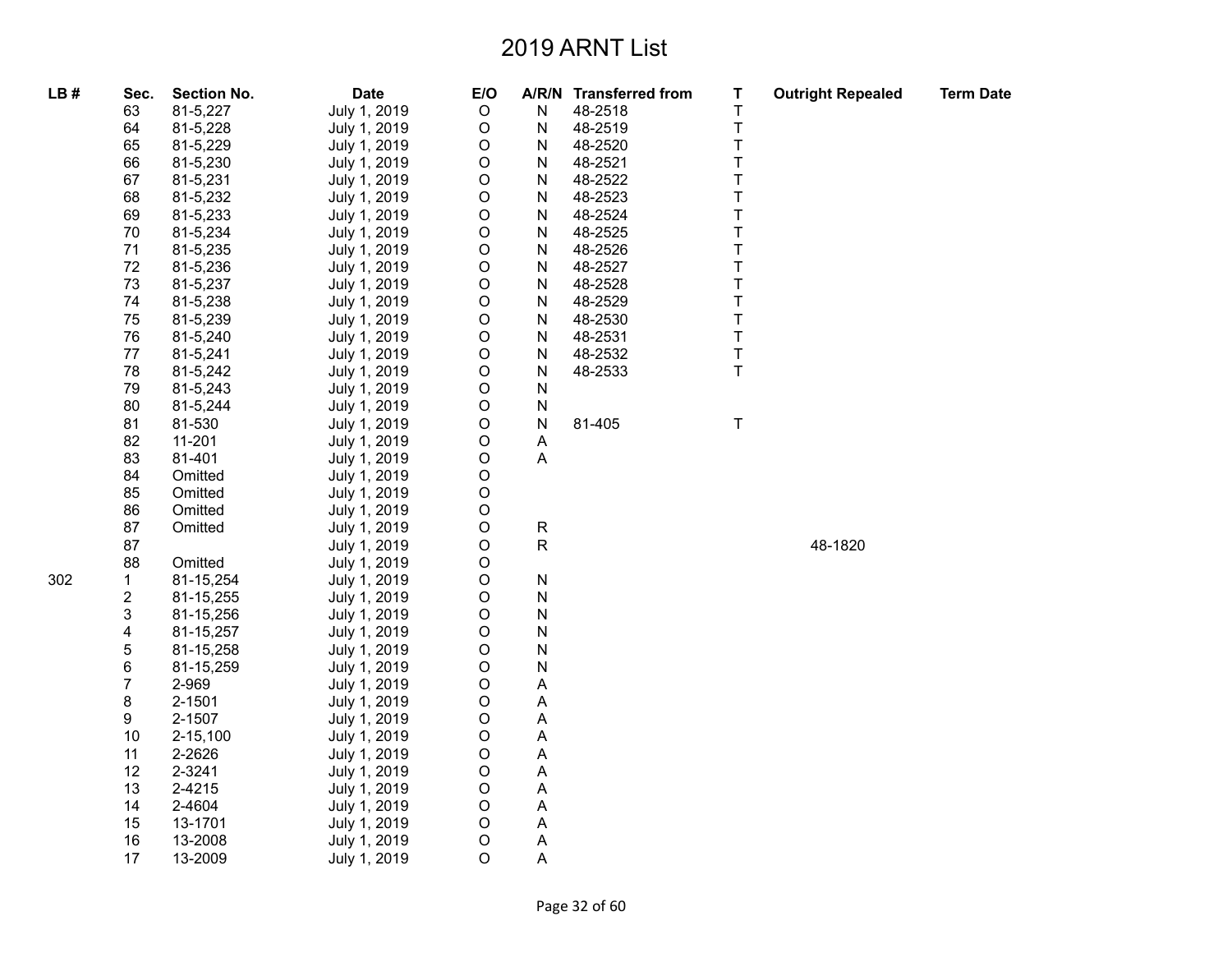| LB# | Sec. | <b>Section No.</b> | <b>Date</b>  | E/O         |                           | A/R/N Transferred from | $\mathbf T$ | <b>Outright Repealed</b> | <b>Term Date</b> |
|-----|------|--------------------|--------------|-------------|---------------------------|------------------------|-------------|--------------------------|------------------|
|     | 18   | 13-2042.01         | July 1, 2019 | $\mathsf O$ | Α                         |                        |             |                          |                  |
|     | 19   | 37-806             | July 1, 2019 | $\mathsf O$ | $\overline{A}$            |                        |             |                          |                  |
|     | 20   | 46-2,109           | July 1, 2019 | O           | Α                         |                        |             |                          |                  |
|     | 21   | 46-2,139           | July 1, 2019 | O           | $\boldsymbol{\mathsf{A}}$ |                        |             |                          |                  |
|     | 22   | 46-602             | July 1, 2019 | $\mathsf O$ | $\boldsymbol{\mathsf{A}}$ |                        |             |                          |                  |
|     | 23   | 46-606             | July 1, 2019 | O           | A                         |                        |             |                          |                  |
|     | 24   | 46-683.01          | July 1, 2019 | O           | Α                         |                        |             |                          |                  |
|     | 25   | 46-704             | July 1, 2019 | O           | $\boldsymbol{\mathsf{A}}$ |                        |             |                          |                  |
|     | 26   | 46-705             | July 1, 2019 | O           | $\boldsymbol{\mathsf{A}}$ |                        |             |                          |                  |
|     | 27   | 46-706             | July 1, 2019 | O           | A                         |                        |             |                          |                  |
|     | 28   | 46-707             | July 1, 2019 | O           | $\boldsymbol{\mathsf{A}}$ |                        |             |                          |                  |
|     | 29   | 46-711             | July 1, 2019 | O           | Α                         |                        |             |                          |                  |
|     | 30   | 46-721             | July 1, 2019 | O           | Α                         |                        |             |                          |                  |
|     | 31   | 46-722             | July 1, 2019 | O           | A                         |                        |             |                          |                  |
|     | 32   | 46-723             | July 1, 2019 | O           | Α                         |                        |             |                          |                  |
|     | 33   | 46-724             | July 1, 2019 | O           | A                         |                        |             |                          |                  |
|     | 34   | 46-725             | July 1, 2019 | O           | $\boldsymbol{\mathsf{A}}$ |                        |             |                          |                  |
|     | 35   | 46-726             | July 1, 2019 | O           | Α                         |                        |             |                          |                  |
|     | 36   | 46-728             | July 1, 2019 | O           | A                         |                        |             |                          |                  |
|     | 37   | 46-729             | July 1, 2019 | O           | $\boldsymbol{\mathsf{A}}$ |                        |             |                          |                  |
|     | 38   | 46-730             | July 1, 2019 | O           | Α                         |                        |             |                          |                  |
|     | 39   | 46-731             | July 1, 2019 | $\mathsf O$ | A                         |                        |             |                          |                  |
|     | 40   | 46-732             | July 1, 2019 | O           | A                         |                        |             |                          |                  |
|     | 41   | 46-733             | July 1, 2019 | O           | Α                         |                        |             |                          |                  |
|     | 42   | 46-743             | July 1, 2019 | $\mathsf O$ | $\mathsf A$               |                        |             |                          |                  |
|     | 43   | 46-749             | July 1, 2019 | O           | Α                         |                        |             |                          |                  |
|     | 44   | 46-750             | July 1, 2019 | O           | Α                         |                        |             |                          |                  |
|     | 45   | 46-1102            | July 1, 2019 | O           | A                         |                        |             |                          |                  |
|     | 46   | 46-1108            | July 1, 2019 | O           | Α                         |                        |             |                          |                  |
|     | 47   | 46-1109            | July 1, 2019 | O           | A                         |                        |             |                          |                  |
|     | 48   | 46-1217            | July 1, 2019 | O           | A                         |                        |             |                          |                  |
|     | 49   | 46-1224            | July 1, 2019 | O           | A                         |                        |             |                          |                  |
|     | 50   | 46-1301            | July 1, 2019 | O           | A                         |                        |             |                          |                  |
|     | 51   | 46-1304            | July 1, 2019 | O           | $\boldsymbol{\mathsf{A}}$ |                        |             |                          |                  |
|     | 52   | 46-1502            | July 1, 2019 | O           | A                         |                        |             |                          |                  |
|     | 53   | 46-1642            | July 1, 2019 | O           | A                         |                        |             |                          |                  |
|     | 54   | 49-506             | July 1, 2019 | O           | $\boldsymbol{\mathsf{A}}$ |                        |             |                          |                  |
|     | 55   | 54-703             | July 1, 2019 | O           | Α                         |                        |             |                          |                  |
|     | 56   | 54-744.01          | July 1, 2019 | O           | A                         |                        |             |                          |                  |
|     | 57   | 54-2417            | July 1, 2019 | O           | A                         |                        |             |                          |                  |
|     | 58   | 54-2421            | July 1, 2019 | O           | A                         |                        |             |                          |                  |
|     | 59   | 54-2429            | July 1, 2019 | $\mathsf O$ | $\mathsf A$               |                        |             |                          |                  |
|     | 60   | 57-705             | July 1, 2019 | O           | A                         |                        |             |                          |                  |
|     | 61   | 57-1407            | July 1, 2019 | O           | A                         |                        |             |                          |                  |
|     |      |                    |              |             |                           |                        |             |                          |                  |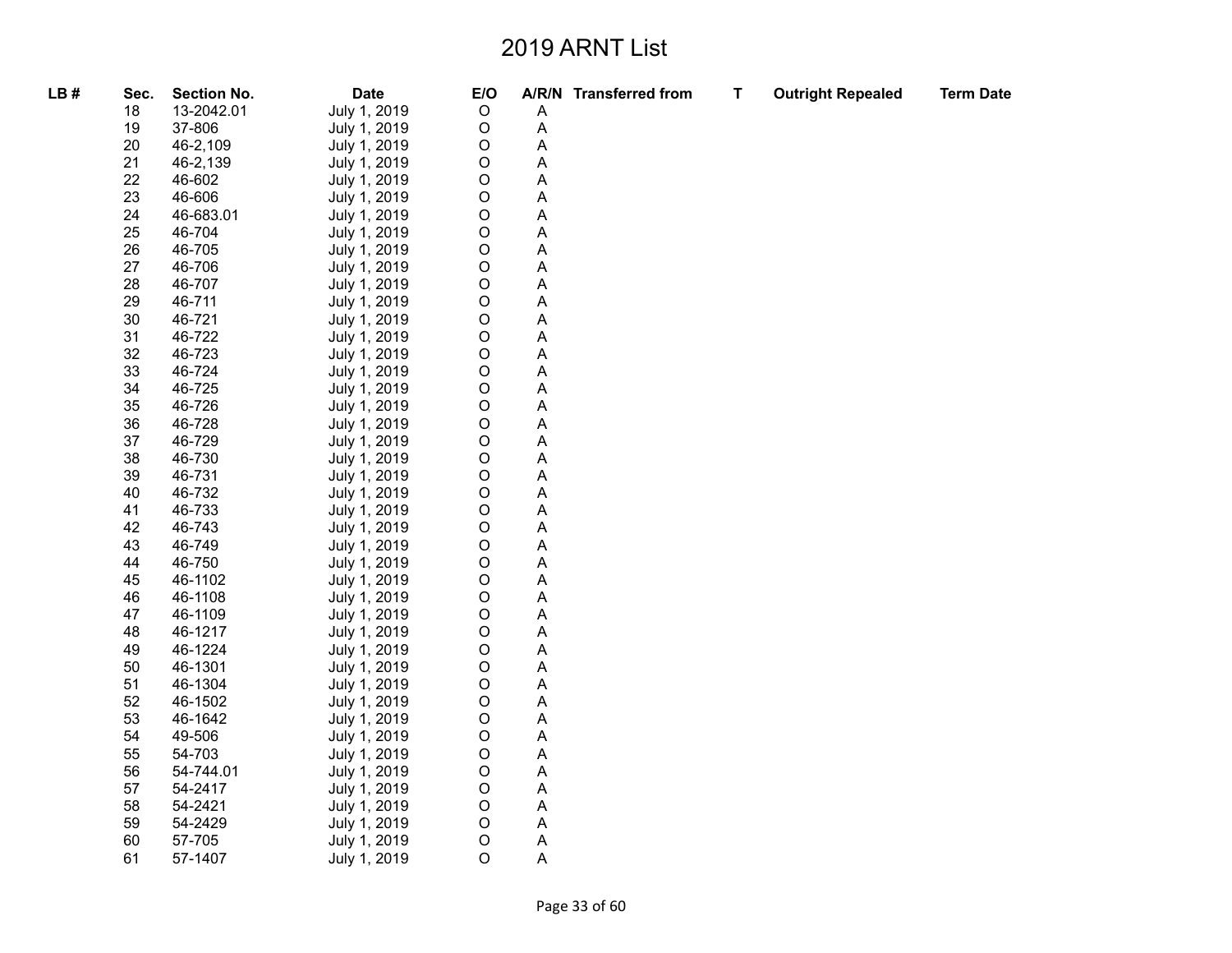| LB# | Sec. | <b>Section No.</b> | <b>Date</b>  | E/O         |                           | A/R/N Transferred from | $\mathbf T$ | <b>Outright Repealed</b> | <b>Term Date</b> |
|-----|------|--------------------|--------------|-------------|---------------------------|------------------------|-------------|--------------------------|------------------|
|     | 62   | 57-1502            | July 1, 2019 | $\mathsf O$ | A                         |                        |             |                          |                  |
|     | 63   | 57-1503            | July 1, 2019 | O           | A                         |                        |             |                          |                  |
|     | 64   | 58-221             | July 1, 2019 | O           | A                         |                        |             |                          |                  |
|     | 65   | 60-6,363           | July 1, 2019 | O           | Α                         |                        |             |                          |                  |
|     | 66   | 60-6,364           | July 1, 2019 | O           | A                         |                        |             |                          |                  |
|     | 67   | 60-6,367           | July 1, 2019 | O           | Α                         |                        |             |                          |                  |
|     | 68   | 60-6,368           | July 1, 2019 | O           | Α                         |                        |             |                          |                  |
|     | 69   | 66-203             | July 1, 2019 | O           | A                         |                        |             |                          |                  |
|     | 70   | 66-204             | July 1, 2019 | O           | Α                         |                        |             |                          |                  |
|     | 71   | 66-301             | July 1, 2019 | O           | Α                         |                        |             |                          |                  |
|     | 72   | 66-302             | July 1, 2019 | $\mathsf O$ | A                         |                        |             |                          |                  |
|     | 73   | 66-303             | July 1, 2019 | O           | Α                         |                        |             |                          |                  |
|     | 74   | 66-304             | July 1, 2019 | O           | A                         |                        |             |                          |                  |
|     | 75   | 66-489.02          | July 1, 2019 | O           | A                         |                        |             |                          |                  |
|     | 76   | 66-1004            | July 1, 2019 | O           | Α                         |                        |             |                          |                  |
|     | 77   | 66-1009            | July 1, 2019 | O           | Α                         |                        |             |                          |                  |
|     | 78   | 66-1105            | July 1, 2019 | O           | A                         |                        |             |                          |                  |
|     | 79   | 66-1344            | July 1, 2019 | O           | Α                         |                        |             |                          |                  |
|     | 80   | 66-1504            | July 1, 2019 | O           | A                         |                        |             |                          |                  |
|     | 81   | 66-1518            | July 1, 2019 | O           | A                         |                        |             |                          |                  |
|     | 82   | 66-1529.02         | July 1, 2019 | O           | Α                         |                        |             |                          |                  |
|     | 83   | 66-2001            | July 1, 2019 | O           | A                         |                        |             |                          |                  |
|     | 84   | 69-2011            | July 1, 2019 | O           | А                         |                        |             |                          |                  |
|     | 85   | 69-2502            | July 1, 2019 | O           | Α                         |                        |             |                          |                  |
|     | 86   | 70-1003            | July 1, 2019 | O           | A                         |                        |             |                          |                  |
|     | 87   | 70-1032            | July 1, 2019 | O           | Α                         |                        |             |                          |                  |
|     | 88   | 71-2433            | July 1, 2019 | O           | Α                         |                        |             |                          |                  |
|     | 89   | 71-3503            | July 1, 2019 | O           | A                         |                        |             |                          |                  |
|     | 90   | 71-5302            | July 1, 2019 | O           | Α                         |                        |             |                          |                  |
|     | 91   | 71-5316            | July 1, 2019 | O           | A                         |                        |             |                          |                  |
|     | 92   | 72-804             | July 1, 2019 | O           | A                         |                        |             |                          |                  |
|     | 93   | 72-805             | July 1, 2019 | O           | Α                         |                        |             |                          |                  |
|     | 94   | 76-2602            | July 1, 2019 | O           | Α                         |                        |             |                          |                  |
|     | 95   | 76-2608            | July 1, 2019 | O           | A                         |                        |             |                          |                  |
|     | 96   | 77-27,150          | July 1, 2019 | O           | A                         |                        |             |                          |                  |
|     | 97   | 77-27,151          | July 1, 2019 | O           | Α                         |                        |             |                          |                  |
|     | 98   | 77-27,152          | July 1, 2019 | O           | $\boldsymbol{\mathsf{A}}$ |                        |             |                          |                  |
|     | 99   | 77-27,153          | July 1, 2019 | O           | Α                         |                        |             |                          |                  |
|     | 100  | 77-27,154          | July 1, 2019 | O           | A                         |                        |             |                          |                  |
|     | 101  | 77-27,187.01       | July 1, 2019 | O           | $\boldsymbol{\mathsf{A}}$ |                        |             |                          |                  |
|     | 102  | 77-27,236          | July 1, 2019 | O           | Α                         |                        |             |                          |                  |
|     | 103  | 81-2,294           | July 1, 2019 | $\mathsf O$ | $\boldsymbol{\mathsf{A}}$ |                        |             |                          |                  |
|     | 104  | 81-1108.55         | July 1, 2019 | O           | A                         |                        |             |                          |                  |
|     | 105  | 81-1316            | July 1, 2019 | O           | Α                         |                        |             |                          |                  |
|     |      |                    |              |             |                           |                        |             |                          |                  |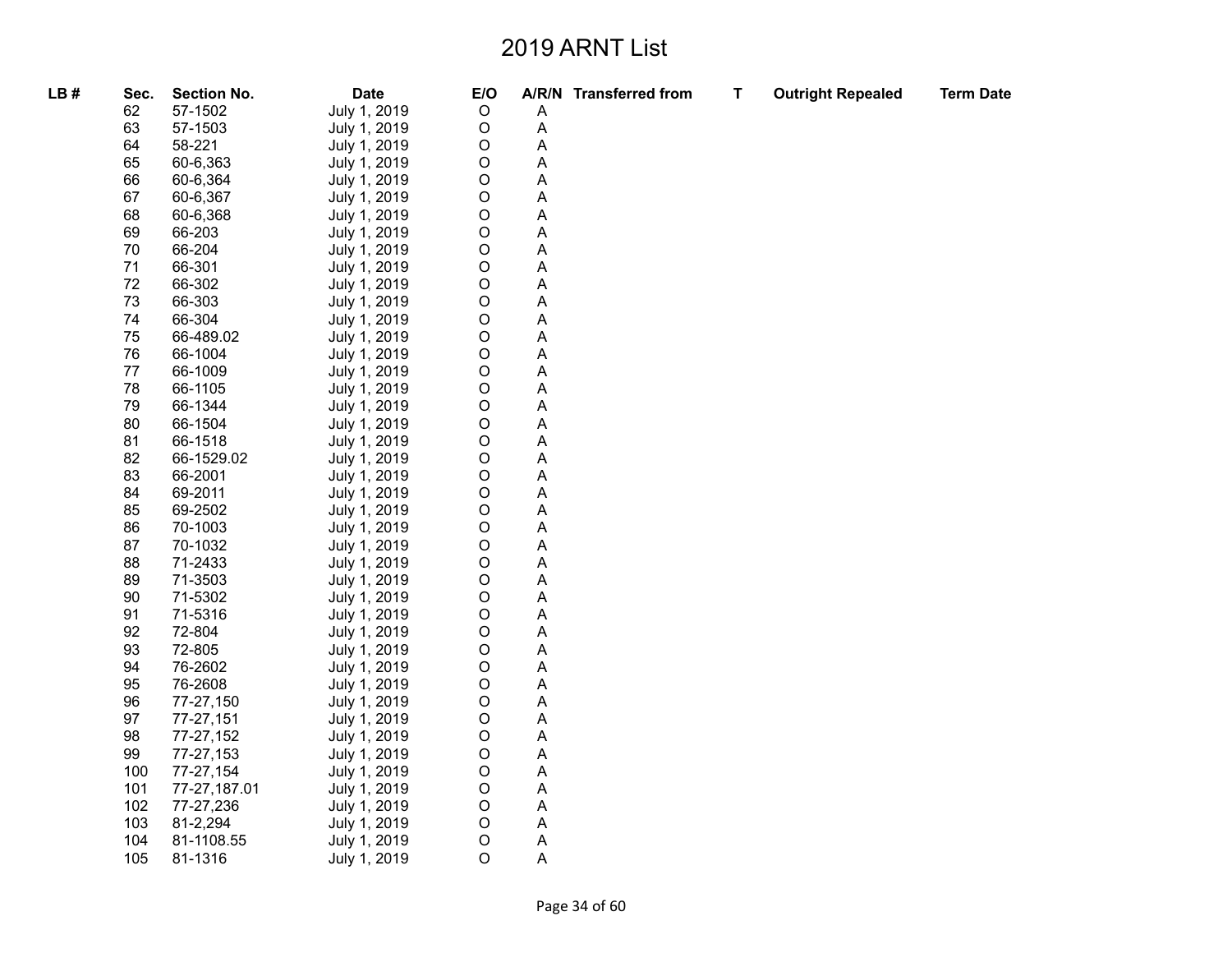| LB# | Sec. | <b>Section No.</b> | <b>Date</b>  | E/O         |   | A/R/N Transferred from | $\mathbf T$ | <b>Outright Repealed</b> | <b>Term Date</b> |
|-----|------|--------------------|--------------|-------------|---|------------------------|-------------|--------------------------|------------------|
|     | 106  | 81-1502            | July 1, 2019 | $\mathsf O$ | Α |                        |             |                          |                  |
|     | 107  | 81-1503            | July 1, 2019 | O           | A |                        |             |                          |                  |
|     | 108  | 81-1504            | July 1, 2019 | O           | А |                        |             |                          |                  |
|     | 109  | 81-1504.01         | July 1, 2019 | О           | Α |                        |             |                          |                  |
|     | 110  | 81-1505            | July 1, 2019 | O           | A |                        |             |                          |                  |
|     | 111  | 81-1505.01         | July 1, 2019 | O           | А |                        |             |                          |                  |
|     | 112  | 81-1506            | July 1, 2019 | O           | Α |                        |             |                          |                  |
|     | 113  | 81-1537            | July 1, 2019 | O           | A |                        |             |                          |                  |
|     | 114  | 81-1540            | July 1, 2019 | O           | A |                        |             |                          |                  |
|     | 115  | 81-1561            | July 1, 2019 | O           | Α |                        |             |                          |                  |
|     | 116  | 81-15,118          | July 1, 2019 | O           | А |                        |             |                          |                  |
|     | 117  | 81-15,120          | July 1, 2019 | O           | Α |                        |             |                          |                  |
|     | 118  | 81-15,123          | July 1, 2019 | O           | Α |                        |             |                          |                  |
|     | 119  | 81-15,124          | July 1, 2019 | O           | А |                        |             |                          |                  |
|     | 120  | 81-15,124.01       | July 1, 2019 | О           | Α |                        |             |                          |                  |
|     | 121  | 81-15,124.02       | July 1, 2019 | O           | A |                        |             |                          |                  |
|     | 122  | 81-15,124.04       | July 1, 2019 | O           | А |                        |             |                          |                  |
|     | 123  | 81-15,124.05       | July 1, 2019 | O           | A |                        |             |                          |                  |
|     | 124  | 81-15,125          | July 1, 2019 | O           | А |                        |             |                          |                  |
|     | 125  | 81-15,126          | July 1, 2019 | O           | Α |                        |             |                          |                  |
|     | 126  | 81-15,127          | July 1, 2019 | О           | Α |                        |             |                          |                  |
|     | 127  | 81-15,129          | July 1, 2019 | O           | А |                        |             |                          |                  |
|     | 128  | 81-15,149          | July 1, 2019 | O           | Α |                        |             |                          |                  |
|     | 129  | 81-15,159          | July 1, 2019 | O           | A |                        |             |                          |                  |
|     | 130  | 81-15,159.01       | July 1, 2019 | O           | A |                        |             |                          |                  |
|     | 131  | 81-15,159.02       | July 1, 2019 | O           | Α |                        |             |                          |                  |
|     | 132  | 81-15,160          | July 1, 2019 | O           | A |                        |             |                          |                  |
|     | 133  | 81-15,166          | July 1, 2019 | O           | A |                        |             |                          |                  |
|     | 134  | 81-15,170          | July 1, 2019 | O           | A |                        |             |                          |                  |
|     | 135  | 81-15,177          | July 1, 2019 | O           | A |                        |             |                          |                  |
|     | 136  | 81-15,178          | July 1, 2019 | O           | A |                        |             |                          |                  |
|     | 137  | 81-15,179          | July 1, 2019 | O           | Α |                        |             |                          |                  |
|     | 138  | 81-15,180          | July 1, 2019 | O           | А |                        |             |                          |                  |
|     | 139  | 81-15,183          | July 1, 2019 | O           | А |                        |             |                          |                  |
|     | 140  | 81-15,184          | July 1, 2019 | O           | A |                        |             |                          |                  |
|     | 141  | 81-15,185          | July 1, 2019 | O           | Α |                        |             |                          |                  |
|     | 142  | 81-15,185.01       | July 1, 2019 | O           | A |                        |             |                          |                  |
|     | 143  | 81-15,185.02       | July 1, 2019 | O           | A |                        |             |                          |                  |
|     | 144  | 81-15,185.03       | July 1, 2019 | O           | А |                        |             |                          |                  |
|     | 145  | 81-15,186          | July 1, 2019 | O           | A |                        |             |                          |                  |
|     | 146  | 81-15,196          | July 1, 2019 | O           | Α |                        |             |                          |                  |
|     | 147  | 81-15,210          | July 1, 2019 | O           | A |                        |             |                          |                  |
|     | 148  | 81-15,213          | July 1, 2019 | O           | A |                        |             |                          |                  |
|     | 149  | 81-15,229          | July 1, 2019 | O           | А |                        |             |                          |                  |
|     |      |                    |              |             |   |                        |             |                          |                  |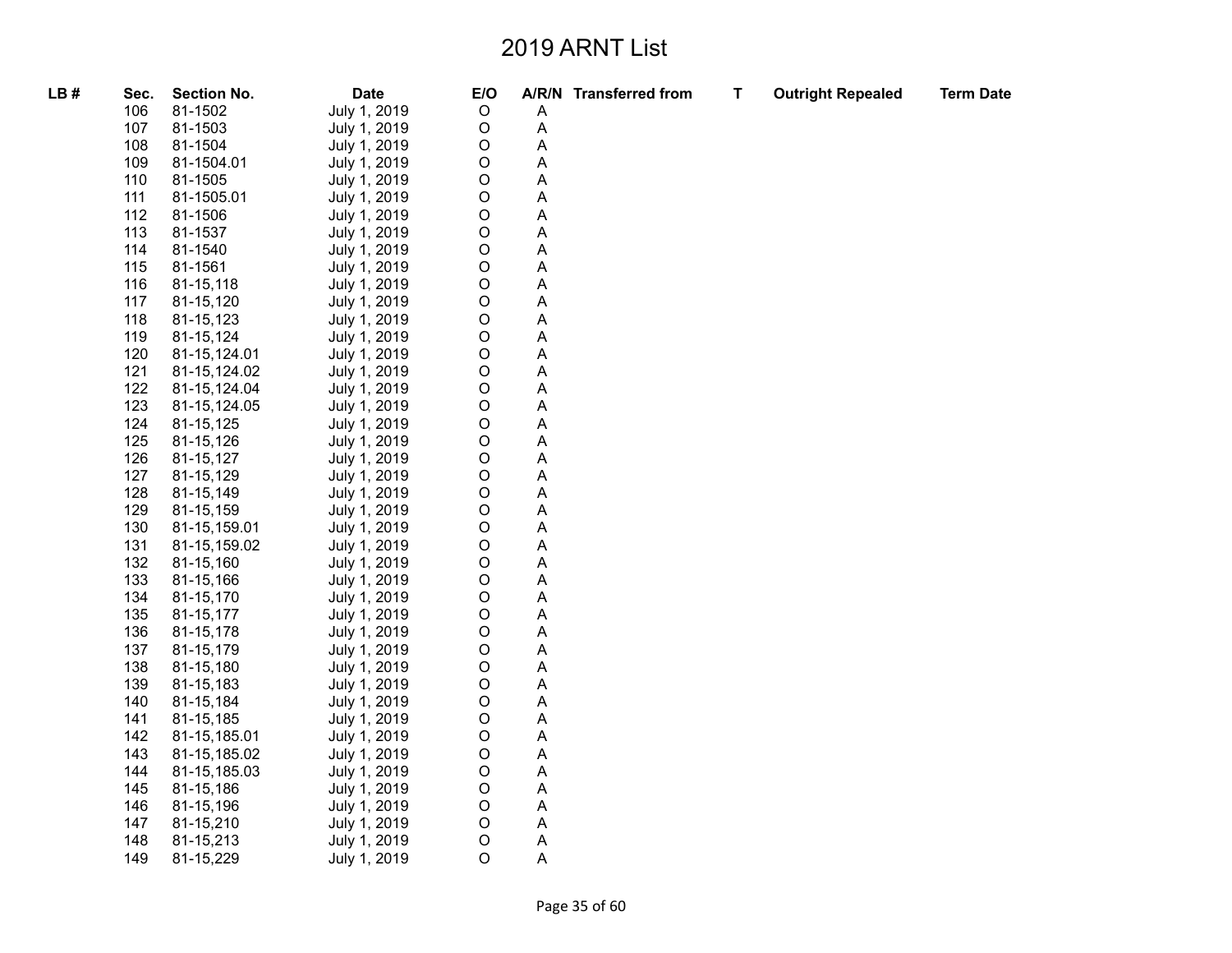| LB# | Sec.                    | <b>Section No.</b> | <b>Date</b>       | E/O         |                           | A/R/N Transferred from | $\mathsf T$ | <b>Outright Repealed</b> | <b>Term Date</b> |
|-----|-------------------------|--------------------|-------------------|-------------|---------------------------|------------------------|-------------|--------------------------|------------------|
|     | 150                     | 81-15,235          | July 1, 2019      | $\mathsf O$ | Α                         |                        |             |                          |                  |
|     | 151                     | 81-15,242          | July 1, 2019      | O           | A                         |                        |             |                          |                  |
|     | 152                     | 81-15,243          | July 1, 2019      | O           | A                         |                        |             |                          |                  |
|     | 153                     | 81-15,245          | July 1, 2019      | O           | A                         |                        |             |                          |                  |
|     | 154                     | 81-1604            | July 1, 2019      | O           | A                         |                        |             |                          |                  |
|     | 155                     | 81-1606            | July 1, 2019      | O           | A                         |                        |             |                          |                  |
|     | 156                     | 81-1607            | July 1, 2019      | O           | A                         |                        |             |                          |                  |
|     | 157                     | 81-1607.01         | July 1, 2019      | O           | Α                         |                        |             |                          |                  |
|     | 158                     | 81-1609            | July 1, 2019      | O           | A                         |                        |             |                          |                  |
|     | 159                     | 81-1611            | July 1, 2019      | O           | A                         |                        |             |                          |                  |
|     | 160                     | 81-1612            | July 1, 2019      | O           | Α                         |                        |             |                          |                  |
|     | 161                     | 81-1613            | July 1, 2019      | O           | A                         |                        |             |                          |                  |
|     | 162                     | 81-1616            | July 1, 2019      | O           | Α                         |                        |             |                          |                  |
|     | 163                     | 81-1617            | July 1, 2019      | O           | A                         |                        |             |                          |                  |
|     | 164                     | 81-1618            | July 1, 2019      | O           | A                         |                        |             |                          |                  |
|     | 165                     | 81-1620            | July 1, 2019      | O           | Α                         |                        |             |                          |                  |
|     | 166                     | 81-1625            | July 1, 2019      | O           | Α                         |                        |             |                          |                  |
|     | 167                     | 81-1635            | July 1, 2019      | O           | A                         |                        |             |                          |                  |
|     | 168                     | 81-1636            | July 1, 2019      | O           | A                         |                        |             |                          |                  |
|     | 169                     | 81-1637            | July 1, 2019      | O           | A                         |                        |             |                          |                  |
|     | 170                     | 81-1638            | July 1, 2019      | O           | A                         |                        |             |                          |                  |
|     | 171                     | 81-1640            | July 1, 2019      | О           | A                         |                        |             |                          |                  |
|     | 172                     | 81-1641            | July 1, 2019      | O           | A                         |                        |             |                          |                  |
|     | 173                     | 81-3449            | July 1, 2019      | O           | A                         |                        |             |                          |                  |
|     | 174                     | 81-3453            | July 1, 2019      | O           | A                         |                        |             |                          |                  |
|     | 175                     | 84-166             | July 1, 2019      | $\circ$     | Α                         |                        |             |                          |                  |
|     | 176                     | 84-602.04          | July 1, 2019      | O           | Α                         |                        |             |                          |                  |
|     | 177                     | 86-570             | July 1, 2019      | O           | A                         |                        |             |                          |                  |
|     | 178                     | 88-550             | July 1, 2019      | O           | A                         |                        |             |                          |                  |
|     | 179                     | Omitted            | July 1, 2019      | O           |                           |                        |             |                          |                  |
|     | 180                     | Omitted            | July 1, 2019      | O           |                           |                        |             |                          |                  |
|     | 181                     | Omitted            | July 1, 2019      | O           | ${\sf R}$                 |                        |             |                          |                  |
|     | 181                     |                    | July 1, 2019      | O           | R                         |                        |             | 69-2505                  |                  |
|     | 181                     |                    | July 1, 2019      | O           | ${\sf R}$                 |                        |             | 81-1601                  |                  |
|     | 181                     |                    | July 1, 2019      | O           | ${\sf R}$                 |                        |             | 81-1602                  |                  |
|     | 181                     |                    | July 1, 2019      | O           | ${\sf R}$                 |                        |             | 81-1603                  |                  |
|     | 181                     |                    | July 1, 2019      | O           | $\mathsf R$               |                        |             | 81-1605                  |                  |
|     | 182                     | Omitted            | July 1, 2019      | O           |                           |                        |             |                          |                  |
| 304 | 1                       | 81-2,239           | September 1, 2019 | E           | $\boldsymbol{\mathsf{A}}$ |                        |             |                          |                  |
|     | $\overline{\mathbf{c}}$ | 81-2,245.01        | September 1, 2019 | E           | $\boldsymbol{\mathsf{A}}$ |                        |             |                          |                  |
|     | 3                       | 81-2,280           | September 1, 2019 | E           | N                         |                        |             |                          |                  |
|     | 4                       | Omitted            | September 1, 2019 | E           |                           |                        |             |                          |                  |
| 307 | 1                       | 71-5316            | September 1, 2019 | E           | Α                         |                        |             |                          |                  |
|     | 2                       | 71-5318            | September 1, 2019 | E           | Α                         |                        |             |                          |                  |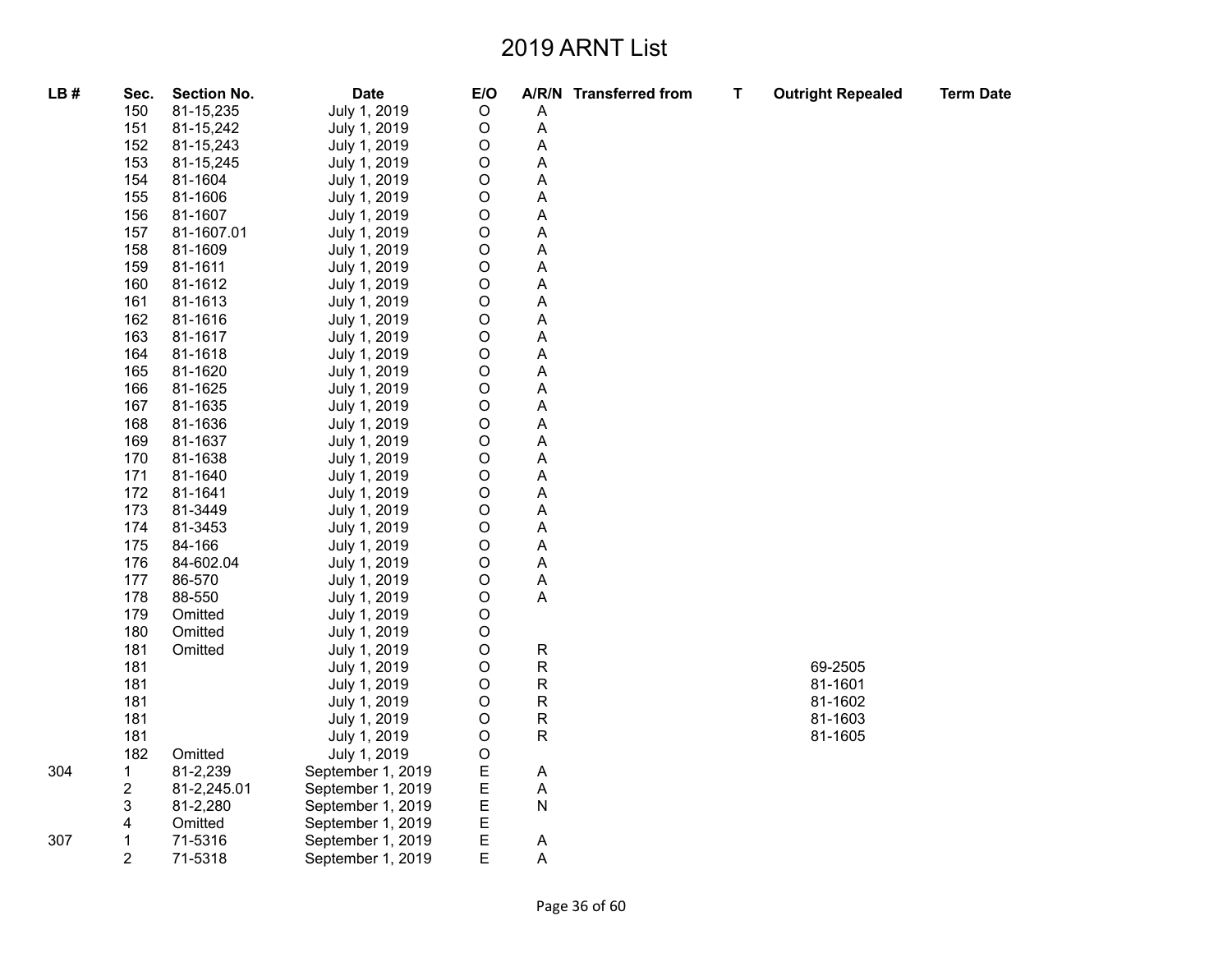| LB# | Sec.                    | <b>Section No.</b> | <b>Date</b>       | E/O    |                           | A/R/N Transferred from | Т | <b>Outright Repealed</b> | <b>Term Date</b> |
|-----|-------------------------|--------------------|-------------------|--------|---------------------------|------------------------|---|--------------------------|------------------|
|     | 3                       | 71-5325            | September 1, 2019 | Ε      | Α                         |                        |   |                          |                  |
|     | 4                       | 71-5327            | September 1, 2019 | Е      | A                         |                        |   |                          |                  |
|     | 5                       | 81-15,151          | September 1, 2019 | E      | A                         |                        |   |                          |                  |
|     | 6                       | Omitted            | September 1, 2019 | E      |                           |                        |   |                          |                  |
| 308 | 1                       | 25-217             | September 1, 2019 | E      | Α                         |                        |   |                          |                  |
|     | $\overline{\mathbf{c}}$ | 25-516.01          | September 1, 2019 | E      | A                         |                        |   |                          |                  |
|     | 3                       | Omitted            | September 1, 2019 | E<br>E |                           |                        |   |                          |                  |
| 309 | 1                       | 24-301.02          | September 1, 2019 |        | $\boldsymbol{\mathsf{A}}$ |                        |   |                          |                  |
|     | 2                       | Omitted            | September 1, 2019 | E      |                           |                        |   |                          |                  |
| 315 | 1                       | 77-2002            | September 1, 2019 | E      | Α                         |                        |   |                          |                  |
|     | 2                       | 77-2018.02         | September 1, 2019 | E      | A                         |                        |   |                          |                  |
|     | 3                       | Omitted            | September 1, 2019 | E      |                           |                        |   |                          |                  |
| 316 | 1                       | 71-2484            | April 25, 2019    | E      | ${\sf N}$                 |                        |   |                          |                  |
|     | 2                       | Omitted            | April 25, 2019    | E      |                           |                        |   |                          |                  |
| 318 | 1                       | 52-903             | September 1, 2019 | E      | A                         |                        |   |                          |                  |
|     | $\overline{\mathbf{c}}$ | Omitted            | September 1, 2019 | E      |                           |                        |   |                          |                  |
| 319 | 1                       | 31-1017            | September 1, 2019 |        | A                         |                        |   |                          |                  |
|     | 2                       | 46-753             | September 1, 2019 | E<br>E | A                         |                        |   |                          |                  |
|     | 3                       | 61-206             | September 1, 2019 |        | A                         |                        |   |                          |                  |
|     | 4                       | Omitted            | September 1, 2019 | E<br>E |                           |                        |   |                          |                  |
| 320 | 1                       | 2-2624             | September 1, 2019 | E      | Α                         |                        |   |                          |                  |
|     | 2                       | 2-2626             | September 1, 2019 | E      | Α                         |                        |   |                          |                  |
|     | 3                       | 2-2628             | September 1, 2019 | E      | A                         |                        |   |                          |                  |
|     | 4                       | 2-2629             | September 1, 2019 | E      | A                         |                        |   |                          |                  |
|     | 5                       | 2-2630             | September 1, 2019 | E      | Α                         |                        |   |                          |                  |
|     | 6                       | 2-2632             | September 1, 2019 | E      | A                         |                        |   |                          |                  |
|     | $\overline{7}$          | 2-2635             | September 1, 2019 | E      | A                         |                        |   |                          |                  |
|     | 8                       | 2-2636             | September 1, 2019 | E      | A                         |                        |   |                          |                  |
|     | 9                       | 2-2637             | September 1, 2019 | E      | A                         |                        |   |                          |                  |
|     | 10                      | 2-2638             | September 1, 2019 | E      | A                         |                        |   |                          |                  |
|     | 11                      | 2-2639             | September 1, 2019 | E      | Α                         |                        |   |                          |                  |
|     | 12                      | 2-2640             | September 1, 2019 | E      | A                         |                        |   |                          |                  |
|     | 13                      | 2-2641             | September 1, 2019 | E      | A                         |                        |   |                          |                  |
|     | 14                      | 2-2642             | September 1, 2019 | E      | Α                         |                        |   |                          |                  |
|     | 15                      | 2-2643             | September 1, 2019 | E<br>E | A                         |                        |   |                          |                  |
|     | 16                      | 2-2643.02          | September 1, 2019 |        | A                         |                        |   |                          |                  |
|     | 17                      | 2-2645             | September 1, 2019 | E      | Α                         |                        |   |                          |                  |
|     | 18                      | 2-2646             | September 1, 2019 | E      | A                         |                        |   |                          |                  |
|     | 19                      | 2-2653             | September 1, 2019 | E      | A                         |                        |   |                          |                  |
|     | 20                      | 2-2656             | September 1, 2019 | E      | A                         |                        |   |                          |                  |
|     | 21                      | Omitted            | September 1, 2019 | E      |                           |                        |   |                          |                  |
| 333 | 1                       | 2-3965             | September 1, 2019 | E      | Α                         |                        |   |                          |                  |
|     | 2                       | 2-3966             | September 1, 2019 | E      | Α                         |                        |   |                          |                  |
|     | 3                       | 2-3982             | September 1, 2019 | E      | A                         |                        |   |                          |                  |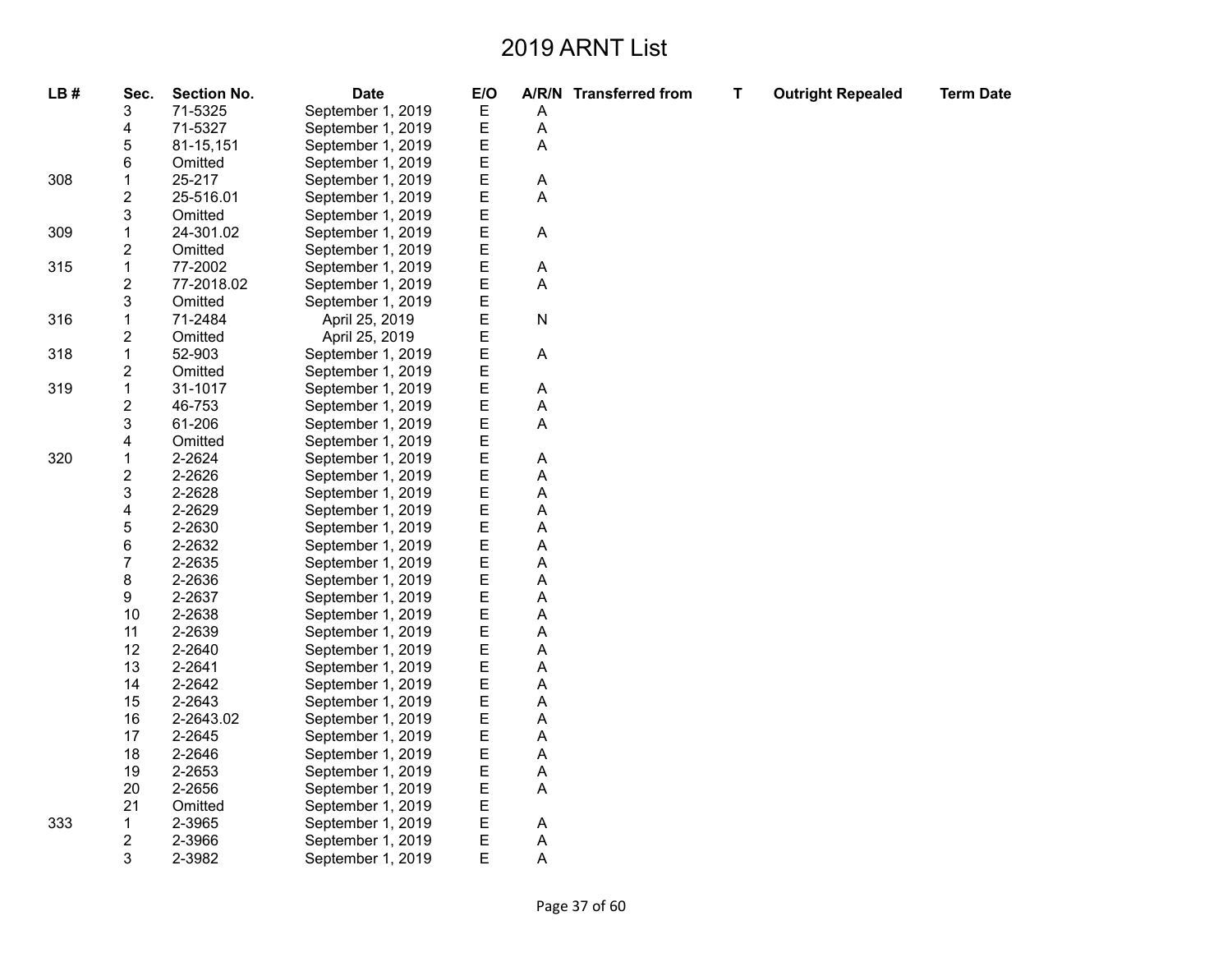| LB#  | Sec.           | <b>Section No.</b> | <b>Date</b>       | E/O |    | A/R/N Transferred from | Т | <b>Outright Repealed</b> | <b>Term Date</b> |
|------|----------------|--------------------|-------------------|-----|----|------------------------|---|--------------------------|------------------|
|      | 4              | Omitted            | September 1, 2019 | Е   |    |                        |   |                          |                  |
| 334  | 1              | 13-1901            | September 1, 2019 | Ε   | Α  |                        |   |                          |                  |
|      | 2              | 13-1907            | September 1, 2019 | E   | А  |                        |   |                          |                  |
|      | 3              | 13-2103            | September 1, 2019 | E   | A  |                        |   |                          |                  |
|      | 4              | 13-2112            | September 1, 2019 | E   | А  |                        |   |                          |                  |
|      | 5              | 50-1209            | September 1, 2019 | E   | Α  |                        |   |                          |                  |
|      | 6              | 77-6306            | September 1, 2019 | E   | А  |                        |   |                          |                  |
|      | 7              | 81-829.42          | September 1, 2019 | E   | А  |                        |   |                          |                  |
|      | 8              | 81-12,152          | September 1, 2019 | E   | Α  |                        |   |                          |                  |
|      | 9              | 81-12,163          | September 1, 2019 | E   | А  |                        |   |                          |                  |
|      | 10             | 81-12,166          | September 1, 2019 | E   | A  |                        |   |                          |                  |
|      | 11             | Omitted            | September 1, 2019 | E   |    |                        |   |                          |                  |
|      | 12             | Omitted            | September 1, 2019 | E   | R  |                        |   |                          |                  |
|      | 12             |                    | September 1, 2019 | E   | R. |                        |   | 81-12,167                |                  |
| 334A |                | Omitted            | September 1, 2019 | E   |    |                        |   |                          |                  |
| 339  | 1              | 24-803             | September 1, 2019 | E   | A  |                        |   |                          |                  |
|      | 2              | Omitted            | September 1, 2019 | E   |    |                        |   |                          |                  |
| 340  | $\mathbf{1}$   | 29-2262            | September 1, 2019 | E   | А  |                        |   |                          |                  |
|      | 2              | 83-4,142           | September 1, 2019 | E   | А  |                        |   |                          |                  |
|      | 3              | 83-4,143           | September 1, 2019 | E   | А  |                        |   |                          |                  |
|      | 4              | 83-4,144           | September 1, 2019 | E   | А  |                        |   |                          |                  |
|      | 5              | 83-4,145           | September 1, 2019 | E   | А  |                        |   |                          |                  |
|      | 6              | 83-4,146           | September 1, 2019 | E   | Α  |                        |   |                          |                  |
|      | 7              | Omitted            | September 1, 2019 | E   |    |                        |   |                          |                  |
| 348  | $\mathbf{1}$   | 71-6403            | September 1, 2019 | E   | Α  |                        |   |                          |                  |
|      | 2              | 71-6406            | September 1, 2019 | E   | A  |                        |   |                          |                  |
|      | 3              | Omitted            | September 1, 2019 | E   |    |                        |   |                          |                  |
| 352  | 1              | 29-4701            | September 1, 2019 | E   | N  |                        |   |                          |                  |
|      | $\overline{c}$ | 29-4702            | September 1, 2019 | E   | N  |                        |   |                          |                  |
|      | 3              | 29-4703            | September 1, 2019 | E   | N  |                        |   |                          |                  |
|      | 4              | 29-4704            | September 1, 2019 | E   | N  |                        |   |                          |                  |
|      | 5              | 29-4705            | September 1, 2019 | E   | N  |                        |   |                          |                  |
|      | 6              | 29-4706            | September 1, 2019 | E   | N  |                        |   |                          |                  |
|      | $\overline{7}$ | 29-1912            | September 1, 2019 | E   | Α  |                        |   |                          |                  |
|      | 8              | Omitted            | September 1, 2019 | E   |    |                        |   |                          |                  |
| 354  | 1              | 43-260.04          | September 1, 2019 | E   | Α  |                        |   |                          |                  |
|      | 2              | 43-2,108.01        | September 1, 2019 | E   | А  |                        |   |                          |                  |
|      | 3              | 43-2,108.02        | September 1, 2019 | E   | А  |                        |   |                          |                  |
|      | 4              | 43-2,108.03        | September 1, 2019 | Е   | Α  |                        |   |                          |                  |
|      | 5              | 43-2,108.04        | September 1, 2019 | E   | А  |                        |   |                          |                  |
|      | 6              | 43-2,108.05        | September 1, 2019 | E   | Α  |                        |   |                          |                  |
|      | 7              | Omitted            | September 1, 2019 | Е   |    |                        |   |                          |                  |
| 354A |                | Omitted            | September 1, 2019 | E   |    |                        |   |                          |                  |
| 355  | $\mathbf{1}$   | 8-2737             | September 1, 2019 | O   | А  |                        |   |                          |                  |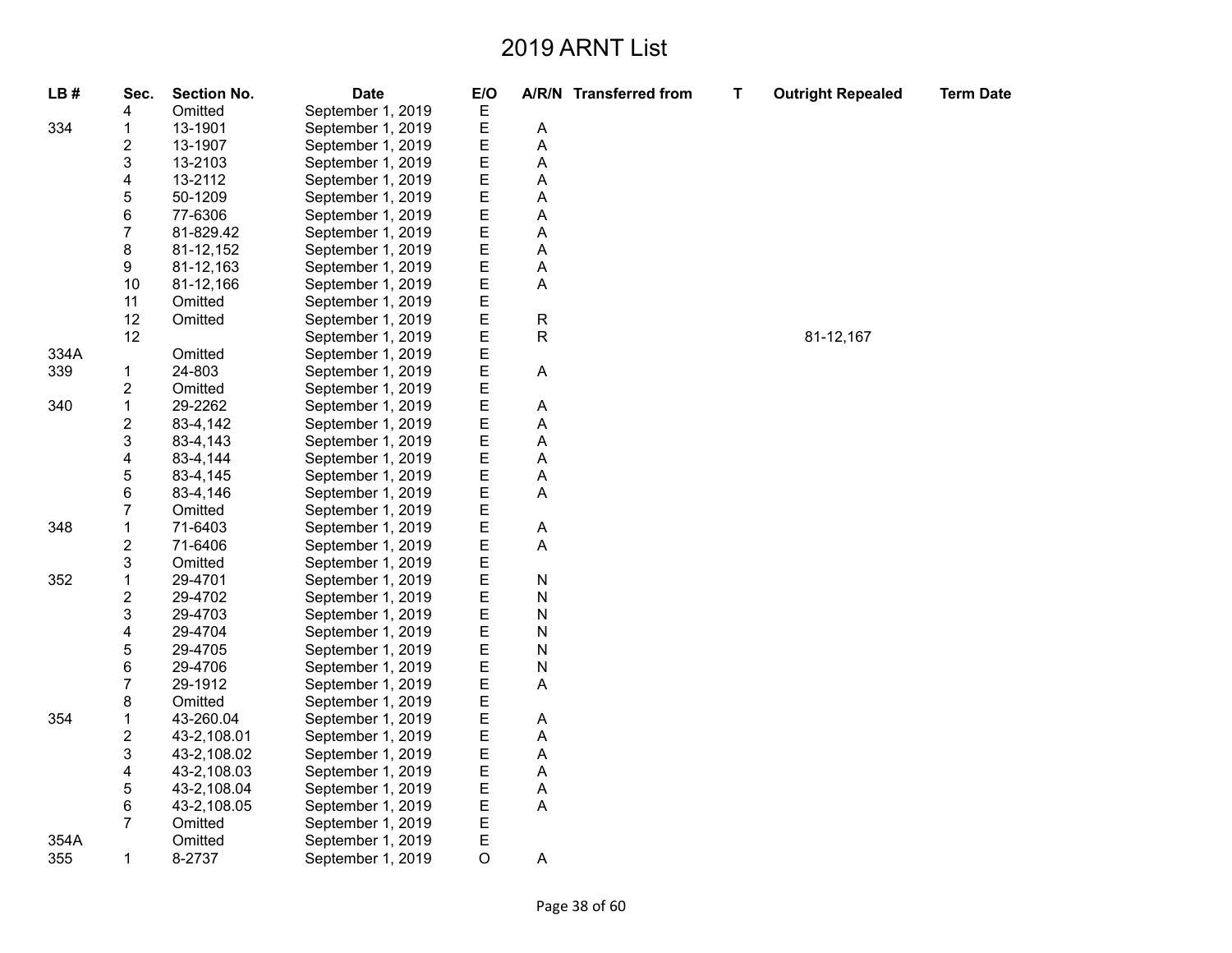| LB# | Sec.           | <b>Section No.</b> | <b>Date</b>       | E/O         |              | A/R/N Transferred from | $\mathbf T$ | <b>Outright Repealed</b> | <b>Term Date</b> |
|-----|----------------|--------------------|-------------------|-------------|--------------|------------------------|-------------|--------------------------|------------------|
|     | 2              | 45-335             | January 1, 2020   | $\mathsf O$ | Α            |                        |             |                          |                  |
|     | 3              | 45-340             | January 1, 2020   | O           | Α            |                        |             |                          |                  |
|     | 4              | 45-346             | January 1, 2020   | O           | А            |                        |             |                          |                  |
|     | 5              | 45-346.01          | January 1, 2020   | O           | Α            |                        |             |                          |                  |
|     | 6              | 45-348             | January 1, 2020   | O           | Α            |                        |             |                          |                  |
|     | $\overline{7}$ | 45-705             | September 1, 2019 | $\mathsf O$ | A            |                        |             |                          |                  |
|     | 8              | 45-727             | September 1, 2019 | $\mathsf O$ | А            |                        |             |                          |                  |
|     | 9              | 45-734             | September 1, 2019 | O           | Α            |                        |             |                          |                  |
|     | 10             | 45-737             | September 1, 2019 | $\mathsf O$ | Α            |                        |             |                          |                  |
|     | 11             | Omitted            | September 1, 2019 | $\mathsf O$ |              |                        |             |                          |                  |
|     | 12             | Omitted            | January 1, 2020   | $\mathsf O$ |              |                        |             |                          |                  |
|     | 13             | Omitted            | September 1, 2019 | $\mathsf O$ |              |                        |             |                          |                  |
| 356 | $\mathbf{1}$   | 37-811             | September 1, 2019 | E           | A            |                        |             |                          |                  |
|     | 2              | 60-301             | September 1, 2019 | E           | Α            |                        |             |                          |                  |
|     | 3              | 60-393             | September 1, 2019 | E           | A            |                        |             |                          |                  |
|     | 4              | 60-395             | September 1, 2019 | Е           | А            |                        |             |                          |                  |
|     | 5              | 60-396             | September 1, 2019 | E           | Α            |                        |             |                          |                  |
|     | 6              | 60-3,100           | September 1, 2019 | E           | А            |                        |             |                          |                  |
|     | 7              | 60-3,104           | September 1, 2019 | E           | Α            |                        |             |                          |                  |
|     | 8              | 60-3,104.01        | September 1, 2019 | E           | А            |                        |             |                          |                  |
|     | 9              | 60-3,119           | September 1, 2019 | Ε           | А            |                        |             |                          |                  |
|     | 10             | 60-3,122.03        | September 1, 2019 | E           | Α            |                        |             |                          |                  |
|     | 11             | 60-3,122.04        | September 1, 2019 | E           | Α            |                        |             |                          |                  |
|     | 12             | 60-3,127           | September 1, 2019 | Е           | А            |                        |             |                          |                  |
|     | 13             | 60-3,128           | September 1, 2019 | E           | А            |                        |             |                          |                  |
|     | 14             | 60-3,130.04        | September 1, 2019 | E           | А            |                        |             |                          |                  |
|     | 15             | 60-3,226           | September 1, 2019 | Е           | Α            |                        |             |                          |                  |
|     | 16             | 60-3,227           | September 1, 2019 | E           | Α            |                        |             |                          |                  |
|     | 17             | 60-3,230           | September 1, 2019 | E           | A            |                        |             |                          |                  |
|     | 18             | 60-3,231           | September 1, 2019 | E           | А            |                        |             |                          |                  |
|     | 19             | 60-3,232           | September 1, 2019 | Ε           | А            |                        |             |                          |                  |
|     | 20             | 60-3,233           | September 1, 2019 | E           | Α            |                        |             |                          |                  |
|     | 21             | 60-3,234           | September 1, 2019 | E           | А            |                        |             |                          |                  |
|     | 22             | 60-3,235           | September 1, 2019 | Е           | Α            |                        |             |                          |                  |
|     | 23             | 60-3,237           | September 1, 2019 | E           | N            |                        |             |                          |                  |
|     | 24             | 60-3,238           | September 1, 2019 | E           | ${\sf N}$    |                        |             |                          |                  |
|     | 25             | 60-3,239           | September 1, 2019 | E           | N            |                        |             |                          |                  |
|     | 26             | 60-3,240           | September 1, 2019 | E           | N            |                        |             |                          |                  |
|     | 27             | 60-3,241           | September 1, 2019 | Ε           | N            |                        |             |                          |                  |
|     | 28             | 60-3,242           | September 1, 2019 | E           | $\mathsf{N}$ |                        |             |                          |                  |
|     | 29             | Omitted            | September 1, 2019 | E           |              |                        |             |                          |                  |
| 359 | 1              | 48-618             | September 1, 2019 | E           | Α            |                        |             |                          |                  |
|     | 2              | 48-619             | September 1, 2019 | E           | Α            |                        |             |                          |                  |
|     | 3              | 48-621             | September 1, 2019 | E           | Α            |                        |             |                          |                  |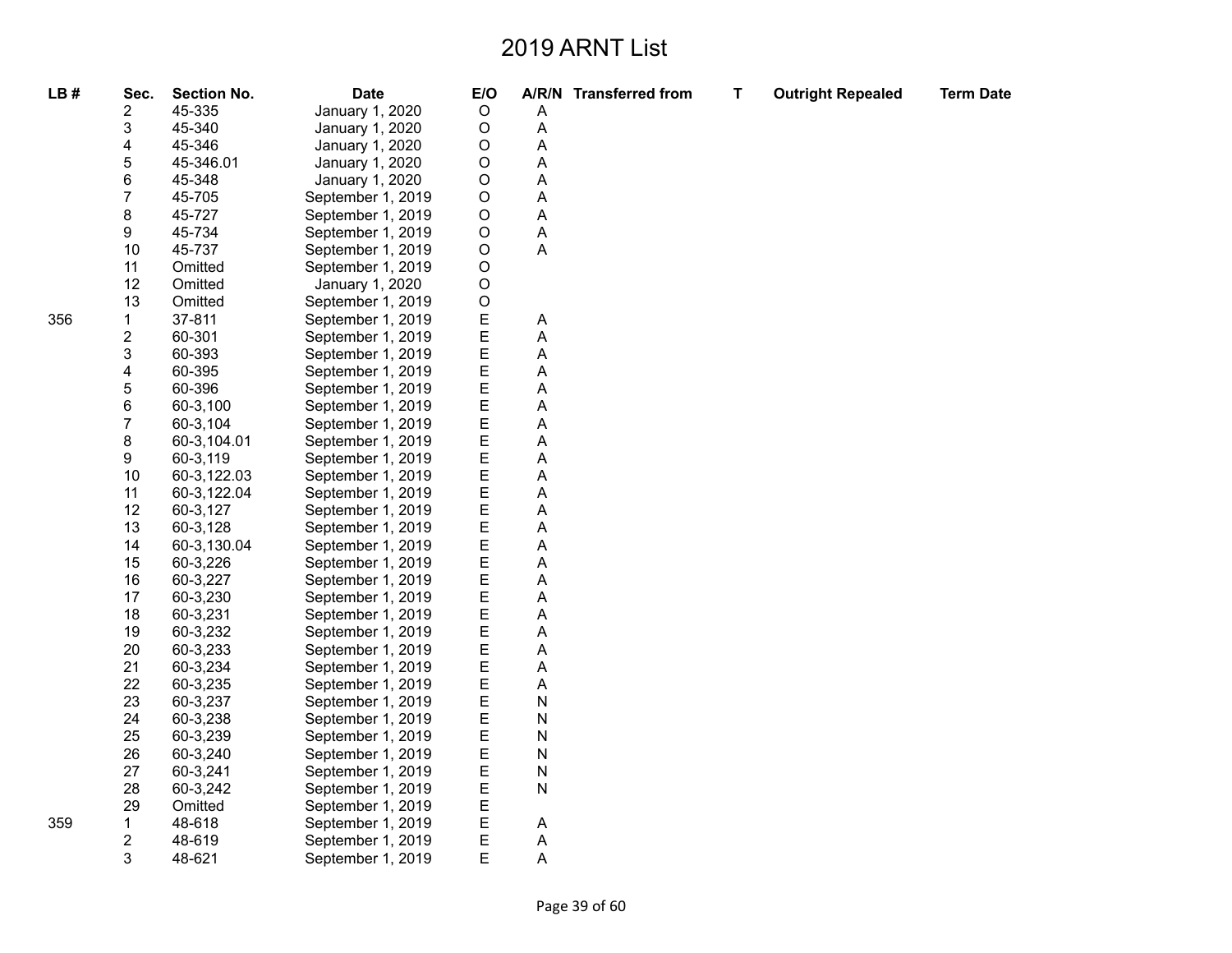| LB# | Sec.                    | <b>Section No.</b> | <b>Date</b>       | E/O |   | A/R/N Transferred from | т | <b>Outright Repealed</b> | <b>Term Date</b> |
|-----|-------------------------|--------------------|-------------------|-----|---|------------------------|---|--------------------------|------------------|
|     | 4                       | 48-622.03          | September 1, 2019 | Ε   | Α |                        |   |                          |                  |
|     | 5                       | 48-649.03          | September 1, 2019 | E   | A |                        |   |                          |                  |
|     | 6                       | 48-652             | September 1, 2019 | E   | A |                        |   |                          |                  |
|     | $\overline{7}$          | 48-1234            | September 1, 2019 | E   | Α |                        |   |                          |                  |
|     | 8                       | 48-2213            | September 1, 2019 | E   | Α |                        |   |                          |                  |
|     | 9                       | Omitted            | September 1, 2019 | E   |   |                        |   |                          |                  |
| 372 | $\mathbf 1$             | 77-1363            | September 1, 2019 | E   | Α |                        |   |                          |                  |
|     | $\overline{\mathbf{c}}$ | Omitted            | September 1, 2019 | E   |   |                        |   |                          |                  |
| 374 | $\mathbf{1}$            | 37-201             | September 1, 2019 | E   | Α |                        |   |                          |                  |
|     | $\overline{\mathbf{c}}$ | 37-202             | September 1, 2019 | E   | Α |                        |   |                          |                  |
|     | 3                       | 37-247.01          | September 1, 2019 | E   | N |                        |   |                          |                  |
|     | 4                       | 37-497             | September 1, 2019 | E   | Α |                        |   |                          |                  |
|     | 5                       | 37-498             | September 1, 2019 | E   | Α |                        |   |                          |                  |
|     | 6                       | Omitted            | September 1, 2019 | E   |   |                        |   |                          |                  |
| 375 | $\mathbf 1$             | 84-712.05          | September 1, 2019 | E   | A |                        |   |                          |                  |
|     | 2                       | Omitted            | September 1, 2019 | Ε   |   |                        |   |                          |                  |
| 380 | $\mathbf 1$             | 44-2401            | September 1, 2019 | E   | Α |                        |   |                          |                  |
|     | $\overline{\mathbf{c}}$ | 44-2403            | September 1, 2019 | E   | A |                        |   |                          |                  |
|     | 3                       | 44-2406            | September 1, 2019 | E   | A |                        |   |                          |                  |
|     | 4                       | 44-2407            | September 1, 2019 | E   | Α |                        |   |                          |                  |
|     | 5                       | 44-2409            | September 1, 2019 | E   | A |                        |   |                          |                  |
|     | 6                       | 44-2410            | September 1, 2019 | E   | A |                        |   |                          |                  |
|     | 7                       | 44-2411            | September 1, 2019 | E   | A |                        |   |                          |                  |
|     | 8                       | 44-2415            | September 1, 2019 | E   | Α |                        |   |                          |                  |
|     | 9                       | 44-2418            | September 1, 2019 | E   | Α |                        |   |                          |                  |
|     | 10                      | 44-2419            | September 1, 2019 | E   | N |                        |   |                          |                  |
|     | 11                      | Omitted            | September 1, 2019 | E   |   |                        |   |                          |                  |
| 384 | $\mathbf{1}$            | 81-885.13          | July 1, 2020      | O   | A |                        |   |                          |                  |
|     | $\overline{\mathbf{c}}$ | Omitted            | July 1, 2020      | O   |   |                        |   |                          |                  |
|     | 3                       | Omitted            | July 1, 2020      | O   |   |                        |   |                          |                  |
| 390 | $\mathbf 1$             | 79-2701            | September 1, 2019 | E   | N |                        |   |                          |                  |
|     | 2                       | 79-2702            | September 1, 2019 | E   | N |                        |   |                          |                  |
|     | 3                       | 79-2703            | September 1, 2019 | E   | N |                        |   |                          |                  |
|     | 4                       | 79-2704            | September 1, 2019 | E   | N |                        |   |                          |                  |
| 392 | 1                       | 27-801             | September 1, 2019 | E   | Α |                        |   |                          |                  |
|     | $\overline{c}$          | Omitted            | September 1, 2019 | E   |   |                        |   |                          |                  |
| 397 | $\mathbf{1}$            | 28-1418            | September 1, 2019 | E   | Α |                        |   |                          |                  |
|     | 2                       | 28-1418.01         | September 1, 2019 | E   | A |                        |   |                          |                  |
|     | 3                       | 28-1419            | September 1, 2019 | E   | Α |                        |   |                          |                  |
|     | 4                       | 28-1420            | September 1, 2019 | E   | Α |                        |   |                          |                  |
|     | 5                       | 28-1421            | September 1, 2019 | E   | Α |                        |   |                          |                  |
|     | 6                       | 28-1423            | September 1, 2019 | E   | Α |                        |   |                          |                  |
|     | 7                       | 28-1424            | September 1, 2019 | E   | A |                        |   |                          |                  |
|     | 8                       | 28-1425            | September 1, 2019 | E   | Α |                        |   |                          |                  |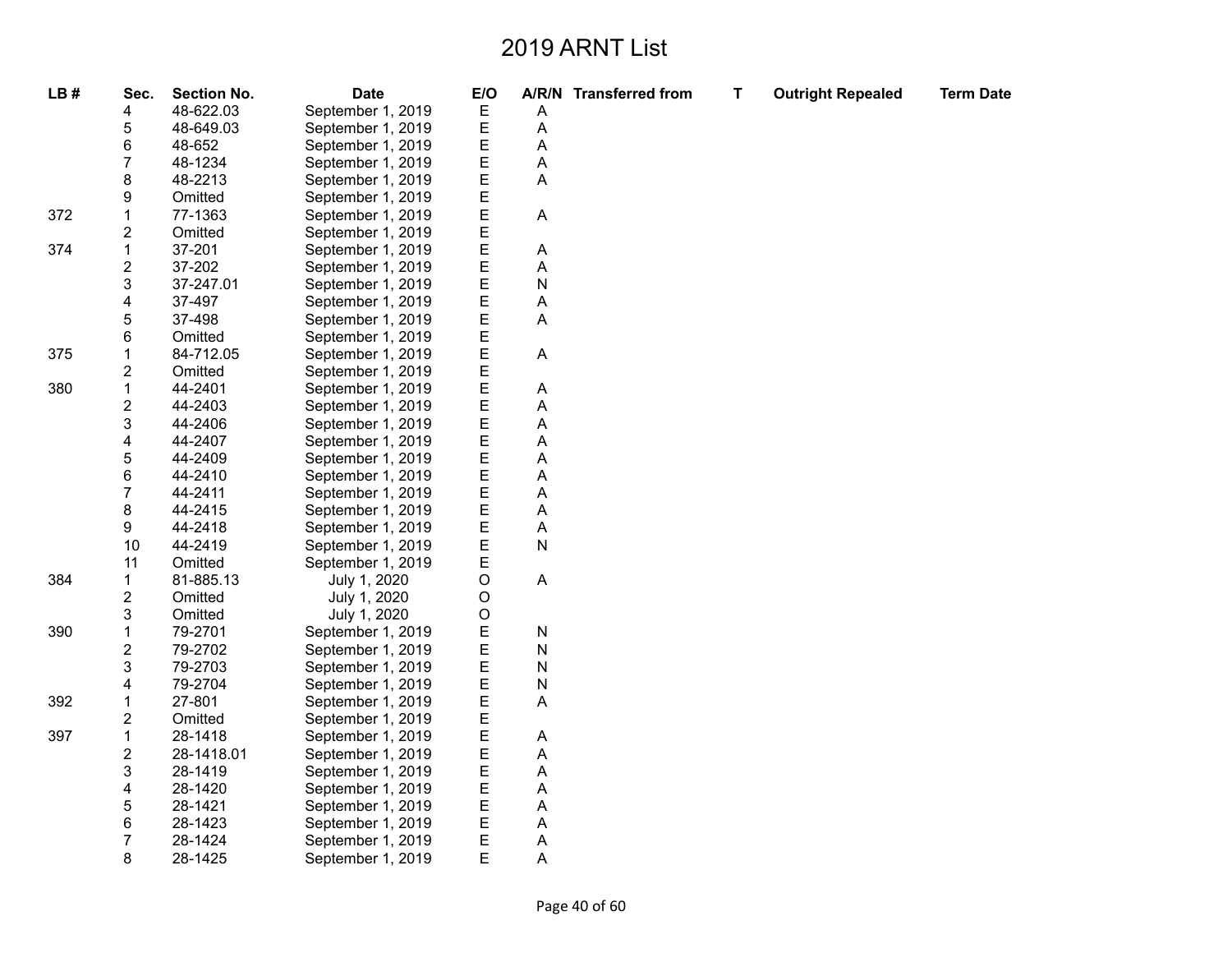| LB# | Sec.                    | <b>Section No.</b> | <b>Date</b>       | E/O         |   | A/R/N Transferred from | Т             | <b>Outright Repealed</b> | <b>Term Date</b> |
|-----|-------------------------|--------------------|-------------------|-------------|---|------------------------|---------------|--------------------------|------------------|
|     | 9                       | 28-1427            | September 1, 2019 | Ε           | Α |                        |               |                          |                  |
|     | 10                      | 28-1429.02         | September 1, 2019 | Ε           | А |                        |               |                          |                  |
|     | 11                      | 28-1429.03         | September 1, 2019 | Ε           | Α |                        |               |                          |                  |
|     | 12                      | 69-2703.02         | September 1, 2019 | Ε           | N |                        |               |                          |                  |
|     | 13                      | 69-2705            | September 1, 2019 | Ε           | Α |                        |               |                          |                  |
|     | 14                      | 69-2706            | September 1, 2019 | E           | А |                        |               |                          |                  |
|     | 15                      | 69-2707            | September 1, 2019 | E           | Α |                        |               |                          |                  |
|     | 16                      | 69-2707.01         | September 1, 2019 | E           | А |                        |               |                          |                  |
|     | 17                      | 69-2709            | September 1, 2019 | E           | А |                        |               |                          |                  |
|     | 18                      | 69-2710            | September 1, 2019 | E           | Α |                        |               |                          |                  |
|     | 19                      | 69-2710.01         | September 1, 2019 | E           | А |                        |               |                          |                  |
|     | 20                      | 69-2710.03         | September 1, 2019 | E           | A |                        |               |                          |                  |
|     | 21                      | 77-2601            | September 1, 2019 | Ε           | Α |                        |               |                          |                  |
|     | 22                      | 77-2603            | September 1, 2019 | E           | A |                        |               |                          |                  |
|     | 23                      | Omitted            | September 1, 2019 | E           |   |                        |               |                          |                  |
| 399 | 1                       | 79-724             | September 1, 2019 | E           | A |                        |               |                          |                  |
|     | 2                       | 79-727             | September 1, 2019 | E           | A |                        |               |                          |                  |
|     | 3                       | Omitted            | September 1, 2019 | E           |   |                        |               |                          |                  |
| 405 | 1                       | 71-6403            | July 1, 2020      | $\circ$     | Α |                        |               |                          |                  |
|     | 2                       | 71-6406            | July 1, 2020      | $\circ$     | А |                        |               |                          |                  |
|     | 3                       | 72-804             | July 1, 2020      | $\mathsf O$ | А |                        |               |                          |                  |
|     | 4                       | 72-805             | July 1, 2020      | $\circ$     | А |                        |               |                          |                  |
|     | 5                       | 72-806             | July 1, 2020      | $\circ$     | А |                        |               |                          |                  |
|     | 6                       | 81-1608            | July 1, 2020      | $\mathsf O$ | А |                        |               |                          |                  |
|     | $\overline{7}$          | 81-1609            | July 1, 2020      | $\circ$     | А |                        |               |                          |                  |
|     | 8                       | 81-1611            | July 1, 2020      | $\circ$     | А |                        |               |                          |                  |
|     | 9                       | 81-1614            | July 1, 2020      | $\mathsf O$ | A |                        |               |                          |                  |
|     | 10                      | 81-1618            | July 1, 2020      | O           | Α |                        |               |                          |                  |
|     | 11                      | 81-1622            | July 1, 2020      | $\circ$     | Α |                        |               |                          |                  |
|     | 12                      | Omitted            | July 1, 2020      | $\mathsf O$ |   |                        |               |                          |                  |
|     | 13                      | Omitted            | July 1, 2020      | O           |   |                        |               |                          |                  |
| 406 | 1                       | 24-345             | March 13, 2019    | E           | А |                        |               |                          |                  |
|     | $\overline{\mathbf{c}}$ | 25-2717            | March 13, 2019    | Ε           | А |                        |               |                          |                  |
|     | 3                       | 69-1311            | March 13, 2019    | E           | A |                        |               |                          |                  |
|     | 4                       | 69-1317            | March 13, 2019    | E           | А |                        |               |                          |                  |
|     | 5                       | 69-1321            | March 13, 2019    | Е           | Α |                        |               |                          |                  |
|     | 6                       | Omitted            | March 13, 2019    | E           |   |                        |               |                          |                  |
|     | $\overline{7}$          | Omitted            | March 13, 2019    | E           |   |                        |               |                          |                  |
| 409 | 1                       | 71-439             | September 1, 2019 | Ε           | A |                        |               |                          |                  |
|     | 2                       | Omitted            | September 1, 2019 | Ε           |   |                        |               |                          |                  |
| 411 | $\mathbf{1}$            | 23-401             | September 1, 2019 | $\circ$     | N |                        |               |                          |                  |
|     | 2                       | 23-402             | September 1, 2019 | $\circ$     | N | 23-2501                | $\frac{1}{T}$ |                          |                  |
|     | 3                       | 23-403             | September 1, 2019 | $\circ$     | N | 23-2502                |               |                          |                  |
|     | 4                       | 23-404             | September 1, 2019 | $\circ$     | Ν | 23-2503                | $\top$        |                          |                  |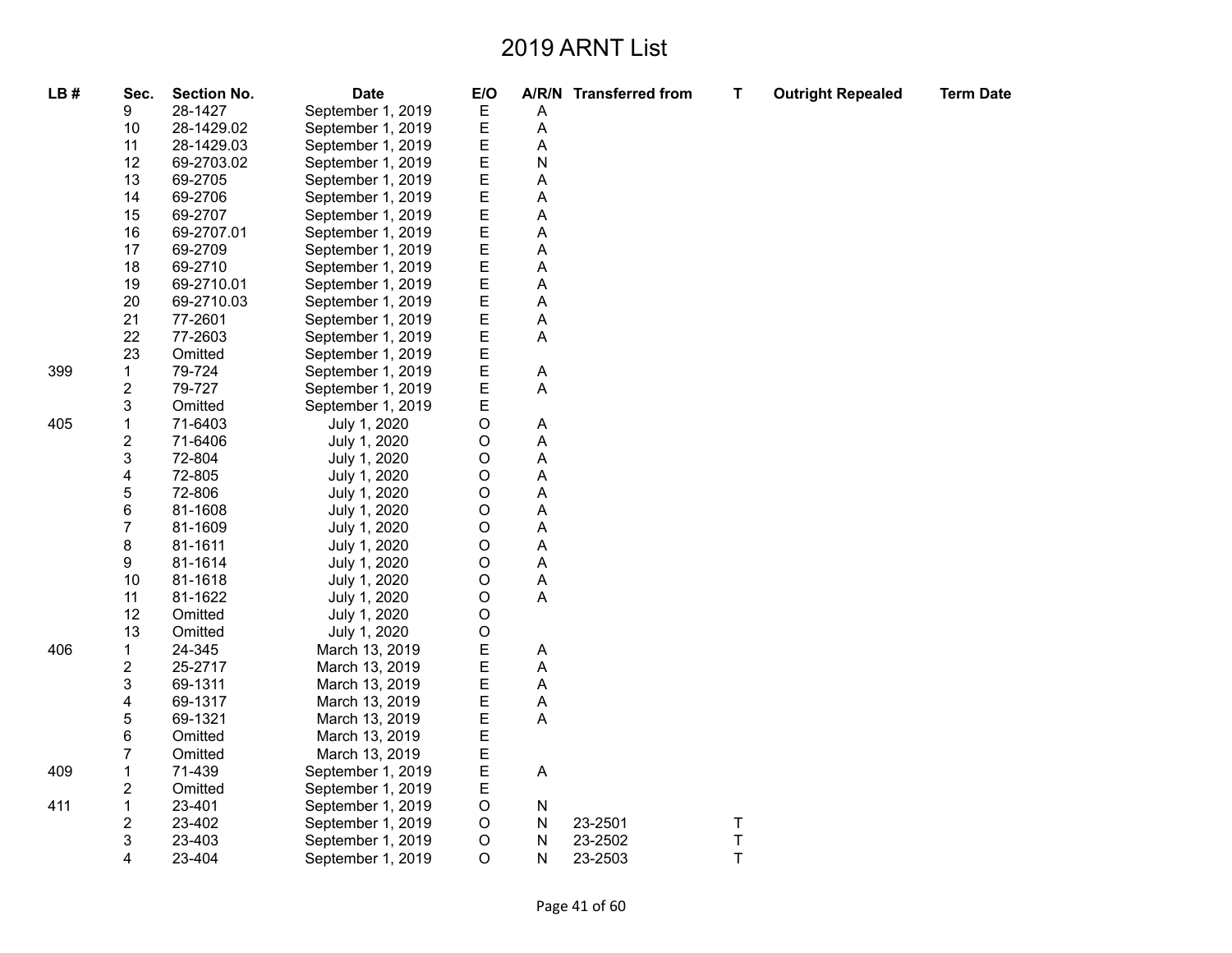| LB# | Sec. | <b>Section No.</b> | <b>Date</b>       | E/O         |             | A/R/N Transferred from | T           | <b>Outright Repealed</b> | <b>Term Date</b> |
|-----|------|--------------------|-------------------|-------------|-------------|------------------------|-------------|--------------------------|------------------|
|     | 5    | 23-405             | September 1, 2019 | $\mathsf O$ | N           | 23-2504                | T           |                          |                  |
|     | 6    | 23-406             | September 1, 2019 | $\circ$     | N           | 23-2505                | $\mathsf T$ |                          |                  |
|     | 7    | 23-407             | September 1, 2019 | $\circ$     | N           | 23-2506                | T           |                          |                  |
|     | 8    | 23-408             | September 1, 2019 | $\mathsf O$ | N           | 23-2507                | $\mathsf T$ |                          |                  |
|     | 9    | 23-409             | September 1, 2019 | $\mathsf O$ | N           | 23-2508                | T           |                          |                  |
|     | 10   | 23-410             | September 1, 2019 | $\circ$     | N           | 23-2509                | T           |                          |                  |
|     | 11   | 23-411             | September 1, 2019 | $\mathsf O$ | ${\sf N}$   | 23-2510                | T           |                          |                  |
|     | 12   | 23-412             | September 1, 2019 | $\mathsf O$ | N           | 23-2511                | T           |                          |                  |
|     | 13   | 23-413             | September 1, 2019 | $\mathsf O$ | N           | 23-2512                | T           |                          |                  |
|     | 14   | 23-414             | September 1, 2019 | $\circ$     | N           | 23-2513                | $\sf T$     |                          |                  |
|     | 15   | 23-415             | September 1, 2019 | $\mathsf O$ | N           | 23-2514                | T           |                          |                  |
|     | 16   | 23-416             | September 1, 2019 | $\mathsf O$ | N           |                        |             |                          |                  |
|     | 17   | 23-417             | September 1, 2019 | $\circ$     | N           | 23-2515                | T           |                          |                  |
|     | 18   | 23-418             | September 1, 2019 | $\mathsf O$ | N           | 23-2516                | $\mathsf T$ |                          |                  |
|     | 19   | 14-2103            | September 1, 2019 | $\mathsf O$ | A           |                        |             |                          |                  |
|     | 20   | 14-2105            | May 18, 2019      | $\circ$     | A           |                        |             |                          |                  |
|     | 21   | 18-2515            | September 1, 2019 | $\mathsf O$ | A           |                        |             |                          |                  |
|     | 22   | 18-2713            | September 1, 2019 | $\mathsf O$ | А           |                        |             |                          |                  |
|     | 23   | 23-148             | September 1, 2019 | $\circ$     | Α           |                        |             |                          |                  |
|     | 24   | 23-149             | September 1, 2019 | $\mathsf O$ | A           |                        |             |                          |                  |
|     | 25   | 23-202             | September 1, 2019 | $\circ$     | А           |                        |             |                          |                  |
|     | 26   | 23-293             | September 1, 2019 | $\circ$     | A           |                        |             |                          |                  |
|     | 27   | 31-787             | September 1, 2019 | $\mathsf O$ | Α           |                        |             |                          |                  |
|     | 28   | 31-793             | September 1, 2019 | $\circ$     | А           |                        |             |                          |                  |
|     | 29   | 32-116             | September 1, 2019 | $\circ$     | A           |                        |             |                          |                  |
|     | 30   | 32-202             | September 1, 2019 | $\mathsf O$ | Α           |                        |             |                          |                  |
|     | 31   | 32-221             | September 1, 2019 | $\mathsf O$ | А           |                        |             |                          |                  |
|     | 32   | 32-223             | September 1, 2019 | $\circ$     | Α           |                        |             |                          |                  |
|     | 33   | 32-230             | September 1, 2019 | $\mathsf O$ | А           |                        |             |                          |                  |
|     | 34   | 32-231             | September 1, 2019 | $\mathsf O$ | А           |                        |             |                          |                  |
|     | 35   | 32-236             | September 1, 2019 | $\circ$     | Α           |                        |             |                          |                  |
|     | 36   | 32-330             | September 1, 2019 | $\circ$     | A           |                        |             |                          |                  |
|     | 37   | 32-552             | September 1, 2019 | $\mathsf O$ | Α           |                        |             |                          |                  |
|     | 38   | 32-607             | September 1, 2019 | $\mathsf O$ | A           |                        |             |                          |                  |
|     | 39   | 32-618             | September 1, 2019 | $\circ$     | A           |                        |             |                          |                  |
|     | 40   | 32-631             | September 1, 2019 | $\mathsf O$ | Α           |                        |             |                          |                  |
|     | 41   | 32-803             | September 1, 2019 | $\circ$     | Α           |                        |             |                          |                  |
|     | 42   | 32-816             | September 1, 2019 | $\circ$     | А           |                        |             |                          |                  |
|     | 43   | 32-901             | September 1, 2019 | $\circ$     | $\mathsf A$ |                        |             |                          |                  |
|     | 44   | 32-903             | September 1, 2019 | $\mathsf O$ | Α           |                        |             |                          |                  |
|     | 45   | 32-904             | September 1, 2019 | $\mathsf O$ | Α           |                        |             |                          |                  |
|     | 46   | 32-907             | September 1, 2019 | $\circ$     | Α           |                        |             |                          |                  |
|     | 47   | 32-910             | September 1, 2019 | $\mathsf O$ | Α           |                        |             |                          |                  |
|     | 48   | 32-916             | September 1, 2019 | $\circ$     | Α           |                        |             |                          |                  |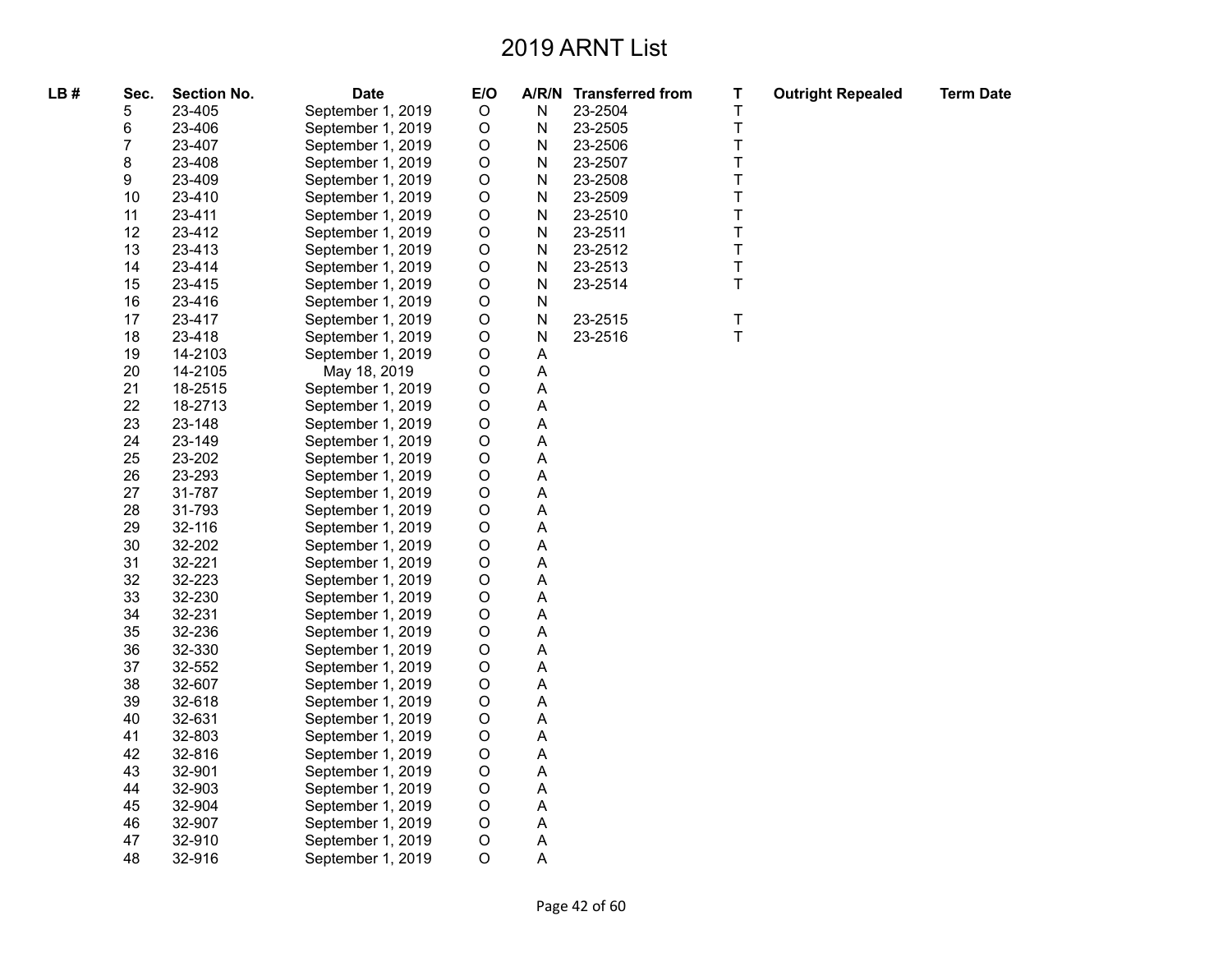| LB# | Sec.<br>49              | <b>Section No.</b><br>32-952 | <b>Date</b><br>September 1, 2019 | E/O<br>$\circ$ | Α                         | A/R/N Transferred from | T | <b>Outright Repealed</b> | <b>Term Date</b> |
|-----|-------------------------|------------------------------|----------------------------------|----------------|---------------------------|------------------------|---|--------------------------|------------------|
|     | 50                      | 32-956                       | September 1, 2019                | $\mathsf O$    | $\boldsymbol{\mathsf{A}}$ |                        |   |                          |                  |
|     | 51                      | 32-1002                      | September 1, 2019                | $\mathsf O$    | Α                         |                        |   |                          |                  |
|     | 52                      | 32-1007                      | September 1, 2019                | $\circ$        | A                         |                        |   |                          |                  |
|     | 53                      | 32-1008                      | September 1, 2019                | O              | A                         |                        |   |                          |                  |
|     | 54                      | 32-1010                      | September 1, 2019                | $\circ$        | Α                         |                        |   |                          |                  |
|     | 55                      | 32-1012                      | September 1, 2019                | $\mathsf O$    | A                         |                        |   |                          |                  |
|     | 56                      | 32-1013                      | September 1, 2019                | $\mathsf O$    | Α                         |                        |   |                          |                  |
|     | 57                      | 32-1041                      | September 1, 2019                | $\circ$        | A                         |                        |   |                          |                  |
|     | 58                      | 32-1121                      | September 1, 2019                | O              | A                         |                        |   |                          |                  |
|     | 59                      | 32-1303                      | September 1, 2019                | $\circ$        | Α                         |                        |   |                          |                  |
|     | 60                      | 32-1306                      | September 1, 2019                | O              | A                         |                        |   |                          |                  |
|     | 61                      | 32-1309                      | September 1, 2019                | O              | A                         |                        |   |                          |                  |
|     | 62                      | 32-1405                      | September 1, 2019                | $\circ$        | Α                         |                        |   |                          |                  |
|     | 63                      | 32-1407                      | September 1, 2019                | O              | A                         |                        |   |                          |                  |
|     | 64                      | 32-1409                      | September 1, 2019                | O              | A                         |                        |   |                          |                  |
|     | 65                      | 32-1524                      | September 1, 2019                | O              | A                         |                        |   |                          |                  |
|     | 66                      | 49-1499.03                   | September 1, 2019                | $\mathsf O$    | Α                         |                        |   |                          |                  |
|     | 67                      | 49-14,126                    | September 1, 2019                | O              | A                         |                        |   |                          |                  |
|     | 68                      | Omitted                      | May 18, 2019                     | O              |                           |                        |   |                          |                  |
|     | 69                      | Omitted                      | September 1, 2019                | $\mathsf O$    |                           |                        |   |                          |                  |
|     | 70                      | Omitted                      | May 18, 2019                     | O              |                           |                        |   |                          |                  |
|     | 71                      | Omitted                      | May 18, 2019                     | $\circ$        |                           |                        |   |                          |                  |
| 414 | 1                       | 39-1508                      | September 1, 2019                | Ε              | A                         |                        |   |                          |                  |
|     | 2                       | Omitted                      | September 1, 2019                | Ε              |                           |                        |   |                          |                  |
|     | 3                       | Omitted                      | September 1, 2019                | E              | ${\sf R}$                 |                        |   |                          |                  |
|     | 3                       |                              | September 1, 2019                | Ε              | $\mathsf R$               |                        |   | 39-1512                  |                  |
| 418 | $\mathbf 1$             | 48-122                       | September 1, 2019                | E              | A                         |                        |   |                          |                  |
|     | $\overline{\mathbf{c}}$ | 48-193                       | September 1, 2019                | E              | Α                         |                        |   |                          |                  |
|     | 3                       | 48-194                       | September 1, 2019                | E              | A                         |                        |   |                          |                  |
|     | 4                       | 48-195                       | September 1, 2019                | E              | Α                         |                        |   |                          |                  |
|     | 5                       | 48-196                       | September 1, 2019                | Ε              | A                         |                        |   |                          |                  |
|     | 6                       | 48-197                       | September 1, 2019                | E              | A                         |                        |   |                          |                  |
|     | $\overline{7}$          | 48-1,108                     | September 1, 2019                | E              | Α                         |                        |   |                          |                  |
|     | 8                       | 48-148.02                    | September 1, 2019                | Ε              | N                         |                        |   |                          |                  |
|     | 9                       | 48-1,110                     | September 1, 2019                | E              | Α                         |                        |   |                          |                  |
|     | 10                      | 81-8,224                     | September 1, 2019                | E              | Α                         |                        |   |                          |                  |
|     | 11                      | 81-8,239.02                  | September 1, 2019                | E              | $\boldsymbol{\mathsf{A}}$ |                        |   |                          |                  |
|     | 12                      | 81-1021                      | September 1, 2019                | E              | Α                         |                        |   |                          |                  |
|     | 13                      | Omitted                      | September 1, 2019                | E              |                           |                        |   |                          |                  |
| 427 | 1                       | 42-377                       | September 1, 2019                | E              | $\boldsymbol{\mathsf{A}}$ |                        |   |                          |                  |
|     | 2                       | Omitted                      | September 1, 2019                | E              |                           |                        |   |                          |                  |
| 428 | 1<br>2                  | 48-648.02                    | September 1, 2019                | E<br>E         | A                         |                        |   |                          |                  |
|     |                         | Omitted                      | September 1, 2019                |                |                           |                        |   |                          |                  |

 $4<sup>7</sup>$ 

 $42$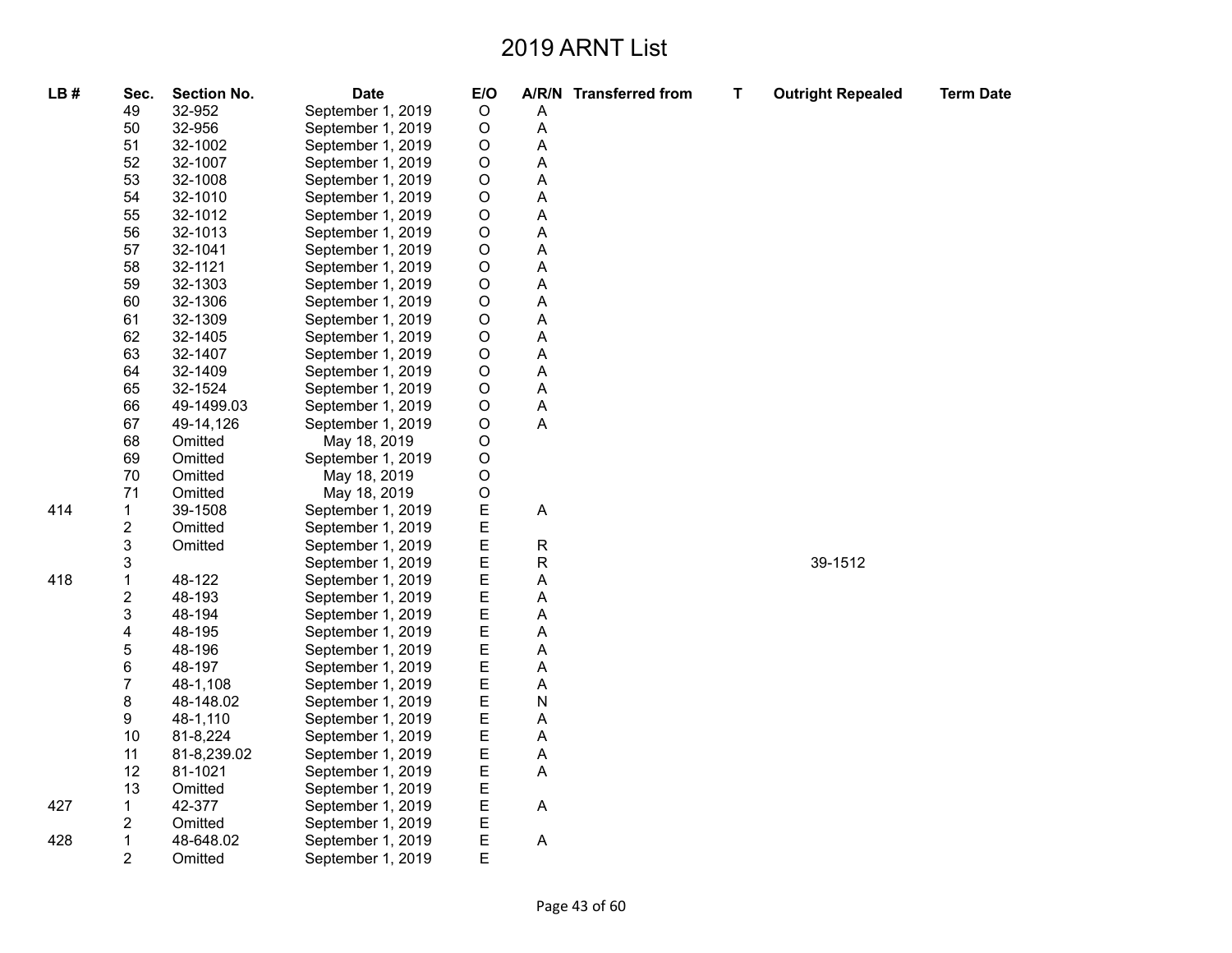| LB#  | Sec.                    | <b>Section No.</b> | <b>Date</b>       | E/O         |           | A/R/N Transferred from | $\mathbf T$ | <b>Outright Repealed</b> | <b>Term Date</b> |
|------|-------------------------|--------------------|-------------------|-------------|-----------|------------------------|-------------|--------------------------|------------------|
| 430  | 1                       | 79-1022            | March 1, 2019     | Ε           | A         |                        |             |                          |                  |
|      | $\mathbf{2}$            | 79-1022.02         | March 1, 2019     | E           | A         |                        |             |                          |                  |
|      | 3                       | 79-1023            | March 1, 2019     | E           | A         |                        |             |                          |                  |
|      | 4                       | 79-1027            | March 1, 2019     | E           | Α         |                        |             |                          |                  |
|      | 5                       | 79-1031.01         | March 1, 2019     | E           | A         |                        |             |                          |                  |
|      | 6                       | Omitted            | March 1, 2019     | E           |           |                        |             |                          |                  |
|      | $\overline{7}$          | Omitted            | March 1, 2019     | E           |           |                        |             |                          |                  |
| 433  | 1                       | 76-1416            | September 1, 2019 | E           | A         |                        |             |                          |                  |
|      | $\overline{c}$          | 76-1431            | September 1, 2019 | E           | A         |                        |             |                          |                  |
|      | 3                       | Omitted            | September 1, 2019 | Ε           |           |                        |             |                          |                  |
| 442  |                         | 44-7,108           | September 1, 2019 | E           | N         |                        |             |                          |                  |
| 443  | $\mathbf{1}$            | 83-181             | September 1, 2019 | E           | A         |                        |             |                          |                  |
|      | $\overline{\mathbf{c}}$ | Omitted            | September 1, 2019 | E           |           |                        |             |                          |                  |
| 445  | 1                       | 18-1208            | September 1, 2019 | E           | A         |                        |             |                          |                  |
|      | $\mathbf{2}$            | Omitted            | September 1, 2019 | E           |           |                        |             |                          |                  |
| 447  | $\mathbf{1}$            | 81-1316            | September 1, 2019 | E           | A         |                        |             |                          |                  |
|      | $\mathbf{2}$            | 82-101.01          | September 1, 2019 | E           | Α         |                        |             |                          |                  |
|      | 3                       | Omitted            | September 1, 2019 | E           |           |                        |             |                          |                  |
| 447A |                         | Omitted            | September 1, 2019 | E           |           |                        |             |                          |                  |
| 449  | 1                       | 38-178             | September 1, 2019 | E           | A         |                        |             |                          |                  |
|      | $\mathbf{2}$            | 38-180             | September 1, 2019 | E           | A         |                        |             |                          |                  |
|      | 3                       | 38-1001            | September 1, 2019 | E           | Α         |                        |             |                          |                  |
|      | 4                       | 38-10,172          | September 1, 2019 | E           | N         |                        |             |                          |                  |
|      | 5                       | 38-2894            | September 1, 2019 | E           | A         |                        |             |                          |                  |
|      | 6                       | Omitted            | September 1, 2019 | E           |           |                        |             |                          |                  |
| 454  | 1                       | 81-885.13          | September 1, 2019 | E           | A         |                        |             |                          |                  |
|      | $\overline{\mathbf{c}}$ | Omitted            | September 1, 2019 | E           |           |                        |             |                          |                  |
| 460  | $\mathbf{1}$            | 68-1206            | September 1, 2019 | O           | A         |                        |             |                          |                  |
|      | $\overline{\mathbf{c}}$ | 68-1724            | September 1, 2019 | O           | A         |                        |             |                          |                  |
|      | $\mathsf 3$             | 71-1912            | September 1, 2019 | O           | A         |                        |             |                          |                  |
|      | 4                       | 71-1924            | May 31, 2019      | O           | Α         |                        |             |                          |                  |
|      | 5                       | 71-1928.01         | May 31, 2019      | O           | ${\sf N}$ |                        |             |                          |                  |
|      | 6                       | Omitted            | May 31, 2019      | O           |           |                        |             |                          |                  |
|      | $\overline{7}$          | Omitted            | September 1, 2019 | O           |           |                        |             |                          |                  |
|      | 8                       | Omitted            | May 31, 2019      | O           |           |                        |             |                          |                  |
|      | 9                       | Omitted            | May 31, 2019      | $\mathsf O$ |           |                        |             |                          |                  |
| 460A |                         | Omitted            | May 31, 2019      | E           |           |                        |             |                          |                  |
| 462  | 1                       | 76-2301            | September 1, 2019 | E           | Α         |                        |             |                          |                  |
|      | $\mathbf{2}$            | 76-2303            | September 1, 2019 | E           | Α         |                        |             |                          |                  |
|      | 3                       | 76-2305            | September 1, 2019 | E           | A         |                        |             |                          |                  |
|      | 4                       | 76-2310.01         | September 1, 2019 | E           | N         |                        |             |                          |                  |
|      | 5                       | 76-2315            | September 1, 2019 | E           | A         |                        |             |                          |                  |
|      | 6                       | 76-2316.01         | September 1, 2019 | E           | N         |                        |             |                          |                  |
|      | $\overline{7}$          | 76-2318            | September 1, 2019 | Ε           | Α         |                        |             |                          |                  |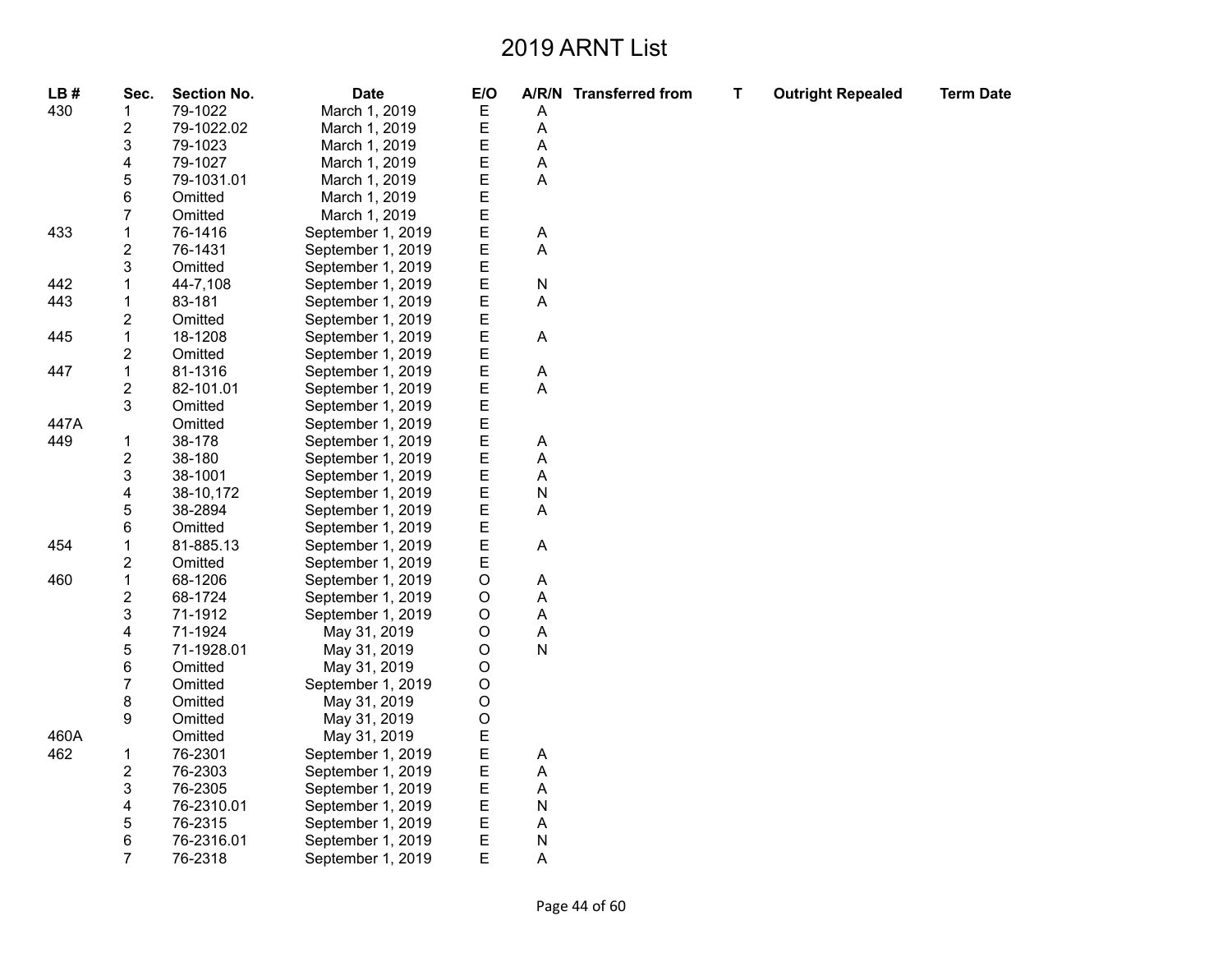| LB# | Sec.                    | <b>Section No.</b> | <b>Date</b>       | E/O |             | A/R/N Transferred from | Т | <b>Outright Repealed</b> | <b>Term Date</b> |
|-----|-------------------------|--------------------|-------------------|-----|-------------|------------------------|---|--------------------------|------------------|
|     | 8                       | 76-2319            | September 1, 2019 | Ε   | Α           |                        |   |                          |                  |
|     | 9                       | 76-2320.01         | September 1, 2019 | Ε   | N           |                        |   |                          |                  |
|     | 10                      | 76-2320.02         | September 1, 2019 | Ε   | N           |                        |   |                          |                  |
|     | 11                      | 76-2319.01         | September 1, 2019 | E   | N           |                        |   |                          |                  |
|     | 12                      | 76-2322            | September 1, 2019 | Ε   | Α           |                        |   |                          |                  |
|     | 13                      | 76-2323            | September 1, 2019 | E   | Α           |                        |   |                          |                  |
|     | 14                      | 76-2325            | September 1, 2019 | E   | Α           |                        |   |                          |                  |
|     | 15                      | 76-2325.02         | September 1, 2019 | Ε   | N           |                        |   |                          |                  |
|     | 16                      | 76-2332            | September 1, 2019 | E   | N           |                        |   |                          |                  |
|     | 17                      | 86-101             | September 1, 2019 | Ε   | Α           |                        |   |                          |                  |
|     | 18                      | 86-103             | September 1, 2019 | E   | Α           |                        |   |                          |                  |
|     | 19                      | 86-111.01          | September 1, 2019 | Ε   | N           |                        |   |                          |                  |
|     | 20                      | 86-121.01          | September 1, 2019 | E   | N           |                        |   |                          |                  |
|     | 21                      | 86-124             | September 1, 2019 | Ε   | Α           |                        |   |                          |                  |
|     | 22                      | 86-144             | September 1, 2019 | Ε   | A           |                        |   |                          |                  |
|     | 23                      | Omitted            | September 1, 2019 | E   |             |                        |   |                          |                  |
|     | 24                      | Omitted            | September 1, 2019 | Ε   | ${\sf R}$   |                        |   |                          |                  |
|     | 24                      |                    | September 1, 2019 | Ε   | $\mathsf R$ |                        |   | 76-2316                  |                  |
| 463 | $\mathbf{1}$            | 77-1802            | September 1, 2019 | E   | Α           |                        |   |                          |                  |
|     | $\overline{\mathbf{c}}$ | 77-1831            | September 1, 2019 | E   | A           |                        |   |                          |                  |
|     | 3                       | 77-1832            | September 1, 2019 | E   | Α           |                        |   |                          |                  |
|     | 4                       | 77-1833            | September 1, 2019 | Ε   | Α           |                        |   |                          |                  |
|     | 5                       | 77-1834            | September 1, 2019 | Ε   | Α           |                        |   |                          |                  |
|     | 6                       | 77-1835            | September 1, 2019 | E   | Α           |                        |   |                          |                  |
|     | $\overline{7}$          | 77-1837            | September 1, 2019 | E   | Α           |                        |   |                          |                  |
|     | 8                       | 77-1837.01         | September 1, 2019 | Ε   | Α           |                        |   |                          |                  |
|     | 9                       | Omitted            | September 1, 2019 | Ε   |             |                        |   |                          |                  |
|     | 10                      | Omitted            | September 1, 2019 | Ε   | R           |                        |   |                          |                  |
|     | 10                      |                    | September 1, 2019 | E   | $\mathsf R$ |                        |   | 77-1824.01               |                  |
| 464 |                         | Omitted            | May 28, 2019      | E   |             |                        |   |                          |                  |
| 468 | $\mathbf{1}$            | 68-901             | September 1, 2019 | E   | A           |                        |   |                          |                  |
|     |                         | as amended         |                   |     |             |                        |   |                          |                  |
|     |                         | by s. 1, Init.     |                   |     |             |                        |   |                          |                  |
|     |                         | 2018, No. 427      |                   |     |             |                        |   |                          |                  |
|     | $\overline{\mathbf{c}}$ | 68-994             | September 1, 2019 | Е   | N           |                        |   |                          |                  |
|     | 3                       | 81-604             | September 1, 2019 | E   | N           |                        |   |                          |                  |
|     | 4                       | 44-107             | September 1, 2019 | E   | N           |                        |   |                          |                  |
|     | 5                       | Omitted            | September 1, 2019 | E   |             |                        |   |                          |                  |
| 469 | $\mathbf 1$             | 44-5501            | September 1, 2019 | E   | Α           |                        |   |                          |                  |
|     | $\overline{\mathbf{c}}$ | 44-5502            | September 1, 2019 | Ε   | A           |                        |   |                          |                  |
|     | 3                       | 44-5506.01         | September 1, 2019 | E   | N           |                        |   |                          |                  |
|     | 4                       | 44-5507            | September 1, 2019 | E   | Α           |                        |   |                          |                  |
|     | 5                       | 44-5508            | September 1, 2019 | E   | Α           |                        |   |                          |                  |
|     | 6                       | 44-7508.02         | September 1, 2019 | E   | Α           |                        |   |                          |                  |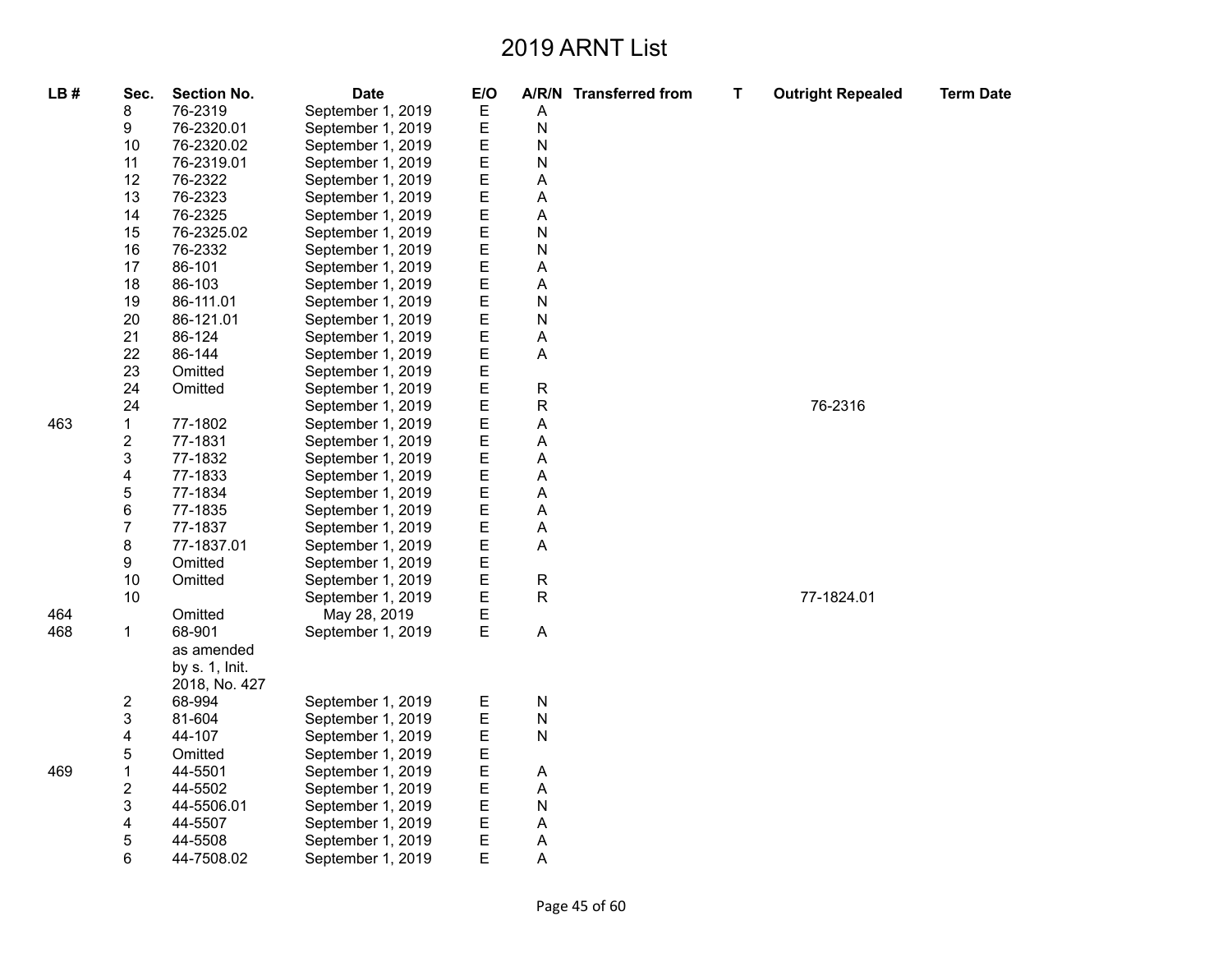| LB# | Sec.           | <b>Section No.</b>       | <b>Date</b>                            | E/O         |                                | A/R/N Transferred from | Т | <b>Outright Repealed</b> | <b>Term Date</b> |
|-----|----------------|--------------------------|----------------------------------------|-------------|--------------------------------|------------------------|---|--------------------------|------------------|
|     | 7              | 44-7513                  | September 1, 2019                      | Ε           | A                              |                        |   |                          |                  |
|     | 8              | 44-7514                  | September 1, 2019                      | Е           | A                              |                        |   |                          |                  |
|     | 9              | Omitted                  | September 1, 2019                      | E           |                                |                        |   |                          |                  |
|     | 10             | Omitted                  | September 1, 2019                      | E           | ${\sf R}$                      |                        |   |                          |                  |
|     | 10             |                          | September 1, 2019                      | Ε           | R                              |                        |   | 44-213.01                |                  |
|     | 10             |                          | September 1, 2019                      | E           | ${\sf R}$                      |                        |   | 44-213.02                |                  |
|     | 10             |                          | September 1, 2019                      | E           | ${\sf R}$                      |                        |   | 44-213.03                |                  |
|     | 10             |                          | September 1, 2019                      | E           | ${\sf R}$                      |                        |   | 44-213.04                |                  |
|     | 10             |                          | September 1, 2019                      | E           | ${\sf R}$                      |                        |   | 44-213.05                |                  |
|     | 10             |                          | September 1, 2019                      | Ε           | R                              |                        |   | 44-213.06                |                  |
|     | $10$           |                          | September 1, 2019                      | E           | R                              |                        |   | 44-213.07                |                  |
|     | 10             |                          | September 1, 2019                      | E           | R                              |                        |   | 44-7512                  |                  |
| 472 | $\mathbf{1}$   | 77-6401                  | September 1, 2019                      | E           | ${\sf N}$                      |                        |   |                          | Jan. 1, 2027     |
|     | 2              | 77-6402                  | September 1, 2019                      | E           | ${\sf N}$                      |                        |   |                          | Jan. 1, 2027     |
|     | 3              | 77-6403                  | September 1, 2019                      | E           | ${\sf N}$                      |                        |   |                          | Jan. 1, 2027     |
|     | 4              | 77-6404                  | September 1, 2019                      | E           | $\mathsf{N}$                   |                        |   |                          | Jan. 1, 2027     |
|     | 5              | 77-6405                  | September 1, 2019                      | Ε           | ${\sf N}$                      |                        |   |                          | Jan. 1, 2027     |
|     | 6              | 77-6406                  | September 1, 2019                      | E           | ${\sf N}$                      |                        |   |                          | Jan. 1, 2027     |
|     | 7              | 13-319                   | September 1, 2019                      | E           | A                              |                        |   |                          |                  |
|     | 8              | 39-2510                  | September 1, 2019                      | E           | A                              |                        |   |                          |                  |
|     | 9              | 39-2520                  | September 1, 2019                      | E           | $\boldsymbol{\mathsf{A}}$      |                        |   |                          |                  |
|     | 10<br>11       | 77-2703.01<br>77-2703.04 | September 1, 2019                      | Е<br>E      | $\boldsymbol{\mathsf{A}}$<br>A |                        |   |                          |                  |
|     | 12             | 77-2704.31               | September 1, 2019<br>September 1, 2019 | E           | A                              |                        |   |                          |                  |
|     | 13             | 77-2708                  | September 1, 2019                      | Ε           | A                              |                        |   |                          |                  |
|     | 14             | 77-2711                  | September 1, 2019                      | E           | A                              |                        |   |                          |                  |
|     | 15             | 77-2712.05               | September 1, 2019                      | Е           | Α                              |                        |   |                          |                  |
|     | 16             | 77-5725                  | September 1, 2019                      | E           | $\boldsymbol{\mathsf{A}}$      |                        |   |                          |                  |
|     | 17             | 77-5726                  | September 1, 2019                      | E           | A                              |                        |   |                          |                  |
|     | 18             | Omitted                  | September 1, 2019                      | Ε           |                                |                        |   |                          |                  |
| 476 | 1              | 14-2138                  | September 1, 2019                      | E           | A                              |                        |   |                          |                  |
|     | 2              | 14-2139                  | September 1, 2019                      | E           | A                              |                        |   |                          |                  |
|     | 3              | Omitted                  | September 1, 2019                      |             |                                |                        |   |                          |                  |
| 478 | 1              | 27-412                   | May 18, 2019                           | E<br>E      | $\boldsymbol{\mathsf{A}}$      |                        |   |                          |                  |
|     | 2              | Omitted                  | May 18, 2019                           | E           |                                |                        |   |                          |                  |
|     | 3              | Omitted                  | May 18, 2019                           | E           |                                |                        |   |                          |                  |
| 481 | 1              | 71-3701                  | July 15, 2020                          | $\circ$     | $\mathsf{N}$                   |                        |   |                          |                  |
|     | 2              | 71-3702                  | July 15, 2020                          | $\mathsf O$ | ${\sf N}$                      |                        |   |                          |                  |
|     | 3              | 71-3703                  | July 15, 2020                          | $\circ$     | N                              |                        |   |                          |                  |
|     | 4              | 71-3704                  | July 15, 2020                          | $\mathsf O$ | $\mathsf{N}$                   |                        |   |                          |                  |
|     | 5              | 71-3705                  | July 15, 2020                          | $\mathsf O$ | N                              |                        |   |                          |                  |
|     | 6              | 71-3706                  | July 15, 2020                          | $\mathsf O$ | ${\sf N}$                      |                        |   |                          |                  |
|     | $\overline{7}$ | 71-7611                  | July 15, 2020                          | $\mathsf O$ | $\boldsymbol{\mathsf{A}}$      |                        |   |                          |                  |
|     | 8              | Omitted                  | July 15, 2020                          | O           |                                |                        |   |                          |                  |

Page 46 of 60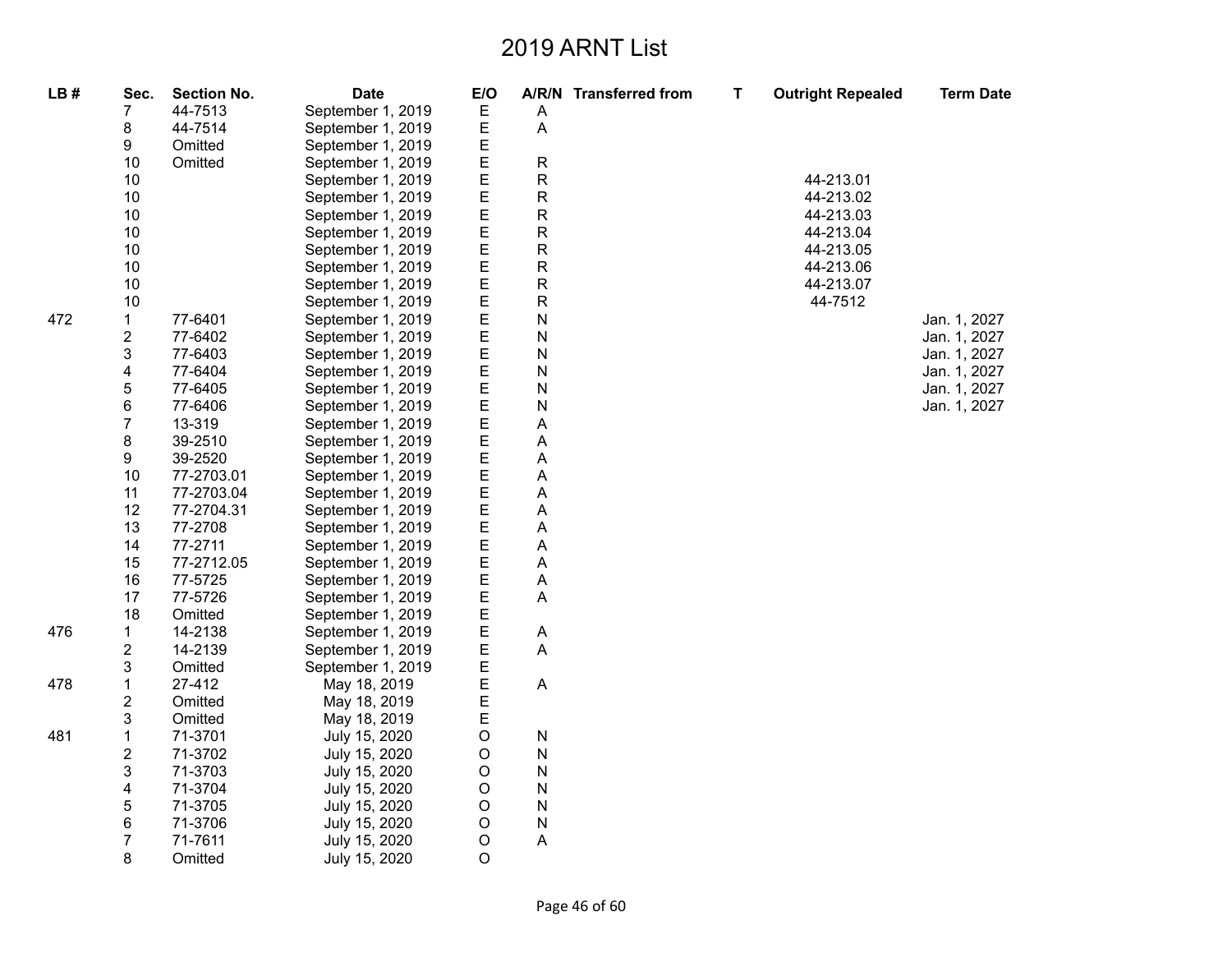**T Outright Repealed Term Date**

| LB#  | Sec.                    | <b>Section No.</b> | <b>Date</b>       | E/O |           | A/R/N Transferred from |
|------|-------------------------|--------------------|-------------------|-----|-----------|------------------------|
|      | 9                       | Omitted            | July 15, 2020     | O   |           |                        |
| 481A |                         | Omitted            | September 1, 2019 | E   |           |                        |
| 486  | 1                       | 85-2701            | September 1, 2019 | Е   | ${\sf N}$ |                        |
|      | $\overline{\mathbf{c}}$ | 85-2702            | September 1, 2019 | E   | N         |                        |
|      | 3                       | 85-2703            | September 1, 2019 | E   | N         |                        |
|      | 4                       | 85-2704            | September 1, 2019 | Е   | ${\sf N}$ |                        |
|      | 5                       | 85-2705            | September 1, 2019 | E   | N         |                        |
| 492  | $\mathbf 1$             | 18-801             | September 1, 2019 | E   | N         |                        |
|      | $\overline{\mathbf{c}}$ | 18-802             | September 1, 2019 | E   | N         |                        |
|      | 3                       | 18-803             | September 1, 2019 | E   | N         |                        |
|      | 4                       | 18-804             | September 1, 2019 | E   | N         |                        |
|      | 5                       | 18-805             | September 1, 2019 | Ε   | ${\sf N}$ |                        |
|      | 6                       | 18-806             | September 1, 2019 | E   | N         |                        |
|      | 7                       | 18-807             | September 1, 2019 | E   | N         |                        |
|      | 8                       | 18-808             | September 1, 2019 | E   | N         |                        |
|      | 9                       | 18-809             | September 1, 2019 | E   | N         |                        |
|      | 10                      | 18-810             | September 1, 2019 | E   | ${\sf N}$ |                        |
|      | 11                      | 18-811             | September 1, 2019 | Ε   | ${\sf N}$ |                        |
|      | 12                      | 18-812             | September 1, 2019 | E   | N         |                        |
|      | 13                      | 18-813             | September 1, 2019 | E   | N         |                        |
|      | 14                      | 18-814             | September 1, 2019 | E   | N         |                        |
|      | 15                      | 18-815             | September 1, 2019 | E   | N         |                        |
|      | 16                      | 18-816             | September 1, 2019 | E   | N         |                        |
|      | 17                      | 18-817             | September 1, 2019 | Ε   | ${\sf N}$ |                        |
|      | 18                      | 18-818             | September 1, 2019 | E   | N         |                        |
|      | 19                      | 18-819             | September 1, 2019 | E   | N         |                        |
|      | 20                      | 18-820             | September 1, 2019 | Ε   | N         |                        |
|      | 21                      | 18-821             | September 1, 2019 | E   | N         |                        |
|      | 22                      | 18-822             | September 1, 2019 | E   | N         |                        |
|      | 23                      | 18-823             | September 1, 2019 | Ε   | ${\sf N}$ |                        |
|      | 24                      | 18-824             | September 1, 2019 | E   | N         |                        |
|      | 25                      | 18-825             | September 1, 2019 | E   | N         |                        |
|      | 26                      | 13-503             | September 1, 2019 | Ε   | A         |                        |
|      | 27                      | 13-519             | September 1, 2019 | E   | A         |                        |
|      | 28                      | 13-1205            | September 1, 2019 | E   | A         |                        |
|      | 29                      | 13-1209            | September 1, 2019 | Ε   | A         |                        |
|      | 30                      | 13-1213            | September 1, 2019 | E   | A         |                        |
|      | 31                      | 13-2202            | September 1, 2019 | E   | A         |                        |
|      | 32                      | 13-2401            | September 1, 2019 | E   | A         |                        |
|      | 33                      | 14-1803            | September 1, 2019 | E   | A         |                        |
|      | 34                      | 14-1812            | September 1, 2019 | E   | A         |                        |
|      | 35                      | 32-101             | September 1, 2019 | E   | A         |                        |
|      | 36                      | 32-551             | September 1, 2019 | E   | ${\sf N}$ |                        |
|      | 37                      | 32-567             | September 1, 2019 | E   | A         |                        |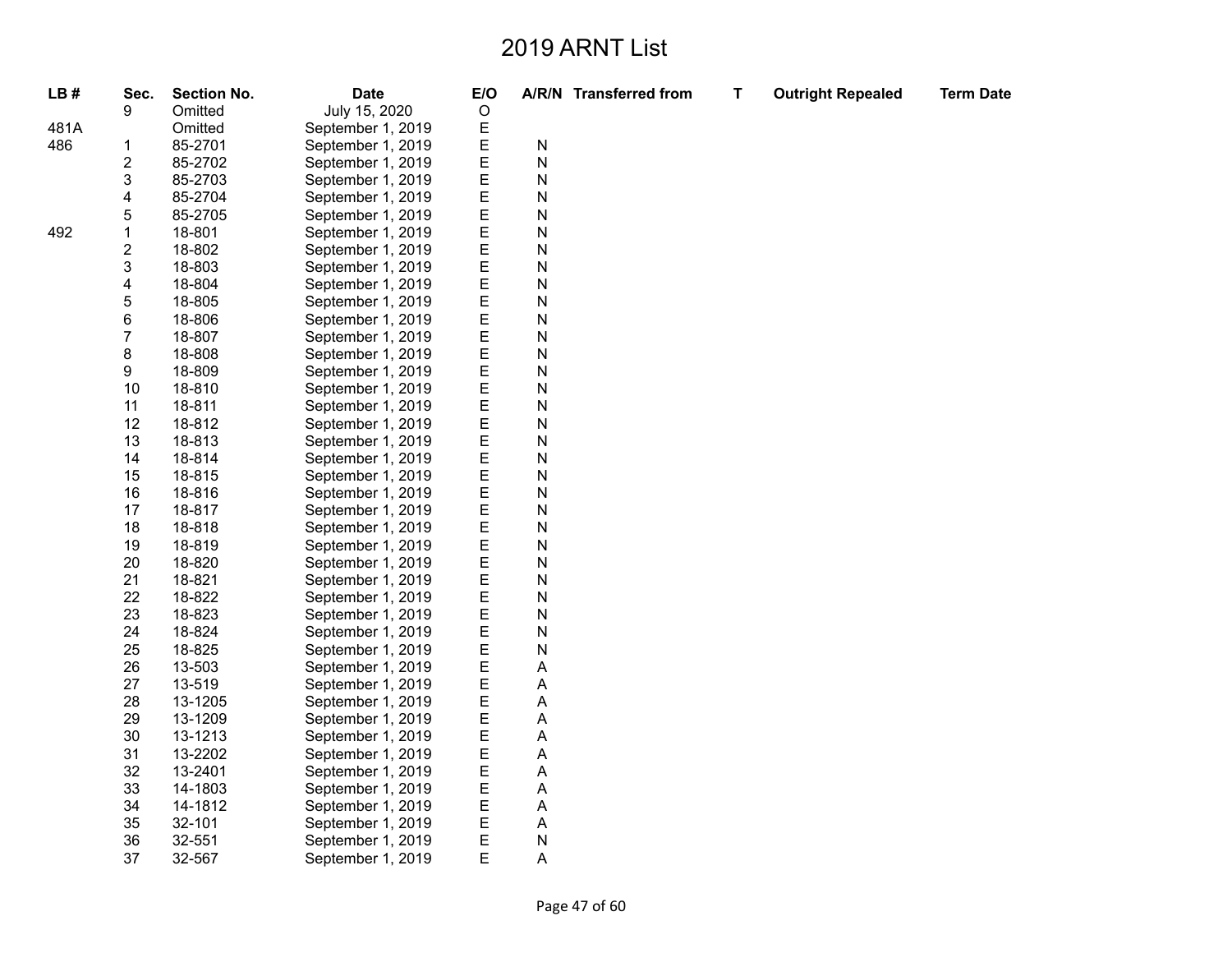| LB# | Sec.                    | <b>Section No.</b> | <b>Date</b>       | E/O         |             | A/R/N Transferred from | T | <b>Outright Repealed</b> | <b>Term Date</b> |
|-----|-------------------------|--------------------|-------------------|-------------|-------------|------------------------|---|--------------------------|------------------|
|     | 38                      | 32-604             | September 1, 2019 | Ε           | Α           |                        |   |                          |                  |
|     | 39                      | 32-1203            | September 1, 2019 | E           | А           |                        |   |                          |                  |
|     | 40                      | 60-6,290           | September 1, 2019 | E           | Α           |                        |   |                          |                  |
|     | 41                      | 75-303             | September 1, 2019 | E           | А           |                        |   |                          |                  |
|     | 42                      | 77-3442            | September 1, 2019 | E           | А           |                        |   |                          |                  |
|     | 43                      | 77-3443            | September 1, 2019 | E           | Α           |                        |   |                          |                  |
|     | 44                      | 84-304             | September 1, 2019 | E           | A           |                        |   |                          |                  |
|     | 45                      | 84-304.02          | September 1, 2019 | E           | $\mathsf A$ |                        |   |                          |                  |
|     | 46                      | Omitted            | September 1, 2019 | E           |             |                        |   |                          |                  |
|     | 47                      | Omitted            | September 1, 2019 | E           |             |                        |   |                          |                  |
| 496 | 1                       | 28-916.01          | September 1, 2019 | E           | A           |                        |   |                          |                  |
|     | $\overline{\mathbf{c}}$ | 28-919             | September 1, 2019 | E           | А           |                        |   |                          |                  |
|     | 3                       | 28-922             | September 1, 2019 | E           | А           |                        |   |                          |                  |
|     | 4                       | 29-1912            | September 1, 2019 | E           | А           |                        |   |                          |                  |
|     | 5                       | 29-1914            | September 1, 2019 | E           | А           |                        |   |                          |                  |
|     | 6                       | 29-1916            | September 1, 2019 | E           | А           |                        |   |                          |                  |
|     | $\overline{7}$          | 29-1917            | September 1, 2019 | E           | А           |                        |   |                          |                  |
|     | 8                       | 29-1918            | September 1, 2019 | E           | Α           |                        |   |                          |                  |
|     | 9                       | 29-1919            | September 1, 2019 | E           | Α           |                        |   |                          |                  |
|     | 10                      | 29-1923            | September 1, 2019 | E           | А           |                        |   |                          |                  |
|     | 11                      | 29-1924            | September 1, 2019 | E           | А           |                        |   |                          |                  |
|     | 12                      | Omitted            | September 1, 2019 | E           |             |                        |   |                          |                  |
| 505 | 1                       | 43-3342.03         | September 1, 2019 | E           | A           |                        |   |                          |                  |
|     | $\overline{c}$          | Omitted            | September 1, 2019 | E           |             |                        |   |                          |                  |
| 511 | 1                       | 81-1392            | September 1, 2019 | E           | N           |                        |   |                          |                  |
| 512 | $\mathbf 1$             | $3 - 150$          | May 31, 2019      | O           | Α           |                        |   |                          |                  |
|     | $\overline{\mathbf{c}}$ | 39-2215            | May 31, 2019      | O           | Α           |                        |   |                          |                  |
|     | 3                       | 66-482             | May 31, 2019      | $\mathsf O$ | А           |                        |   |                          |                  |
|     | 4                       | 66-4,143           | May 31, 2019      | $\mathsf O$ | А           |                        |   |                          |                  |
|     | 5                       | 66-6,101           | May 31, 2019      | O           | А           |                        |   |                          |                  |
|     | 6                       | 66-712             | May 31, 2019      | $\mathsf O$ | А           |                        |   |                          |                  |
|     | $\overline{7}$          | 66-718             | May 31, 2019      | $\mathsf O$ | Α           |                        |   |                          |                  |
|     | 8                       | 66-739             | May 31, 2019      | O           | А           |                        |   |                          |                  |
|     | 9                       | 66-1521            | May 31, 2019      | $\circ$     | А           |                        |   |                          |                  |
|     | 10                      | 77-202.03          | May 31, 2019      | $\mathsf O$ | Α           |                        |   |                          |                  |
|     | 11                      | 77-377.02          | May 31, 2019      | $\mathsf O$ | А           |                        |   |                          |                  |
|     | 12                      | 77-702             | May 31, 2019      | $\circ$     | А           |                        |   |                          |                  |
|     | 13                      | 77-1239            | May 31, 2019      | O           | А           |                        |   |                          |                  |
|     | 14                      | 77-1301            | May 31, 2019      | $\mathsf O$ | А           |                        |   |                          |                  |
|     | 15                      | 77-1307            | May 31, 2019      | $\mathsf O$ | N           |                        |   |                          |                  |
|     | 16                      | 77-1308            | May 31, 2019      | $\mathsf O$ | N           |                        |   |                          |                  |
|     | 17                      | 77-1309            | May 31, 2019      | $\mathsf O$ | N           |                        |   |                          |                  |
|     | 18                      | 77-1725.01         | May 31, 2019      | $\mathsf O$ | Α           |                        |   |                          |                  |
|     | 19                      | 77-1734.01         | May 31, 2019      | $\mathsf O$ | A           |                        |   |                          |                  |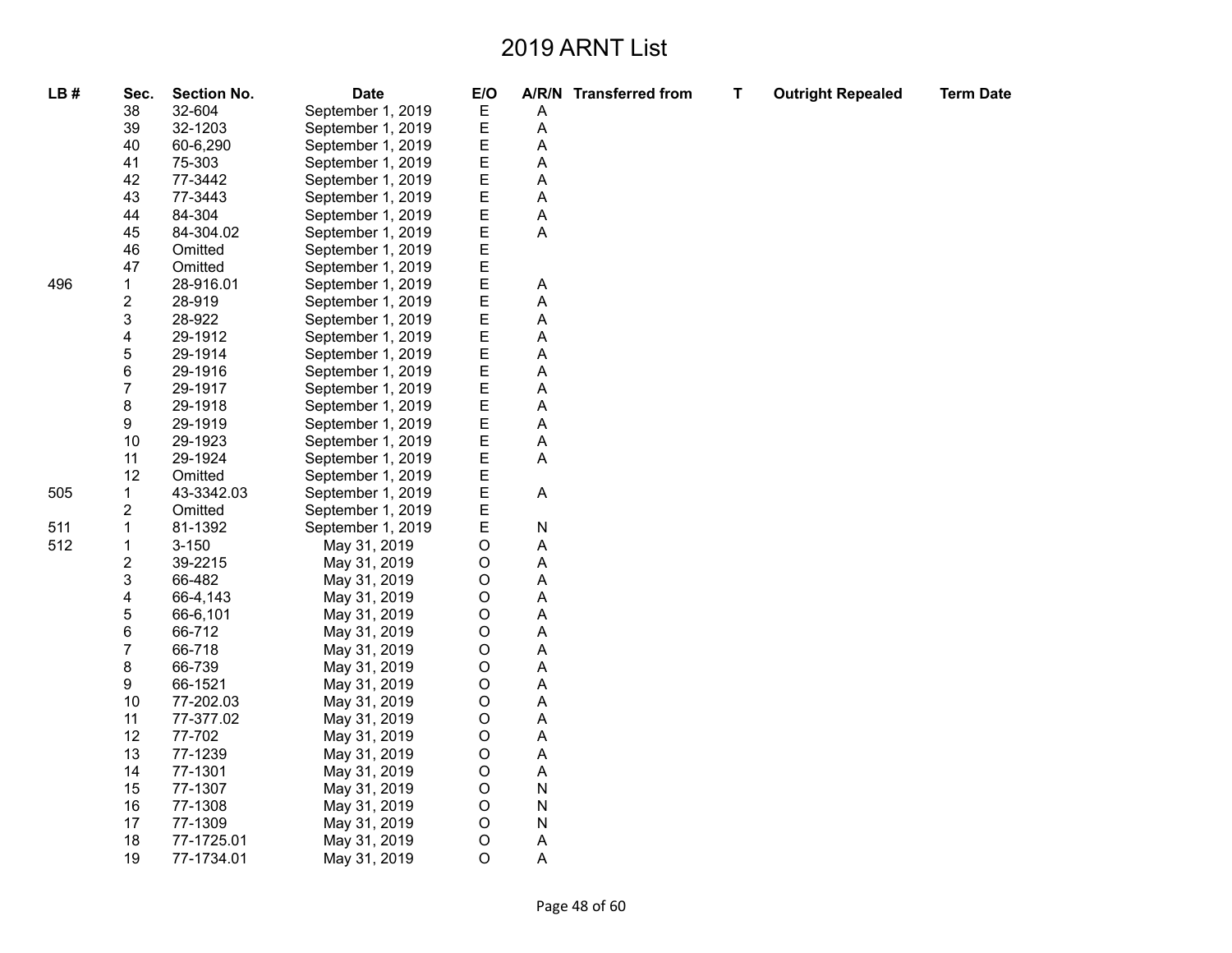| LB# | Sec.                    | <b>Section No.</b> | <b>Date</b>       | E/O         |   | A/R/N Transferred from | T | <b>Outright Repealed</b> | <b>Term Date</b> |
|-----|-------------------------|--------------------|-------------------|-------------|---|------------------------|---|--------------------------|------------------|
|     | 20                      | 77-2716.01         | January 1, 2018   | $\mathsf O$ | Α |                        |   |                          |                  |
|     | 21                      | 77-2734.01         | January 1, 2019   | $\circ$     | A |                        |   |                          |                  |
|     | 22                      | 77-2761            | January 1, 2019   | О           | А |                        |   |                          |                  |
|     | 23                      | 77-2773            | January 1, 2019   | O           | Α |                        |   |                          |                  |
|     | 24                      | 77-2776            | May 31, 2019      | O           | А |                        |   |                          |                  |
|     | 25                      | 77-3506            | May 31, 2019      | O           | Α |                        |   |                          |                  |
|     | 26                      | 77-3508            | May 31, 2019      | O           | Α |                        |   |                          |                  |
|     | 27                      | 77-3519            | May 31, 2019      | O           | Α |                        |   |                          |                  |
|     | 28                      | 77-4111            | May 31, 2019      | O           | А |                        |   |                          |                  |
|     | 29                      | 77-6203            | May 31, 2019      | O           | Α |                        |   |                          |                  |
|     | 30                      | Omitted            | May 31, 2019      | O           |   |                        |   |                          |                  |
|     | 31                      | Omitted            | May 31, 2019      | O           |   |                        |   |                          |                  |
|     | 32                      | Omitted            | January 1, 2018   | O           |   |                        |   |                          |                  |
|     | 33                      | Omitted            | January 1, 2019   | O           |   |                        |   |                          |                  |
|     | 34                      | Omitted            | May 31, 2019      | O           | R |                        |   |                          |                  |
|     | 34                      |                    | May 31, 2019      | O           | R |                        |   | 66-738                   |                  |
|     | 35                      | Omitted            | May 31, 2019      | O           |   |                        |   |                          |                  |
| 514 | 1                       | 28-611             | September 1, 2019 | E           | A |                        |   |                          |                  |
|     | $\overline{c}$          | Omitted            | September 1, 2019 | E           |   |                        |   |                          |                  |
| 519 | 1                       | 25-21,299          | September 1, 2019 | E           | А |                        |   |                          |                  |
|     | $\overline{\mathbf{c}}$ | 27-404             | September 1, 2019 | E           | A |                        |   |                          |                  |
|     | 3                       | 27-413             | September 1, 2019 | E           | А |                        |   |                          |                  |
|     | 4                       | 28-101             | September 1, 2019 | E           | А |                        |   |                          |                  |
|     | 5                       | 28-115             | September 1, 2019 | E           | A |                        |   |                          |                  |
|     | 6                       | 28-318             | September 1, 2019 | E           | Α |                        |   |                          |                  |
|     | $\overline{7}$          | 28-322.01          | September 1, 2019 | E           | А |                        |   |                          |                  |
|     | 8                       | 28-322.05          | September 1, 2019 | E           | N |                        |   |                          |                  |
|     | 9                       | 28-707             | September 1, 2019 | E           | А |                        |   |                          |                  |
|     | 10                      | 28-710             | September 1, 2019 | E           | Α |                        |   |                          |                  |
|     | 11                      | 28-713             | September 1, 2019 | E           | А |                        |   |                          |                  |
|     | 12                      | 28-117             | September 1, 2019 | E           | N |                        |   |                          |                  |
|     | 13                      | 29-110             | September 1, 2019 | E           | Α |                        |   |                          |                  |
|     | 14                      | 29-4003            | September 1, 2019 | E           | А |                        |   |                          |                  |
|     | 15                      | 43-4406            | September 1, 2019 | E           | A |                        |   |                          |                  |
|     | 16                      | 83-4,143           | September 1, 2019 | E           | Α |                        |   |                          |                  |
|     | 17                      | 86-291             | September 1, 2019 | E           | Α |                        |   |                          |                  |
|     | 18                      | Omitted            | September 1, 2019 | E           |   |                        |   |                          |                  |
| 524 | 1                       | 13-509             | September 1, 2019 | E           | Α |                        |   |                          |                  |
|     | $\overline{2}$          | 79-1074            | September 1, 2019 | E           | A |                        |   |                          |                  |
|     | 3                       | Omitted            | September 1, 2019 | E           |   |                        |   |                          |                  |
| 525 | 1                       | 23-107.01          | September 1, 2019 | E           | A |                        |   |                          |                  |
|     | $\overline{\mathbf{c}}$ | 23-174.03          | September 1, 2019 | E           | А |                        |   |                          |                  |
|     | 3                       | Omitted            | September 1, 2019 | E           |   |                        |   |                          |                  |
| 532 | 1                       | 28-311.09          | January 1, 2020   | O           | А |                        |   |                          |                  |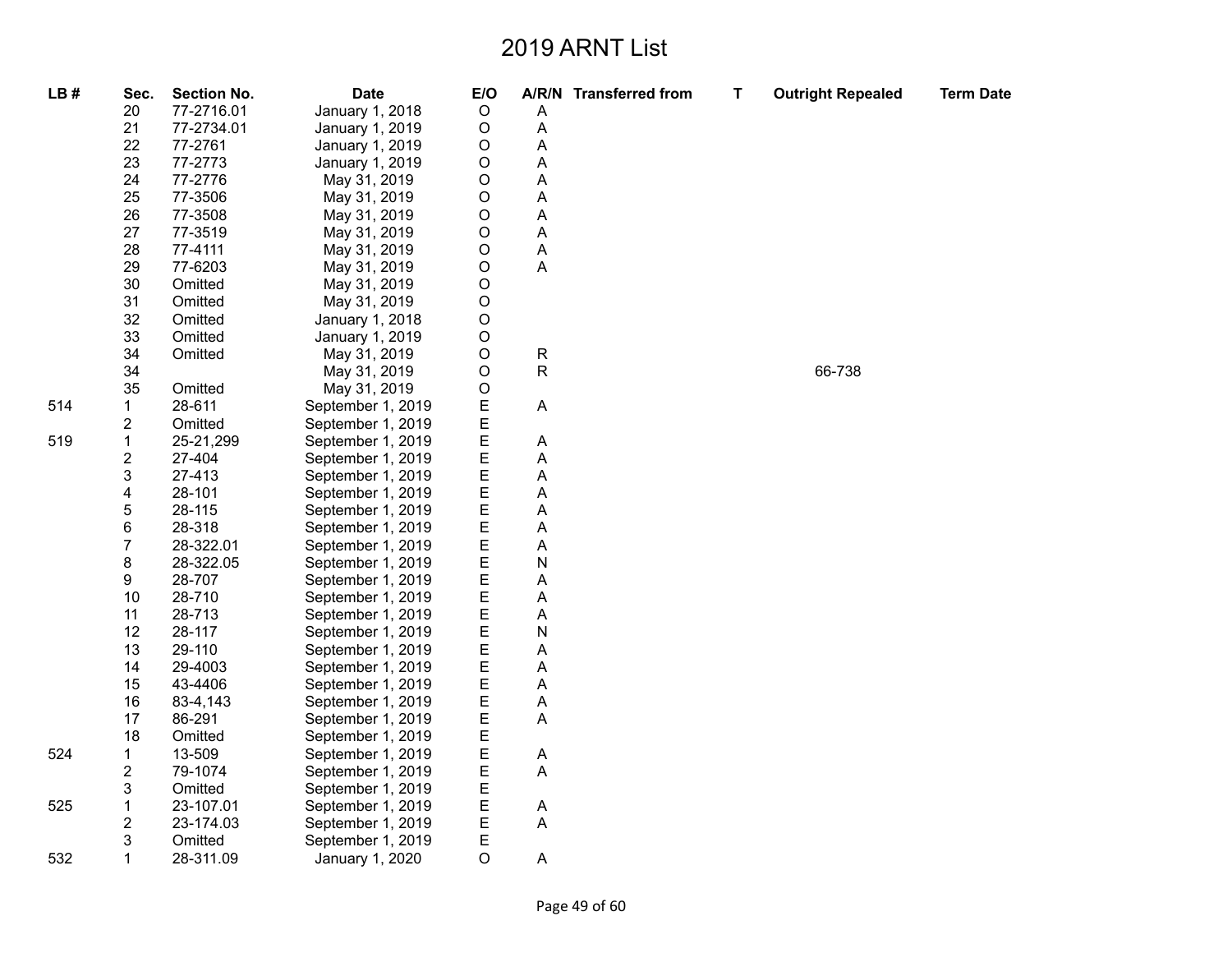| LB#  | Sec.           | <b>Section No.</b> | <b>Date</b>       | E/O     |           | A/R/N Transferred from | Т | <b>Outright Repealed</b> | <b>Term Date</b> |
|------|----------------|--------------------|-------------------|---------|-----------|------------------------|---|--------------------------|------------------|
|      | 2              | 28-311.11          | January 1, 2020   | $\circ$ | Α         |                        |   |                          |                  |
|      | 3              | 42-924             | January 1, 2020   | $\circ$ | A         |                        |   |                          |                  |
|      | 4              | 42-924.02          | January 1, 2020   | O       | A         |                        |   |                          |                  |
|      | 5              | 42-925             | January 1, 2020   | O       | Α         |                        |   |                          |                  |
|      | 6              | 42-926             | January 1, 2020   | $\circ$ | A         |                        |   |                          |                  |
|      | $\overline{7}$ | Omitted            | January 1, 2020   | O       |           |                        |   |                          |                  |
|      | 8              | Omitted            | January 1, 2020   | $\circ$ |           |                        |   |                          |                  |
| 532A |                | Omitted            | September 1, 2019 | Ε       |           |                        |   |                          |                  |
| 536  | $\mathbf{1}$   | 30-4301            | September 1, 2019 | E       | ${\sf N}$ |                        |   |                          |                  |
|      | 2              | 30-4302            | September 1, 2019 | E       | N         |                        |   |                          |                  |
|      | 3              | 30-4303            | September 1, 2019 | E       | ${\sf N}$ |                        |   |                          |                  |
|      | 4              | 30-4304            | September 1, 2019 | Ε       | N         |                        |   |                          |                  |
|      | 5              | 30-4305            | September 1, 2019 | E       | N         |                        |   |                          |                  |
|      | 6              | 30-4306            | September 1, 2019 | E       | ${\sf N}$ |                        |   |                          |                  |
|      | 7              | 30-4307            | September 1, 2019 | Ε       | N         |                        |   |                          |                  |
|      | 8              | 30-4308            | September 1, 2019 | E       | N         |                        |   |                          |                  |
|      | 9              | 30-4309            | September 1, 2019 | E       | N         |                        |   |                          |                  |
|      | 10             | 30-4310            | September 1, 2019 | Ε       | N         |                        |   |                          |                  |
|      | 11             | 30-4311            | September 1, 2019 | E       | N         |                        |   |                          |                  |
|      | 12             | 30-4312            | September 1, 2019 | Ε       | N         |                        |   |                          |                  |
|      | 13             | 30-4313            | September 1, 2019 | E       | N         |                        |   |                          |                  |
|      | 14             | 30-4314            | September 1, 2019 | E       | ${\sf N}$ |                        |   |                          |                  |
|      | 15             | 30-4315            | September 1, 2019 | Ε       | N         |                        |   |                          |                  |
|      | 16             | 30-4316            | September 1, 2019 | E       | N         |                        |   |                          |                  |
|      | 17             | 30-4317            | September 1, 2019 | E       | ${\sf N}$ |                        |   |                          |                  |
|      | 18             | 30-4318            | September 1, 2019 | Ε       | N         |                        |   |                          |                  |
|      | 19             | 30-4319            | September 1, 2019 | E       | N         |                        |   |                          |                  |
|      | 20             | 30-3805            | September 1, 2019 | E       | А         |                        |   |                          |                  |
|      | 21             | 30-3808            | September 1, 2019 | E       | Α         |                        |   |                          |                  |
|      | 22             | 30-3855            | September 1, 2019 | E       | A         |                        |   |                          |                  |
|      | 23             | 30-3859            | September 1, 2019 | E       | A         |                        |   |                          |                  |
|      | 24             | Omitted            | September 1, 2019 | E       |           |                        |   |                          |                  |
|      | 25             | Omitted            | September 1, 2019 | E       | ${\sf R}$ |                        |   |                          |                  |
|      | 25             |                    | September 1, 2019 | Е       | R         |                        |   | 30-3873                  |                  |
| 538  | 1              | 28-1107            | January 1, 2020   | $\circ$ | A         |                        |   |                          |                  |
|      | $\overline{c}$ | 77-3001            | January 1, 2020   | O       | Α         |                        |   |                          |                  |
|      | 3              | 77-3003.01         | January 1, 2020   | $\circ$ | N         |                        |   |                          |                  |
|      | 4              | 77-3003.02         | January 1, 2020   | $\circ$ | N         |                        |   |                          |                  |
|      | 5              | 77-3006            | January 1, 2020   | $\circ$ | А         |                        |   |                          |                  |
|      | 6              | 77-3007            | January 1, 2020   | $\circ$ | Α         |                        |   |                          |                  |
|      | $\overline{7}$ | 77-3008            | January 1, 2020   | O       | А         |                        |   |                          |                  |
|      | 8              | 77-3010            | January 1, 2020   | O       | Α         |                        |   |                          |                  |
|      | 9              | 77-3011            | January 1, 2020   | $\circ$ | Α         |                        |   |                          |                  |
|      | 10             | 77-5601            | January 1, 2020   | $\circ$ | A         |                        |   |                          |                  |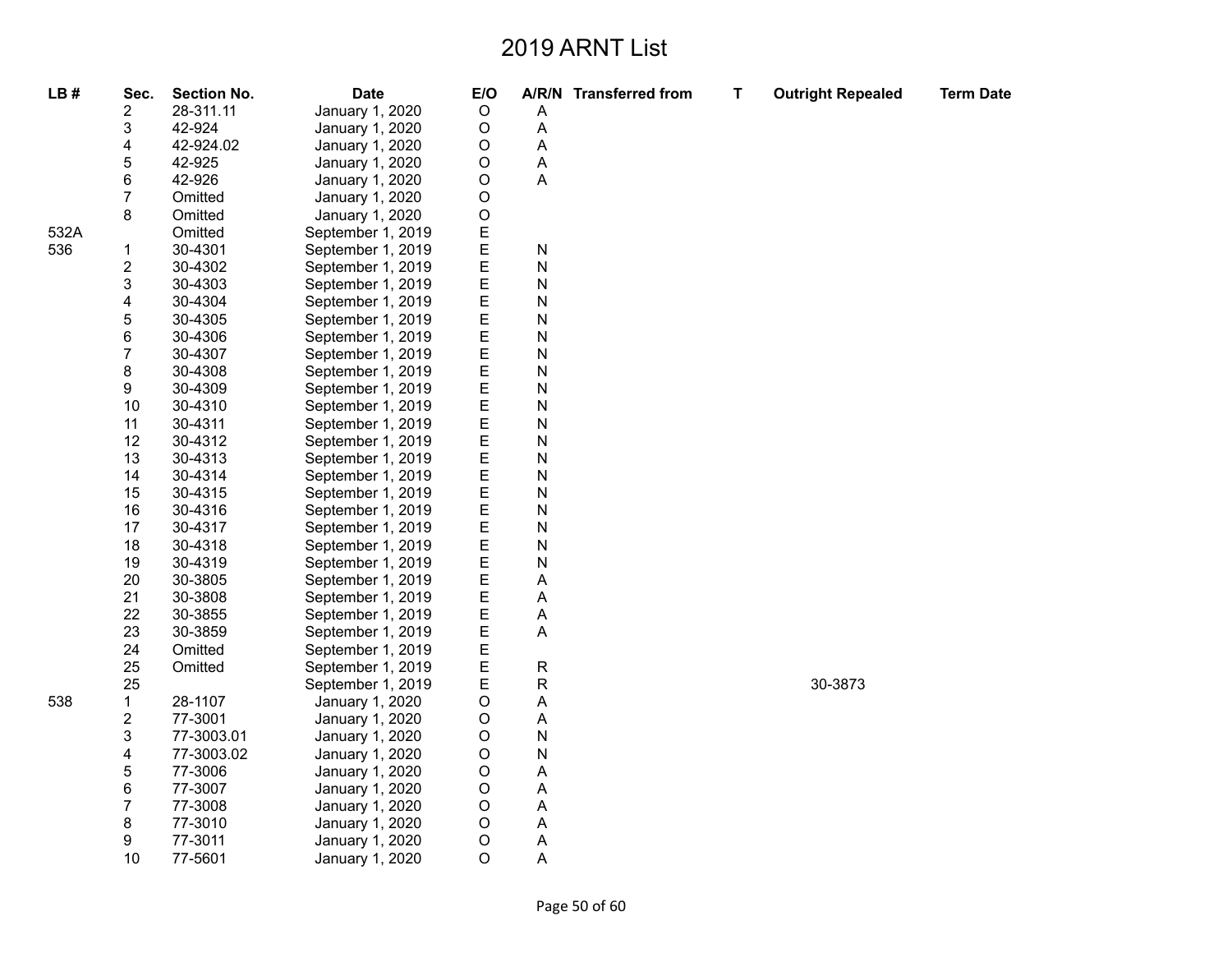| LB#  | Sec.                    | <b>Section No.</b> | <b>Date</b>       | E/O         |                | A/R/N Transferred from | $\mathbf T$ | <b>Outright Repealed</b> | <b>Term Date</b> |
|------|-------------------------|--------------------|-------------------|-------------|----------------|------------------------|-------------|--------------------------|------------------|
|      |                         | as amended         |                   |             |                |                        |             |                          |                  |
|      |                         | by s. 2, LB237     |                   |             |                |                        |             |                          |                  |
|      | 11                      | Omitted            | January 1, 2020   | $\circ$     |                |                        |             |                          |                  |
|      | 12                      | Omitted            | January 1, 2020   | $\mathsf O$ |                |                        |             |                          |                  |
| 538A |                         | Omitted            | September 1, 2019 | E           |                |                        |             |                          |                  |
| 556  | $\mathbf{1}$            | 38-101             | May 2, 2019       | E           | A              |                        |             |                          |                  |
|      | $\overline{\mathbf{c}}$ | 38-1,144           | May 2, 2019       | E           | N              | 28-473                 | Τ           |                          |                  |
|      | 3                       | 38-1,145           | May 2, 2019       | E           | N              | 28-474                 | $\bar{T}$   |                          |                  |
|      | 4                       | 71-2454            | May 2, 2019       | E           | A              |                        |             |                          |                  |
|      | 5                       | Omitted            | May 2, 2019       | E           |                |                        |             |                          |                  |
|      | 6                       | Omitted            | May 2, 2019       | E           |                |                        |             |                          |                  |
| 556A |                         | Omitted            | May 2, 2019       |             |                |                        |             |                          |                  |
| 559  | $\mathbf{1}$            | 71-1001            | September 1, 2019 | $E$<br>$E$  | Α              |                        |             |                          |                  |
|      | 2                       | 71-1003            | September 1, 2019 | E           | A              |                        |             |                          |                  |
|      | 3                       | 71-1004            | September 1, 2019 | E           | A              |                        |             |                          |                  |
|      | 4                       | 71-1007            | September 1, 2019 | E           | Α              |                        |             |                          |                  |
|      | 5                       | Omitted            | September 1, 2019 | E           |                |                        |             |                          |                  |
|      | 6                       | Omitted            | September 1, 2019 | E           | ${\sf R}$      |                        |             |                          |                  |
|      | 6                       |                    | September 1, 2019 | E           | R              |                        |             | 71-1002                  |                  |
|      | 6                       |                    | September 1, 2019 | E           | ${\sf R}$      |                        |             | 71-1005                  |                  |
|      | 6                       |                    | September 1, 2019 | E           | R              |                        |             | 71-1006                  |                  |
| 560  | $\mathbf{1}$            | 77-2715.07         | September 1, 2019 | E           | Α              |                        |             |                          |                  |
|      | 2                       | 77-5203            | September 1, 2019 | E           | A              |                        |             |                          |                  |
|      | 3                       | 77-5209            | September 1, 2019 | E           | А              |                        |             |                          |                  |
|      | 4                       | 77-5209.01         | September 1, 2019 | E           | Α              |                        |             |                          |                  |
|      | 5                       | 77-5211            | September 1, 2019 | E           | A              |                        |             |                          |                  |
|      | 6                       | 77-5212            | September 1, 2019 | E           | Α              |                        |             |                          |                  |
|      | 7                       | Omitted            | September 1, 2019 | E           |                |                        |             |                          |                  |
| 561  | $\mathbf{1}$            | 50-1204            | September 1, 2019 | E           | $\overline{A}$ |                        |             |                          |                  |
|      | 2                       | 50-1205.01         | September 1, 2019 | E           | Α              |                        |             |                          |                  |
|      | 3                       | Omitted            | September 1, 2019 | E           |                |                        |             |                          |                  |
| 564  | $\mathbf 1$             | 13-2702            | September 1, 2019 | E           | Α              |                        |             |                          |                  |
|      | 2                       | 13-2703            | September 1, 2019 | E           | A              |                        |             |                          |                  |
|      | 3                       | 13-2704            | September 1, 2019 | E           | A              |                        |             |                          |                  |
|      | 4                       | 13-2704.01         | September 1, 2019 | E           | A              |                        |             |                          |                  |
|      | 5                       | 13-2705            | September 1, 2019 | E           | A              |                        |             |                          |                  |
|      | 6                       | 13-2707            | September 1, 2019 | E           | Α              |                        |             |                          |                  |
|      | 7                       | 13-2707.01         | September 1, 2019 | E           | A              |                        |             |                          |                  |
|      | 8                       | Omitted            | September 1, 2019 | E           |                |                        |             |                          |                  |
| 570  | $\mathbf{1}$            | 71-7611            | May 18, 2019      | E           | A              |                        |             |                          |                  |
|      | 2                       | 81-6,121           | May 18, 2019      | E           | A              |                        |             |                          |                  |
|      | 3                       | 81-6,122           | May 18, 2019      | E           | Α              |                        |             |                          |                  |
|      | 4                       | Omitted            | May 18, 2019      | E           |                |                        |             |                          |                  |
|      | 5                       | Omitted            | May 18, 2019      | E           |                |                        |             |                          |                  |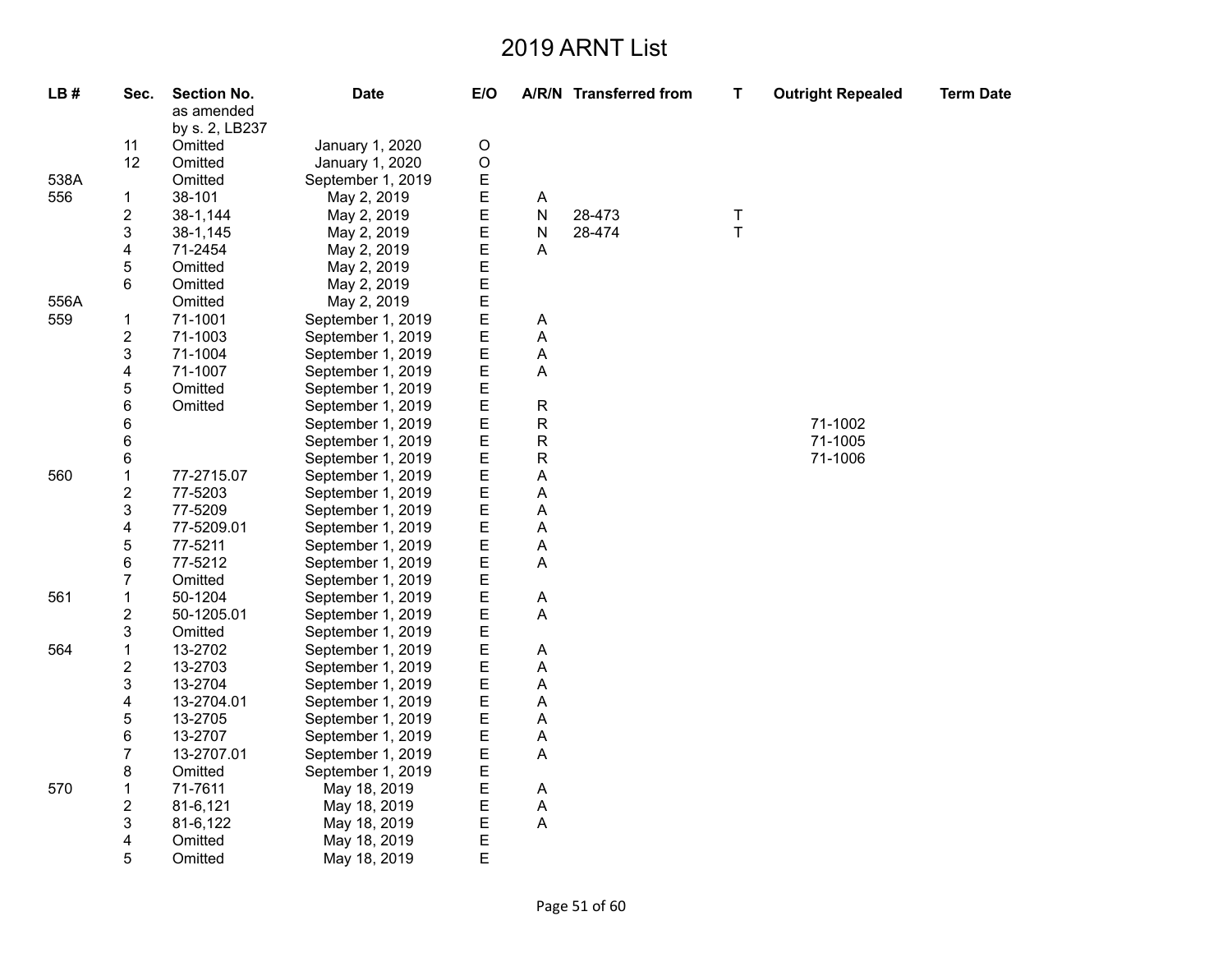| LB#  | Sec.                    | <b>Section No.</b> | <b>Date</b>       | E/O    |                | A/R/N Transferred from | Τ | <b>Outright Repealed</b> | <b>Term Date</b> |
|------|-------------------------|--------------------|-------------------|--------|----------------|------------------------|---|--------------------------|------------------|
| 570A | 1                       | Laws 2018,         | May 18, 2019      | E      | Α              |                        |   |                          |                  |
|      |                         | LB944, s. 15       |                   |        |                |                        |   |                          |                  |
|      | $\overline{\mathbf{c}}$ | Omitted            | May 18, 2019      |        |                |                        |   |                          |                  |
|      | 3                       | Omitted            | May 18, 2019      | E<br>E |                |                        |   |                          |                  |
|      | 4                       | Omitted            | May 18, 2019      | E      |                |                        |   |                          |                  |
|      | 5                       | Omitted            | May 18, 2019      | E      |                |                        |   |                          |                  |
|      | 6                       | Omitted            | May 18, 2019      |        |                |                        |   |                          |                  |
| 571  | $\mathbf{1}$            | 71-5901            | September 1, 2019 | E<br>E | A              |                        |   |                          |                  |
|      | $\sqrt{2}$              | 71-5909            | September 1, 2019 | E      | $\overline{N}$ |                        |   |                          |                  |
|      | 3                       | Omitted            | September 1, 2019 | E      |                |                        |   |                          |                  |
| 571A |                         | Omitted            | September 1, 2019 | E      |                |                        |   |                          |                  |
| 575  | 1                       | 79-2,156           | September 1, 2019 | E      | ${\sf N}$      |                        |   |                          |                  |
| 583  | $\mathbf{1}$            | 13-2914            | September 1, 2019 | E      | Α              |                        |   |                          |                  |
|      | $\overline{c}$          | 39-2802            | September 1, 2019 | E      | Α              |                        |   |                          |                  |
|      | 3                       | 39-2808            | September 1, 2019 | E      | A              |                        |   |                          |                  |
|      | 4                       | 39-2809            | September 1, 2019 | E      | Α              |                        |   |                          |                  |
|      | 5                       | 39-2810            | September 1, 2019 | E      | А              |                        |   |                          |                  |
|      | 6                       | 39-2811            | September 1, 2019 | E      | Α              |                        |   |                          |                  |
|      | $\overline{7}$          | 39-2813            | September 1, 2019 | E      | А              |                        |   |                          |                  |
|      | 8                       | 39-2814            | September 1, 2019 | E      | A              |                        |   |                          |                  |
|      | 9                       | 39-2815            | September 1, 2019 | E      | A              |                        |   |                          |                  |
|      | 10                      | 39-2816            | September 1, 2019 | E      | А              |                        |   |                          |                  |
|      | 11                      | 39-2817            | September 1, 2019 | E      | A              |                        |   |                          |                  |
|      | 12                      | 39-2818            | September 1, 2019 | E      | А              |                        |   |                          |                  |
|      | 13                      | 39-2819            | September 1, 2019 | E      | А              |                        |   |                          |                  |
|      | 14                      | 39-2820            | September 1, 2019 | E      | А              |                        |   |                          |                  |
|      | 15                      | 39-2821            | September 1, 2019 | E      | A              |                        |   |                          |                  |
|      | 16                      | 39-2822            | September 1, 2019 | E      | А              |                        |   |                          |                  |
|      | 17                      | 39-2823            | September 1, 2019 | E      | A              |                        |   |                          |                  |
|      | 18                      | 39-2824            | September 1, 2019 | E      | А              |                        |   |                          |                  |
|      | 19                      | Omitted            | September 1, 2019 | E      |                |                        |   |                          |                  |
| 585  | 1                       | 66-2201            | January 1, 2020   | O      | ${\sf N}$      |                        |   |                          |                  |
|      | $\overline{c}$          | 66-2202            | January 1, 2020   | O      | N              |                        |   |                          |                  |
|      | 3                       | 66-2203            | January 1, 2020   | O      | ${\sf N}$      |                        |   |                          |                  |
|      | 4                       | 66-2204            | January 1, 2020   | O      | N              |                        |   |                          |                  |
|      | 5                       | 66-2205            | January 1, 2020   | O      | N              |                        |   |                          |                  |
|      | 6                       | 66-2206            | January 1, 2020   | O      | ${\sf N}$      |                        |   |                          |                  |
|      | $\overline{7}$          | 66-2207            | January 1, 2020   | O      | ${\sf N}$      |                        |   |                          |                  |
|      | 8                       | Omitted            | January 1, 2020   | O      |                |                        |   |                          |                  |
| 590  | $\mathbf{1}$            | 43-2606            | September 1, 2019 | E      | A              |                        |   |                          |                  |
|      | $\overline{\mathbf{c}}$ | Omitted            | September 1, 2019 | E      |                |                        |   |                          |                  |
| 592  | 1                       | 53-103.13          | September 1, 2019 | E      | Α              |                        |   |                          |                  |
|      | $\boldsymbol{2}$        | 53-123.11          | September 1, 2019 | E      | Α              |                        |   |                          |                  |
|      | 3                       | 53-123.13          | September 1, 2019 | E      | A              |                        |   |                          |                  |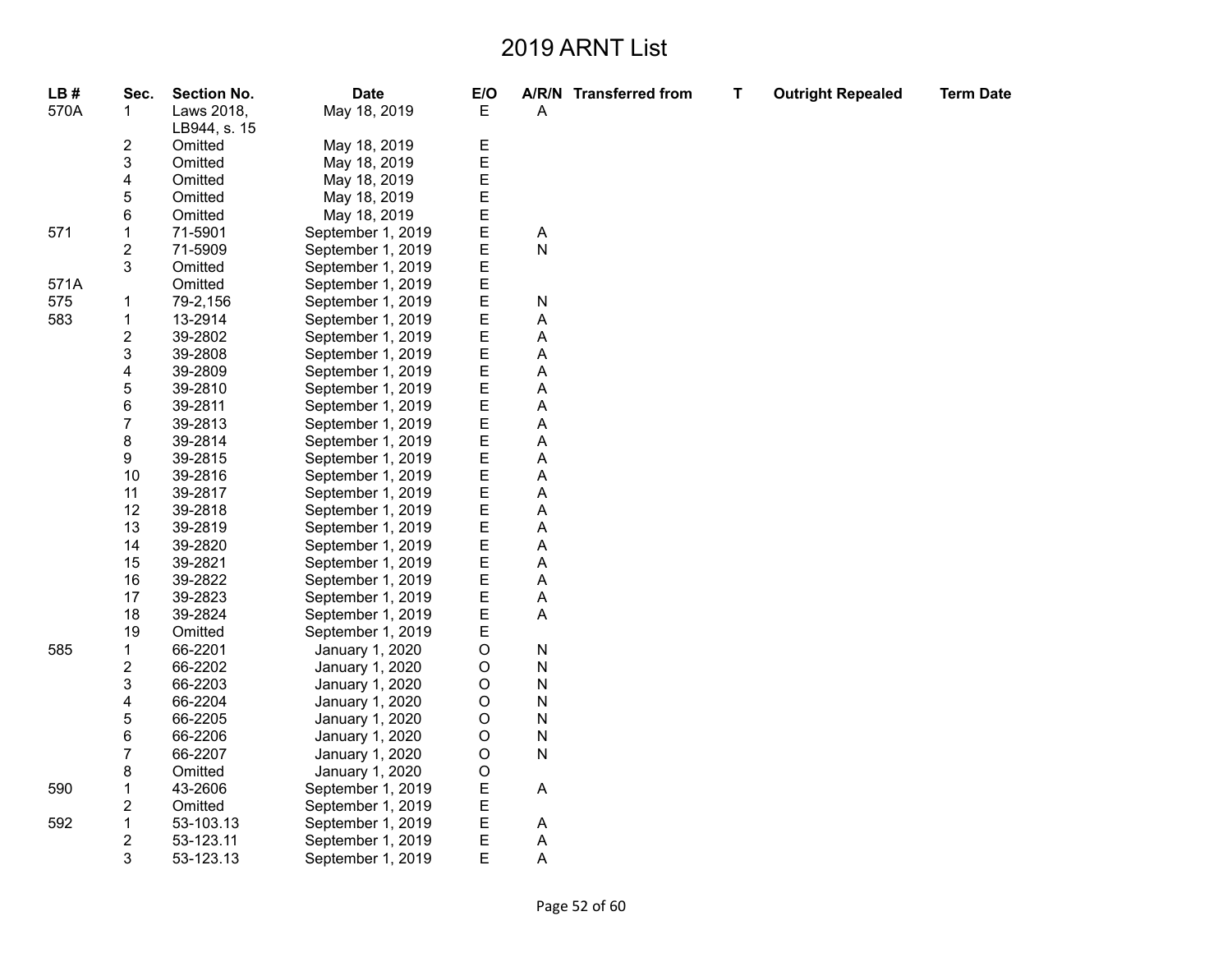| LB# | Sec.<br>4        | Section No.<br>Omitted | <b>Date</b><br>September 1, 2019 | E/O<br>Ε |                           | A/R/N Transferred from | т | <b>Outright Repealed</b> | <b>Term Date</b> |
|-----|------------------|------------------------|----------------------------------|----------|---------------------------|------------------------|---|--------------------------|------------------|
| 593 | 1                | 30-2483                | May 31, 2019                     | E        | $\boldsymbol{\mathsf{A}}$ |                        |   |                          |                  |
|     | 2                | 30-3880                | May 31, 2019                     | E        | A                         |                        |   |                          |                  |
|     | 3                | 30-3881                | May 31, 2019                     | E        | A                         |                        |   |                          |                  |
|     | 4                | 30-3882                | May 31, 2019                     | E        | Α                         |                        |   |                          |                  |
|     | 5                | 33-109                 | May 31, 2019                     | E        | A                         |                        |   |                          |                  |
|     | 6                | 68-919                 | May 31, 2019                     | E        | Α                         |                        |   |                          |                  |
|     | $\boldsymbol{7}$ | 68-989                 | May 31, 2019                     | E        | Α                         |                        |   |                          |                  |
|     | 8                | 68-990                 | May 31, 2019                     | E        | Α                         |                        |   |                          |                  |
|     | 9                | 71-605                 | May 31, 2019                     | E        | A                         |                        |   |                          |                  |
|     | 10               | 77-2018.02             |                                  | E        |                           |                        |   |                          |                  |
|     | 11               | Omitted                | May 31, 2019                     | E        | Α                         |                        |   |                          |                  |
|     | 12               | Omitted                | May 31, 2019                     | E        |                           |                        |   |                          |                  |
|     |                  |                        | May 31, 2019                     | E        |                           |                        |   |                          |                  |
| 595 | 1                | 25-2901                | September 1, 2019                |          | Α                         |                        |   |                          |                  |
|     | 2                | 25-2902                | September 1, 2019                | E        | A                         |                        |   |                          |                  |
|     | 3                | 25-2903                | September 1, 2019                | E        | Α                         |                        |   |                          |                  |
|     | 4                | 25-2904                | September 1, 2019                | E        | Α                         |                        |   |                          |                  |
|     | 5                | 25-2905                | September 1, 2019                | E        | Α                         |                        |   |                          |                  |
|     | 6                | 25-2906                | September 1, 2019                | E        | A                         |                        |   |                          |                  |
|     | 7                | 25-2908                | September 1, 2019                | E        | Α                         |                        |   |                          |                  |
|     | 8                | 25-2909                | September 1, 2019                | E        | Α                         |                        |   |                          |                  |
|     | 9                | 25-2911                | September 1, 2019                | E        | А                         |                        |   |                          |                  |
|     | 10               | 25-2912                | September 1, 2019                | E        | Α                         |                        |   |                          |                  |
|     | 11               | 25-2912.01             | September 1, 2019                | E        | N                         |                        |   |                          |                  |
|     | 12               | 25-2912.02             | September 1, 2019                | E        | N                         |                        |   |                          |                  |
|     | 13               | 25-2913                | September 1, 2019                | E        | Α                         |                        |   |                          |                  |
|     | 14               | 25-2914                | September 1, 2019                | E        | Α                         |                        |   |                          |                  |
|     | 15               | 25-2914.01             | September 1, 2019                | E        | N                         |                        |   |                          |                  |
|     | 16               | 25-2915                | September 1, 2019                | E        | Α                         |                        |   |                          |                  |
|     | 17               | 25-2916                | September 1, 2019                | E        | Α                         |                        |   |                          |                  |
|     | 18               | 25-2917                | September 1, 2019                | E        | А                         |                        |   |                          |                  |
|     | 19               | 25-2918                | September 1, 2019                | E        | Α                         |                        |   |                          |                  |
|     | 20               | 25-2919                | September 1, 2019                | E        | Α                         |                        |   |                          |                  |
|     | 21               | 25-2920                | September 1, 2019                | Ε        | Α                         |                        |   |                          |                  |
|     | 22               | 25-2921                | September 1, 2019                | E        | A                         |                        |   |                          |                  |
|     | 23               | 43-245                 | September 1, 2019                | E        | Α                         |                        |   |                          |                  |
|     | 24               | 43-246                 | September 1, 2019                | E        | Α                         |                        |   |                          |                  |
|     | 25               | 43-247.03              | September 1, 2019                | E        | Α                         |                        |   |                          |                  |
|     | 26               | 43-247.04              | September 1, 2019                | E        | Α                         |                        |   |                          |                  |
|     | 27               | 43-260.06              | September 1, 2019                | E        | A                         |                        |   |                          |                  |
|     | 28               | 43-274                 | September 1, 2019                | E        | Α                         |                        |   |                          |                  |
|     | 29               | 43-275                 | September 1, 2019                | Ε        | Α                         |                        |   |                          |                  |
|     | 30               | 43-276                 | September 1, 2019                | E        | Α                         |                        |   |                          |                  |
|     | 31               | 43-286                 | September 1, 2019                | E        | A                         |                        |   |                          |                  |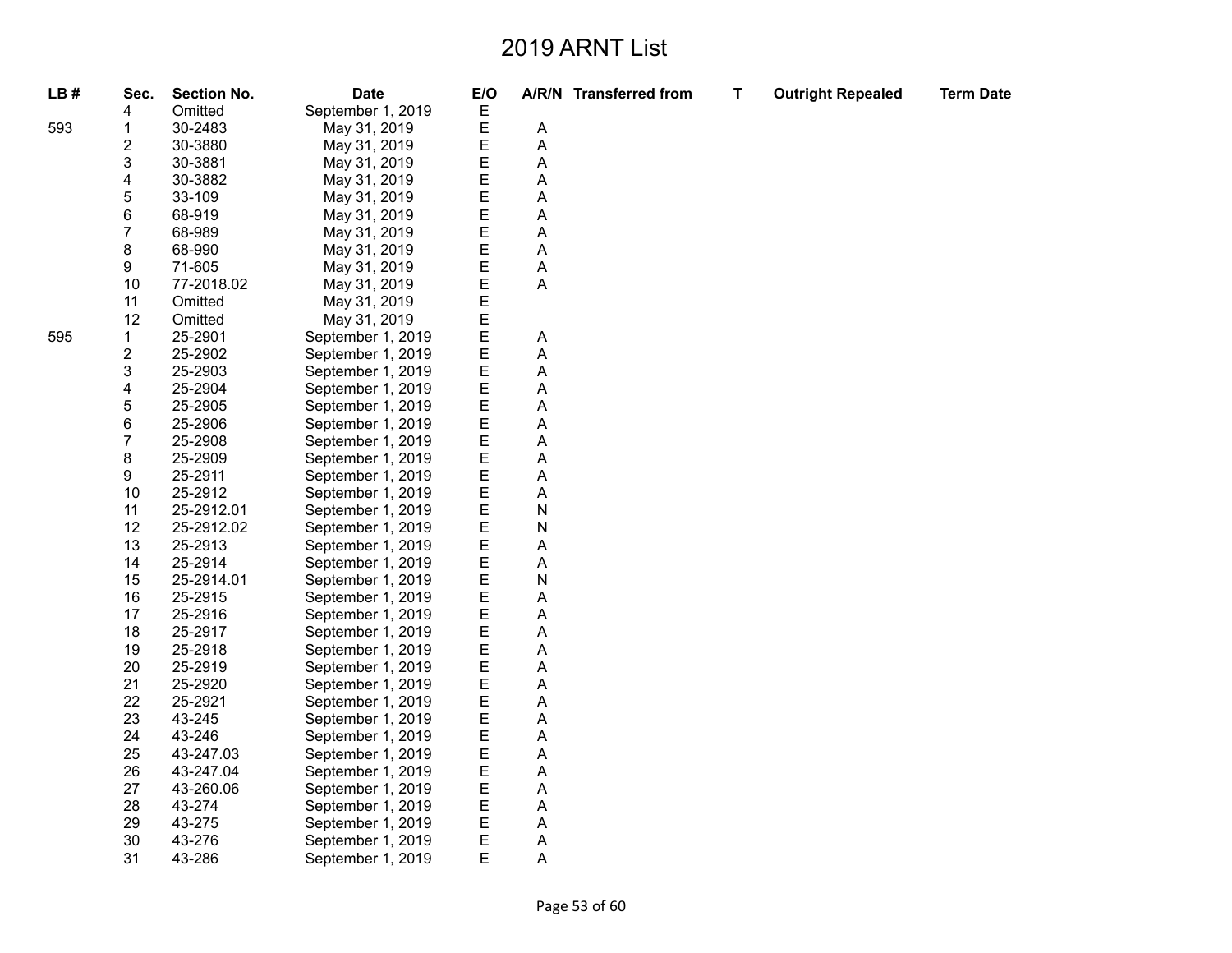| LB# | Sec.                    | <b>Section No.</b> | <b>Date</b>       | E/O         |             | A/R/N Transferred from | T | <b>Outright Repealed</b> | <b>Term Date</b> |
|-----|-------------------------|--------------------|-------------------|-------------|-------------|------------------------|---|--------------------------|------------------|
|     | 32                      | 43-2,108.01        | September 1, 2019 | $\mathsf E$ | Α           |                        |   |                          |                  |
|     | 33                      | 43-2,108.02        | September 1, 2019 | E           | A           |                        |   |                          |                  |
|     |                         | as amended         |                   |             |             |                        |   |                          |                  |
|     |                         | by s. 3, LB354     |                   |             |             |                        |   |                          |                  |
|     | 34                      | 43-2,108.03        | September 1, 2019 | $\mathsf E$ | A           |                        |   |                          |                  |
|     |                         | as amended         |                   |             |             |                        |   |                          |                  |
|     |                         | by s. 4, LB354     |                   |             |             |                        |   |                          |                  |
|     | 35                      | 43-2,108.04        | September 1, 2019 | Е           | Α           |                        |   |                          |                  |
|     | 36                      | 43-2922            | September 1, 2019 | E           | A           |                        |   |                          |                  |
|     | 37                      | 43-2937            | September 1, 2019 | E           | А           |                        |   |                          |                  |
|     | 38                      | 43-2938            | September 1, 2019 | E           | Α           |                        |   |                          |                  |
|     | 39                      | 79-209             | September 1, 2019 | E           | A           |                        |   |                          |                  |
|     | 40                      | 79-258             | September 1, 2019 | E           | А           |                        |   |                          |                  |
|     | 41                      | Omitted            | September 1, 2019 | E           |             |                        |   |                          |                  |
| 600 | $\mathbf{1}$            | 43-285             | July 1, 2019      | $\mathsf O$ | Α           |                        |   |                          |                  |
|     | $\overline{\mathbf{c}}$ | 43-1311.03         | July 1, 2019      | O           | А           |                        |   |                          |                  |
|     | 3                       | 43-4201            | July 1, 2019      | $\mathsf O$ | Α           |                        |   |                          |                  |
|     | $\overline{\mathbf{4}}$ | 43-4202            | July 1, 2019      | O           | А           |                        |   |                          |                  |
|     | $\mathbf 5$             | 43-4203            | July 1, 2019      | O           | Α           |                        |   |                          |                  |
|     | 6                       | 43-4204            | July 1, 2019      | O           | А           |                        |   |                          |                  |
|     | $\overline{7}$          | 43-4206            | July 1, 2019      | О           | A           |                        |   |                          |                  |
|     | 8                       | 43-4207            | July 1, 2019      | O           | Α           |                        |   |                          |                  |
|     | 9                       | 43-4216            | July 1, 2019      | O           | А           |                        |   |                          |                  |
|     | 10                      | 43-4217            | July 1, 2019      | О           | А           |                        |   |                          |                  |
|     | 11                      | 43-4504            | July 1, 2019      | О           | А           |                        |   |                          |                  |
|     | 12                      | 43-4508            | July 1, 2019      | O           | Α           |                        |   |                          |                  |
|     | 13                      | 43-4511.01         | July 1, 2019      | O           | Α           |                        |   |                          |                  |
|     | 14                      | 43-4513            | July 1, 2019      | О           | А           |                        |   |                          |                  |
|     | 15                      | 43-4514            | July 1, 2019      | O           | А           |                        |   |                          |                  |
|     | 16                      | 43-4701            | July 1, 2019      | О           | А           |                        |   |                          |                  |
|     | 17                      | 43-4716            | July 1, 2019      | $\mathsf O$ | N           | 43-4218                | T |                          |                  |
|     | 18                      | 68-1212            | July 1, 2019      | O           | Α           |                        |   |                          |                  |
|     | 19                      | 71-7611            | July 1, 2019      | O           | Α           |                        |   |                          |                  |
|     | 20                      | 81-8,244           | July 1, 2019      | $\mathsf O$ | Α           |                        |   |                          |                  |
|     | 21                      | Omitted            | July 1, 2019      | O           |             |                        |   |                          |                  |
|     | 22                      | Omitted            | July 1, 2019      | O           |             |                        |   |                          |                  |
|     | 23                      | Omitted            | July 1, 2019      | $\mathsf O$ | ${\sf R}$   |                        |   |                          |                  |
|     | 23                      |                    | July 1, 2019      | O           | $\mathsf R$ |                        |   | 43-4205                  |                  |
|     | 23                      |                    | July 1, 2019      | O           | $\mathsf R$ |                        |   | 43-4208                  |                  |
|     | 23                      |                    | July 1, 2019      | O           | ${\sf R}$   |                        |   | 43-4209                  |                  |
|     | 23                      |                    | July 1, 2019      | $\mathsf O$ | ${\sf R}$   |                        |   | 43-4210                  |                  |
|     | 23                      |                    | July 1, 2019      | O           | ${\sf R}$   |                        |   | 43-4211                  |                  |
|     | 23                      |                    | July 1, 2019      | O           | ${\sf R}$   |                        |   | 43-4213                  |                  |
|     | 23                      |                    | July 1, 2019      | O           | R           |                        |   | 43-4214                  |                  |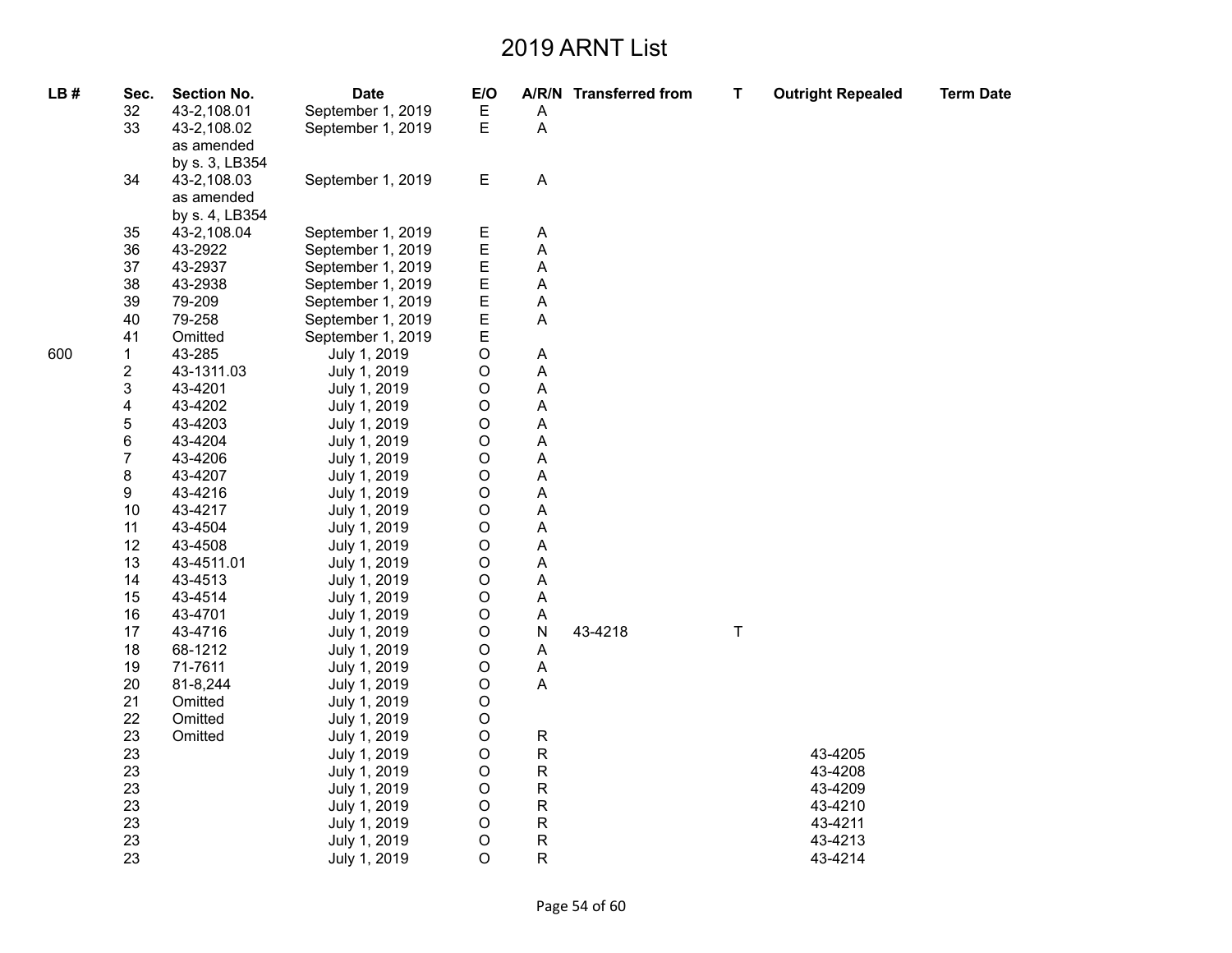| LB#  | Sec.                    | <b>Section No.</b> | <b>Date</b>       | E/O         |           | A/R/N Transferred from | Т | <b>Outright Repealed</b> | <b>Term Date</b> |
|------|-------------------------|--------------------|-------------------|-------------|-----------|------------------------|---|--------------------------|------------------|
|      | 24                      | Omitted            | July 1, 2019      | $\circ$     |           |                        |   |                          |                  |
| 600A |                         | Omitted            | May 30, 2019      | Ε           |           |                        |   |                          |                  |
| 603  | 1                       | 8-157.01           | September 1, 2019 | E           | Α         |                        |   |                          |                  |
|      | $\overline{\mathbf{c}}$ | Omitted            | September 1, 2019 | E           |           |                        |   |                          |                  |
| 609  | $\mathbf 1$             | 13-2203            | September 1, 2019 | Ε           | A         |                        |   |                          |                  |
|      | 2                       | 23-1112            | September 1, 2019 | E           | A         |                        |   |                          |                  |
|      | 3                       | 23-1112.01         | September 1, 2019 | E           | Α         |                        |   |                          |                  |
|      | 4                       | Omitted            | September 1, 2019 |             |           |                        |   |                          |                  |
| 610  | $\mathbf{1}$            | 85-2801            | September 1, 2019 | E<br>E      | ${\sf N}$ |                        |   |                          |                  |
|      | 2                       | 85-2802            | September 1, 2019 | Ε           | N         |                        |   |                          |                  |
|      | 3                       | 85-2803            | September 1, 2019 | E           | ${\sf N}$ |                        |   |                          |                  |
|      | 4                       | 85-2804            | September 1, 2019 | E           | N         |                        |   |                          |                  |
|      | 5                       | 85-2805            | September 1, 2019 | E           | N         |                        |   |                          |                  |
|      | 6                       | 72-1239.01         | September 1, 2019 | E           | A         |                        |   |                          |                  |
|      | $\overline{7}$          | 77-2716            | September 1, 2019 | E           | A         |                        |   |                          |                  |
|      | 8                       | 85-1802            | September 1, 2019 | E           | Α         |                        |   |                          |                  |
|      | 9                       | 85-1804            | September 1, 2019 |             | A         |                        |   |                          |                  |
|      | 10                      | 85-1806            | September 1, 2019 | E<br>E      | A         |                        |   |                          |                  |
|      | 11                      | 85-1807            | September 1, 2019 | E           | A         |                        |   |                          |                  |
|      | 12                      | 85-1809            | September 1, 2019 | E           | A         |                        |   |                          |                  |
|      | 13                      | 85-1815            | September 1, 2019 | E           | ${\sf N}$ |                        |   |                          |                  |
|      | 14                      | 85-1816            | September 1, 2019 | Ε           | N         |                        |   |                          |                  |
|      | 15                      | 85-1817            | September 1, 2019 | E<br>E      | ${\sf N}$ |                        |   |                          |                  |
|      | 16                      | Omitted            | September 1, 2019 |             |           |                        |   |                          |                  |
| 610A |                         | Omitted            | September 1, 2019 | E           |           |                        |   |                          |                  |
| 616  | 1                       | 39-1349            | September 1, 2019 | E           | A         |                        |   |                          |                  |
|      | $\overline{\mathbf{c}}$ | 81-1701            | September 1, 2019 | E           | A         |                        |   |                          |                  |
|      | 3                       | Omitted            | September 1, 2019 | E           |           |                        |   |                          |                  |
| 619  | $\mathbf{1}$            | 44-321             | September 1, 2019 | E           | ${\sf N}$ |                        |   |                          |                  |
| 622  | $\mathbf{1}$            | 77-2386            | July 1, 2020      | O           | A         |                        |   |                          |                  |
|      | $\overline{\mathbf{c}}$ | 77-2387            | July 1, 2020      | O           | A         |                        |   |                          |                  |
|      | 3                       | 77-2388            | July 1, 2020      | O           | A         |                        |   |                          |                  |
|      | 4                       | 77-2392            | July 1, 2020      | $\mathsf O$ | A         |                        |   |                          |                  |
|      | 5                       | 77-2394            | July 1, 2020      | $\circ$     | A         |                        |   |                          |                  |
|      | 6                       | 77-2395            | July 1, 2020      | O           | A         |                        |   |                          |                  |
|      | $\overline{7}$          | 77-2396            | July 1, 2020      | $\circ$     | Α         |                        |   |                          |                  |
|      | 8                       | 77-2397            | July 1, 2020      | $\circ$     | A         |                        |   |                          |                  |
|      | 9                       | 77-2398            | July 1, 2020      | O           | A         |                        |   |                          |                  |
|      | 10                      | 77-2399            | July 1, 2020      | $\circ$     | A         |                        |   |                          |                  |
|      | 11                      | 77-23,100          | July 1, 2020      | $\mathsf O$ | A         |                        |   |                          |                  |
|      | 12                      | 77-23,101          | July 1, 2020      | O           | A         |                        |   |                          |                  |
|      | 13                      | 77-23,102          | July 1, 2020      | $\circ$     | A         |                        |   |                          |                  |
|      | 14                      | 77-23,107          | July 1, 2020      | $\mathsf O$ | N         |                        |   |                          |                  |
|      | 15                      | 77-23,108          | July 1, 2020      | $\circ$     | N         |                        |   |                          |                  |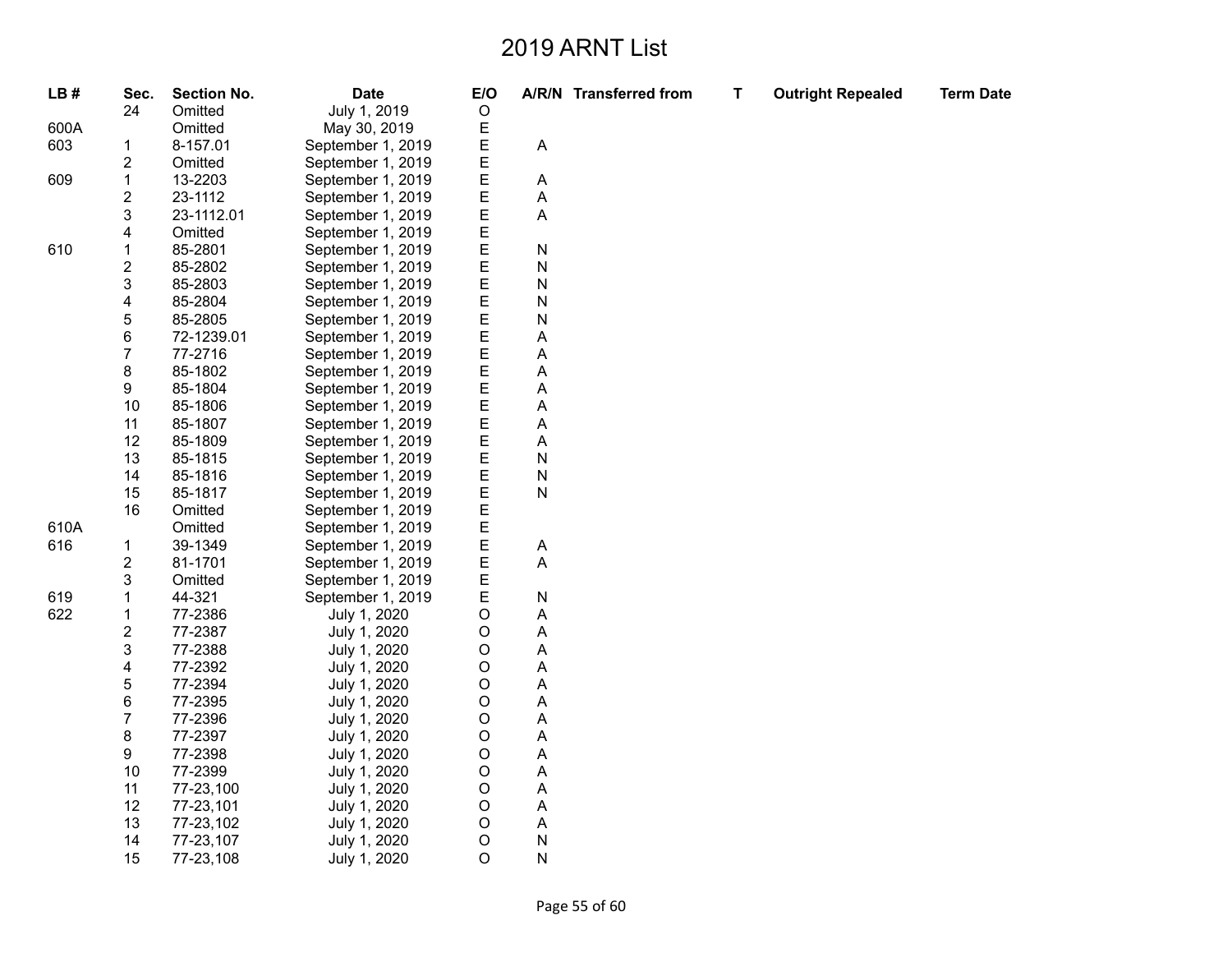**T Outright Repealed Term Date**

| LB#  | Sec.                    | <b>Section No.</b> | <b>Date</b>       | E/O     |           | A/R/N Transferred from | т |
|------|-------------------------|--------------------|-------------------|---------|-----------|------------------------|---|
|      | 16                      | Omitted            | July 1, 2020      | O       |           |                        |   |
|      | 17                      | Omitted            | July 1, 2020      | O       |           |                        |   |
| 624  | 1                       | 53-502             | September 1, 2019 | Е       | A         |                        |   |
|      | $\overline{\mathbf{c}}$ | Omitted            | September 1, 2019 | E       |           |                        |   |
| 630  | $\mathbf 1$             | 28-311.08          | September 1, 2019 | E       | Α         |                        |   |
|      | $\overline{c}$          | 28-513             | September 1, 2019 | E       | A         |                        |   |
|      | 3                       | 28-813.01          | September 1, 2019 | E       | A         |                        |   |
|      | 4                       | 28-1310            | September 1, 2019 | E       | A         |                        |   |
|      | 5                       | 28-1463.03         | September 1, 2019 | E       | A         |                        |   |
|      | 6                       | 28-1463.05         | September 1, 2019 | Ε       | A         |                        |   |
|      | $\overline{7}$          | 29-4003            | September 1, 2019 | E       | A         |                        |   |
|      | 8                       | Omitted            | September 1, 2019 | E       |           |                        |   |
| 637  | $\mathbf 1$             | 81-3701            | April 25, 2019    | E       | A         |                        |   |
|      | $\overline{c}$          | 81-3711            | April 25, 2019    | E       | A         |                        |   |
|      | 3                       | 81-3730            | April 25, 2019    | E       | ${\sf N}$ |                        |   |
|      | $\overline{\mathbf{4}}$ | 81-3728            | April 25, 2019    | E       | A         |                        |   |
|      | 5                       | Omitted            | April 25, 2019    | E       |           |                        |   |
|      | 6                       | Omitted            | April 25, 2019    | E       |           |                        |   |
| 638  | 1                       | 77-4602            | July 1, 2020      | O       | A         |                        |   |
|      | $\boldsymbol{2}$        | Omitted            | July 1, 2020      | O       |           |                        |   |
|      | 3                       | Omitted            | July 1, 2020      | O       |           |                        |   |
| 641  | 1                       | 75-1101            | September 1, 2019 | Ε       | ${\sf N}$ |                        |   |
|      | $\overline{c}$          | 71-7611            | September 1, 2019 | E       | A         |                        |   |
|      | 3                       | Omitted            | September 1, 2019 | E       |           |                        |   |
| 641A |                         | Omitted            | September 1, 2019 | Ε       |           |                        |   |
| 657  | 1                       | 2-501              | May 31, 2019      | O       | ${\sf N}$ |                        |   |
|      | $\overline{c}$          | 2-502              | May 31, 2019      | O       | ${\sf N}$ |                        |   |
|      | 3                       | 2-503              | May 31, 2019      | O       | N         |                        |   |
|      | $\overline{\mathbf{4}}$ | 2-504              | May 31, 2019      | O       | N         |                        |   |
|      | 5                       | 2-505              | May 31, 2019      | O       | N         |                        |   |
|      | 6                       | 2-506              | May 31, 2019      | O       | N         |                        |   |
|      | $\overline{7}$          | 2-507              | May 31, 2019      | O       | ${\sf N}$ |                        |   |
|      | 8                       | 2-508              | May 31, 2019      | O       | N         |                        |   |
|      | 9                       | 2-509              | May 31, 2019      | O       | N         |                        |   |
|      | 10                      | $2 - 510$          | May 31, 2019      | O       | N         |                        |   |
|      | 11                      | $2 - 511$          | May 31, 2019      | O       | N         |                        |   |
|      | 12                      | $2 - 512$          | May 31, 2019      | O       | N         |                        |   |
|      | 13                      | $2 - 513$          | May 31, 2019      | O       | N         |                        |   |
|      | 14                      | $2 - 514$          | May 31, 2019      | O       | N         |                        |   |
|      | 15                      | 2-515              | May 31, 2019      | O       | N         |                        |   |
|      | 16                      | 2-516              | May 31, 2019      | O       | N         |                        |   |
|      | 17                      | $2 - 517$          | July 1, 2021      | O       | N         |                        |   |
|      | 18                      | 2-518              | July 1, 2021      | O       | N         |                        |   |
|      | 19                      | 2-519              | July 1, 2021      | $\circ$ | N         |                        |   |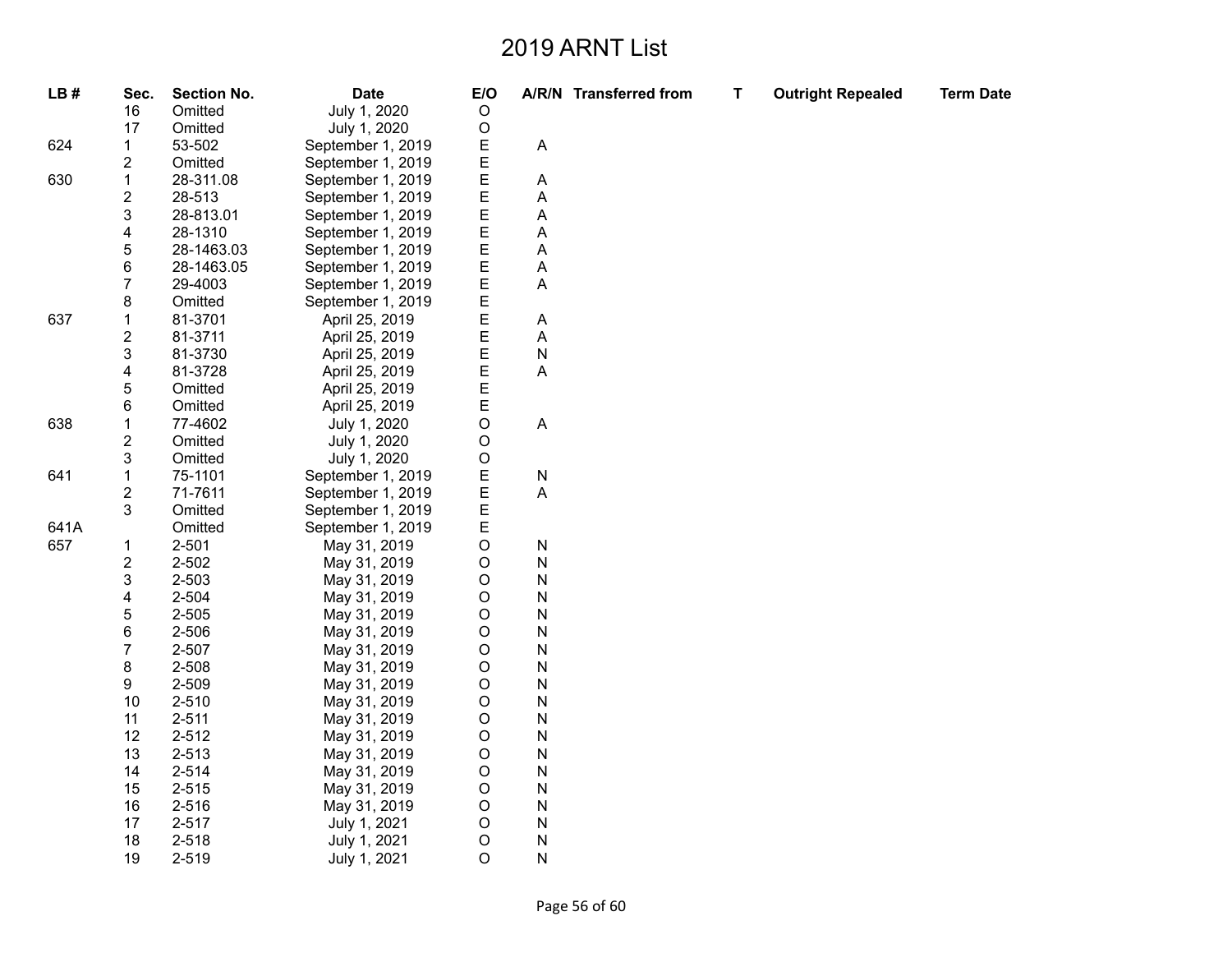| LB#  | Sec.                    | <b>Section No.</b> | <b>Date</b>       | E/O         |   | A/R/N Transferred from | T. | <b>Outright Repealed</b> | <b>Term Date</b> |
|------|-------------------------|--------------------|-------------------|-------------|---|------------------------|----|--------------------------|------------------|
|      | 20                      | 2-958              | May 31, 2019      | $\circ$     | A |                        |    |                          |                  |
|      | 21                      | 2-5701             | May 31, 2019      | $\mathsf O$ | A |                        |    |                          |                  |
|      | 22                      | 28-401             | May 31, 2019      | $\mathsf O$ | A |                        |    |                          |                  |
|      | 23                      | 81-2,162.27        | May 31, 2019      | $\mathsf O$ | A |                        |    |                          |                  |
|      | 24                      | Omitted            | May 31, 2019      | $\mathsf O$ |   |                        |    |                          |                  |
|      | 25                      | Omitted            | May 31, 2019      | $\mathsf O$ |   |                        |    |                          |                  |
|      | 26                      | Omitted            | May 31, 2019      | $\mathsf O$ |   |                        |    |                          |                  |
|      | 27                      | Omitted            | May 31, 2019      | $\mathsf O$ |   |                        |    |                          |                  |
| 657A |                         | Omitted            | May 31, 2019      | Ε           |   |                        |    |                          |                  |
| 660  | 1                       | 54-192             | March 22, 2019    |             | A |                        |    |                          |                  |
|      | $\overline{\mathbf{c}}$ | Omitted            | March 22, 2019    | E<br>E      |   |                        |    |                          |                  |
|      | 3                       | Omitted            | March 22, 2019    | E           |   |                        |    |                          |                  |
| 660A |                         | Omitted            | March 22, 2019    | E           |   |                        |    |                          |                  |
| 663  | 1                       | 77-118             | September 1, 2019 | E           | A |                        |    |                          |                  |
|      | $\overline{\mathbf{c}}$ | Omitted            | September 1, 2019 | E           |   |                        |    |                          |                  |
| 675  | $\mathbf 1$             | 77-3446            | May 28, 2019      | E           | Α |                        |    |                          |                  |
|      | $\overline{\mathbf{c}}$ | 79-318             | May 28, 2019      | E           | Α |                        |    |                          |                  |
|      | 3                       | 79-515             | May 28, 2019      | E           | Α |                        |    |                          |                  |
|      | 4                       | 79-807             | May 28, 2019      | E           | Α |                        |    |                          |                  |
|      | 5                       | 79-1003            | May 28, 2019      | E           | Α |                        |    |                          |                  |
|      | 6                       | 79-1005.01         | May 28, 2019      | E           | Α |                        |    |                          |                  |
|      | $\boldsymbol{7}$        | 79-1007.07         | May 28, 2019      | E           | Α |                        |    |                          |                  |
|      | 8                       | 79-1007.09         | May 28, 2019      | E           | Α |                        |    |                          |                  |
|      | 9                       | 79-1008.01         | May 28, 2019      | E           | A |                        |    |                          |                  |
|      | 10                      | 79-1017.01         | May 28, 2019      | E           | Α |                        |    |                          |                  |
|      | 11                      | 79-1022            | May 28, 2019      | E           | Α |                        |    |                          |                  |
|      |                         | as amended         |                   |             |   |                        |    |                          |                  |
|      |                         | by s. 1, LB430     |                   |             |   |                        |    |                          |                  |
|      | 12                      | 79-1110            | May 28, 2019      |             | A |                        |    |                          |                  |
|      | 13                      | 79-1113            | May 28, 2019      | E<br>E      | Α |                        |    |                          |                  |
|      | 14                      | 79-1115            | May 28, 2019      | E           | Α |                        |    |                          |                  |
|      | 15                      | 79-1115.01         | May 28, 2019      | E           | Α |                        |    |                          |                  |
|      | 16                      | 79-1117            | May 28, 2019      | E           | Α |                        |    |                          |                  |
|      | 17                      | 79-1118            | May 28, 2019      | E           | N |                        |    |                          |                  |
|      | 18                      | 79-1119            | May 28, 2019      | E           | A |                        |    |                          |                  |
|      | 19                      | 79-1119.01         | May 28, 2019      | E           | А |                        |    |                          |                  |
|      | 20                      | 79-1124            | May 28, 2019      | Ε           | Α |                        |    |                          |                  |
|      | 21                      | 79-1125.01         | May 28, 2019      | E           | A |                        |    |                          |                  |
|      | 22                      | 79-1126            | May 28, 2019      | E           | Α |                        |    |                          |                  |
|      | 23                      | 79-1127            | May 28, 2019      | E           | Α |                        |    |                          |                  |
|      | 24                      | 79-1128            | May 28, 2019      | E           | А |                        |    |                          |                  |
|      | 25                      | 79-1129            | May 28, 2019      | E           | Α |                        |    |                          |                  |
|      | 26                      | 79-1130            | May 28, 2019      | Е           | Α |                        |    |                          |                  |
|      | 27                      | 79-1132            | May 28, 2019      | E           | A |                        |    |                          |                  |
|      |                         |                    |                   |             |   |                        |    |                          |                  |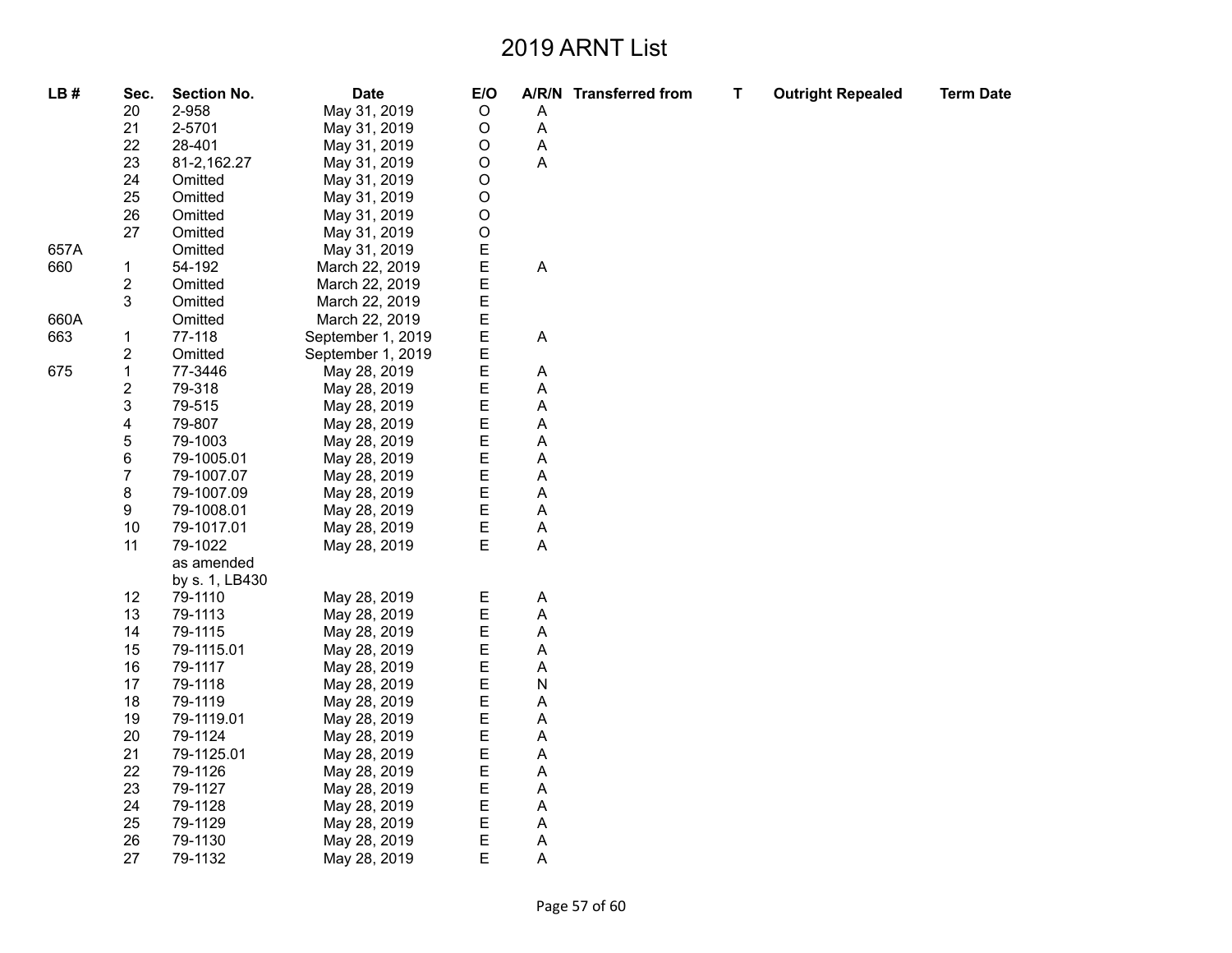| LB# | Sec.           | <b>Section No.</b> | <b>Date</b>       | E/O    |                           | A/R/N Transferred from | T | <b>Outright Repealed</b> | <b>Term Date</b> |
|-----|----------------|--------------------|-------------------|--------|---------------------------|------------------------|---|--------------------------|------------------|
|     | 28             | 79-1135            | May 28, 2019      | E      | A                         |                        |   |                          |                  |
|     | 29             | 79-1136            | May 28, 2019      | E      | A                         |                        |   |                          |                  |
|     | 30             | 79-1138            | May 28, 2019      | E      | A                         |                        |   |                          |                  |
|     | 31             | 79-1139            | May 28, 2019      | E      | $\boldsymbol{\mathsf{A}}$ |                        |   |                          |                  |
|     | 32             | 79-1142            | May 28, 2019      | E      | Α                         |                        |   |                          |                  |
|     | 33             | 79-1144            | May 28, 2019      | E      | A                         |                        |   |                          |                  |
|     | 34             | 79-1145            | May 28, 2019      |        | A                         |                        |   |                          |                  |
|     | 35             | 79-1147            | May 28, 2019      | E<br>E | Α                         |                        |   |                          |                  |
|     | 36             | 79-1148            | May 28, 2019      | E      | A                         |                        |   |                          |                  |
|     | 37             | 79-1149            | May 28, 2019      | E      | A                         |                        |   |                          |                  |
|     | 38             | 79-1154            | May 28, 2019      | E      | A                         |                        |   |                          |                  |
|     | 39             | 79-1155            | May 28, 2019      | E      | A                         |                        |   |                          |                  |
|     | 40             | 79-1156            | May 28, 2019      | E      | A                         |                        |   |                          |                  |
|     | 41             | 79-1157            | May 28, 2019      | E      | A                         |                        |   |                          |                  |
|     | 42             | 79-1158            | May 28, 2019      | E      | A                         |                        |   |                          |                  |
|     | 43             | 79-1159            | May 28, 2019      | E      | A                         |                        |   |                          |                  |
|     | 44             | 79-1159.01         | May 28, 2019      | E      | A                         |                        |   |                          |                  |
|     | 45             | 79-1160            | May 28, 2019      | E      | A                         |                        |   |                          |                  |
|     | 46             | 79-1161            | May 28, 2019      | E      | A                         |                        |   |                          |                  |
|     | 47             | 79-1162            | May 28, 2019      | E      | A                         |                        |   |                          |                  |
|     | 48             | 79-1163            | May 28, 2019      | E      | A                         |                        |   |                          |                  |
|     | 49             | 79-1164            | May 28, 2019      | E      | A                         |                        |   |                          |                  |
|     | 50             | 79-1167            | May 28, 2019      |        | A                         |                        |   |                          |                  |
|     | 51             | 79-1302            | May 28, 2019      | E<br>E | A                         |                        |   |                          |                  |
|     | 52             | 79-1304            | May 28, 2019      | E      | A                         |                        |   |                          |                  |
|     | 53             | 79-2202            | May 28, 2019      | E      | A                         |                        |   |                          |                  |
|     | 54             | 83-121             | May 28, 2019      | E      | Α                         |                        |   |                          |                  |
|     | 55             | 83-1225            | May 28, 2019      | E      | A                         |                        |   |                          |                  |
|     | 56             | Omitted            | May 28, 2019      | E      |                           |                        |   |                          |                  |
|     | 57             | Omitted            | May 28, 2019      | E      | R                         |                        |   |                          |                  |
|     | 57             |                    | May 28, 2019      | E<br>E | R                         |                        |   | 79-527                   |                  |
|     | 57             |                    | May 28, 2019      |        | R                         |                        |   | 79-1007.04               |                  |
|     | 57             |                    | May 28, 2019      | E      | R                         |                        |   | 79-1007.17               |                  |
|     | 57             |                    | May 28, 2019      | E      | R                         |                        |   | 79-1007.23               |                  |
|     | 57             |                    | May 28, 2019      | E      | ${\sf R}$                 |                        |   | 79-1007.25               |                  |
|     | 57             |                    | May 28, 2019      | E      | R                         |                        |   | 79-1008.02               |                  |
|     | 57             |                    | May 28, 2019      | E      | R                         |                        |   | 79-1028.03               |                  |
|     | 57             |                    | May 28, 2019      | E      | R                         |                        |   | 79-1152                  |                  |
|     | 57             |                    | May 28, 2019      | E      | R                         |                        |   | 79-1153                  |                  |
|     | 57             |                    | May 28, 2019      | E      | R                         |                        |   | 79-1188                  |                  |
|     | 57             |                    | May 28, 2019      | E      | R                         |                        |   | 79-2206                  |                  |
|     | 58             | Omitted            | May 28, 2019      | E      |                           |                        |   |                          |                  |
| 680 | 1              | 25-3501            | September 1, 2019 | Е      | N                         |                        |   |                          |                  |
|     | $\overline{2}$ | 25-3502            | September 1, 2019 | E      | N                         |                        |   |                          |                  |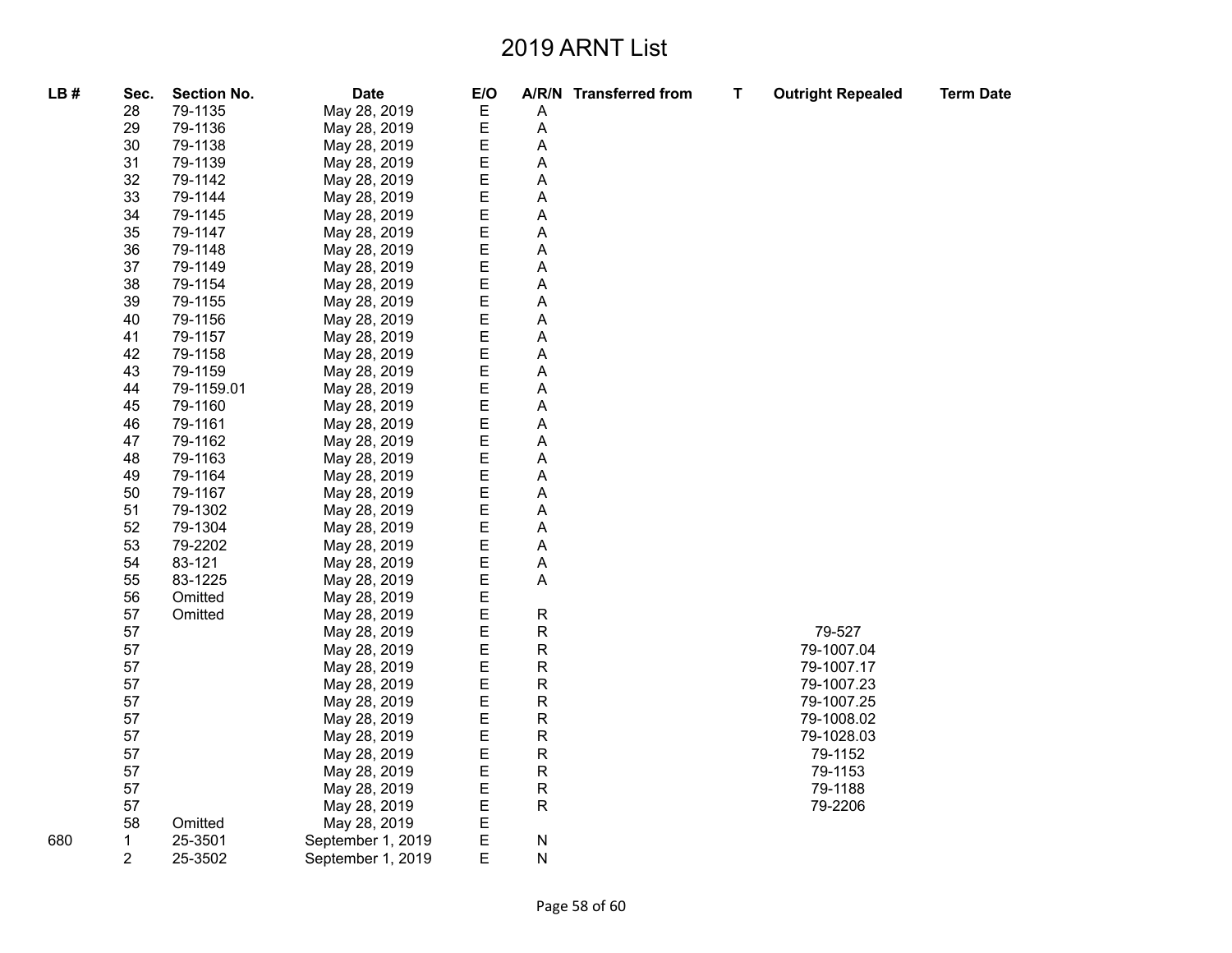**Term Date** 

| LB# | Sec.                    | <b>Section No.</b> | <b>Date</b>       | E/O         |                           | A/R/N Transferred from | T | <b>Outright Repealed</b> |
|-----|-------------------------|--------------------|-------------------|-------------|---------------------------|------------------------|---|--------------------------|
|     | 3                       | 25-3503            | September 1, 2019 | E           | N                         |                        |   |                          |
|     | 4                       | 25-3504            | September 1, 2019 | E           | $\mathsf{N}$              |                        |   |                          |
|     | 5                       | 25-3505            | September 1, 2019 | E           | N                         |                        |   |                          |
|     | 6                       | 25-3506            | September 1, 2019 | E           | N                         |                        |   |                          |
|     | 7                       | 25-3507            | September 1, 2019 | E           | $\mathsf{N}$              |                        |   |                          |
|     | 8                       | 25-3508            | September 1, 2019 | E           | $\mathsf{N}$              |                        |   |                          |
|     | 9                       | 25-3509            | September 1, 2019 | E           | $\mathsf{N}$              |                        |   |                          |
|     | 10                      | 25-213             | September 1, 2019 |             | A                         |                        |   |                          |
|     | 11                      | Omitted            | September 1, 2019 | E<br>E      |                           |                        |   |                          |
|     | 12                      | Omitted            | September 1, 2019 | E           |                           |                        |   |                          |
| 686 | 1                       | 28-101             | September 1, 2019 | O           | A                         |                        |   |                          |
|     | $\overline{\mathbf{c}}$ | 28-105             | September 1, 2019 | $\mathsf O$ | $\mathsf A$               |                        |   |                          |
|     | 3                       | 28-936             | September 1, 2019 | $\circ$     | $\mathsf{N}$              |                        |   |                          |
|     | 4                       | 28-1206            | September 1, 2019 | $\circ$     | A                         |                        |   |                          |
|     | 5                       | 29-1823            | July 1, 2021      | $\circ$     | $\mathsf A$               |                        |   |                          |
|     | 6                       | 29-2202            | September 1, 2019 | $\circ$     | A                         |                        |   |                          |
|     | 7                       | 29-2246            | September 1, 2019 | $\circ$     | A                         |                        |   |                          |
|     | 8                       | 29-2268            | September 1, 2019 | $\mathsf O$ | $\boldsymbol{\mathsf{A}}$ |                        |   |                          |
|     | 9                       | 29-2292            | September 1, 2019 | O           | $\mathsf{N}$              |                        |   |                          |
|     | 10                      | 29-2293            | September 1, 2019 | $\circ$     | $\overline{\mathsf{N}}$   |                        |   |                          |
|     | 11                      | 29-2294            | September 1, 2019 | $\circ$     | ${\sf N}$                 |                        |   |                          |
|     | 12                      | 29-3523            | September 1, 2019 | O           | A                         |                        |   |                          |
|     | 13                      | 83-173.03          | September 1, 2019 | $\mathsf O$ | A                         |                        |   |                          |
|     | 14                      | 83-4,114           | September 1, 2019 | $\circ$     | $\mathsf A$               |                        |   |                          |
|     | 15                      | Omitted            | September 1, 2019 | O           |                           |                        |   |                          |
|     | 16                      | Omitted            | September 1, 2019 | $\mathsf O$ |                           |                        |   |                          |
|     | 17                      | Omitted            | September 1, 2019 | $\circ$     |                           |                        |   |                          |
|     | 18                      | Omitted            | July 1, 2021      | $\circ$     |                           |                        |   |                          |
| 690 | 1                       | 47-1001            | September 1, 2019 | E           | N                         |                        |   |                          |
|     | $\overline{\mathbf{c}}$ | 47-1002            | September 1, 2019 | E           | ${\sf N}$                 |                        |   |                          |
|     | 3                       | 47-1003            | September 1, 2019 | E           | $\mathsf{N}$              |                        |   |                          |
|     | 4                       | 47-1004            | September 1, 2019 | E           | N                         |                        |   |                          |
|     | 5                       | 47-1005            | September 1, 2019 | E           | N                         |                        |   |                          |
|     | 6                       | 47-1006            | September 1, 2019 | E           | $\mathsf{N}$              |                        |   |                          |
|     | $\overline{7}$          | 47-1007            | September 1, 2019 | E           | $\mathsf{N}$              |                        |   |                          |
|     | 8                       | 13-910             | September 1, 2019 | E           | A                         |                        |   |                          |
|     | 9                       | 81-8,219           | September 1, 2019 | E           | $\boldsymbol{\mathsf{A}}$ |                        |   |                          |
|     | 10                      | Omitted            | September 1, 2019 | E           |                           |                        |   |                          |
| 693 | 1                       | 86-2,117           | September 1, 2019 | Ε           | ${\sf N}$                 |                        |   |                          |
| 698 | 1                       | 60-6,304           | May 2, 2019       | E           | A                         |                        |   |                          |
|     | 2                       | Omitted            | May 2, 2019       | E           |                           |                        |   |                          |
|     | 3                       | Omitted            | May 2, 2019       | Ε           |                           |                        |   |                          |
| 699 | 1                       | 60-378             | September 1, 2019 | E           | A                         |                        |   |                          |
|     | $\overline{2}$          | Omitted            | September 1, 2019 | E           |                           |                        |   |                          |